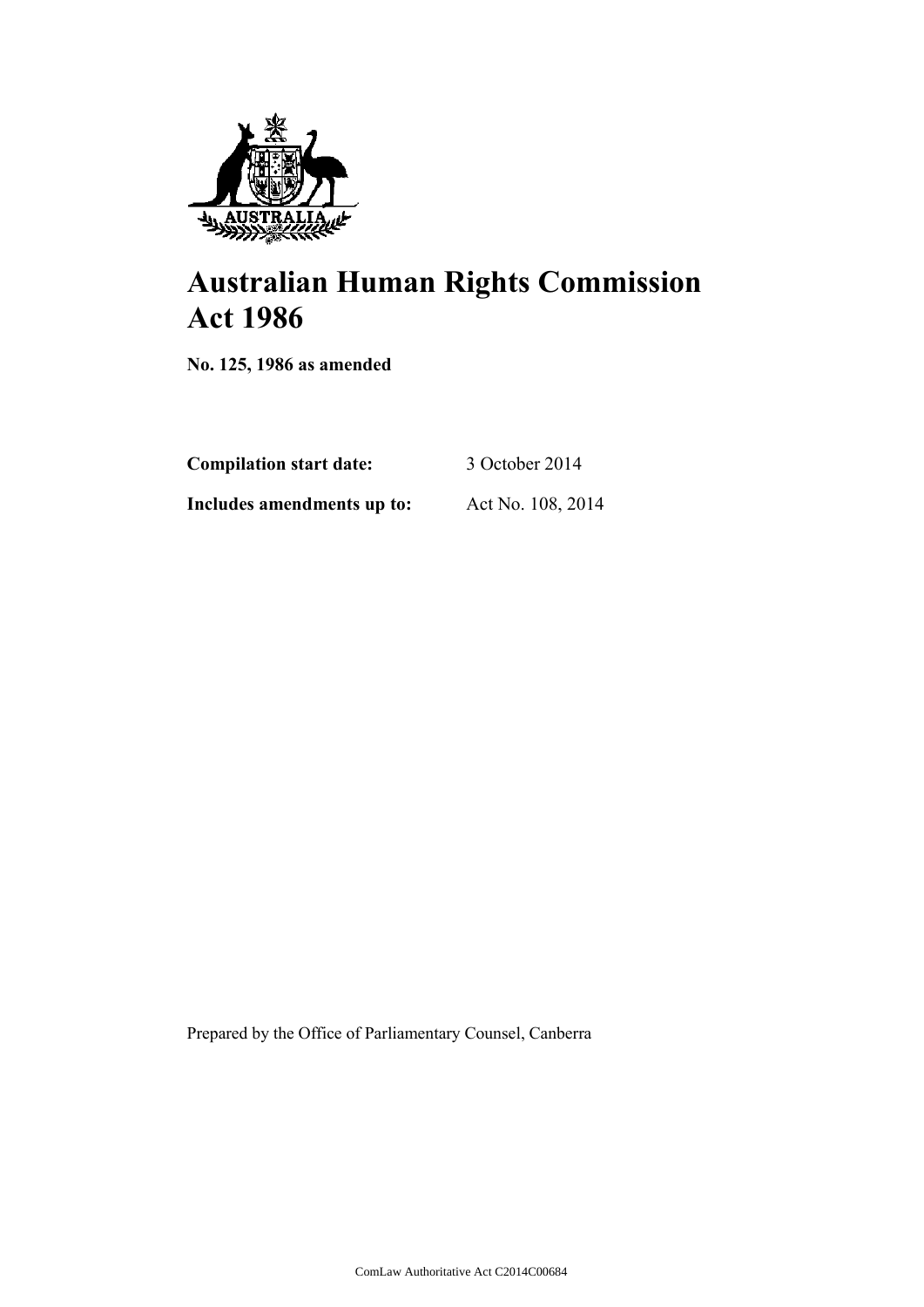# **About this compilation**

### **This compilation**

This is a compilation of the *Australian Human Rights Commission Act 1986* as in force on 3 October 2014. It includes any commenced amendment affecting the legislation to that date.

This compilation was prepared on 3 October 2014.

The notes at the end of this compilation (the *endnotes*) include information about amending laws and the amendment history of each amended provision.

#### **Uncommenced amendments**

The effect of uncommenced amendments is not reflected in the text of the compiled law but the text of the amendments is included in the endnotes.

# **Application, saving and transitional provisions for provisions and amendments**

If the operation of a provision or amendment is affected by an application, saving or transitional provision that is not included in this compilation, details are included in the endnotes.

# **Modifications**

If a provision of the compiled law is affected by a modification that is in force, details are included in the endnotes.

# **Provisions ceasing to have effect**

If a provision of the compiled law has expired or otherwise ceased to have effect in accordance with a provision of the law, details are included in the endnotes.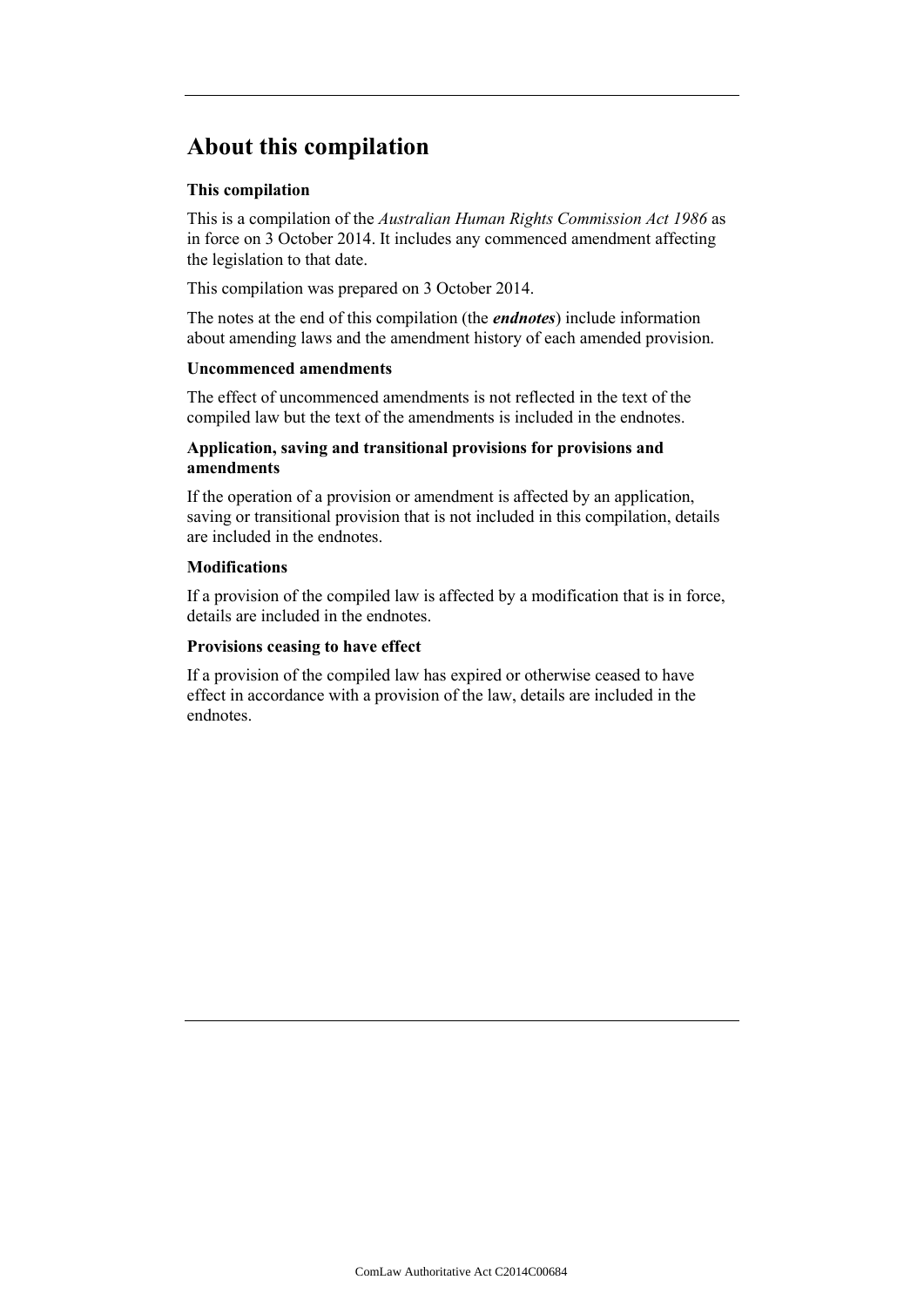# Contents

| <b>Part I-Preliminary</b> |                |                                                             | $\mathbf{1}$ |
|---------------------------|----------------|-------------------------------------------------------------|--------------|
|                           | 1              |                                                             |              |
|                           | $\overline{c}$ |                                                             |              |
|                           | 3              |                                                             |              |
|                           | 4              |                                                             |              |
|                           | 5              |                                                             |              |
|                           | 6              |                                                             |              |
|                           | 6A             |                                                             |              |
|                           |                | <b>Part II—Australian Human Rights Commission</b>           | 12           |
|                           |                | Division 1—Establishment and Constitution of Commission     | 12           |
|                           | 7              |                                                             |              |
|                           | 8              |                                                             |              |
|                           | 8A             |                                                             |              |
|                           | 8B             |                                                             |              |
|                           | 9              | Arrangement for appointment of the holder of a judicial     |              |
|                           | 10             | Appointment of Judge as member not to affect tenure etc 14  |              |
|                           |                | Division 2—Duties, functions and powers of Commission       | 15           |
|                           | 10A            |                                                             |              |
|                           | 11             |                                                             |              |
|                           | 13             |                                                             |              |
|                           | 14             | Form of examinations or inquiries to be at discretion of    |              |
|                           | 15             |                                                             |              |
|                           | 16             |                                                             |              |
|                           | 18             |                                                             |              |
|                           | 19             |                                                             |              |
|                           |                | Division 3—Functions relating to human rights               | 23           |
|                           | 19A            |                                                             |              |
|                           | 20             | Performance of functions relating to human rights23         |              |
|                           | 2.1            |                                                             |              |
|                           | 22.            |                                                             |              |
|                           | 23             |                                                             |              |
|                           | 24             |                                                             |              |
|                           | 26             |                                                             |              |
|                           | 27             | Commission to give opportunity for making of submissions 32 |              |
|                           | 28             |                                                             |              |
|                           |                |                                                             |              |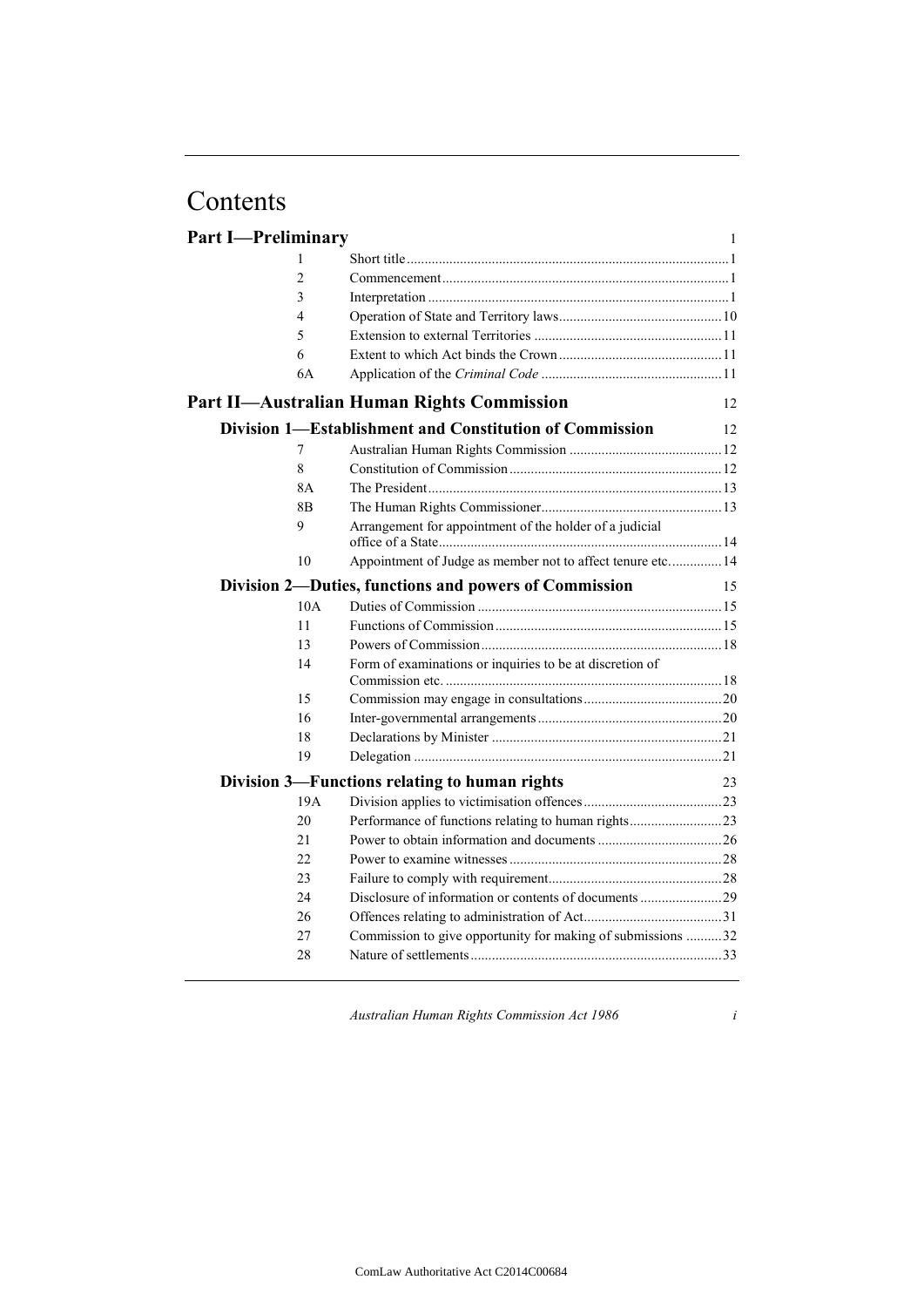|                           | 29                  |                                                               |    |
|---------------------------|---------------------|---------------------------------------------------------------|----|
|                           |                     | Division 4—Functions relating to equal opportunity in         |    |
|                           |                     | employment                                                    | 36 |
|                           | 30                  |                                                               |    |
|                           | 31                  | Functions of Commission relating to equal opportunity36       |    |
|                           | 32                  | Performance of functions relating to equal opportunity38      |    |
|                           | 33                  |                                                               |    |
|                           | 34                  |                                                               |    |
|                           | 35                  |                                                               |    |
|                           |                     | <b>Division 5-Administrative provisions</b>                   | 43 |
|                           | 36                  | Acting President and Human Rights Commissioner 43             |    |
|                           | 37                  |                                                               |    |
|                           | 38                  |                                                               |    |
|                           | 39                  |                                                               |    |
|                           | 40                  |                                                               |    |
|                           | 41                  |                                                               |    |
|                           | 43                  |                                                               |    |
|                           | 43 A                | Commission may make administrative services available to      |    |
|                           | 44                  |                                                               |    |
|                           | 44 A                |                                                               |    |
|                           | 44B                 |                                                               |    |
|                           | 44C                 |                                                               |    |
|                           | 45                  |                                                               |    |
|                           | 46                  |                                                               |    |
| Division 6-Corporate plan |                     |                                                               | 49 |
|                           | 46AA                |                                                               |    |
|                           |                     | Part IIA-Aboriginal and Torres Strait Islander Social Justice |    |
|                           | <b>Commissioner</b> |                                                               | 50 |
|                           |                     | <b>Division 1—Establishment and functions</b>                 | 50 |
|                           | 46A                 |                                                               |    |
|                           | 46B                 | Aboriginal and Torres Strait Islander Social Justice          |    |
|                           | 46C                 | Functions of the Commission that are to be performed by the   |    |
|                           |                     | <b>Division 2-Administrative provisions</b>                   | 53 |
|                           | 46D                 |                                                               |    |
|                           | 46E                 |                                                               |    |
|                           | 46F                 |                                                               |    |
|                           |                     |                                                               |    |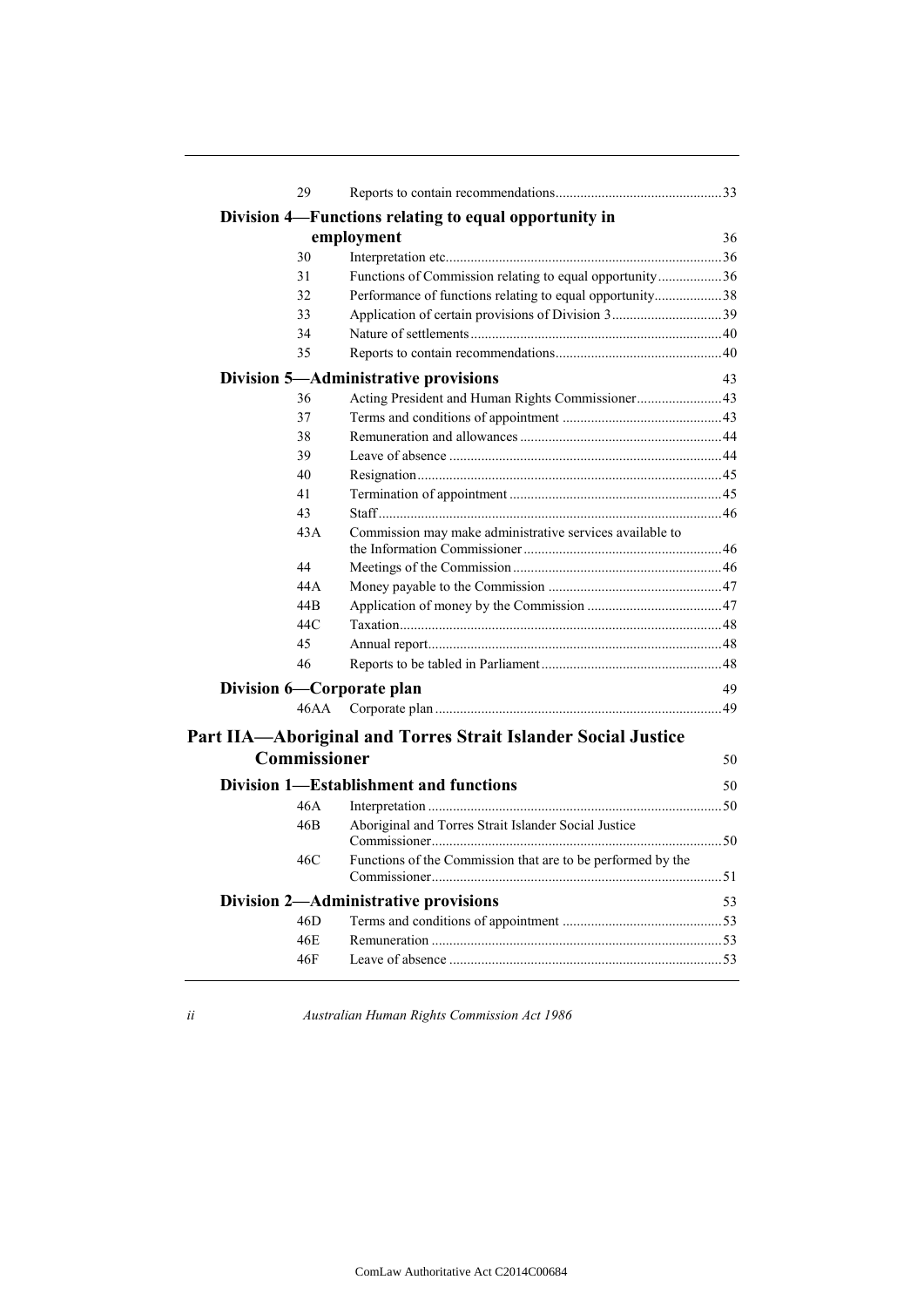| 46G         |                                                           |    |
|-------------|-----------------------------------------------------------|----|
| 46H         |                                                           |    |
| 46I         |                                                           |    |
| 46J         |                                                           |    |
|             | <b>Division 3-Miscellaneous</b>                           | 55 |
| 46K         | Commissioner may obtain information from government       |    |
|             |                                                           |    |
| 46L         | Commissioner must give information to the Commission56    |    |
| 46M         |                                                           |    |
|             | <b>Part IIAA—National Children's Commissioner</b>         | 57 |
|             | Division 1—Establishment and functions                    | 57 |
| 46MA        |                                                           |    |
| 46MB        | Functions of Commission that are to be performed by       |    |
|             | <b>Division 2-Apppointment</b>                            | 60 |
| 46MC        |                                                           |    |
| 46MD        |                                                           |    |
| <b>46ME</b> |                                                           |    |
|             | <b>Division 3—Terms and conditions</b>                    | 61 |
| 46MF        |                                                           |    |
| 46MG        |                                                           |    |
| 46MH        |                                                           |    |
| 46MI        |                                                           |    |
| 46MJ        |                                                           |    |
| 46MK        |                                                           |    |
|             | <b>Division 4-Miscellaneous</b>                           | 63 |
| 46ML        | National Children's Commissioner may obtain information   |    |
|             |                                                           |    |
| 46MM        | National Children's Commissioner must give information to |    |
|             |                                                           |    |
| 46MN        | Minister must table reports of National Children's        |    |
|             |                                                           |    |
|             | <b>Part IIB—Redress for unlawful discrimination</b>       | 65 |
|             | Division 1—Conciliation by the President                  | 65 |
| 46P         |                                                           |    |
| 46PA        |                                                           |    |
| 46PB        |                                                           |    |
| 46PC        |                                                           |    |
|             |                                                           |    |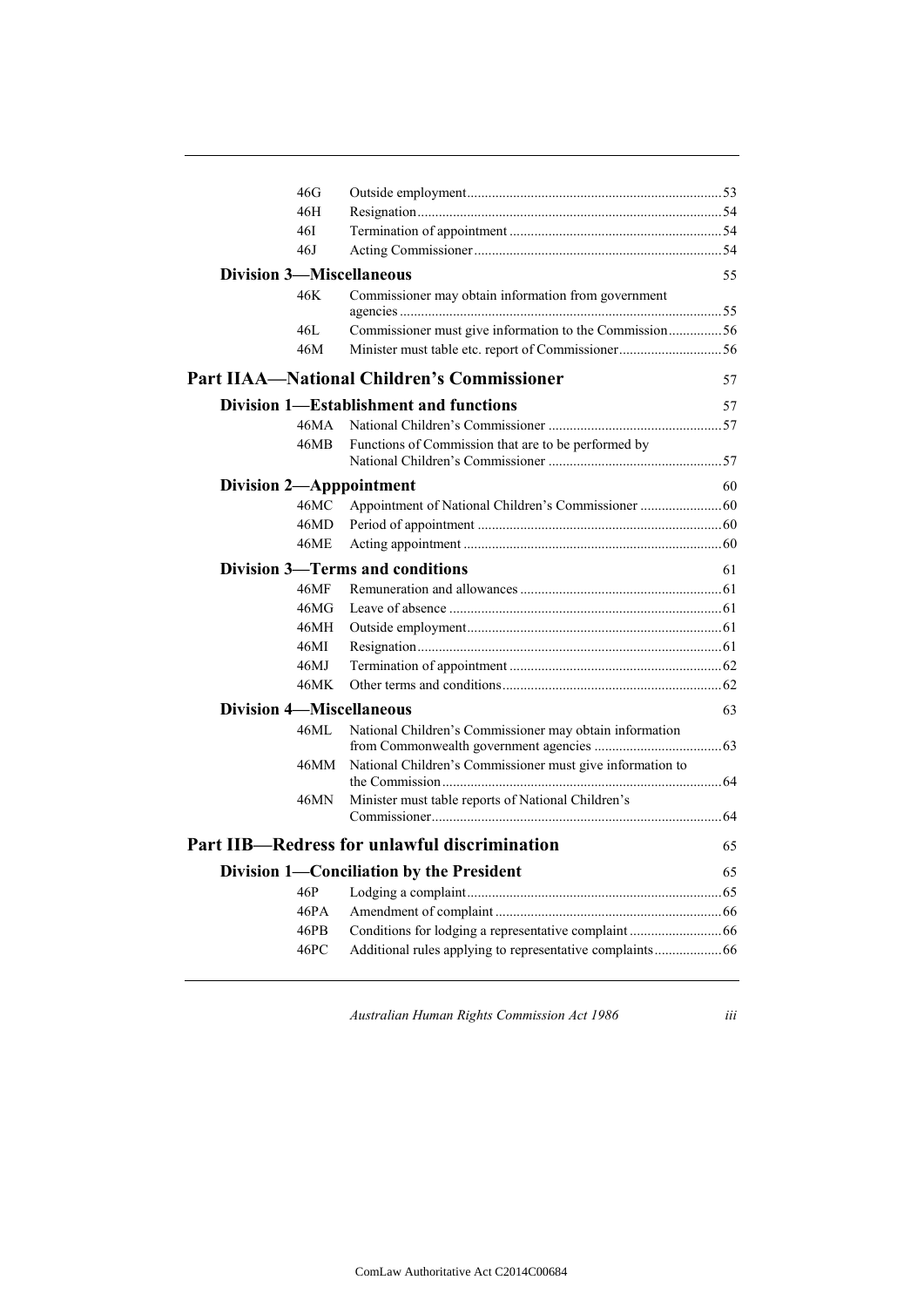|                               | 46PD             |                                                               |    |
|-------------------------------|------------------|---------------------------------------------------------------|----|
|                               | 46PE             | Complaints against the President, Commission or a             |    |
|                               |                  |                                                               |    |
|                               | 46PF             |                                                               |    |
|                               | 46PG             |                                                               |    |
|                               | 46PH             |                                                               |    |
|                               | 46PI             |                                                               |    |
|                               | 46PJ             |                                                               |    |
|                               | 46PK             |                                                               |    |
|                               | 46PL             |                                                               |    |
|                               | 46PM             | Failure to give information or produce documents 73           |    |
|                               | 46PN             |                                                               |    |
|                               |                  | Division 2—Proceedings in the Federal Court and the Federal   |    |
|                               |                  | <b>Circuit Court</b>                                          | 74 |
|                               | 46P <sub>O</sub> |                                                               |    |
|                               | 46PP             |                                                               |    |
|                               | 46PQ             |                                                               |    |
|                               | 46PR             |                                                               |    |
|                               | 46PS             |                                                               |    |
|                               | 46PT             |                                                               |    |
|                               | 46PU             |                                                               |    |
|                               | 46PV             | Amicus curiae function of Commission members 77               |    |
|                               |                  | Part IIC-Referral of discriminatory awards and                |    |
|                               |                  | determinations to other bodies                                | 79 |
|                               | 46PW             | Referral of discriminatory industrial instruments to the Fair |    |
|                               |                  |                                                               |    |
|                               | 46PX             | Referral of discriminatory determinations to the              |    |
|                               | 46PY             | Referral of discriminatory determinations to the Defence      |    |
| <b>Part III-Miscellaneous</b> |                  |                                                               | 84 |
|                               | 47               |                                                               |    |
|                               | 48               |                                                               |    |
|                               | 49               |                                                               |    |
|                               | 49A              |                                                               |    |
|                               | 49 <sub>B</sub>  | Jurisdiction of Federal Court and Federal Circuit Court 87    |    |
|                               | 49C              |                                                               |    |
|                               | 50               |                                                               |    |
|                               |                  |                                                               |    |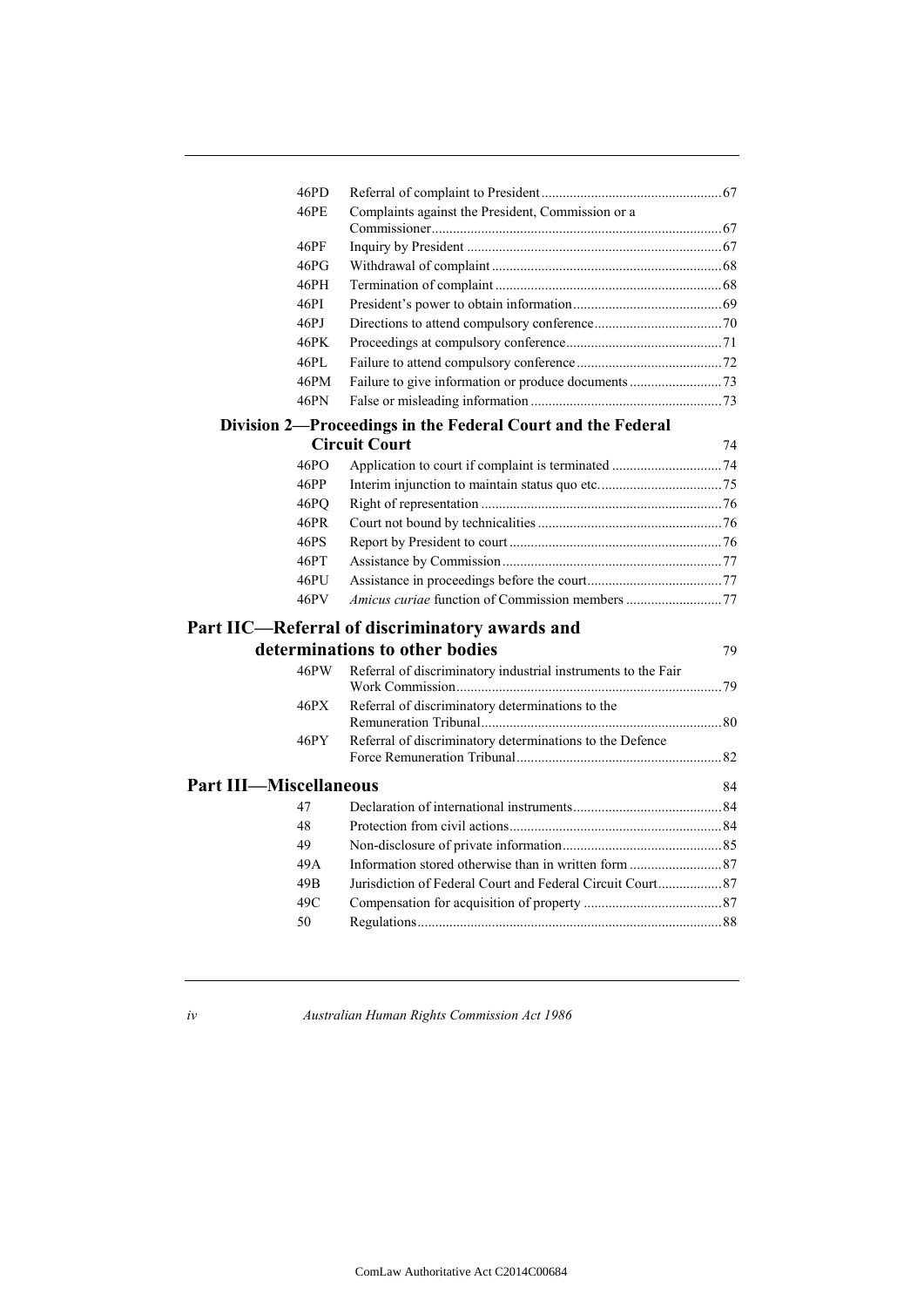| <b>Schedule 1—Convention concerning Discrimination in</b><br>respect of Employment and Occupation | 89  |
|---------------------------------------------------------------------------------------------------|-----|
| <b>Schedule 2—International Covenant on Civil and</b><br><b>Political Rights</b>                  | 94  |
| Schedule 3—Declaration of the Rights of the Child                                                 | 115 |
| <b>Schedule 4—Declaration on the Rights of Mentally</b><br><b>Retarded Persons</b>                | 118 |
| Schedule 5—Declaration on the Rights of Disabled<br><b>Persons</b>                                | 120 |
| <b>Endnotes</b>                                                                                   | 123 |
| <b>Endnote 1-About the endnotes</b>                                                               | 123 |
| <b>Endnote 2-Abbreviation key</b>                                                                 | 125 |
| <b>Endnote 3—Legislation history</b>                                                              | 126 |
| <b>Endnote 4-Amendment history</b>                                                                | 135 |
| <b>Endnote 5—Uncommenced amendments [none]</b>                                                    | 141 |
| <b>Endnote 6-Modifications [none]</b>                                                             | 141 |
| <b>Endnote 7-Misdescribed amendments [none]</b>                                                   | 141 |
| <b>Endnote 8—Miscellaneous [none]</b>                                                             | 141 |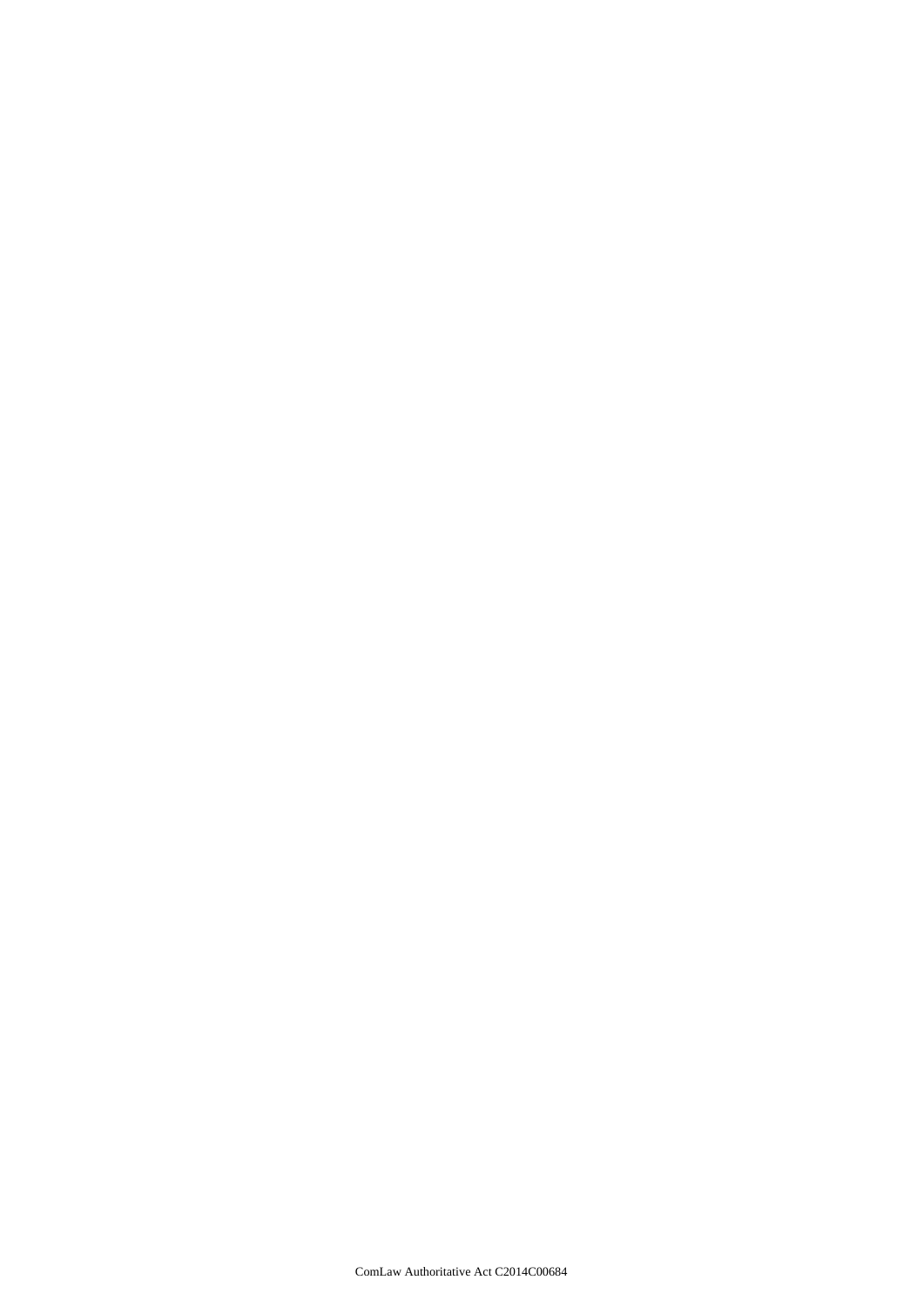# **An Act to establish the Australian Human Rights Commission, to make provision in relation to human rights and in relation to equal opportunity in employment, and for related purposes**

# **Part I—Preliminary**

# **1 Short title**

This Act may be cited as the *Australian Human Rights Commission Act 1986*.

#### **2 Commencement**

This Act shall come into operation on a day to be fixed by Proclamation.

# **3 Interpretation**

(1) In this Act, unless the contrary intention appears:

*Aboriginal person* means a person of the Aboriginal race of Australia.

*act* means an act done:

- (a) by or on behalf of the Commonwealth or an authority of the Commonwealth;
- (b) under an enactment;
- (c) wholly within a Territory; or
- (d) partly within a Territory, to the extent to which the act was done within a Territory.

*affected person*, in relation to a complaint, means a person on whose behalf the complaint was lodged.

*Age Discrimination Commissioner* means the Age Discrimination Commissioner appointed under the *Age Discrimination Act 2004*.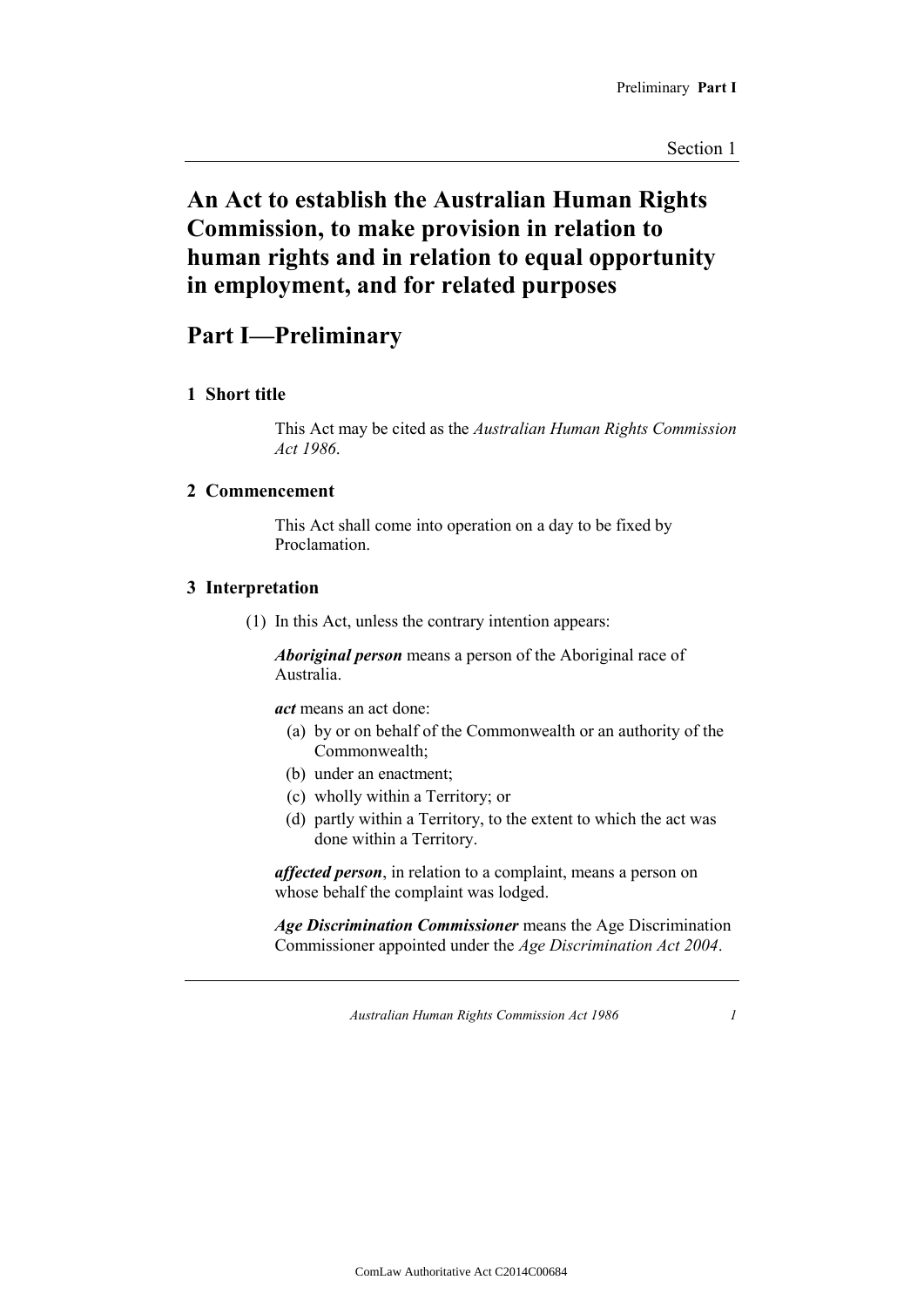#### *alleged unlawful discrimination* means:

- (a) in relation to a complaint—the acts, omissions or practices that are alleged in the complaint and that would, if proven, constitute unlawful discrimination; and
- (b) in relation to an application to the Federal Court or the Federal Circuit Court under Division 2 of Part IIB—the acts, omissions or practices that are alleged in the application and that would, if proven, constitute unlawful discrimination.

*appointed member* means the President or the Human Rights Commissioner.

*Australia* includes the external Territories.

*Australian Capital Territory enactment* means an enactment of the Australian Capital Territory within the meaning of the *Australian Capital Territory (Self-Government) Act 1988*, or an instrument made under such an enactment.

#### *authority* means:

- (a) in relation to the Commonwealth:
	- (i) a body (whether incorporated or unincorporated) established for a purpose of the Commonwealth by or under a Commonwealth enactment;
	- (ii) an incorporated company over which the Commonwealth is in a position to exercise control;
	- (iii) a person holding or performing the duties of an office or appointment established or made under a Commonwealth enactment or by the Governor-General or a Minister of the Commonwealth (not being an office or appointment referred to in subparagraph (c)(iii));
	- (iv) a body, or a person holding or performing the duties of an office or appointment, that is declared by the regulations to be an authority of the Commonwealth for the purposes of this Act;
- (b) in relation to a State:
	- (i) a body (whether incorporated or unincorporated) established for a purpose of the State by or under a law of the State;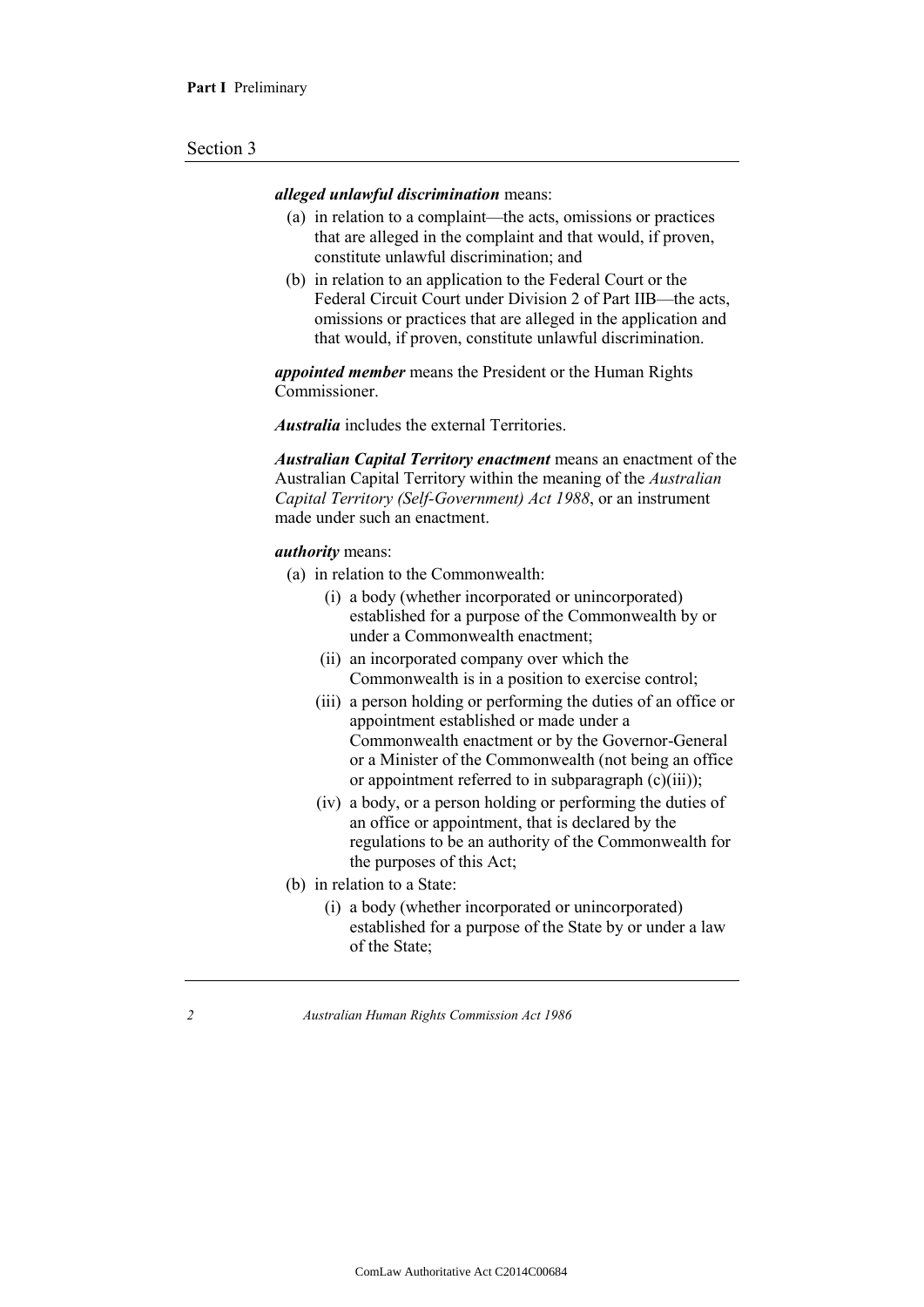- (ii) an incorporated company over which the State is in a position to exercise control;
- (iii) a person holding or performing the duties of an office or appointment established or made under a law, or by the Governor or a Minister, of the State;
- (iv) a local government body in the State; or
- (v) a body, or a person holding or performing the duties of an office or appointment, that is declared by the regulations to be an authority of the State for the purposes of this Act; or
- (c) in relation to a Territory:
	- (i) a body (whether incorporated or unincorporated) established for a purpose of the Territory by or under a Commonwealth enactment or a law of the Territory;
	- (ii) an incorporated company over which the Administration of the Territory is in a position to exercise control;
	- (iii) a person holding or performing the duties of an office or appointment established or made under a law of the Territory or by the Administrator of a Territory; or
	- (iv) a body, or a person holding or performing the duties of an office or appointment, that is declared by the regulations to be an authority of the Territory for the purposes of this Act.

*children* means people under the age of 18.

*class member*, in relation to a representative complaint, means any of the persons on whose behalf the complaint was lodged, but does not include a person who has withdrawn under section 46PC.

*Commission* means the Australian Human Rights Commission established by this Act.

*Commonwealth enactment* means an Act or an instrument (other than a Territory enactment, an Australian Capital Territory enactment or a Northern Territory enactment) made under an Act, and includes any other legislation applied as a law of the Commonwealth, to the extent that it operates as such a law.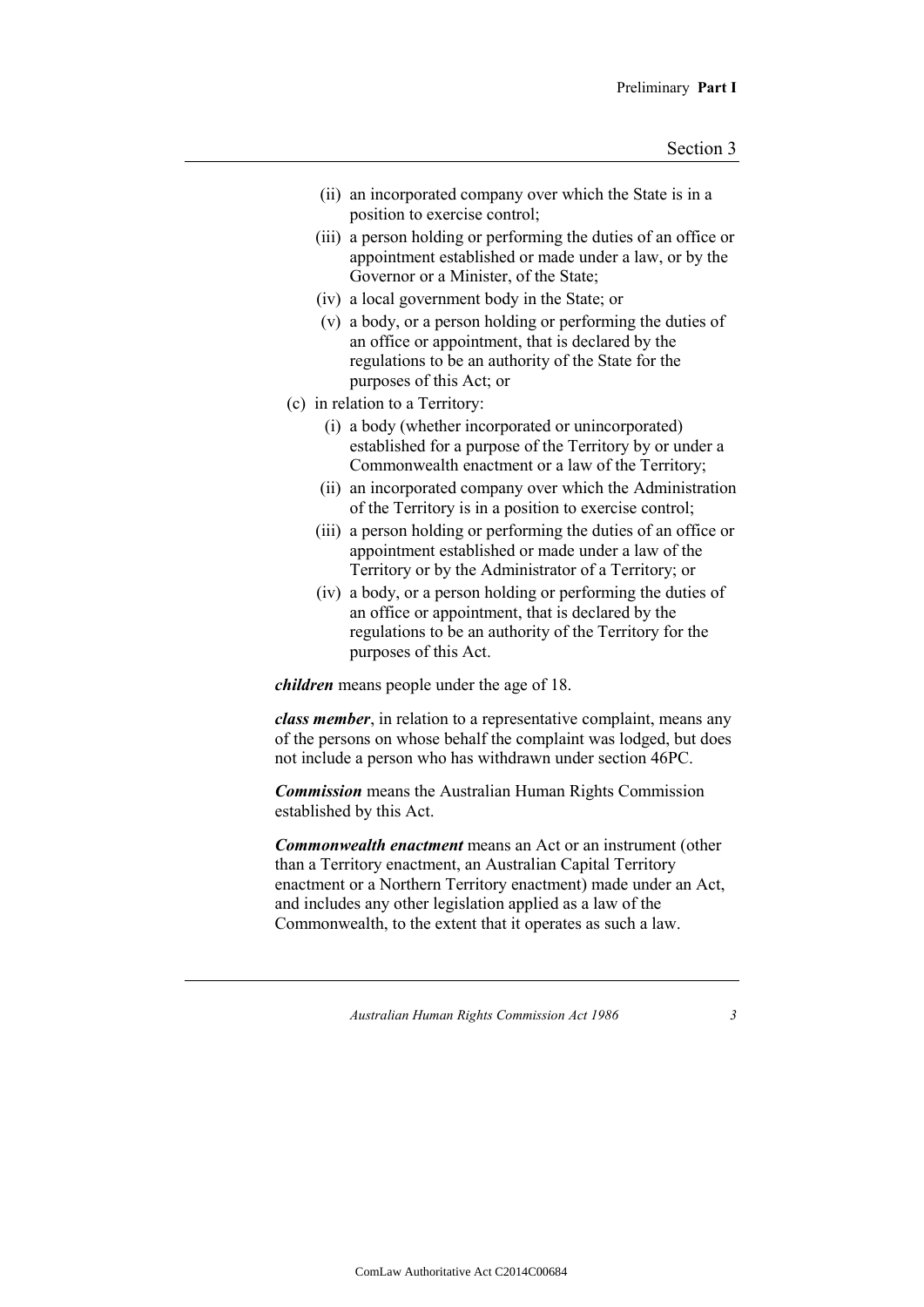*complainant*, in relation to a complaint, means a person who lodged the complaint, whether on the person's own behalf or on behalf of another person or persons.

*complaint*, except in Part IIC, means a complaint lodged under Division 1 of Part IIB.

*compulsory conference* means a conference under section 46PJ.

*Convention* means the Discrimination (Employment and Occupation) Convention, 1958 adopted by the General Conference of the International Labour Organization on 25 June 1958, a copy of the English text of which is set out in Schedule 1, as that Convention applies in relation to Australia.

*Covenant* means the International Covenant on Civil and Political Rights, a copy of the English text of which is set out in Schedule 2, as that International Covenant applies in relation to Australia.

#### *Declarations* means:

- (a) the Declaration of the Rights of the Child proclaimed by the General Assembly of the United Nations on 20 November 1959, a copy of the English text of which is set out in Schedule 3;
- (b) the Declaration on the Rights of Mentally Retarded Persons proclaimed by the General Assembly of the United Nations on 20 December 1971, a copy of the English text of which is set out in Schedule 4; and
- (c) the Declaration on the Rights of Disabled Persons proclaimed by the General Assembly of the United Nations on 9 December 1975, a copy of the English text of which is set out in Schedule 5.

*Defence Department* means the Department of State that deals with defence and that is administered by the Minister administering section 1 of the *Defence Act 1903*.

*Disability Discrimination Commissioner* means the Disability Discrimination Commissioner appointed under the *Disability Discrimination Act 1992*.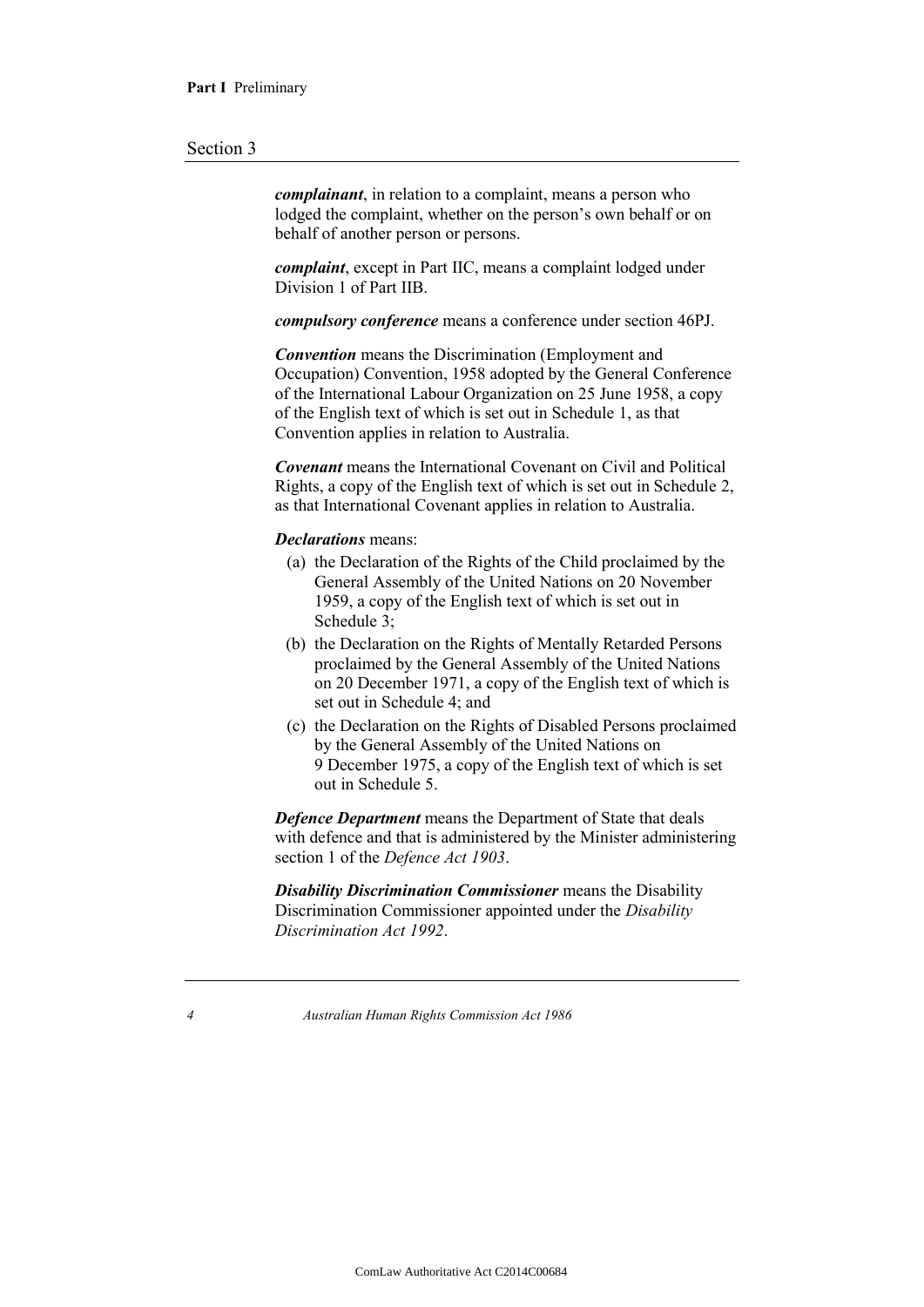*discrimination*, except in Part IIB, means:

- (a) any distinction, exclusion or preference made on the basis of race, colour, sex, religion, political opinion, national extraction or social origin that has the effect of nullifying or impairing equality of opportunity or treatment in employment or occupation; and
- (b) any other distinction, exclusion or preference that:
	- (i) has the effect of nullifying or impairing equality of opportunity or treatment in employment or occupation; and
	- (ii) has been declared by the regulations to constitute discrimination for the purposes of this Act;

but does not include any distinction, exclusion or preference:

- (c) in respect of a particular job based on the inherent requirements of the job; or
- (d) in connection with employment as a member of the staff of an institution that is conducted in accordance with the doctrines, tenets, beliefs or teachings of a particular religion or creed, being a distinction, exclusion or preference made in good faith in order to avoid injury to the religious susceptibilities of adherents of that religion or that creed.

*enactment* means a Commonwealth enactment or a Territory enactment.

*Federal Circuit Court* means the Federal Circuit Court of Australia.

*Federal Court* means the Federal Court of Australia.

*human rights* means the rights and freedoms recognised in the Covenant, declared by the Declarations or recognised or declared by any relevant international instrument.

*instrument* includes a rule, regulation or by-law.

*instrumentality*, in relation to a State, includes:

- (a) a person holding or performing the duties of an office established by or under a law of that State;
- (b) a person employed in the public service of that State; and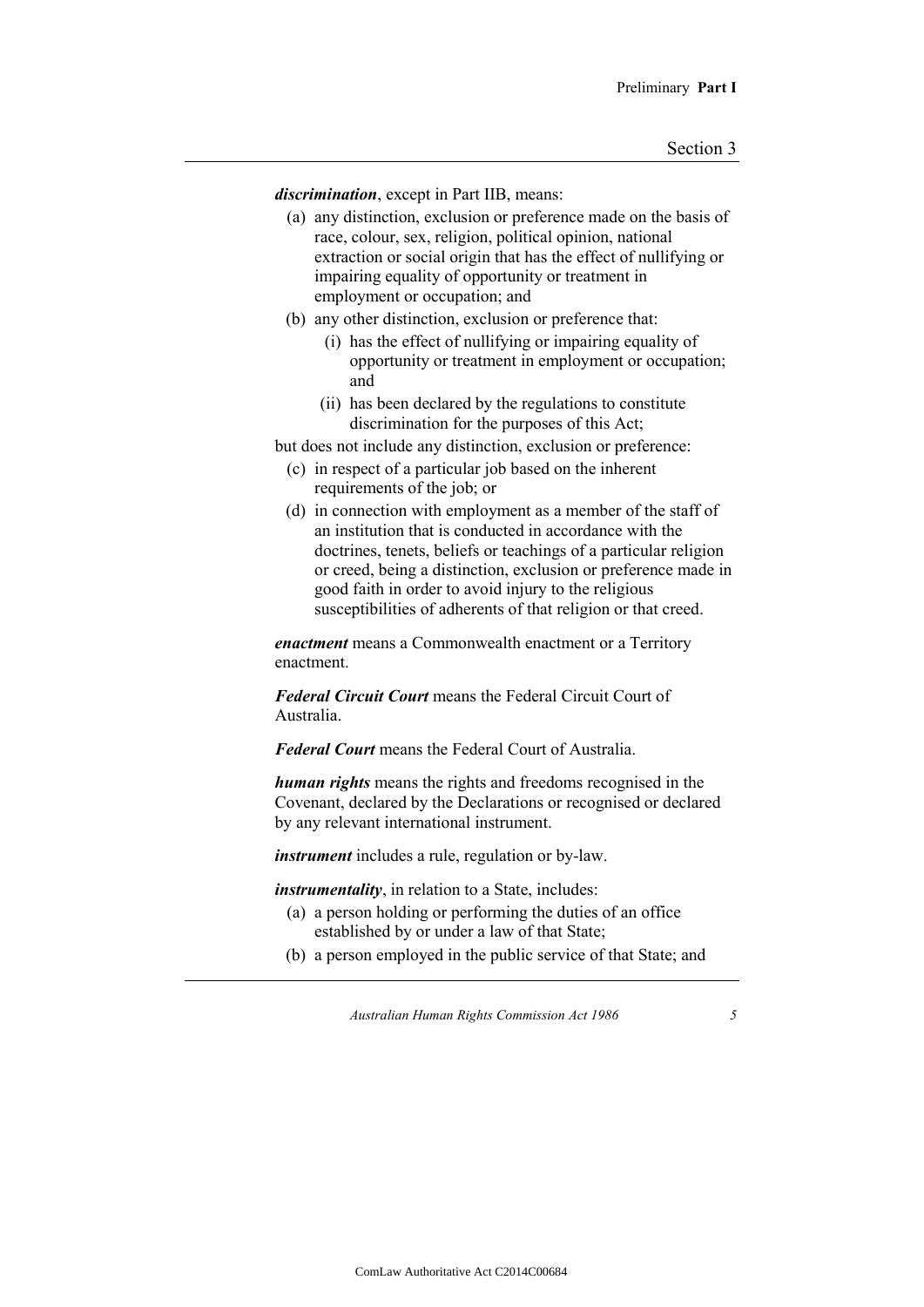(c) a person employed by a body established for a purpose of that State by or under a law of that State.

*international instrument* includes a declaration made by an international organisation.

*Judge* means:

- (a) a Judge of a court created by the Parliament or of a court of a State; or
- (b) a person who has the same designation and status as a Judge of a court created by the Parliament.

*law* means a law of the Commonwealth, a law of a Territory or a law of a State.

*law of a State* means a State enactment or any other law in force in a State, other than a law of the Commonwealth.

*law of a Territory* means a Territory enactment or any other law in force in a Territory, other than a law of the Commonwealth.

*law of the Commonwealth* means a Commonwealth enactment or any other law in force throughout Australia.

*member* means a member of the Commission, and includes the President.

#### *Minister* means:

- (a) in relation to a State—a Minister of the Crown of that State; and
- (b) in relation to the Australian Capital Territory or the Northern Territory—a Minister of that Territory.

*National Children's Commissioner* means the National Children's Commissioner referred to in section 46MA.

*Northern Territory enactment* means an enactment of the Northern Territory within the meaning of the *Northern Territory (Self-Government) Act 1978* or an instrument made under such an enactment.

*practice* means a practice engaged in: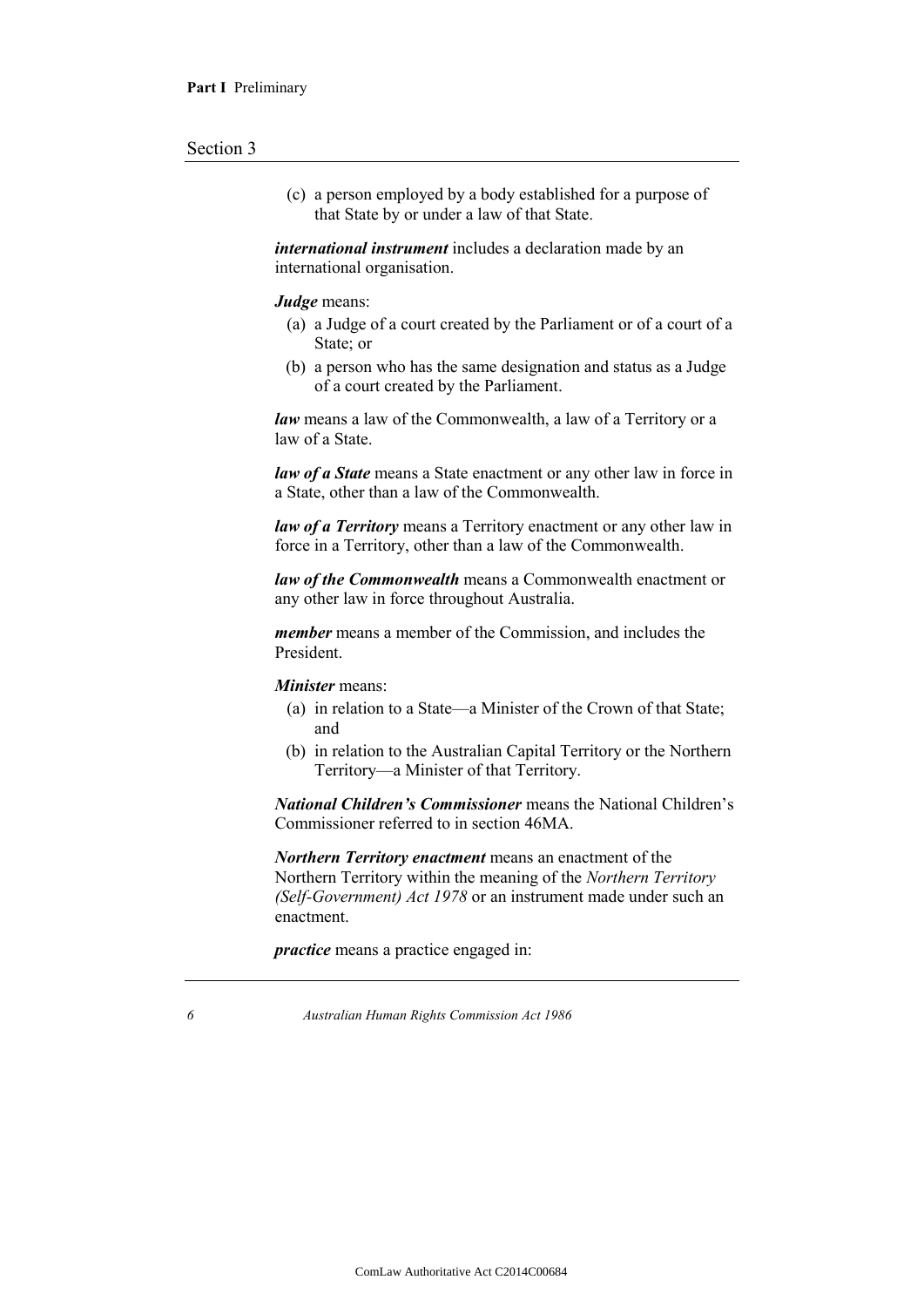- (a) by or behalf of the Commonwealth or an authority of the Commonwealth;
- (b) under an enactment;
- (c) wholly within a Territory; or
- (d) partly within a Territory, to the extent to which the practice was or is engaged in within a Territory.

*President* means President of the Commission.

#### *proposed enactment* means:

- (a) a proposed law introduced into the Parliament of the Commonwealth or the legislature of a Territory;
- (b) a proposed law prepared on behalf of:
	- (i) the Government of the Commonwealth or the Administration of a Territory;
	- (ii) a Minister of State of the Commonwealth; or
	- (iii) a body established by law that has the function of recommending proposed laws of the Commonwealth or of a Territory; or
- (c) an instrument proposed to be made under a law of the Commonwealth or under a law of a Territory.

*Race Discrimination Commissioner* means the Race Discrimination Commissioner appointed under the *Racial Discrimination Act 1975*.

*relevant international instrument* means an international instrument in respect of which a declaration under section 47 is in force.

*representative complaint* means a complaint lodged on behalf of at least one person who is not a complainant.

*respondent*, in relation to a complaint, means the person or persons against whom the complaint is made.

*Sex Discrimination Commissioner* means the Sex Discrimination Commissioner appointed under the *Sex Discrimination Act 1984*.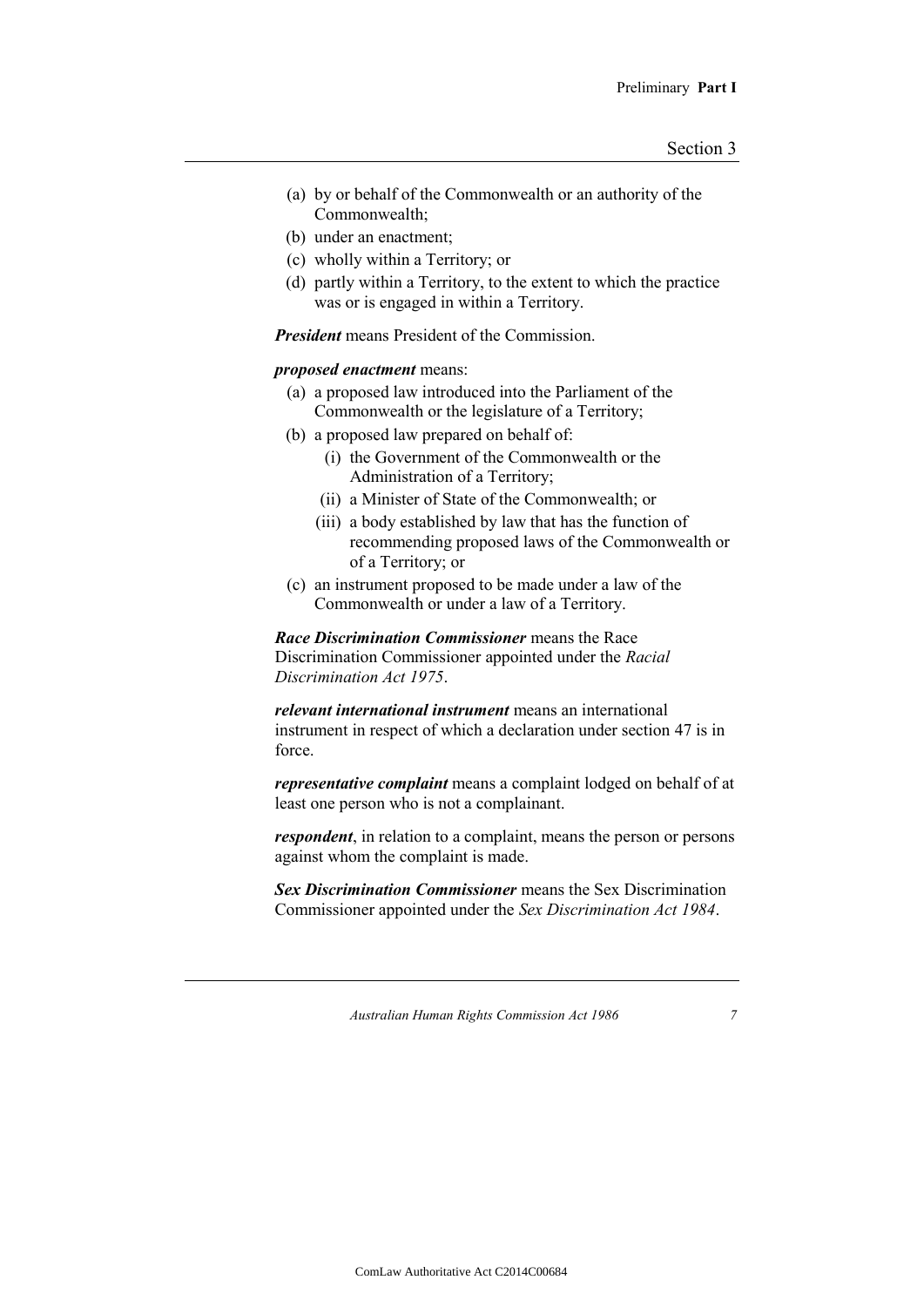*State* includes the Australian Capital Territory and the Northern Territory.

*State enactment* means a State Act or an instrument made under a State Act and includes an Australian Capital Territory enactment and a Northern Territory enactment.

*terminate*, in relation to a complaint, means decline to inquire into the complaint, or discontinue an inquiry into the complaint.

*Territory* does not include the Australian Capital Territory or the Northern Territory.

*Territory Act* means an Act passed by a legislature of a Territory

*Territory enactment* means a Territory Act, an Ordinance of a Territory or an instrument made under such an Act or Ordinance, and includes any other legislation applied as a law of the Commonwealth, to the extent that it operates as such a law.

*Torres Strait Islander* means a descendant of an indigenous inhabitant of the Torres Strait Islands.

#### *trade union* means:

- (a) an association of employees that is registered as an organisation, or recognised, under the *Fair Work (Registered Organisations) Act 2009*; or
- (b) a trade union within the meaning of any State Act or law of a Territory; or
- (c) any other similar body.

*unlawful discrimination* means any acts, omissions or practices that are unlawful under:

- (aa) Part 4 of the *Age Discrimination Act 2004*; or
- (a) Part 2 of the *Disability Discrimination Act 1992*; or
- (b) Part II or IIA of the *Racial Discrimination Act 1975*; or
- (c) Part II of the *Sex Discrimination Act 1984*;

and includes any conduct that is an offence under:

(ca) Division 2 of Part 5 of the *Age Discrimination Act 2004* (other than section 52); or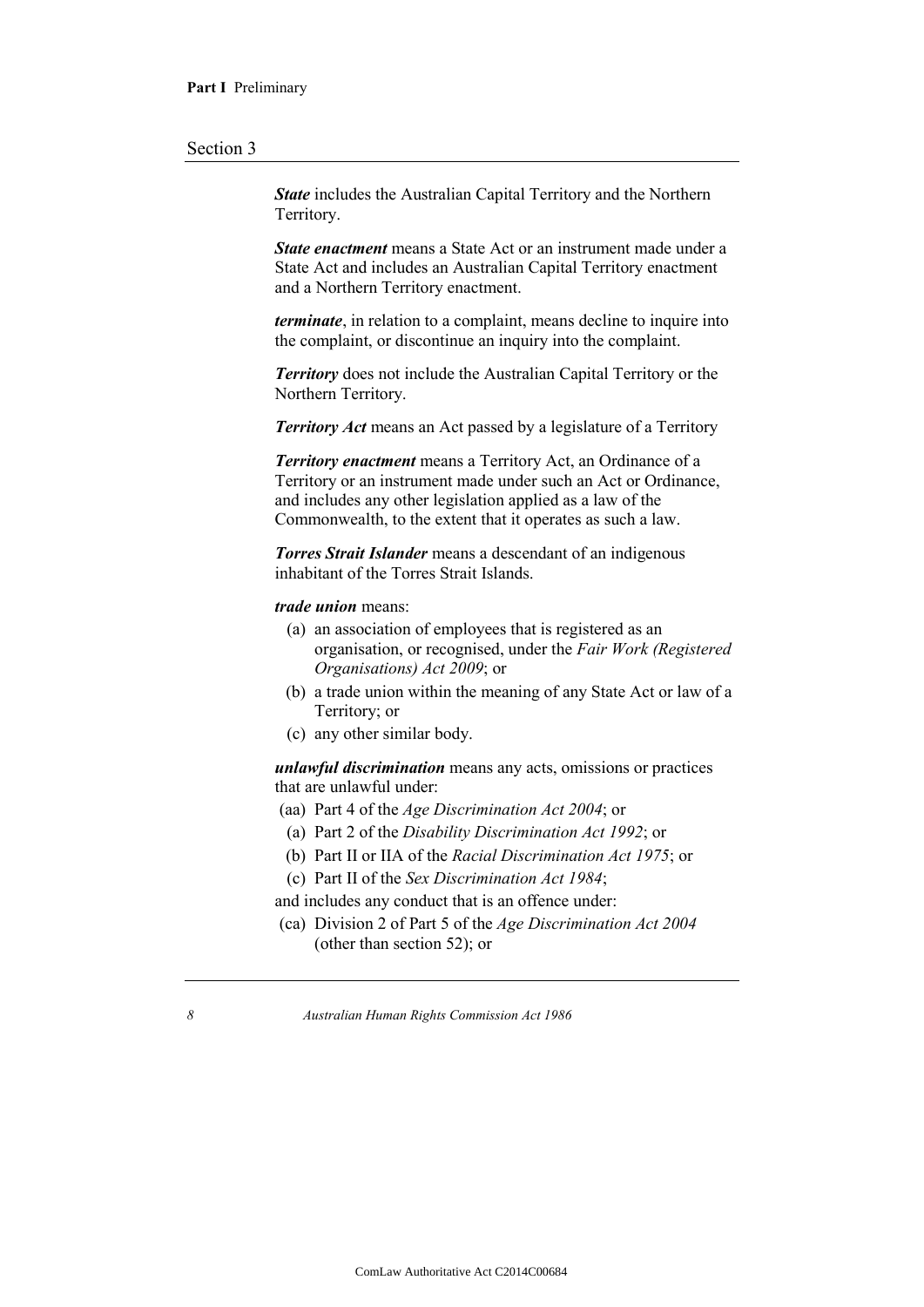- (d) Division 4 of Part 2 of the *Disability Discrimination Act 1992*; or
- (e) subsection 27(2) of the *Racial Discrimination Act 1975*; or
- (f) section 94 of the *Sex Discrimination Act 1984*.
- (2) In this Act, a reference to the Governor of a State shall, in relation to the Northern Territory, be construed as a reference to the Administrator of the Northern Territory.
- (3) In this Act:
	- (a) a reference to, or to the doing of, an act includes a reference to a refusal or failure to do an act; and
	- (b) a reference, in relation to the doing of an act or the engaging in of a practice, to the person who did the act or engaged in the practice shall, in the case of an act done or practice engaged in by an unincorporated body of persons, be read as a reference to that body.
- (4) In the definition of *human rights* in subsection (1):
	- (a) the reference to the rights and freedoms recognised in the Covenant shall be read as a reference to the rights and freedoms recognised in the Covenant as it applies to Australia; and
	- (b) the reference to the rights and freedoms recognised or declared by any relevant international instrument shall:
		- (i) in the case of an instrument (not being a declaration referred to in subparagraph (ii)) that applies to Australia—be read as a reference to the rights and freedoms recognised or declared by the instrument as it applies to Australia; or
		- (ii) in the case of an instrument being a declaration made by an international organisation that was adopted by Australia—be read as a reference to the rights and freedoms recognised or declared by the declaration as it was adopted by Australia.
- (5) A reference in this Act to the making of a declaration by an international organisation shall be read as a reference to the making or adopting of a declaration, proclamation or other statement by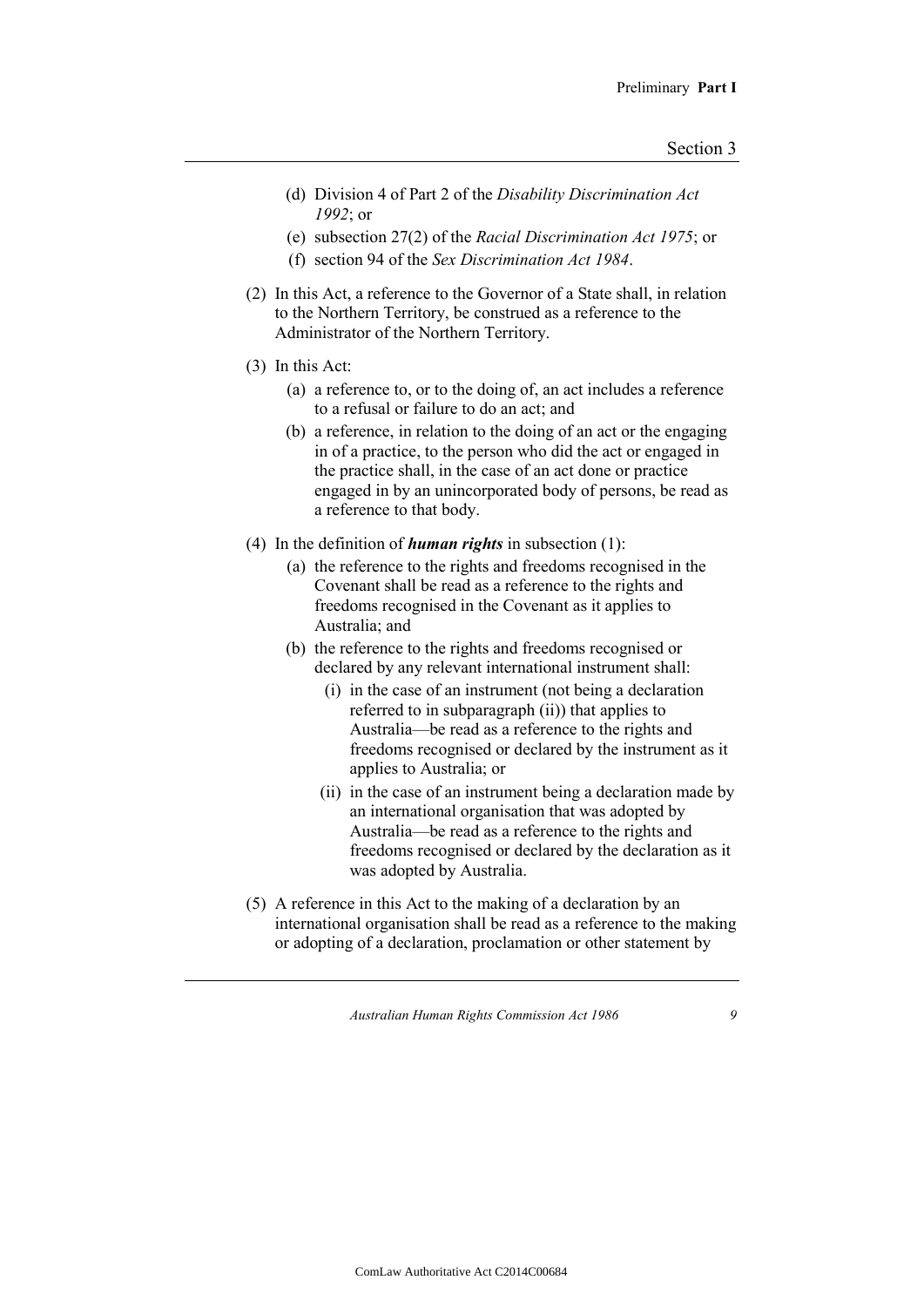such an organisation in any way, whether by the passing of a resolution, the issuing of an instrument or otherwise.

- (6) A reference in this Act to the adoption by Australia of an international instrument being a declaration made by an international organisation shall be read as a reference to the casting by Australia of a vote in favour of the making of the declaration by the organisation at the meeting of the organisation at which the declaration was made or to the giving of some other public notification by Australia expressing its support for the declaration.
- (7) A reference in this Act to a person acting on behalf of the Commission is a reference to:
	- (a) a person, or each of a body of persons, acting pursuant to a delegation under section 19; or
	- (b) an instrumentality of a State performing a function of the Commission pursuant to an arrangement in force under section 16
- (8) Except so far as the contrary intention appears, an expression that is used both in this Act and in the Convention (whether or not a particular meaning is assigned to it by the Convention) has, in this Act, for the purposes of the operation of this Act in relation to the Convention, the same meaning as it has in the Convention.
- (9) A reference in this Act to prejudice to the security, defence or international relations of Australia includes a reference to any such prejudice that might result from the divulging of information or matters communicated in confidence by or on behalf of the government of a foreign country, an authority of a government of a foreign country or an international organisation to the Government of the Commonwealth, to an authority of the Commonwealth or to a person receiving the communication on behalf of the Commonwealth or of an authority of the Commonwealth.

### **4 Operation of State and Territory laws**

(1) This Act is not intended to exclude or limit the operation of a law of a State or Territory that is capable of operating concurrently with this Act.

*<sup>10</sup> Australian Human Rights Commission Act 1986*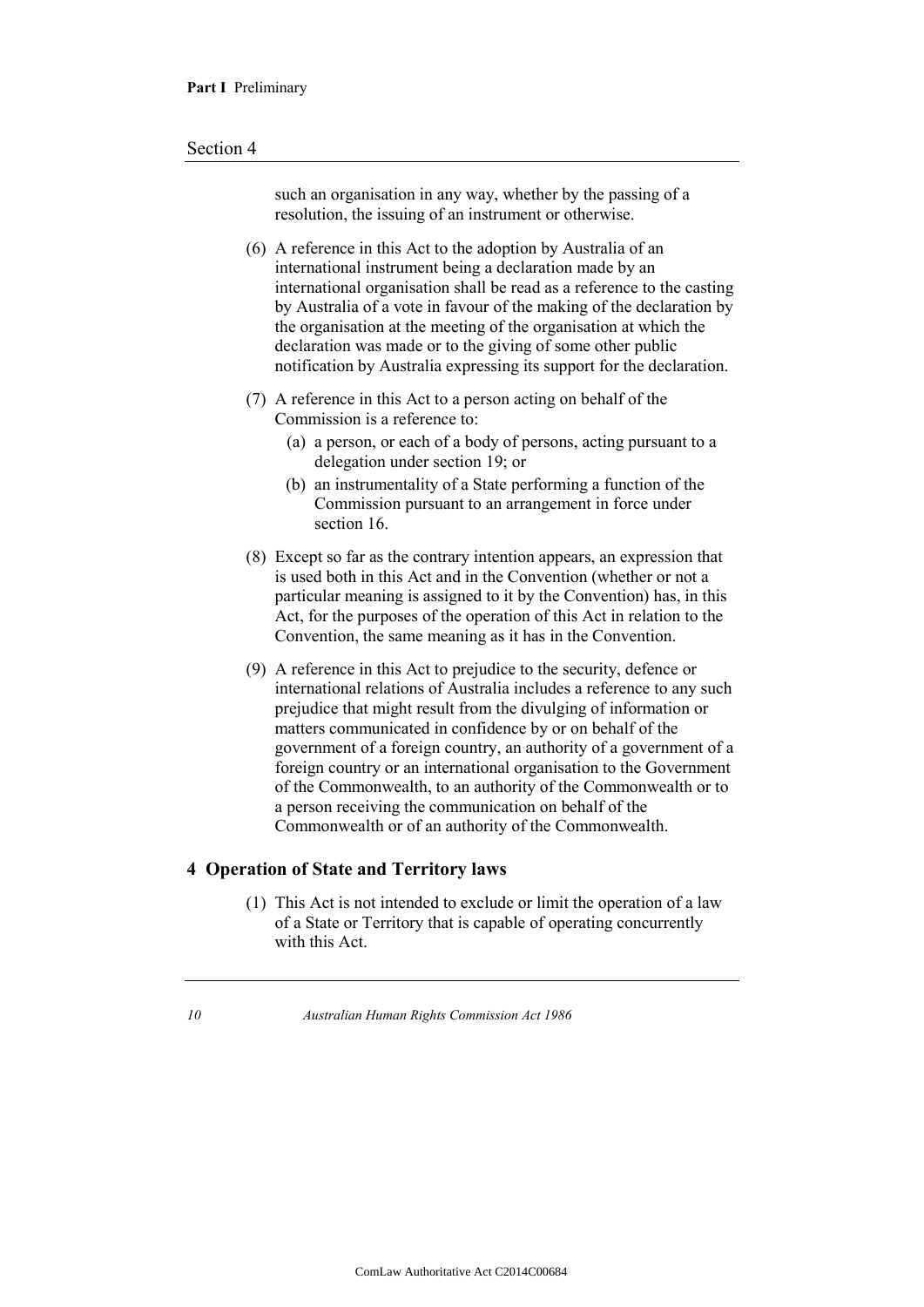(2) If:

- (a) a law of a State or Territory deals with a matter dealt with by this Act; and
- (b) an act or omission by a person that constitutes an offence against that law also constitutes an offence against this Act; the person may be prosecuted and convicted either under that law

of the State or Territory or under this Act, but nothing in this subsection renders a person liable to be punished more than once in respect of the same act or omission.

# **5 Extension to external Territories**

This Act extends to every external Territory.

# **6 Extent to which Act binds the Crown**

- (1) This Act binds the Crown in right of the Commonwealth and of Norfolk Island but, except as otherwise expressly provided by this Act, does not bind the Crown in right of a State.
- (1A) Part IIB binds the Crown in right of the States.
	- (2) Nothing in this Act renders the Crown in right of the Commonwealth, of a State or of Norfolk Island liable to be prosecuted for an offence.

# **6A Application of the** *Criminal Code*

Chapter 2 of the *Criminal Code* applies to all offences against this Act.

Note: Chapter 2 of the *Criminal Code* sets out the general principles of criminal responsibility.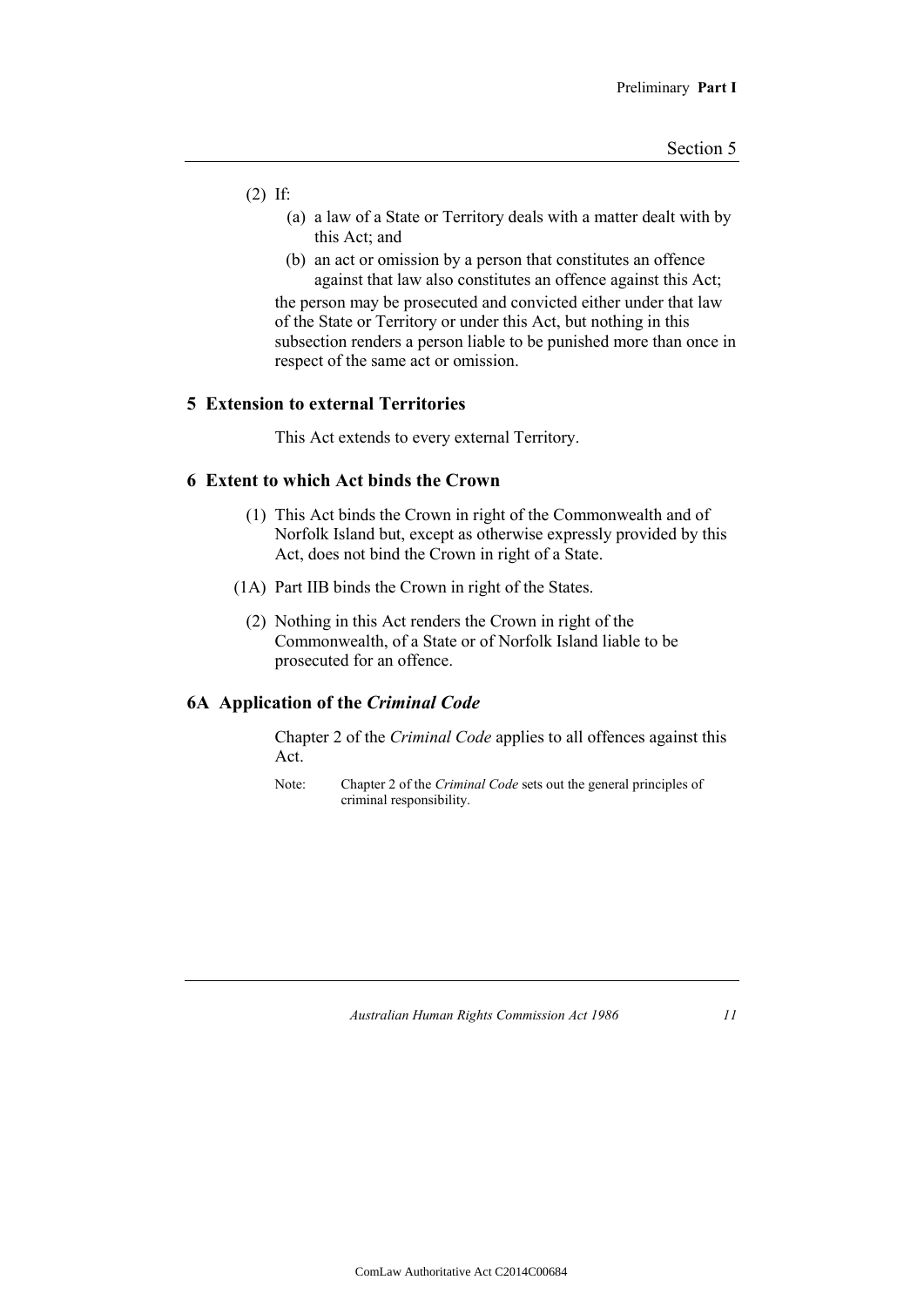# **Part II—Australian Human Rights Commission**

# **Division 1—Establishment and Constitution of Commission**

#### **7 Australian Human Rights Commission**

- (1) There is established by this Act a Commission by the name of the Australian Human Rights Commission.
- (2) The Commission:
	- (a) is a body corporate, with perpetual succession;
	- (b) shall have a common seal;
	- (c) may acquire, hold and dispose of real and personal property; and
	- (d) may sue and be sued in its corporate name.
- (3) All courts, judges and persons acting judicially shall take judicial notice of the imprint of the common seal of the Commission appearing on a document and shall presume that the document was duly sealed.

# **8 Constitution of Commission**

- (1) The Commission shall consist of:
	- (a) a President; and
	- (b) a Human Rights Commissioner; and
	- (c) the Race Discrimination Commissioner; and
	- (ca) the Aboriginal and Torres Strait Islander Social Justice Commissioner; and
	- (d) the Sex Discrimination Commissioner; and
	- (e) the Age Discrimination Commissioner; and
	- (f) the Disability Discrimination Commissioner; and
	- (g) the National Children's Commissioner.
- (2) The members must act in a way that promotes the collegiate nature of the Commission.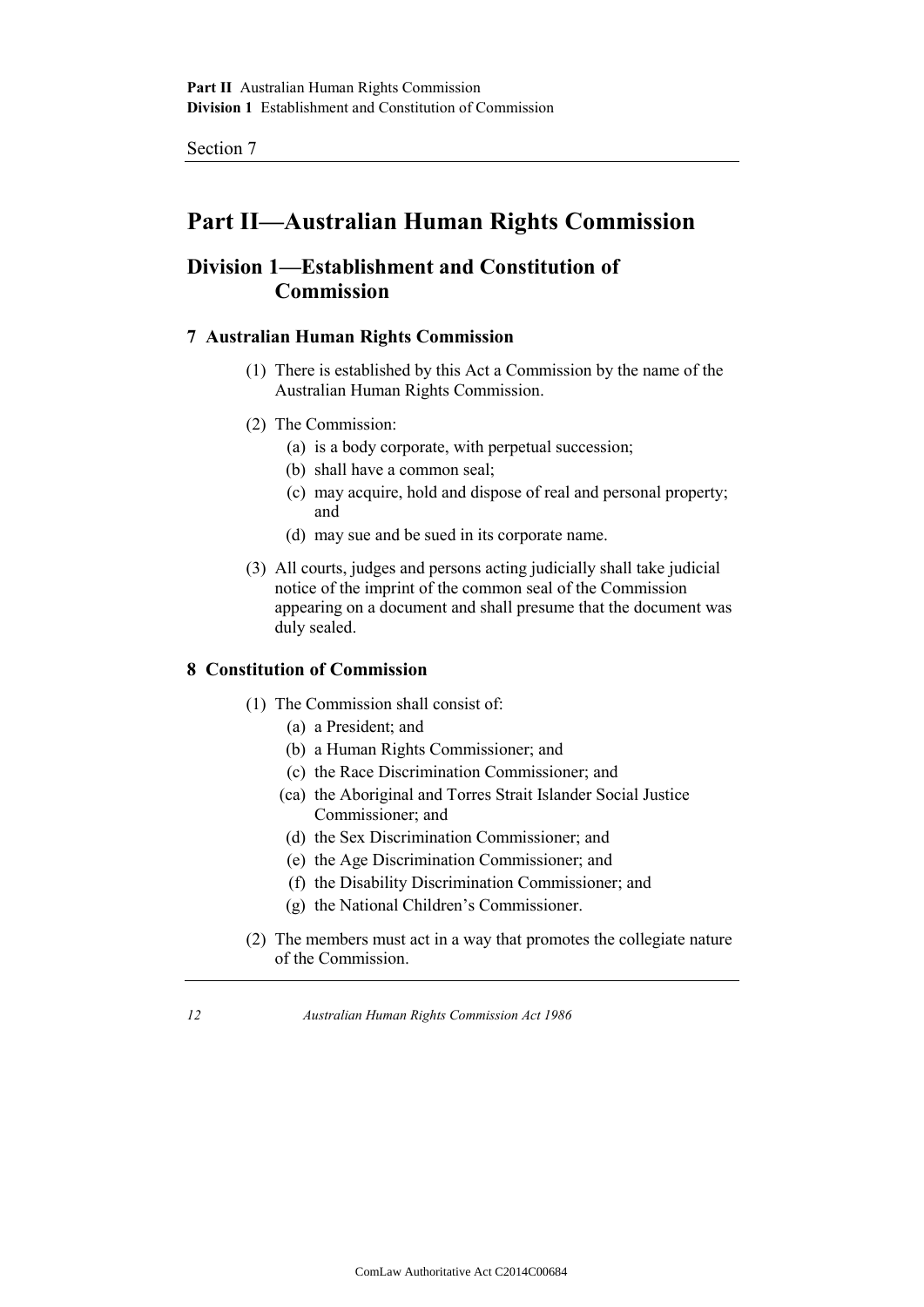- (6) The functions of the Commission under paragraphs  $11(1)(aa)$ ,  $11(1)(ab)$ ,  $11(1)(f)$  and  $31(b)$  and the functions of the Commission under paragraphs  $11(1)(p)$  and  $31(k)$ , to the extent that they relate to the performance of the first-mentioned functions, shall be performed by the President, and a reference in this Act to the Commission or to a member of the Commission shall, in relation to the performance of any of those functions, be read as a reference to the President.
- (7) The performance of the functions or the exercise of the powers of the Commission is not affected by reason only of a vacancy in the office of President, Human Rights Commissioner, Race Discrimination Commissioner, Aboriginal and Torres Strait Islander Social Justice Commissioner, Sex Discrimination Commissioner, Age Discrimination Commissioner, Disability Discrimination Commissioner or National Children's Commissioner.

#### **8A The President**

- (1) The President is to be appointed by the Governor-General as a full-time member or a part-time member.
- (2) The President is the senior member of the Commission.
- (3) The President is responsible for managing the administrative affairs of the Commission.
- (4) For the purposes of the *Public Governance, Performance and Accountability Act 2013*, the President is the accountable authority of the Commission.

#### **8B The Human Rights Commissioner**

- (1) The Human Rights Commissioner is to be appointed by the Governor-General as a full-time member.
- (2) A person is not qualified to be appointed as the Human Rights Commissioner unless the Minister is satisfied that the person has appropriate qualifications, knowledge or experience.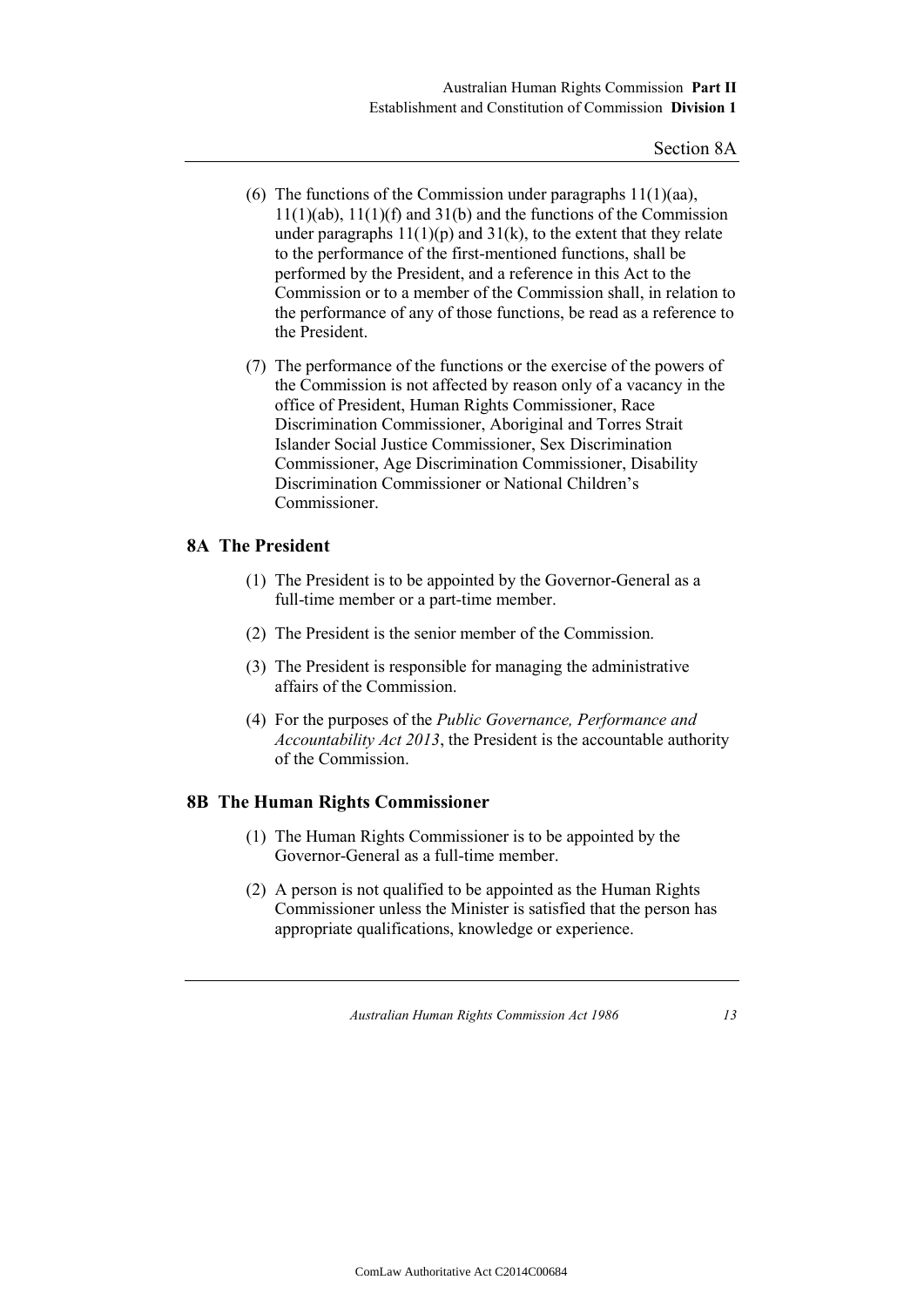# **9 Arrangement for appointment of the holder of a judicial office of a State**

- (1) The Governor-General may, for the purpose of appointing to the Commission a person who is the holder of a judicial office of a State, enter into such arrangement with the Governor of that State as is necessary to secure that person's services.
- (2) An arrangement under subsection (1) may provide for the Commonwealth to reimburse a State with respect to the services of the person to whom the arrangement relates.

#### **10 Appointment of Judge as member not to affect tenure etc.**

- (1) The appointment of the holder of a judicial office as a member, or service by the holder of a judicial office as a member, does not affect the person's tenure of that judicial office or the person's rank, title, status, precedence, salary, annual or other allowances or other rights or privileges as the holder of that judicial office and, for all purposes, the person's service as a member shall be taken to be service as the holder of that judicial office.
- (2) In this section, *judicial office* means:
	- (a) an office of Judge of a court created by the Parliament; or
	- (b) an office the holder of which has, by virtue of holding that office, the same status as a Judge of a court created by the Parliament.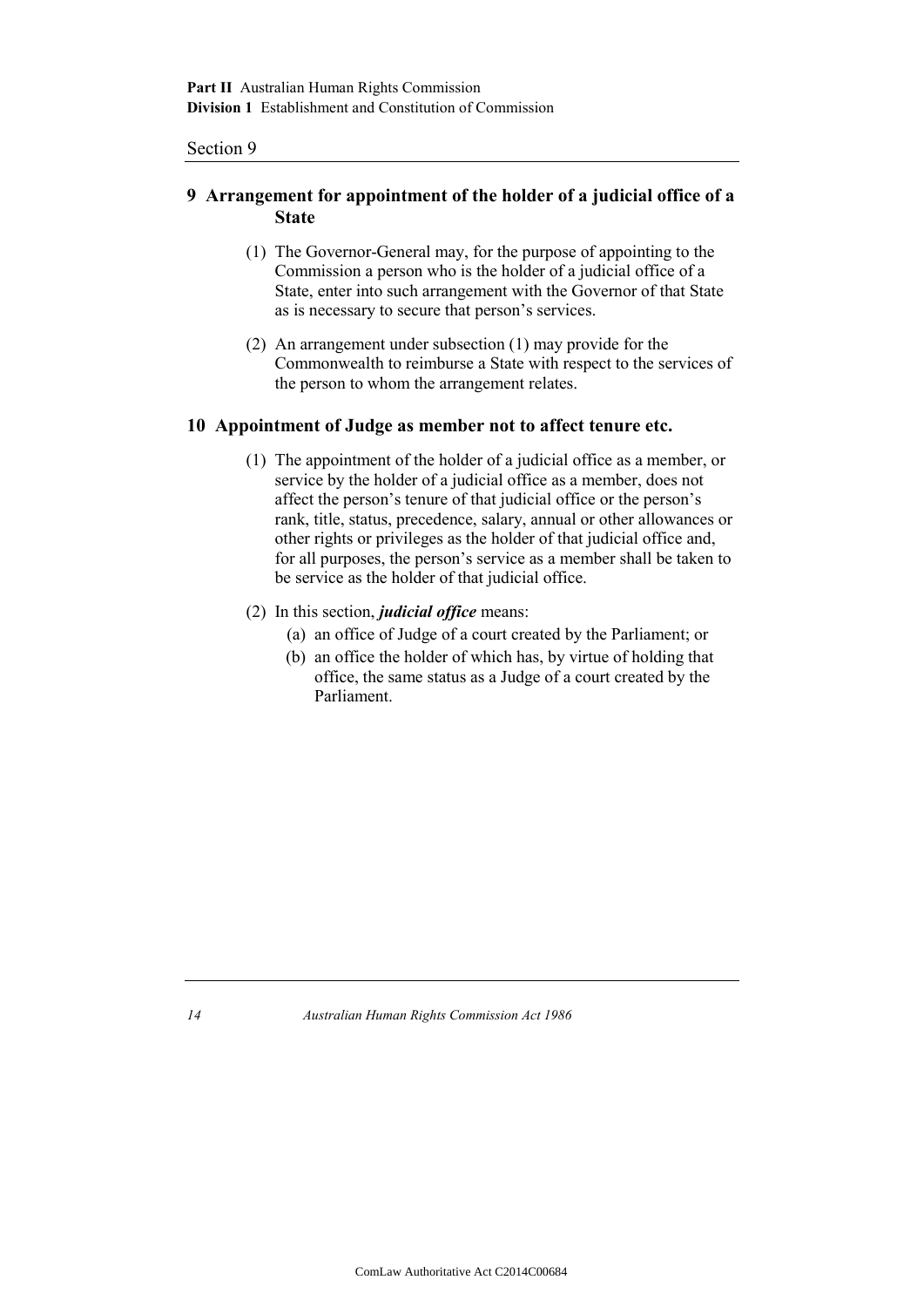# **Division 2—Duties, functions and powers of Commission**

# **10A Duties of Commission**

- (1) It is the duty of the Commission to ensure that the functions of the Commission under this or any other Act are performed:
	- (a) with regard for:
		- (i) the indivisibility and universality of human rights; and
		- (ii) the principle that every person is free and equal in dignity and rights; and
	- (b) efficiently and with the greatest possible benefit to the people of Australia.
- (2) Nothing in this section imposes a duty on the Commission that is enforceable by proceedings in a court.

# **11 Functions of Commission**

- (1) The functions of the Commission are:
	- (a) such functions as are conferred on the Commission by the *Age Discrimination Act 2004*, the *Disability Discrimination Act 1992*, the *Racial Discrimination Act 1975*, the *Sex Discrimination Act 1984* or any other enactment; and
	- (aa) to inquire into, and attempt to conciliate, complaints of unlawful discrimination; and
	- (ab) to deal with complaints lodged under Part IIC; and
	- (b) such functions as are to be performed by the Commission pursuant to an arrangement in force under section 16; and
	- (c) such functions as are expressed to be conferred on the Commission by any State enactment, being functions in relation to which the Minister has made a declaration under section 18; and
	- (d) the functions conferred on the Commission by section 31; and
	- (e) to examine enactments, and (when requested to do so by the Minister) proposed enactments, for the purpose of ascertaining whether the enactments or proposed enactments,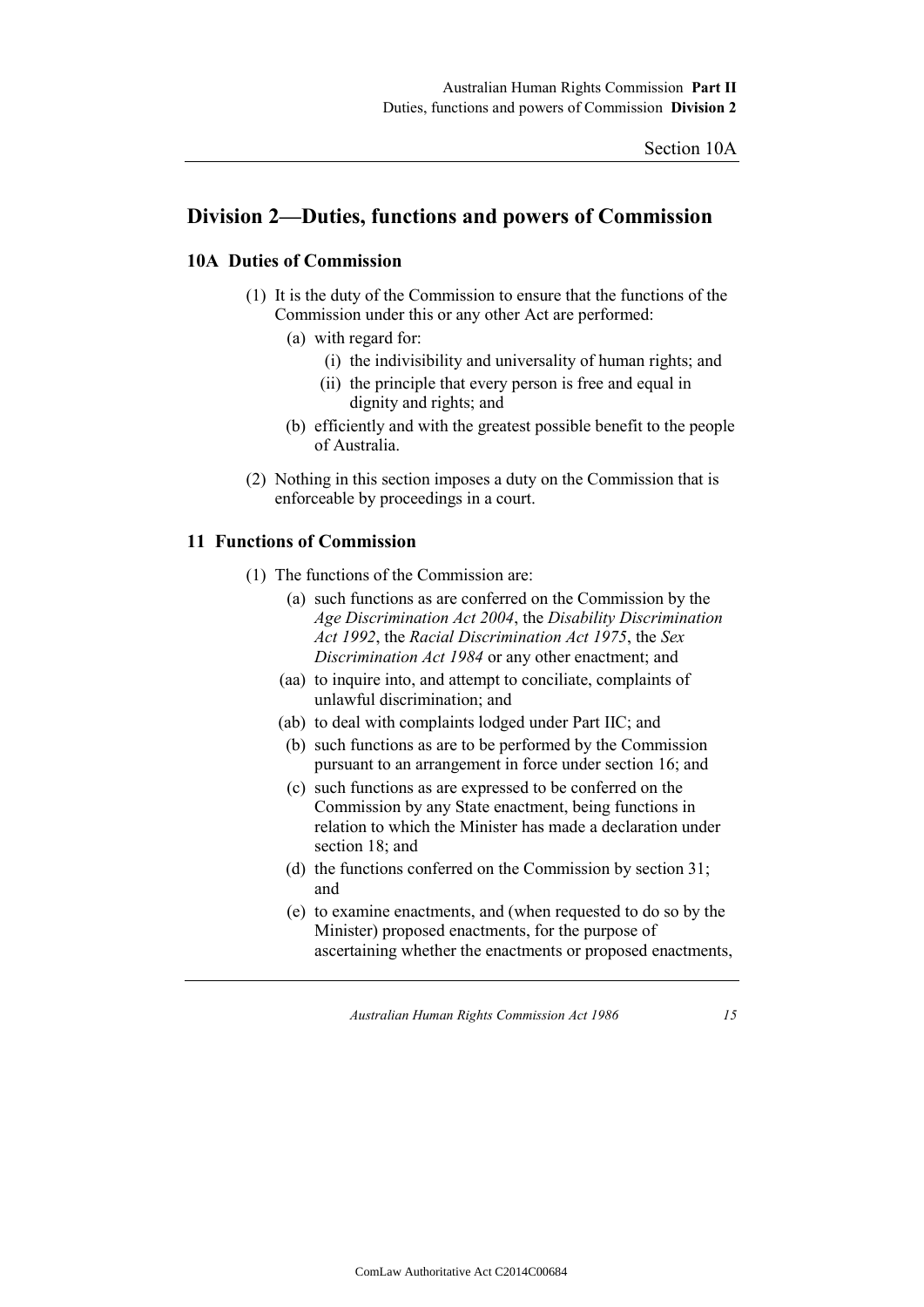as the case may be, are, or would be, inconsistent with or contrary to any human right, and to report to the Minister the results of any such examination; and

- (f) to inquire into any act or practice that may be inconsistent with or contrary to any human right, and:
	- (i) where the Commission considers it appropriate to do so—to endeavour, by conciliation, to effect a settlement of the matters that gave rise to the inquiry; and
	- (ii) where the Commission is of the opinion that the act or practice is inconsistent with or contrary to any human right, and the Commission has not considered it appropriate to endeavour to effect a settlement of the matters that gave rise to the inquiry or has endeavoured without success to effect such a settlement—to report to the Minister in relation to the inquiry; and
- (g) to promote an understanding and acceptance, and the public discussion, of human rights in Australia; and
- (h) to undertake research and educational programs and other programs, on behalf of the Commonwealth, for the purpose of promoting human rights, and to co-ordinate any such programs undertaken by any other persons or authorities on behalf of the Commonwealth; and
- (j) on its own initiative or when requested by the Minister, to report to the Minister as to the laws that should be made by the Parliament, or action that should be taken by the Commonwealth, on matters relating to human rights; and
- (k) on its own initiative or when requested by the Minister, to report to the Minister as to the action (if any) that, in the opinion of the Commission, needs to be taken by Australia in order to comply with the provisions of the Covenant, of the Declarations or of any relevant international instrument; and
- (m) on its own initiative or when requested by the Minister, to examine any relevant international instrument for the purpose of ascertaining whether there are any inconsistencies between that instrument and the Covenant, the Declarations or any other relevant international instrument, and to report to the Minister the results of any such examination; and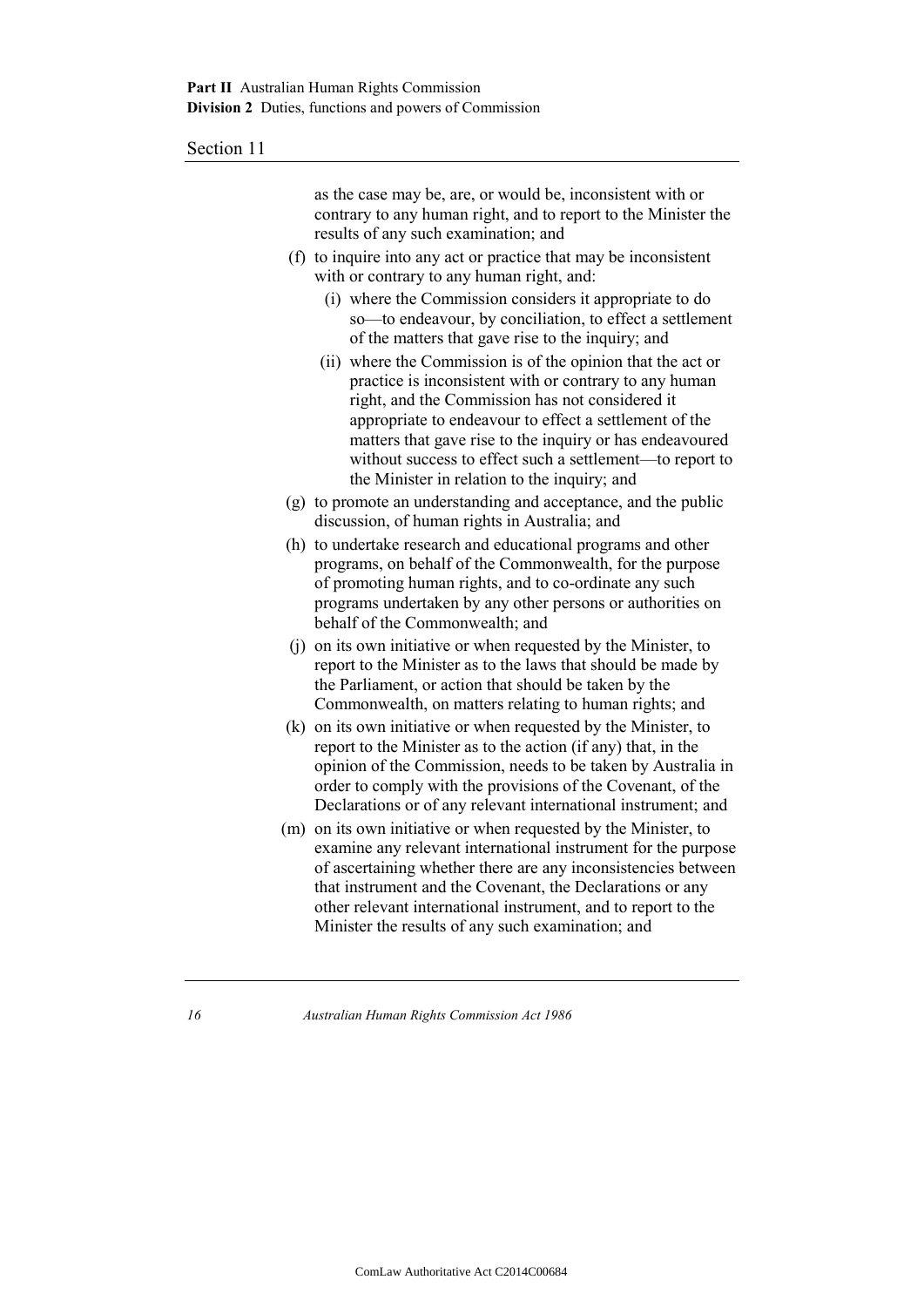- (n) to prepare, and to publish in such manner as the Commission considers appropriate, guidelines for the avoidance of acts or practices of a kind in respect of which the Commission has a function under paragraph (f); and
- (o) where the Commission considers it appropriate to do so, with the leave of the court hearing the proceedings and subject to any conditions imposed by the court, to intervene in proceedings that involve human rights issues; and
- (p) to do anything incidental or conducive to the performance of any of the preceding functions.
- (2) The Commission shall not:
	- (a) regard an enactment or proposed enactment as being inconsistent with or contrary to any human right for the purposes of paragraph  $(1)(e)$  by reason of a provision of the enactment or proposed enactment that is included solely for the purpose of securing adequate advancement of particular persons or groups of persons in order to enable them to enjoy or exercise human rights equally with other persons; or
	- (b) regard an act or practice as being inconsistent with or contrary to any human right for the purposes of paragraph (1)(f) where the act or practice is done or engaged in solely for the purpose referred to in paragraph (a) of this subsection.
- (3) Notwithstanding paragraphs (1)(a), (d) and (f), the functions of the Commission do not include inquiring into an act or practice of an intelligence agency, and, where a complaint is made to the Commission alleging that an act or practice of such an agency is inconsistent with or contrary to any human right, constitutes discrimination, or is unlawful under the *Racial Discrimination Act 1975*, the *Sex Discrimination Act 1984*, the *Disability Discrimination Act 1992*, or the *Age Discrimination Act 2004*, the Commission shall refer the complaint to the Inspector-General of Intelligence and Security.
- (4) A reference in subsection (3) to an intelligence agency is a reference to the Australian Secret Intelligence Service, the Australian Security Intelligence Organisation, the Office of National Assessments, that part of the Defence Department known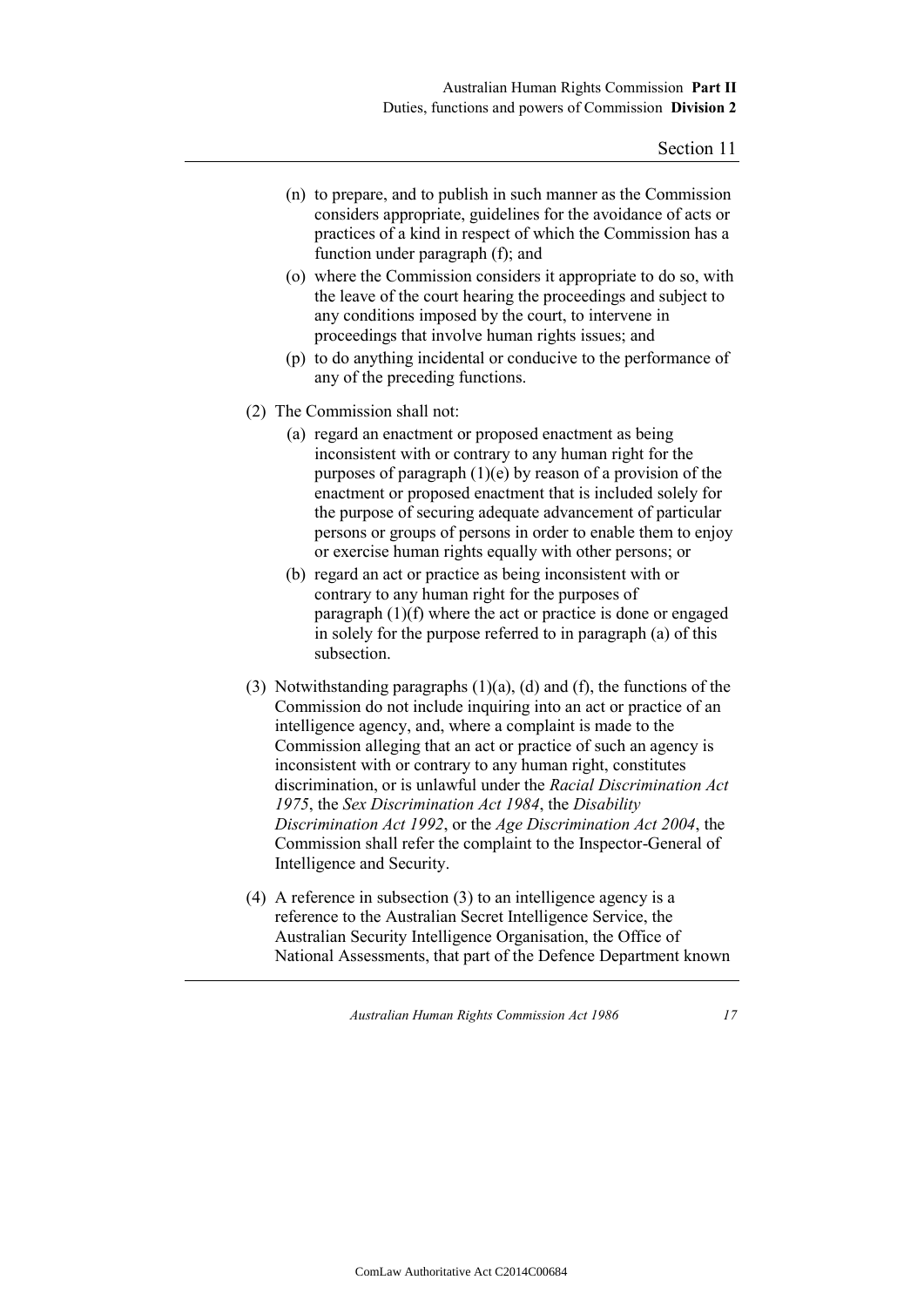as the Australian Signals Directorate (including any part of the Defence Force that performs functions on behalf of that part of the Department), that part of the Defence Department known as the Australian Geospatial-Intelligence Organisation (including any part of the Defence Force that performs functions on behalf of that part of the Department) or that part of the Defence Department known as the Defence Intelligence Organisation.

# **13 Powers of Commission**

The Commission has power to do all things that are necessary or convenient to be done for or in connection with the performance of its functions.

# **14 Form of examinations or inquiries to be at discretion of Commission etc.**

- (1) For the purpose of the performance of its functions, the Commission may make an examination or hold an inquiry in such manner as it thinks fit and, in informing itself in the course of an examination or inquiry, is not bound by the rules of evidence.
- (2) Where the Commission considers that the preservation of the anonymity of a person:
	- (a) who has made a complaint to the Commission; or
	- (b) who:
		- (i) has furnished or proposes to furnish information; or
		- (ii) has produced or proposes to produce a document; or
		- (iii) has given or proposes to give evidence; or
		- (iv) has made or proposes to make a submission;

to the Commission or to a person acting for or on behalf of the Commission;

is necessary to protect the security of employment, the privacy or any human right of the person, the Commission may give directions prohibiting the disclosure of the identity of the person.

- (3) The Commission may direct that:
	- (a) any evidence given before the Commission or any information given to the Commission; or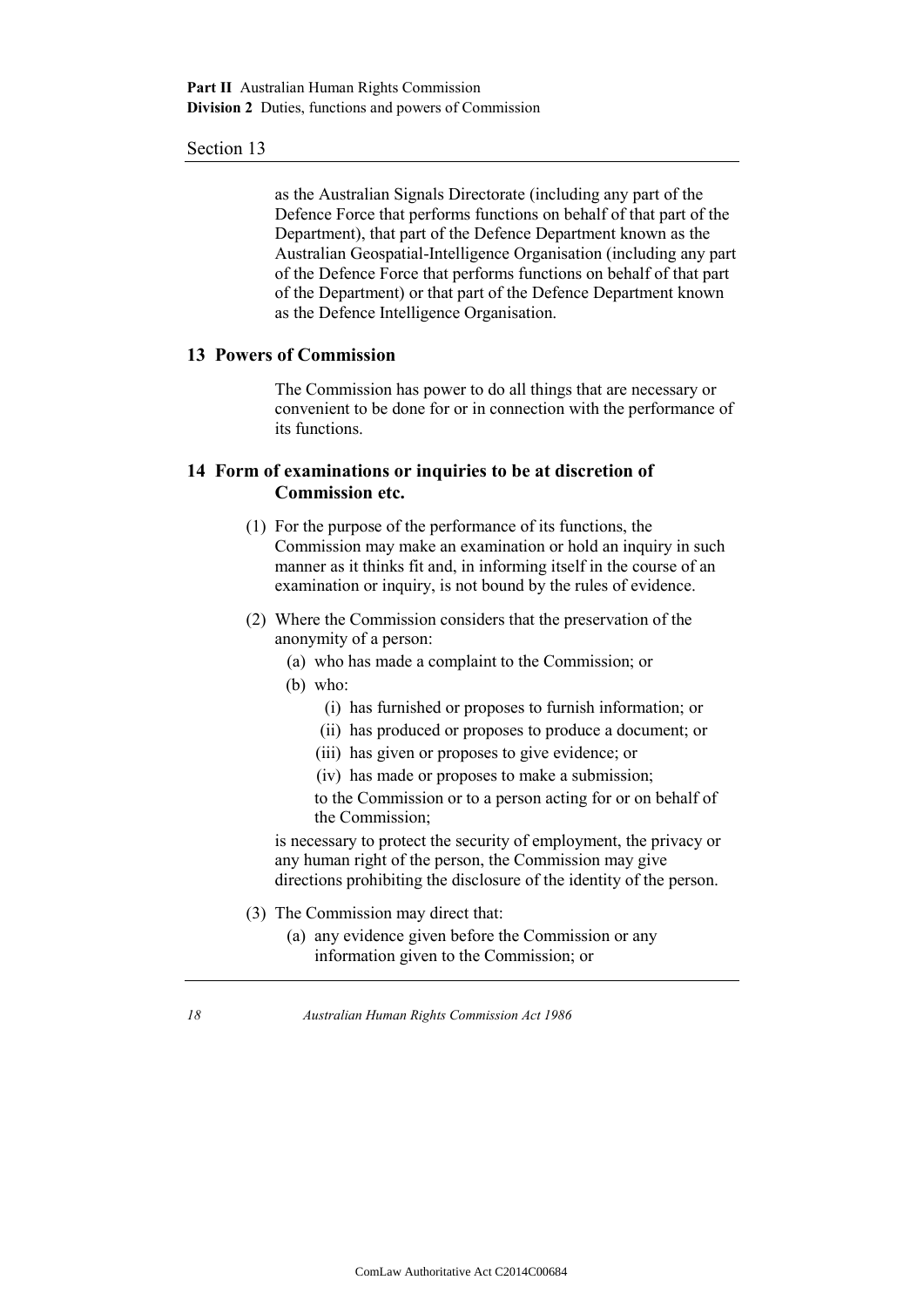(b) the contents of any document produced to the Commission; shall not be published, or shall not be published except in such manner, and to such persons, as the Commission specifies.

- (4) Where the Commission has given a direction under subsection (3) in relation to the publication of any evidence or information or of the contents of a document, the direction does not prevent a person from communicating to another person a matter contained in the evidence, information or document if the first-mentioned person has knowledge of the matter otherwise than by reason of the evidence or information having been given or the document having been produced to the Commission.
- (5) In deciding whether or not to give a direction under subsection (3), the Commission shall have regard to the need to prevent such of the following as are relevant to the circumstances:
	- (a) prejudice to the security, defence or international relations of Australia;
	- (b) prejudice to relations between the Commonwealth Government and the Government of a State or between the Government of a State and the Government of another State;
	- (c) the disclosure of deliberations or decisions of the Cabinet, or of a Committee of the Cabinet, of the Commonwealth or of a State;
	- (d) the disclosure of deliberations or advice of the Federal Executive Council or the Executive Council of a State;
	- (e) the disclosure, or the ascertaining by a person, of the existence or identity of a confidential source of information in relation to the enforcement of the criminal law;
	- (f) the endangering of the life or physical safety of any person;
	- (g) prejudice to the proper enforcement of the law or the protection of public safety;
	- (h) the disclosure of information the disclosure of which is prohibited, absolutely or subject to qualifications, by or under another enactment;
	- (j) the unreasonable disclosure of the personal affairs of any person;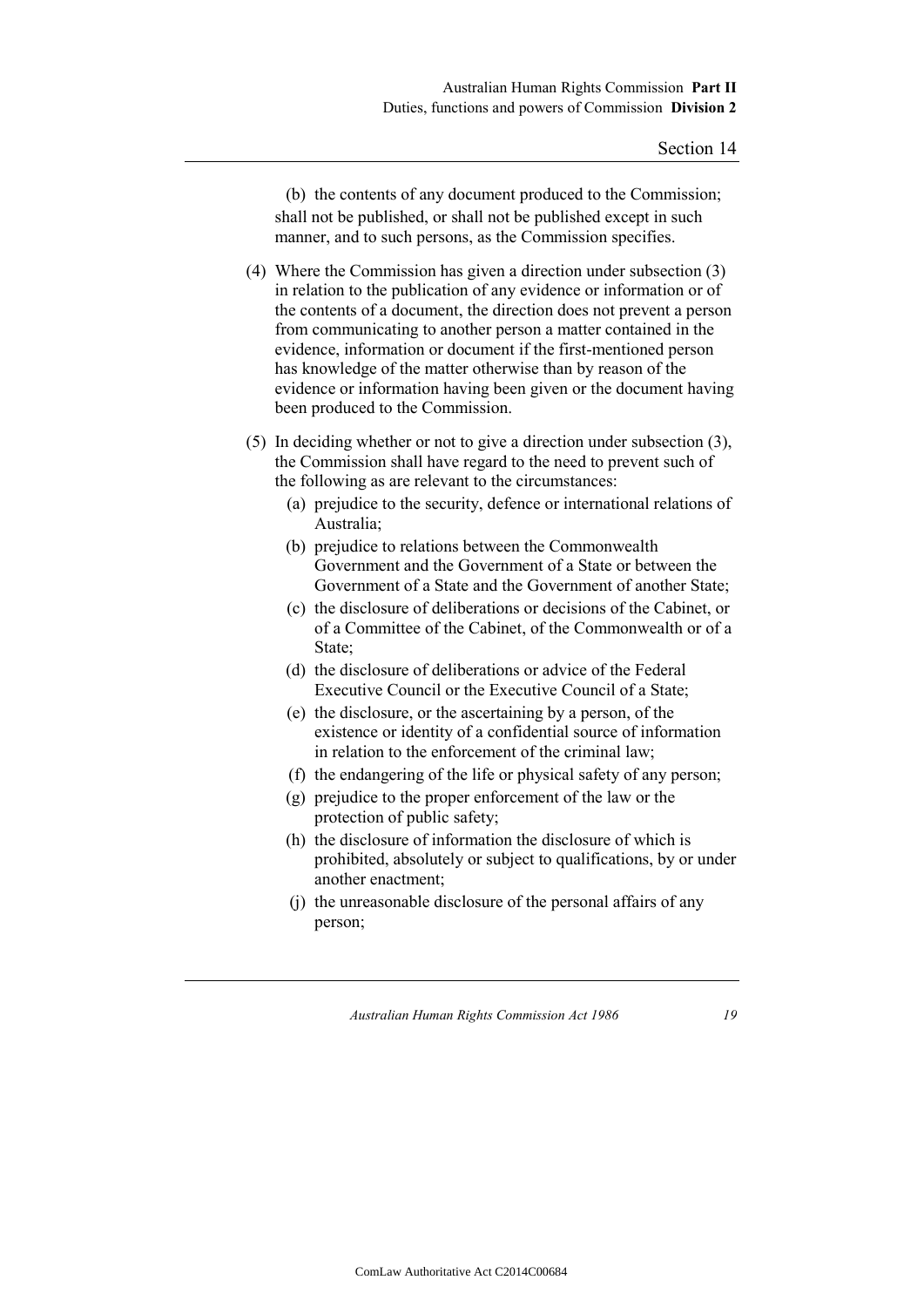- (k) the unreasonable disclosure of confidential commercial information.
- (6) In having regard to the matters mentioned in paragraphs (5)(a) to (k), inclusive, the Commission shall try to achieve an appropriate balance between the need to have regard to those matters and the desirability of ensuring that interested persons are sufficiently informed of the results of the Commission's examination or inquiry.
- (7) A person shall not contravene a direction given by the Commission under subsection (2) or (3) that is applicable to the person.

Penalty: 10 penalty units.

(7A) Subsection (7) is an offence of strict liability.

Note: For *strict liability*, see section 6.1 of the *Criminal Code*.

(8) In subsection (1), *function* does not include a function conferred on the Commission by the *Sex Discrimination Act 1984*, the *Disability Discrimination Act 1992*, or the *Age Discrimination Act 2004*.

#### **15 Commission may engage in consultations**

For the purposes of the performance of its functions, the Commission may work with and consult appropriate persons, governmental organisations and non-governmental organisations.

#### **16 Inter-governmental arrangements**

- (1) The Minister may make an arrangement with a Minister of a State for or in relation to:
	- (a) the performance on a joint basis of any functions of the Commission;
	- (b) the performance by that State or by an instrumentality of that State on behalf of the Commonwealth of any functions of the Commission; or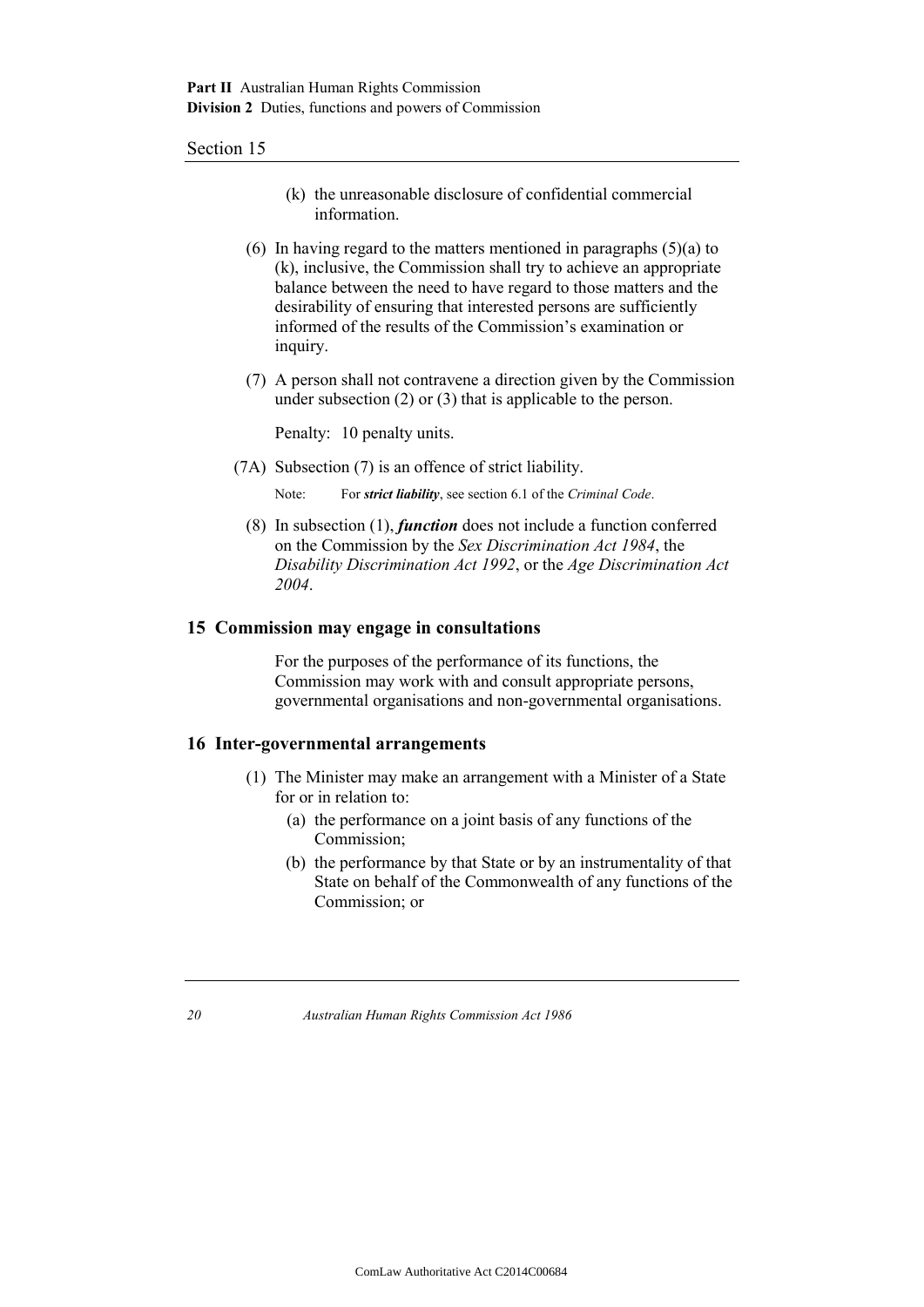- (c) the performance by the Commission of functions on behalf of that State relating to human rights or to discrimination in employment or occupation.
- (2) An arrangement under this section may contain such incidental or supplementary provisions as the Minister and the Minister of the State with whom the arrangement is made think necessary.
- (2A) An act done by or in relation to a State, or an instrumentality of a State, acting (whether on a joint basis or otherwise) under an arrangement made under this section shall be deemed, for the purposes of this Act, the *Racial Discrimination Act 1975*, the *Sex Discrimination Act 1984*, the *Disability Discrimination Act 1992* and the *Age Discrimination Act 2004*, to have been done by, or in relation to, the President.
	- (3) The Minister may arrange with the Minister of a State with whom an arrangement is in force under this section for the variation or revocation of the arrangement.
	- (4) An arrangement under this section, or the variation or revocation of such an arrangement, shall be in writing, and a copy of each instrument by which an arrangement under this section is made, varied or revoked shall be published in the *Gazette*.

#### **18 Declarations by Minister**

Where the Minister is satisfied that a function expressed to be conferred on the Commission by a State enactment could conveniently be performed by the Commission, the Minister may, by notice in writing published in the *Gazette*, so declare.

# **19 Delegation**

- (1) The Commission may, by writing under its common seal, delegate to a member of the Commission, a member of the staff of the Commission or another person or body of persons all or any of the powers conferred on the Commission under this Act.
- (2) A member may, by writing signed by the member, delegate to: (aa) a member of the Commission; or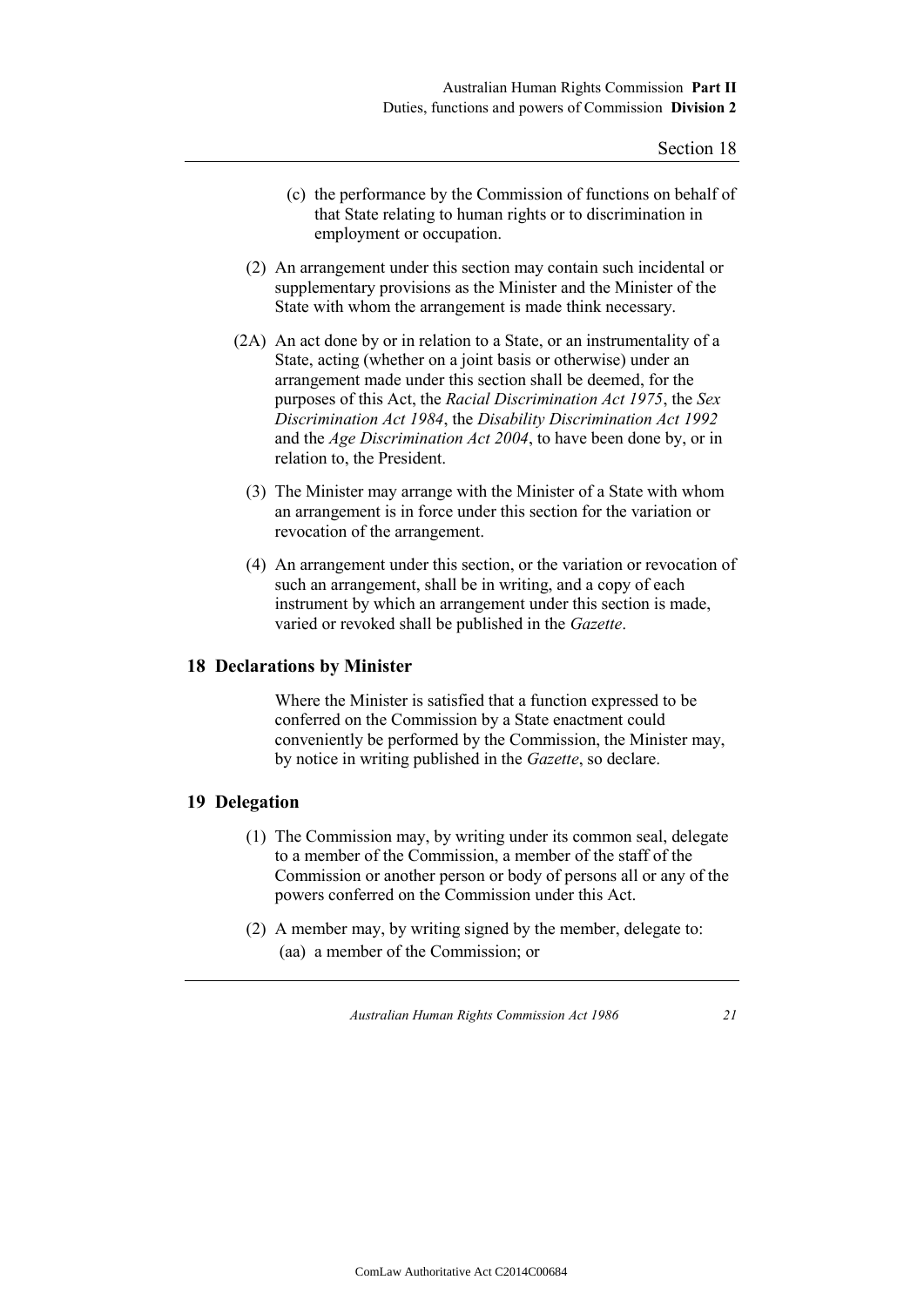- (a) a member of the staff of the Commission; or
- (b) any other person or body of persons;

approved by the Commission, all or any of the powers exercisable by the member under this Act.

- (2A) Subsection (2) does not allow the President to delegate to another member of the Commission any of the President's powers under Part IIB or IIC.
- (2B) Subsection (2) does not allow the President to delegate any of the President's powers relating to:
	- (a) functions of the Commission under paragraphs  $11(1)(f)$  and  $11(1)(p)$  that are to be performed by the President because of subsection 8(6); or
	- (b) functions of the Commission under paragraphs 31(b) and 31(k) that are to be performed by the President because of subsection 8(6);

to a member of the Commission other than the Human Rights Commissioner.

- (2C) The requirement in subsection (2) for approval by the Commission does not apply to a delegation by the President.
	- (5) Subject to any provision in the instrument of delegation, a person to whom a power of the Commission has been delegated under subsection (1) may, for the purposes of the exercise of that power, exercise any power conferred on a member of the Commission by this Act.
	- (6) In subsection (1), *power* does not include a power conferred on the Commission by the *Racial Discrimination Act 1975*, the *Sex Discrimination Act 1984*, the *Disability Discrimination Act 1992*, or the *Age Discrimination Act 2004*.
	- (7) In this section, unless the contrary intention appears, *member* means a member of the Commission.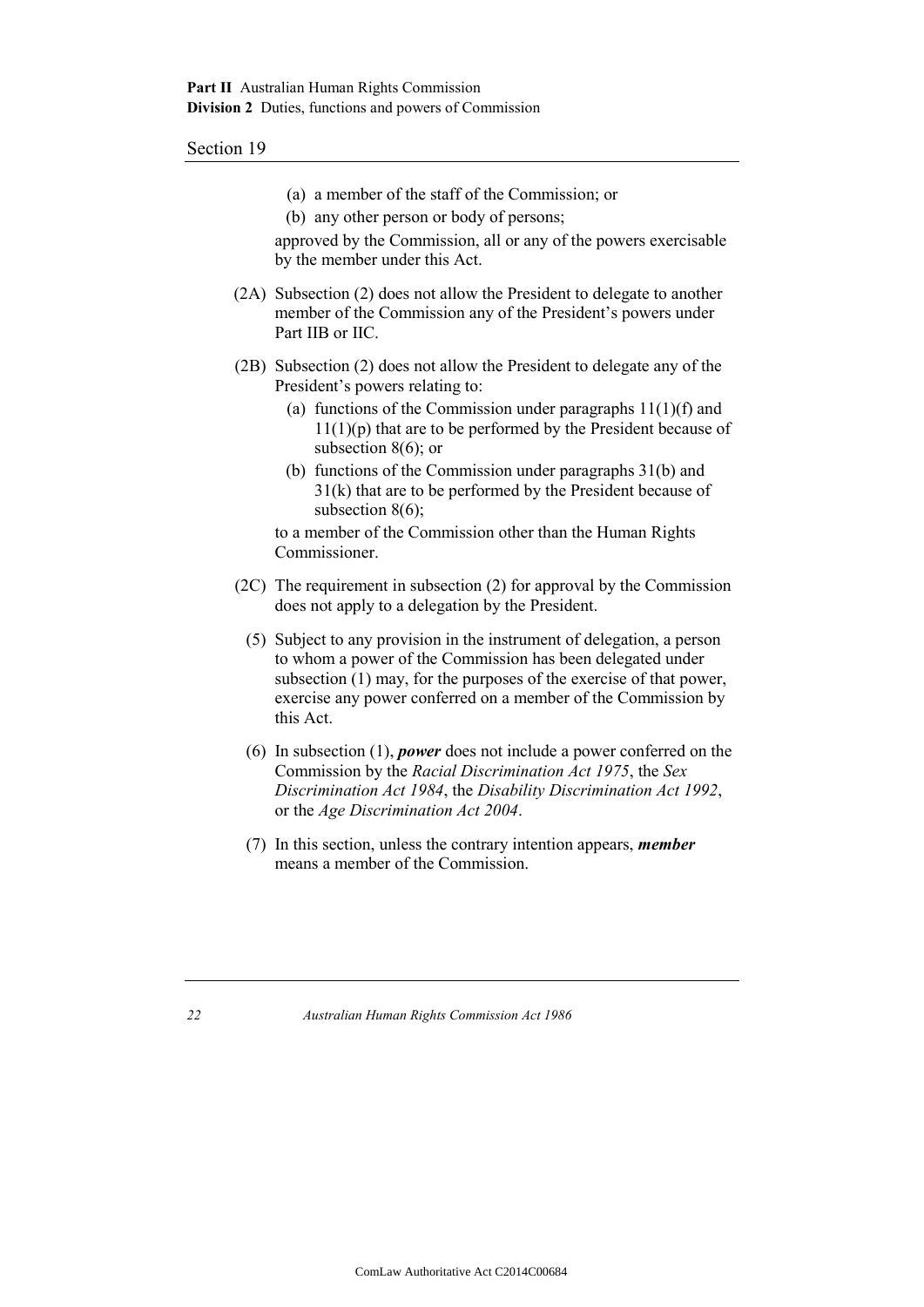# **Division 3—Functions relating to human rights**

#### **19A Division applies to victimisation offences**

In this Division, a reference to an act or practice that is inconsistent with or contrary to any human right includes a reference to an act that is an offence under subsection 26(2).

#### **20 Performance of functions relating to human rights**

- (1) Subject to subsection (2), the Commission shall perform the functions referred to in paragraph  $11(1)(f)$  when:
	- (a) the Commission is requested to do so by the Minister; or
	- (b) a complaint is made in writing to the Commission, by or on behalf of one or more persons aggrieved by an act or practice, alleging that the act or practice is inconsistent with or contrary to any human right; or
	- (c) it appears to the Commission to be desirable to do so.
- (2) The Commission may decide not to inquire into an act or practice, or, if the Commission has commenced to inquire into an act or practice, may decide not to continue to inquire into the act or practice, if:
	- (a) the Commission is satisfied that the act or practice is not inconsistent with or contrary to any human right; or
	- (b) the Commission is satisfied that the person aggrieved by the act or practice does not want the Commission to inquire, or to continue to inquire, into the act or practice; or
	- (c) in a case where a complaint has been made to the Commission in relation to the act or practice:
		- (i) the complaint was made more than 12 months after the act was done or after the last occasion when an act was done pursuant to the practice; or
		- (ii) the Commission is of the opinion that the complaint is frivolous, vexatious, misconceived or lacking in substance; or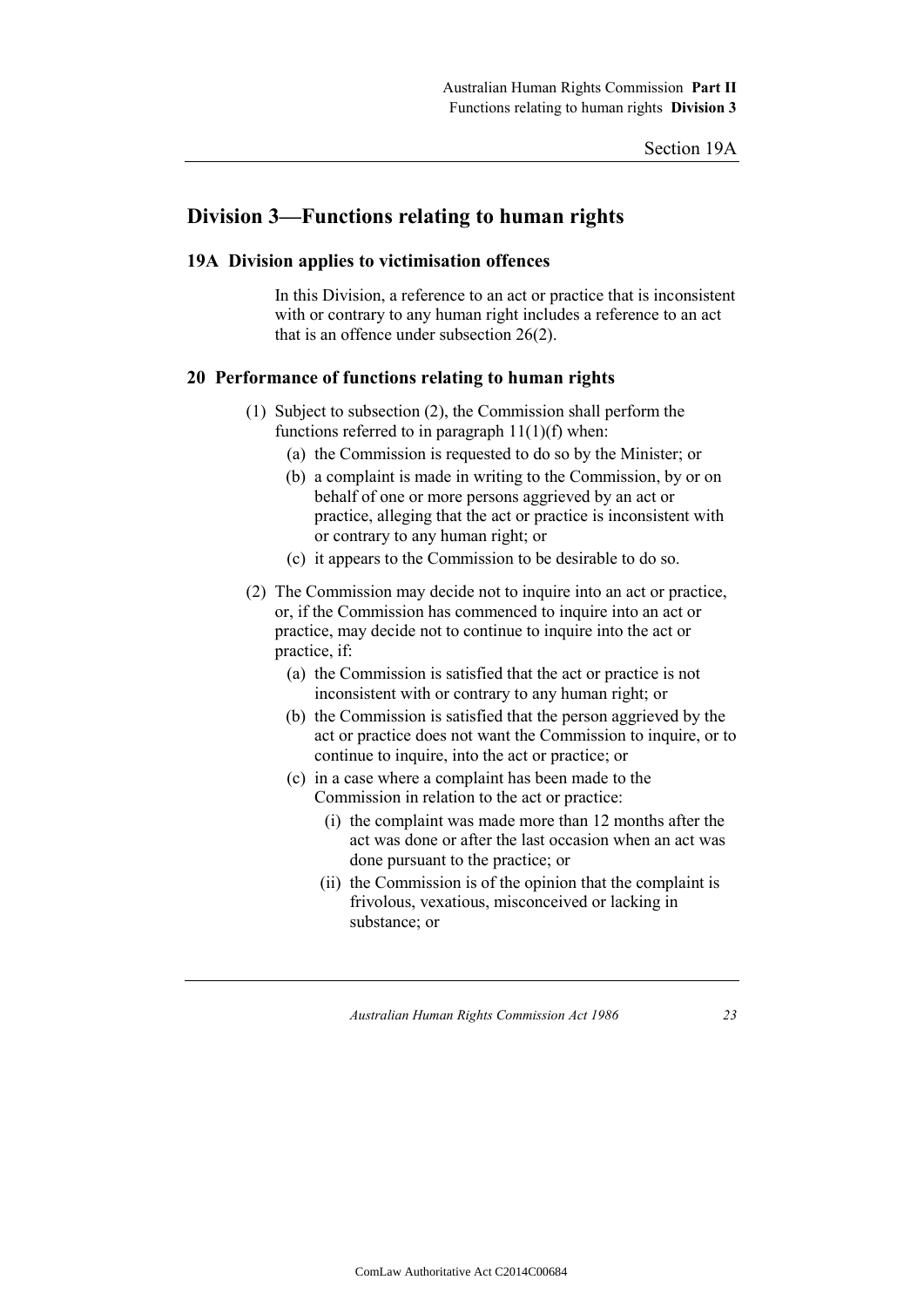| (iii) where some other remedy has been sought in relation to |
|--------------------------------------------------------------|
| the subject matter of the complaint—the Commission is        |
| of the opinion that the subject matter of the complaint      |
| has been adequately dealt with; or                           |

- (iv) the Commission is of the opinion that some other more appropriate remedy in relation to the subject matter of the complaint is reasonably available to the person aggrieved by the act or practice; or
- (v) where the subject matter of the complaint has already been dealt with by the Commission or by another statutory authority—the Commission is of the opinion that the subject matter of the complaint has been adequately dealt with; or
- (vi) the Commission is of the opinion that the subject matter of the complaint could be more effectively or conveniently dealt with by another statutory authority; or
- (vii) the Commission is satisfied that the complaint has been settled or resolved.
- (3) The Commission shall, before the expiration of the period of 2 months commencing when a complaint is made to the Commission in respect of an act or practice, decide whether or not to inquire into the act or practice.
- (4) Where the Commission decides not to inquire into, or not to continue to inquire into, an act or practice in respect of which a complaint was made to the Commission, the Commission shall, unless the complaint has been transferred under subsection (4A), forthwith give notice in writing to the complainant of that decision and of the reasons for that decision.
- (4A) Where:
	- (a) a complaint has been made to the Commission in relation to an act or practice; and
	- (b) because the Commission is of the opinion that the subject-matter of the complaint could be more effectively or conveniently dealt with by the Information Commissioner under the *Privacy Act 1988* as an interference with the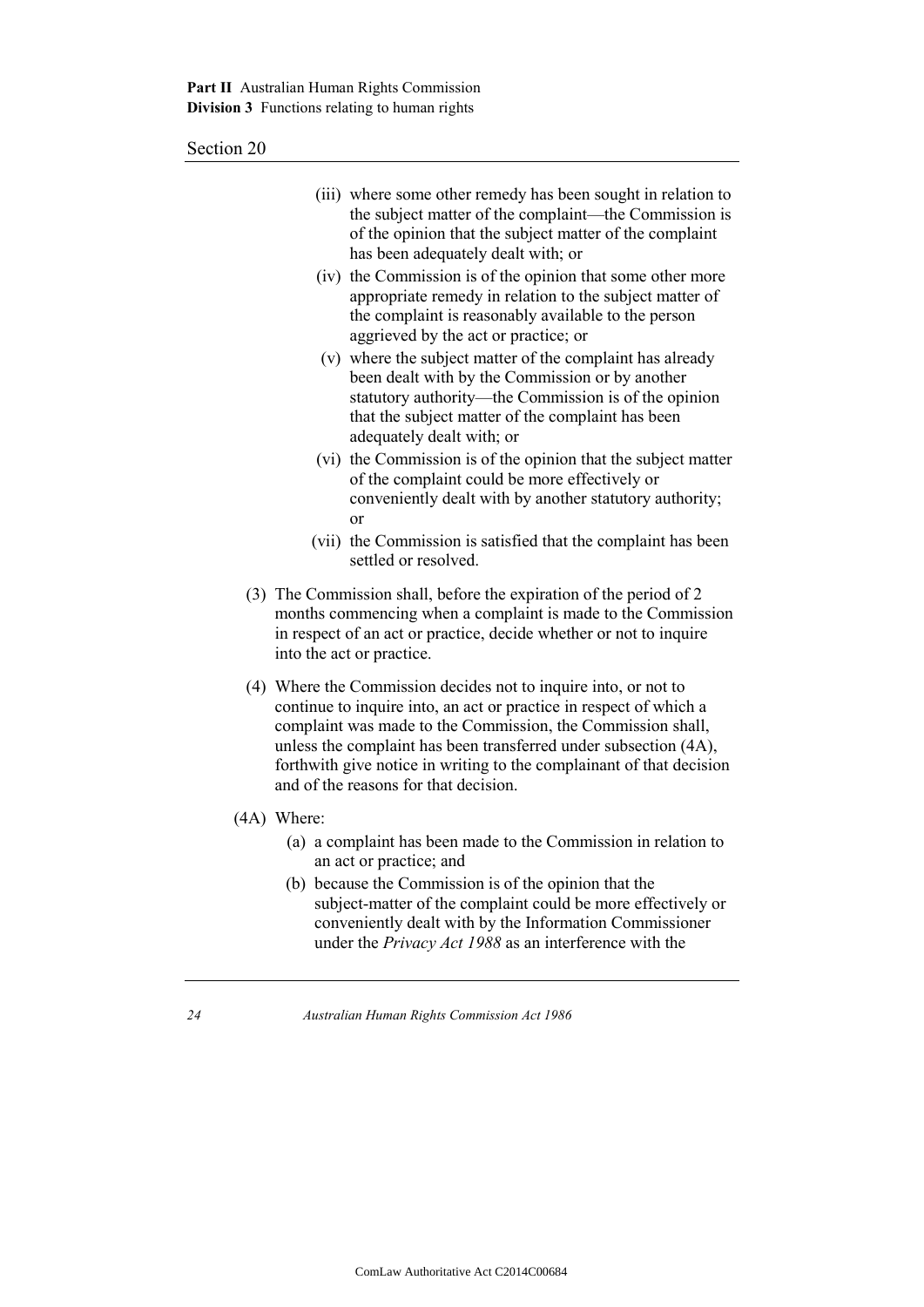privacy of an individual under subsection 13(1) or (4) of that Act, the Commission decides not to inquire, or not to continue to inquire, into that act or practice;

the Commission shall:

- (c) transfer the complaint to the Information Commissioner;
- (d) forthwith give notice in writing to the complainant stating that the complaint has been so transferred; and
- (e) give to the Information Commissioner any information or documents that relate to the complaint and are in the possession, or under the control, of the Commission.
- (4B) A complaint transferred under subsection (4A) shall be taken to be a complaint made to the Information Commissioner under Part V of the *Privacy Act 1988*.
	- (5) Where it appears to the Commission that:
		- (a) a person wishes to make a complaint to the effect that another person has done an act, or engaged in a practice, that is inconsistent with or contrary to any human right; and
		- (b) that person requires assistance to formulate the complaint or to reduce it to writing;

it is the duty of the Commission to take reasonable steps to provide appropriate assistance to that person.

- (6) A person who is detained in custody (in this subsection and subsection (7) referred to as the *detainee*) is entitled:
	- (a) upon making a request to the person (in this subsection and subsection (7) referred to as the *custodian*) in whose custody the detainee is detained, or to any other person (in this subsection and subsection (7) referred to as a *custodial officer*) performing duties in connection with the detention:
		- (i) to be provided with facilities for preparing a complaint in writing under this Division, for giving in writing to the Commission, after the complaint has been made, any other relevant information and for enclosing the complaint or the other information (if any) in a sealed envelope; and
		- (ii) to have sent to the Commission, without undue delay, a sealed envelope delivered by the detainee to the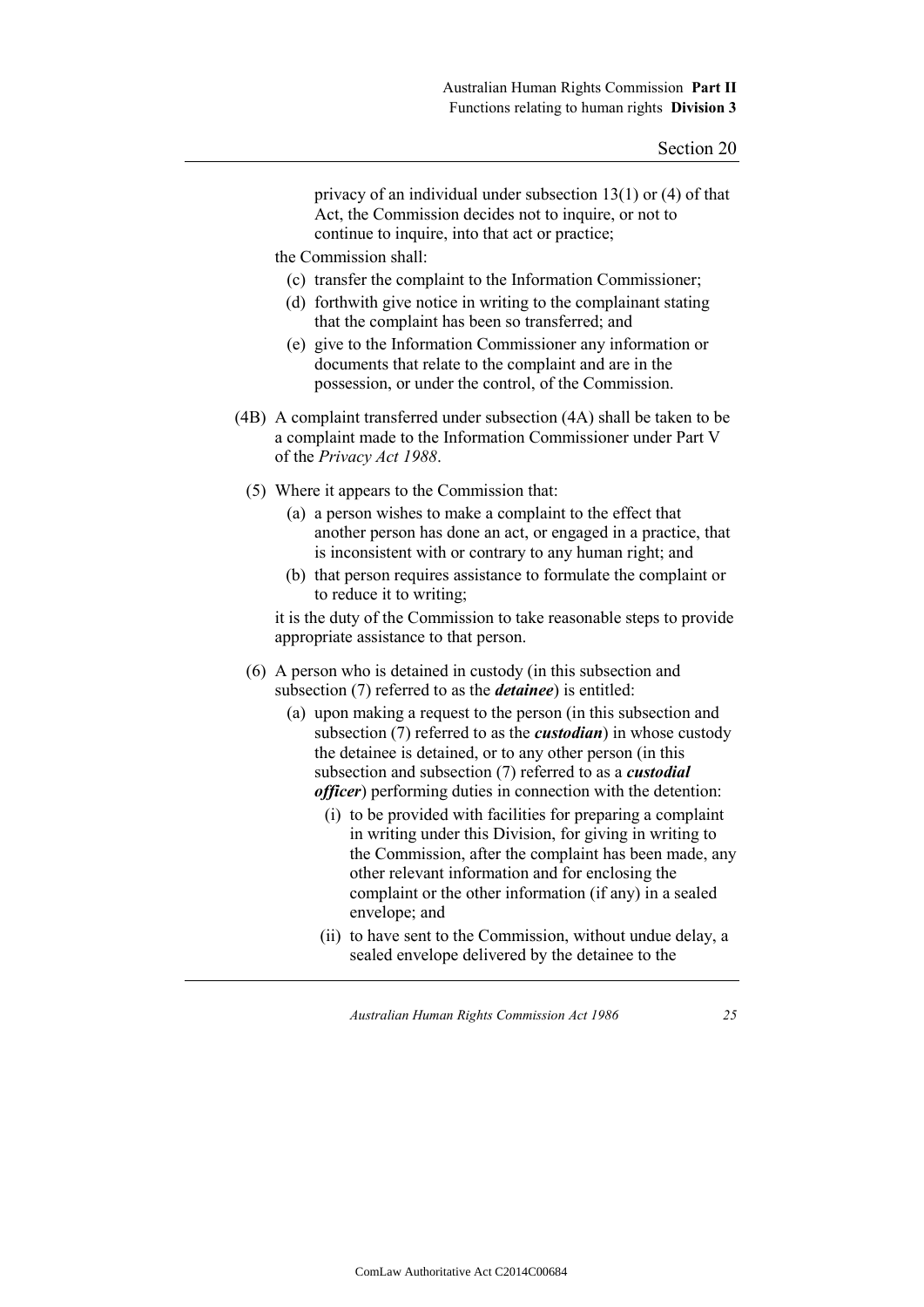custodian or to a custodial officer and addressed to the Commission; and

- (b) to have delivered to the detainee, without undue delay, any sealed envelope, addressed to the detainee and sent by the Commission, that comes into the possession or under the control of the custodian or of a custodial officer.
- (7) Where a sealed envelope addressed to the Commission is delivered by the detainee to the custodian or to a custodial officer for sending to the Commission, or a sealed envelope addressed to the detainee and sent by the Commission comes into the possession or under the control of the custodian or of a custodial officer, neither the custodian nor any custodial officer is entitled to open the envelope or to inspect any document enclosed in the envelope.
- (8) For the purposes of subsections (6) and (7), the Commission may make arrangements with the appropriate authority of a State or Territory for the identification and delivery of sealed envelopes sent by the Commission to persons detained in custody in that State or Territory.

# **21 Power to obtain information and documents**

- (1) Where the Commission has reason to believe that a person is capable of giving information or producing documents relevant to a matter under examination or inquiry under this Division, a member may, by notice in writing served on that person, require that person at such place, and within such period or on such date and at such time, as are specified in the notice:
	- (a) to give to the Commission, by writing signed by that person or, in the case of a body corporate, on behalf of the body corporate, any such information; or
	- (b) to produce to the Commission any such documents.
- (2) Where:
	- (a) a person is required by a notice under subsection  $(1)$  to give information or produce a document to the Commission; and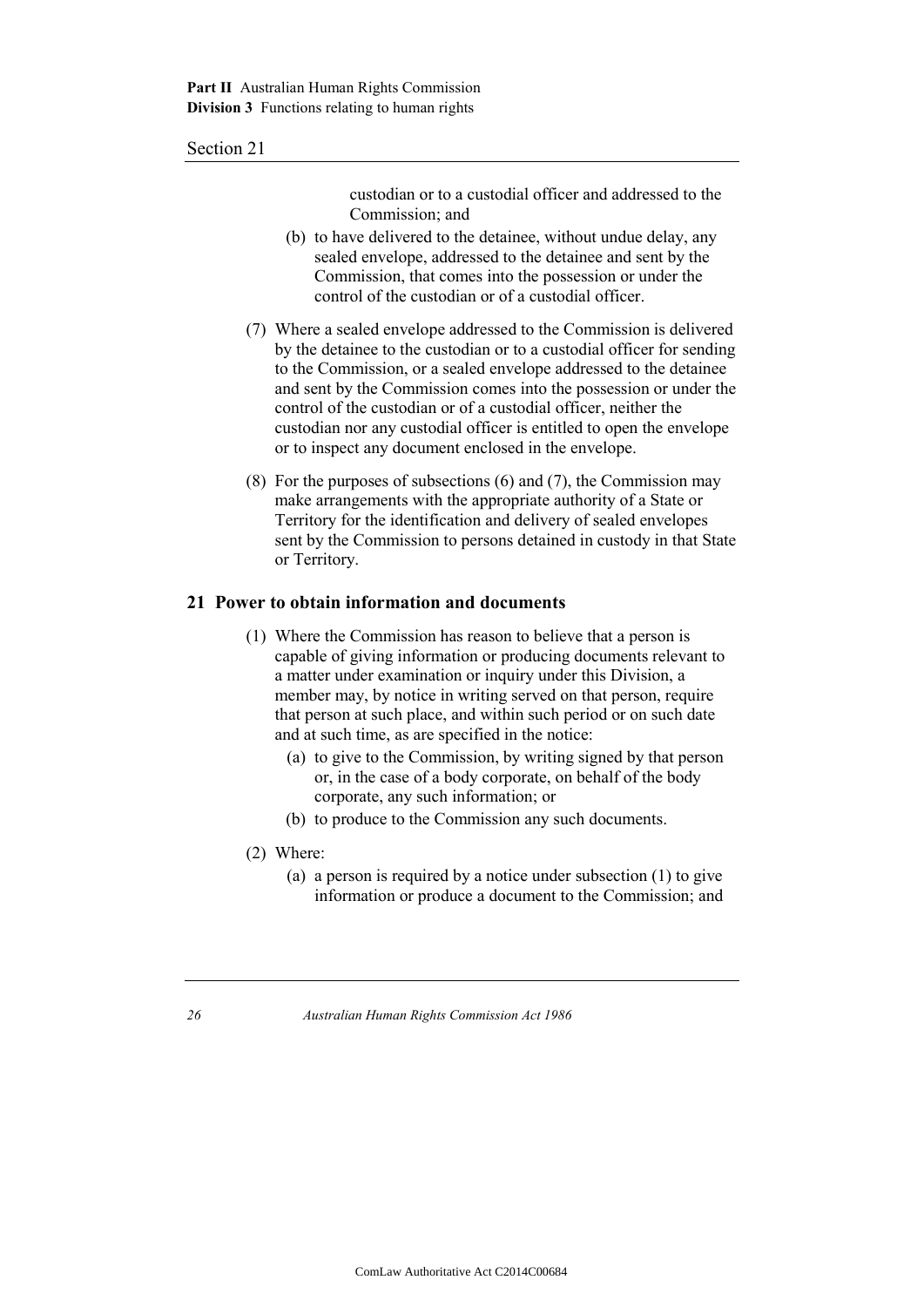(b) the information or document originated with, or has been received from, an intelligence agency;

the person shall forthwith notify that agency of the making of the requirement.

- (3) A reference in subsection (2) to an intelligence agency is a reference to the Australian Secret Intelligence Service, the Australian Security Intelligence Organisation, the Office of National Assessments, or the Australian Geospatial-Intelligence Organisation, the Defence Intelligence Organisation or the Australian Signals Directorate of the Defence Department.
- (4) Where documents are produced to the Commission in accordance with a requirement under subsection (1), the Commission:
	- (a) may take possession of, and may make copies of, or take extracts from, the documents;
	- (b) may retain possession of the documents for such period as is necessary for the purposes of the examination or inquiry to which the documents relate; and
	- (c) during that period shall permit a person who would be entitled to inspect any one or more of the documents if they were not in the possession of the Commission to inspect at all reasonable times such of the documents as that person would be so entitled to inspect.
- (5) Where the Commission has reason to believe that a person is capable of giving information relevant to a matter under inquiry under this Division, a member may, by notice in writing served on the person, require the person to attend before the member, on such date and at such time and place as are specified in the notice, to answer questions relevant to the matter under inquiry.
- (6) A person who attends at a place pursuant to a requirement made of the person under subsection (1) or (5) is entitled to be paid by the Commonwealth a reasonable sum for the person's attendance at that place.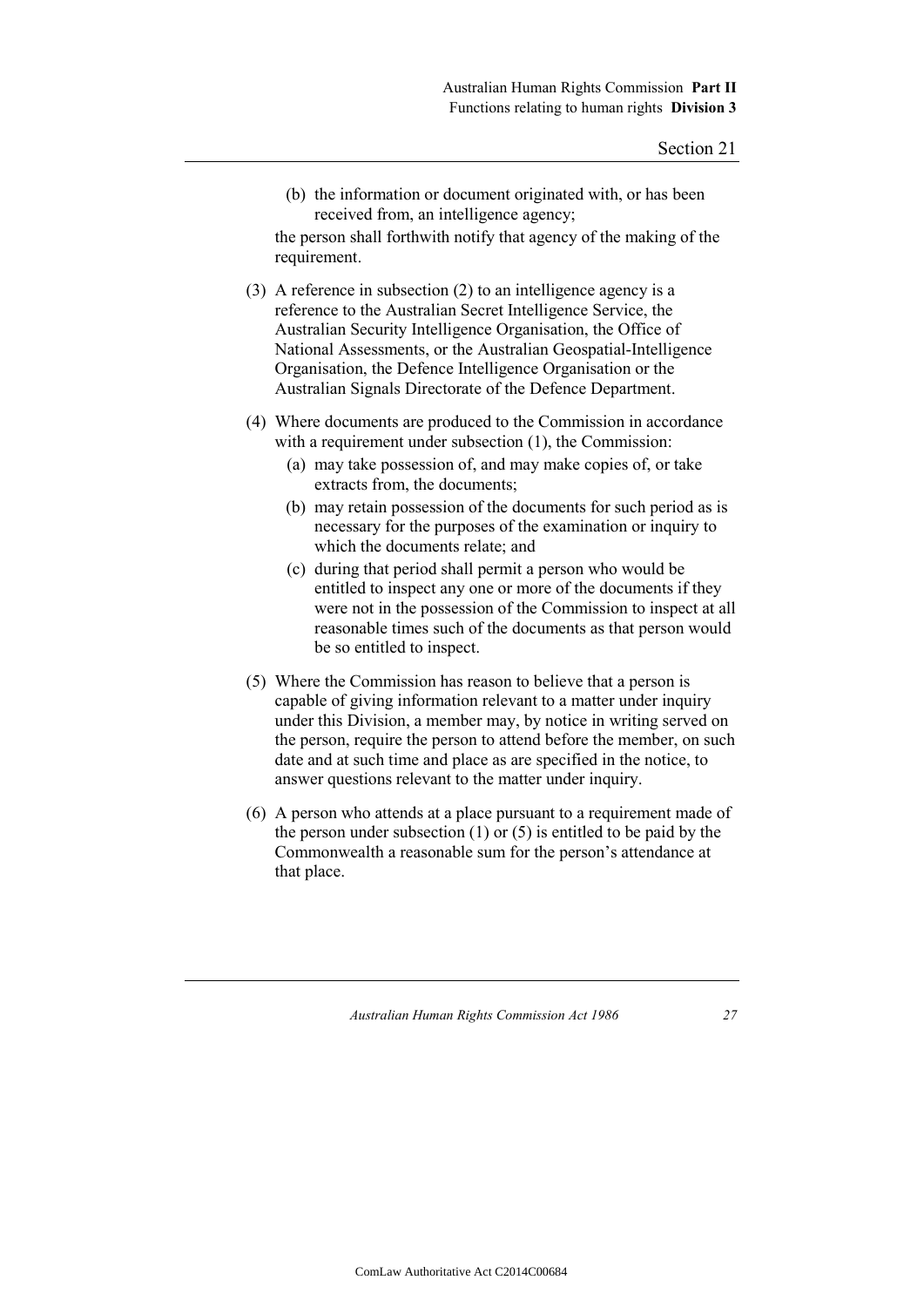#### **22 Power to examine witnesses**

- (1) A member may administer an oath or affirmation to a person required to attend before the member pursuant to section 21 and may examine the person on oath or affirmation.
- (2) The oath or affirmation to be taken or made by a person for the purposes of this section is an oath or affirmation that the evidence the person will give will be true.

#### **23 Failure to comply with requirement**

- (1) A person shall not refuse or fail:
	- (a) to be sworn or make an affirmation; or
	- (b) to give information or produce a document;

when so required under this Act.

Penalty: 10 penalty units.

- (2) A person commits an offence if:
	- (a) the person has been served with a notice under subsection 21(5); and
	- (b) the person:
		- (i) refuses or fails to comply with the notice; or
		- (ii) when attending before a member in compliance with the notice, refuses or fails to answer a question that is required by the member to be answered.

Penalty: 10 penalty units.

(2A) Subsections (1) and (2) do not apply if the person has a reasonable excuse.

Note: A defendant bears an evidential burden in relation to the matter in subsection (2A) (see subsection 13.3(3) of the *Criminal Code*).

(3) Without limiting the generality of the expression *reasonable excuse* in this section, it is hereby declared for the avoidance of doubt that it is a reasonable excuse for a person to refuse or fail to furnish information, produce a document or answer a question when required to do so under this Act, that the information, the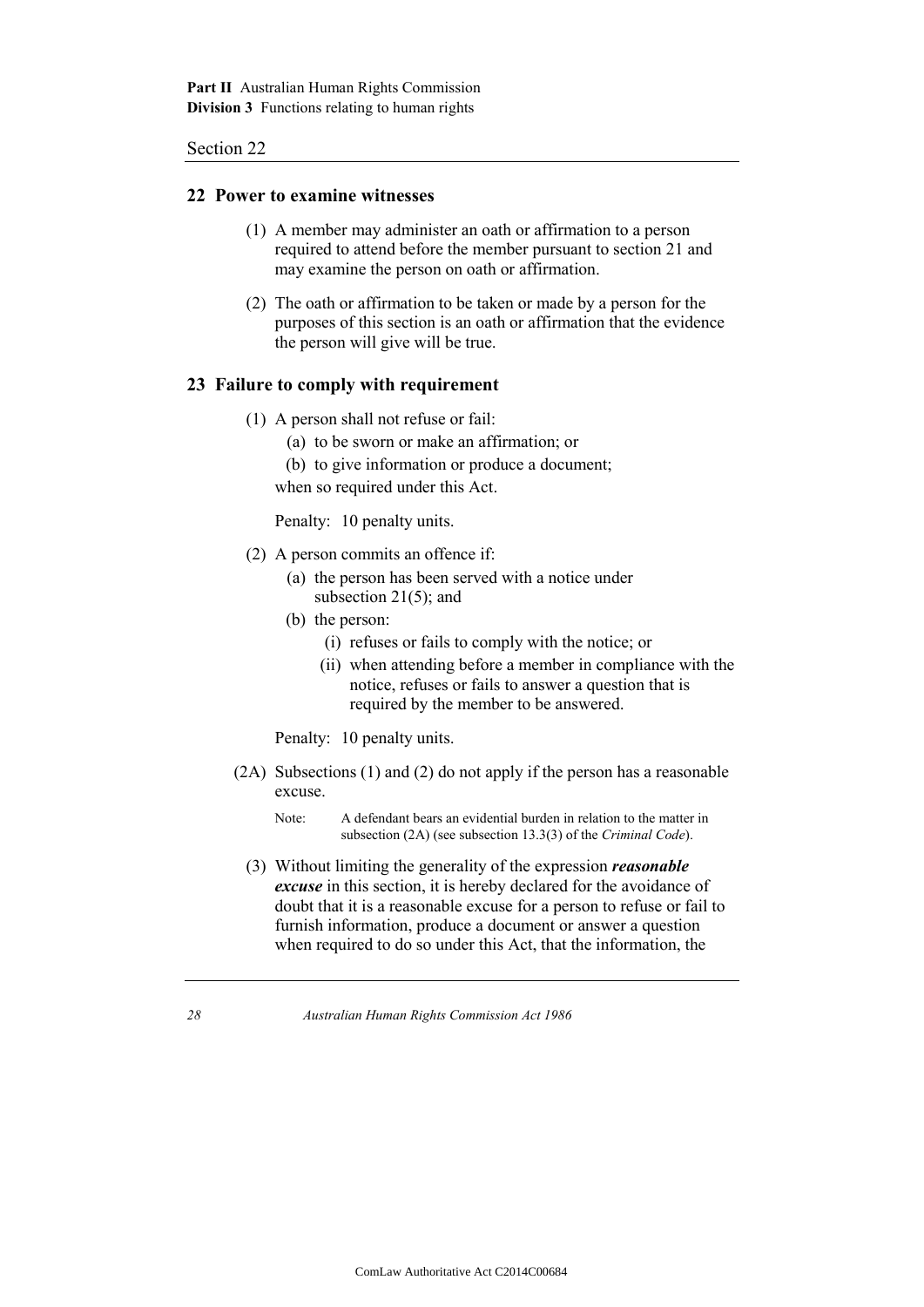production of the document or the answer to a question might tend to incriminate that person.

### **24 Disclosure of information or contents of documents**

- (1) Where the Attorney-General furnishes to the Commission a certificate certifying that the giving to the Commission, or to a person acting for or on behalf of the Commission, of information concerning a specified matter (including the giving of information in answer to a question) or the production to the Commission, or to a person acting for or on behalf of the Commission, of a specified document would be contrary to the public interest:
	- (a) by reason that it would prejudice the security, defence or international relations of Australia; or
	- (b) by reason that it would involve the disclosure of communications between a Minister of the Commonwealth and a Minister of a State, being a disclosure that would prejudice relations between the Commonwealth Government and the Government of a State; or
	- (c) by reason that it would involve the disclosure of deliberations or decisions of the Cabinet or of a Committee of the Cabinet; or
	- (d) by reason that it would involve the disclosure of deliberations or advice of the Executive Council; or
	- (e) by reason that it would prejudice the conduct of an investigation or inquiry into crime or criminal activity that is currently being pursued or would prejudice the fair trial of any person; or
	- (f) by reason that it would disclose, or enable a person to ascertain, the existence or identity of a confidential source of information in relation to the enforcement of the criminal law; or
	- (g) by reason that it would prejudice the effectiveness of the operational methods or investigative practices or techniques of agencies responsible for the enforcement of the criminal law; or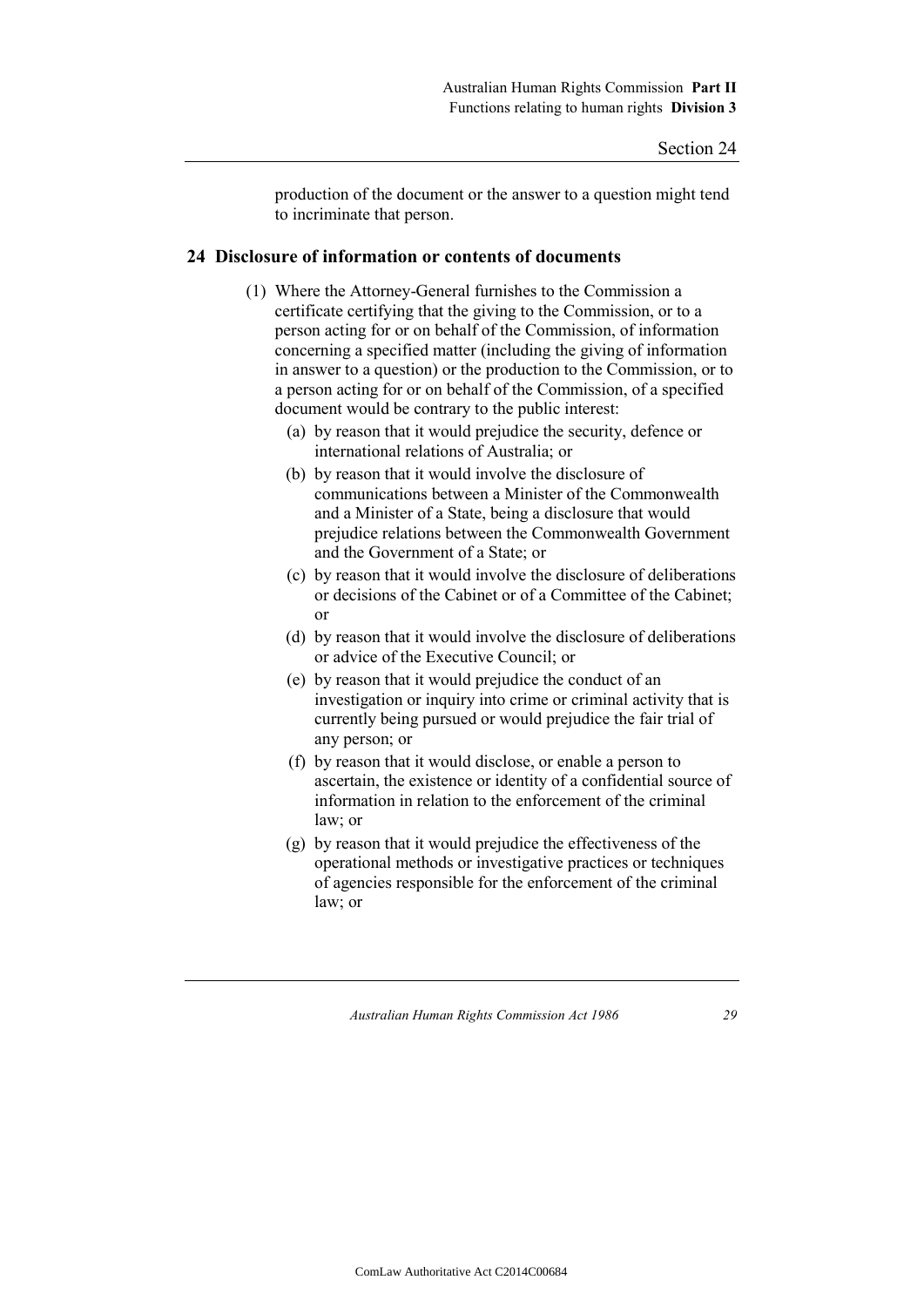(h) by reason that it would endanger the life or physical safety of any person;

neither the Commission nor any other person is entitled to require a person to give any information concerning the matter or to produce the document.

- (1A) In relation to the performance of functions by the Aboriginal and Torres Strait Islander Social Justice Commissioner under Part IIA, subsection  $(1)$  (other than paragraphs  $(1)(a)$  and  $(b)$ ) has effect in relation to a certificate given by the Attorney-General of a State or Territory in the same way as it has effect in relation to a certificate given by the Attorney-General of the Commonwealth. For the purposes of this additional effect, references to the Cabinet, a Committee of the Cabinet or the Executive Council are to be treated as references to the corresponding body or committee of the State or Territory concerned.
	- (2) Without limiting the operation of subsection (1), where the Attorney-General furnishes to the Commission a certificate certifying that the giving to the Commission, or to a person acting for or on behalf of the Commission, of information as to the existence or non-existence of information concerning a specified matter (including the giving of information in answer to a question) or as to the existence or non-existence of any one or more documents required to be produced to the Commission, or to a person acting for or on behalf of the Commission, would be contrary to the public interest:
		- (a) by reason that it would prejudice the security, defence or international relations of Australia; or
		- (b) by reason that it would prejudice the proper performance of the functions of the Australian Crime Commission;

neither the Commission nor a person acting for or on behalf of the Commission is entitled, pursuant to this Act, to require a person to give any information as to the existence or non-existence of information concerning that matter or as to the existence or non-existence of that document or those documents.

(3) Notwithstanding the provisions of any law, a person is not excused: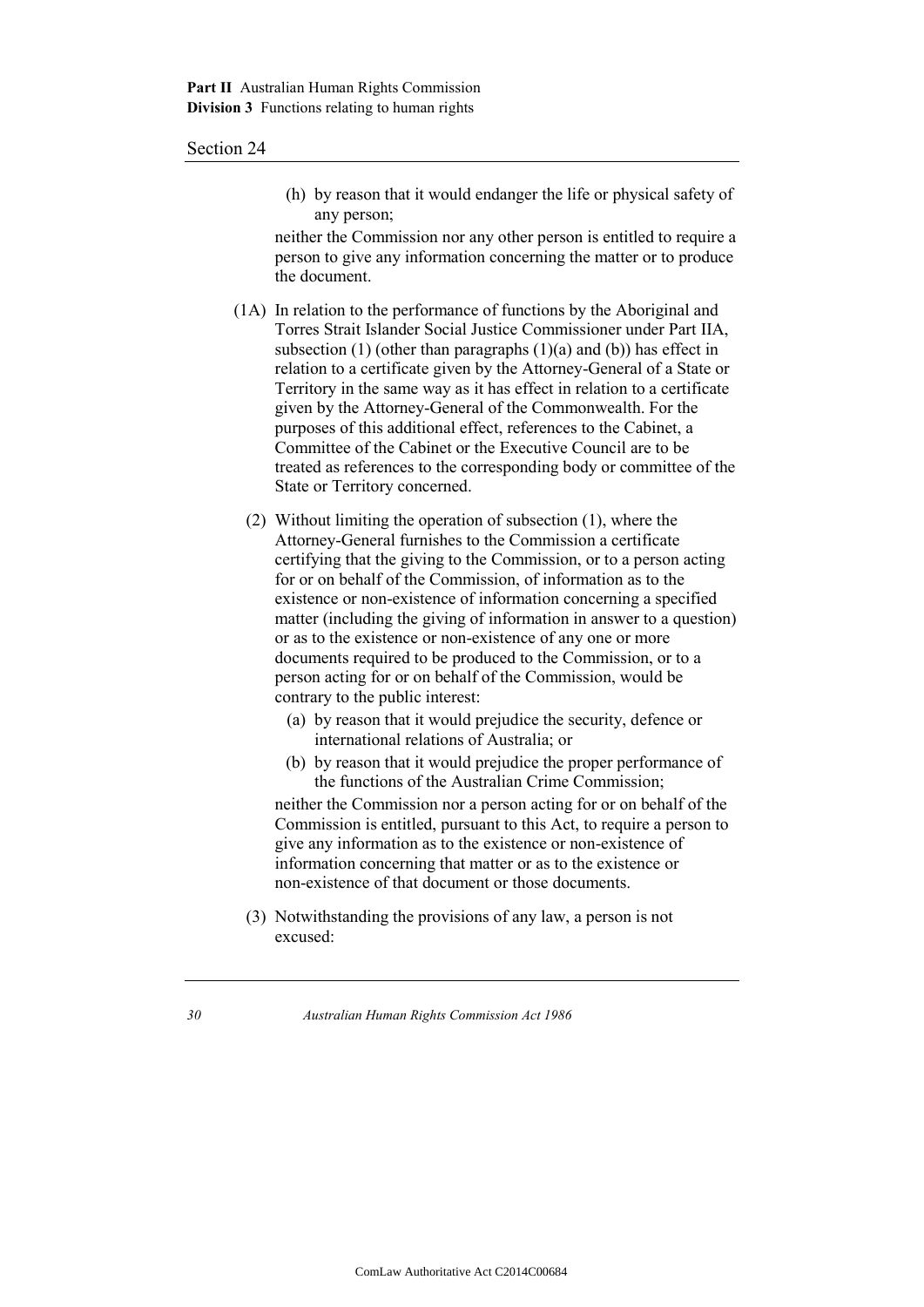- (a) from giving any information, or producing a document, when required to do so pursuant to this Act; or
- (b) from answering a question that the person is required to answer by a member before whom the person is attending in compliance with a notice served on the person under subsection 21(5);

on the ground that the giving of the information, the production of the document or the answering of the question:

- (c) would disclose legal advice furnished to a Minister, to a person or body that acts on behalf of the Commonwealth, or to an authority of the Commonwealth;
- (d) would contravene the provisions of any other Act or would be contrary to the public interest; or
- (e) might make the person liable to a penalty.
- (4) A person is not liable to any penalty under the provisions of any other law by reason of:
	- (a) giving information or producing a document when required to do so pursuant to this Act; or
	- (b) answering a question that the person is required to answer by a member before whom the person is attending in compliance with a notice served on the person under subsection 21(5).

### **26 Offences relating to administration of Act**

- (1) A person shall not hinder, obstruct, molest or interfere with:
	- (a) a member participating in an inquiry or examination under this Act; or
	- (b) a person acting for or on behalf of the Commission, while that person is holding an inquiry or carrying out an investigation under this Act.

Penalty: 10 penalty units.

- (2) A person who:
	- (a) refuses to employ another person; or
	- (b) dismisses, or threatens to dismiss, another person from the other person's employment; or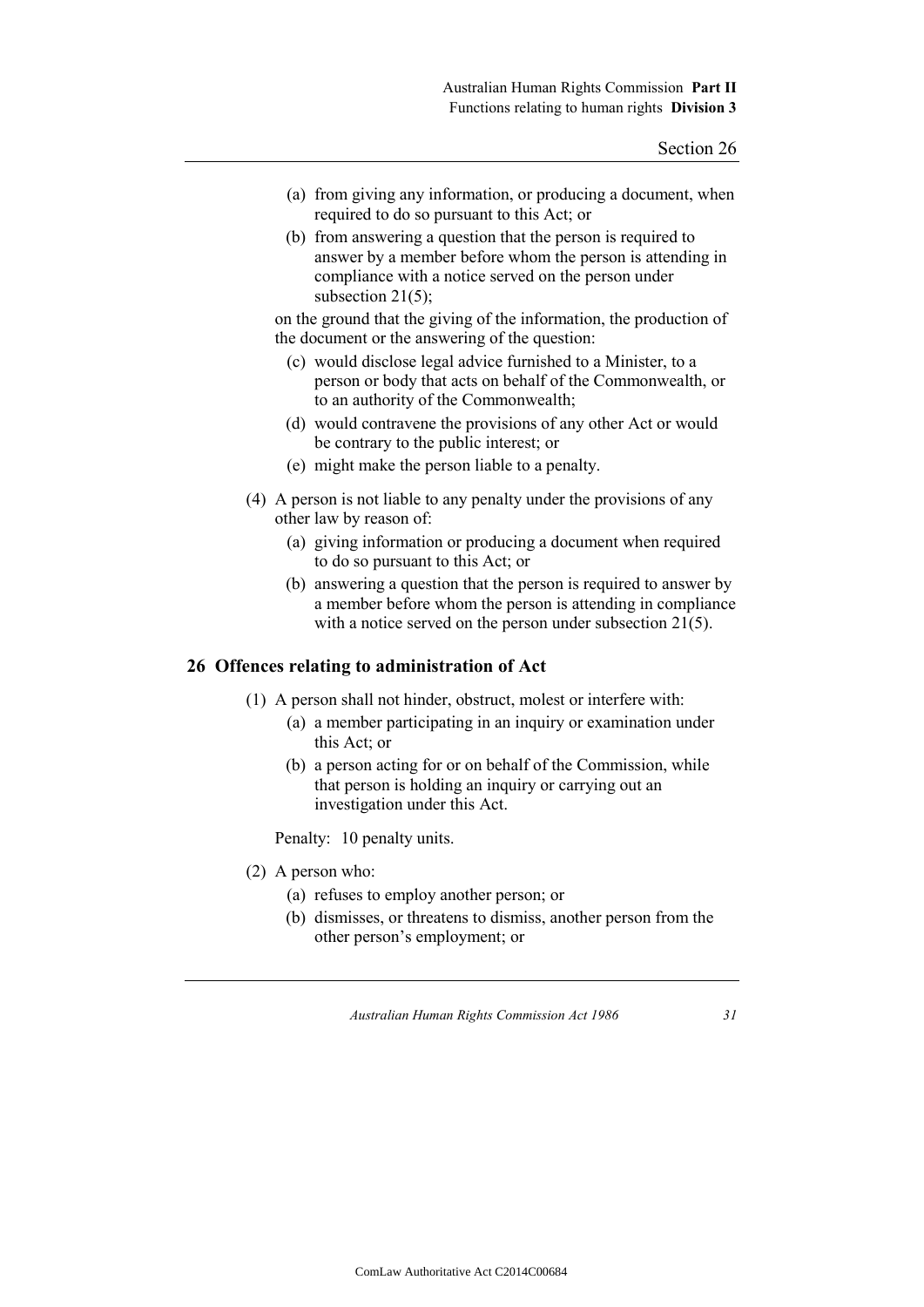- (c) prejudices, or threatens to prejudice, another person in the other person's employment; or
- (d) intimidates or coerces, imposes any pecuniary or other penalty upon, or takes any other disciplinary action in relation to, another person;

by reason that the other person:

- (e) has made, or proposes to make, a complaint to the Commission; or
- (f) has alleged, or proposes to allege, that a person has done an act or engaged in a practice that is inconsistent with or contrary to any human right; or
- (g) has furnished, or proposes to furnish, any information or documents to the Commission or to a person acting for or on behalf of the Commission; or
- (h) has given or proposes to give evidence before the Commission or to a person acting on behalf of the Commission;
- is guilty of an offence punishable upon conviction:
	- (j) in the case of a natural person—by a fine not exceeding 25 penalty units or imprisonment for a period not exceeding 3 months, or both; or
	- (k) in the case of a body corporate—by a fine not exceeding 100 penalty units.
- (3) It is a defence to a prosecution for an offence under subsection (2) constituted by subjecting, or threatening to subject, a person to a detriment specified in paragraph  $(2)(a)$ ,  $(b)$ ,  $(c)$  or  $(d)$  on the ground that the person has alleged that another person has done an act or engaged in a practice that is inconsistent with or contrary to any human right if it is proved that the allegation was false and was not made in good faith.
	- Note: Sections 136.1, 137.1 and 137.2 of the *Criminal Code* deal with making false or misleading statements, giving false or misleading information and producing false or misleading documents.

## **27 Commission to give opportunity for making of submissions**

Where it appears to the Commission as a result of an inquiry into an act or practice that the act or practice is inconsistent with or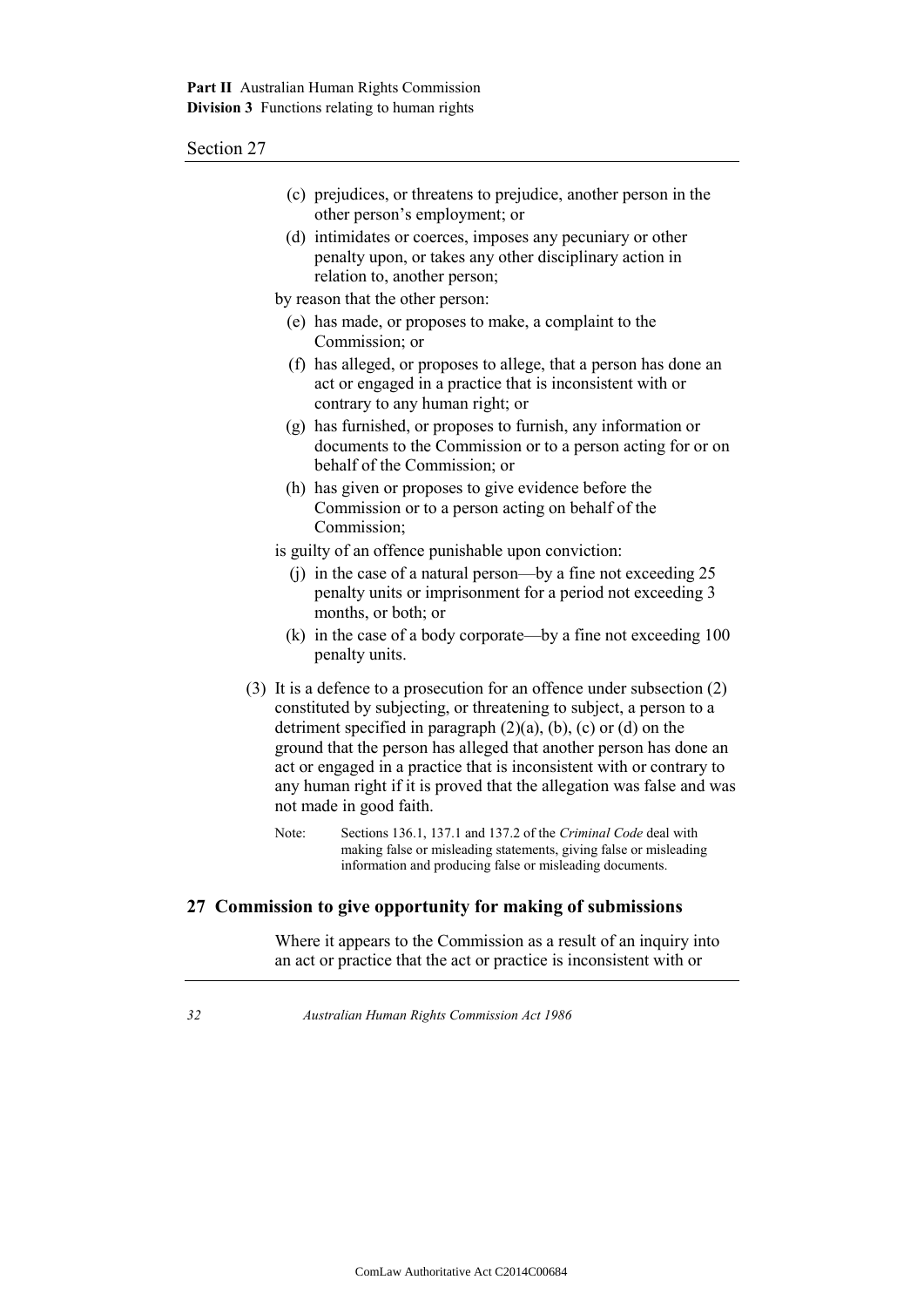contrary to any human right, the Commission shall not furnish a report to the Minister in relation to the act or practice until it has given a reasonable opportunity to the person who did the act or engaged in the practice, to do, at the option of the person, either or both of the following:

- (a) to appear before the Commission, whether in person or by a representative, and make oral submissions in relation to the act or practice;
- (b) to make written submissions to the Commission in relation to the act or practice.

## **28 Nature of settlements**

The Commission shall, in endeavouring to effect a settlement of a matter that gave rise to an inquiry, have regard to the need to ensure that any settlement of the matter reflects a recognition of human rights and the need to protect those rights.

### **29 Reports to contain recommendations**

- (1) Where, after an examination of an enactment or proposed enactment, the Commission finds that the enactment is, or the proposed enactment would be, inconsistent with or contrary to any human right, the Commission shall include in its report to the Minister relating to the results of the examination any recommendations by the Commission for amendment of the enactment or proposed enactment to ensure that the enactment is not, or the proposed enactment would not be, inconsistent with or contrary to any human right.
- (2) Where, after an inquiry into an act done or practice engaged in by a person, the Commission finds that the act or practice is inconsistent with or contrary to any human right, the Commission:
	- (a) shall serve notice in writing on the person setting out its findings and the reasons for those findings;
	- (b) may include in the notice any recommendations by the Commission for preventing a repetition of the act or a continuation of the practice;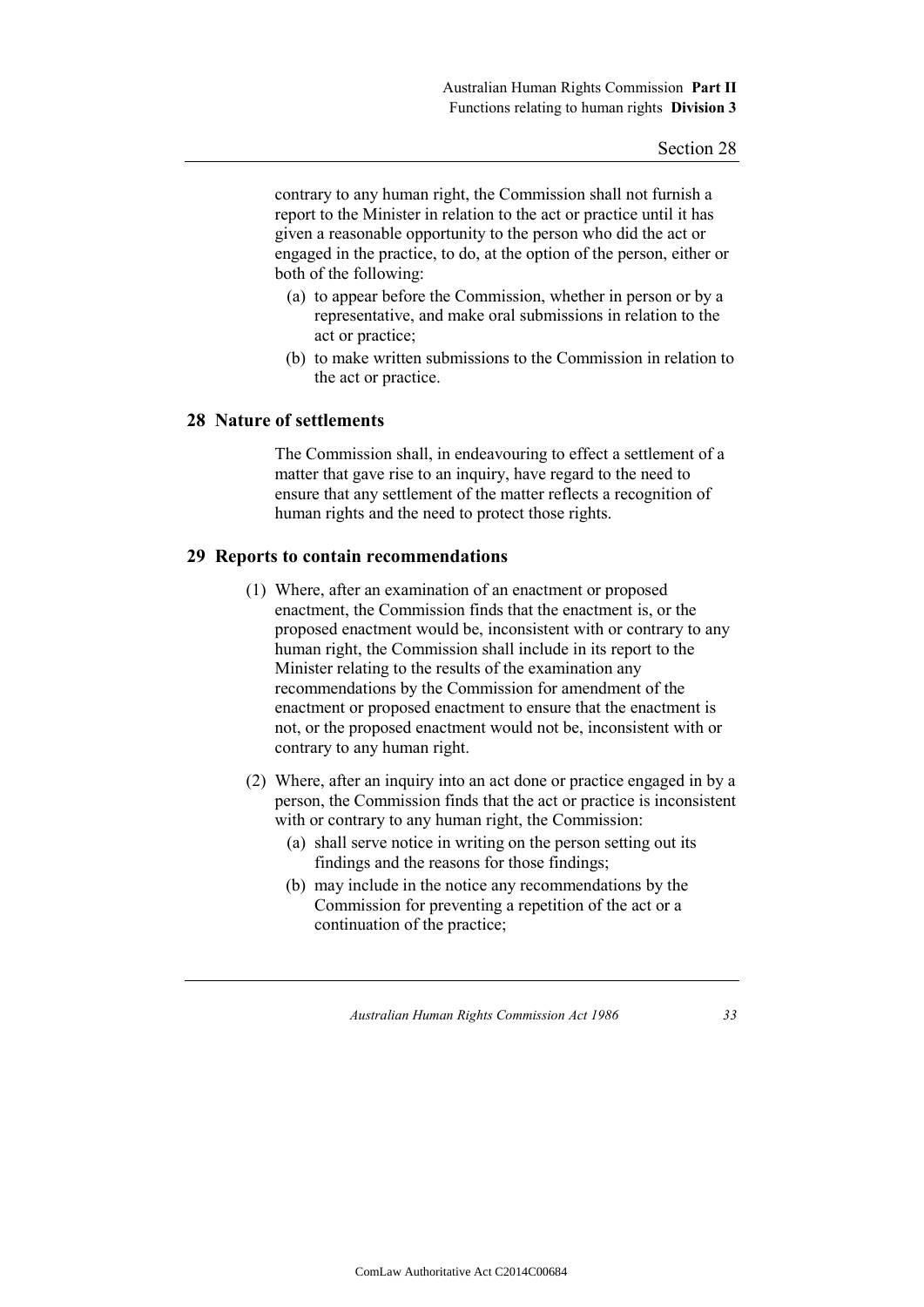- (c) may include in the notice any recommendation by the Commission for either or both of the following:
	- (i) the payment of compensation to, or in respect of, a person who has suffered loss or damage as a result of the act or practice;
	- (ii) the taking of other action to remedy or reduce loss or damage suffered by a person as a result of the act or practice;
- (d) shall include in any report to the Minister relating to the results of the inquiry particulars of any recommendations that it has made pursuant to paragraph (b) or (c);
- (e) shall state in that report whether, to the knowledge of the Commission, the person has taken or is taking any action as a result of the findings, and recommendations (if any), of the Commission and, if the person has taken or is taking any such action, the nature of that action; and
- (f) shall serve a copy of that report on the person and, if a complaint was made to the Commission in relation to the act or practice:
	- (i) where the complaint was made by a person affected by the act or practice—shall serve a copy of that report on the complainant; or
	- (ii) if the complaint was made by another person—may serve a copy of that report on the complainant.

#### (3) Where:

- (a) a complaint is made to the Commission in relation to an act or practice; and
- (b) after an inquiry into the act or practice, the Commission finds that:
	- (i) the existence of the act or practice has not been established; or
	- (ii) the act or practice is not inconsistent with or contrary to any human right;

the Commission shall give a copy of a report setting out its findings, and the reasons for those findings, to the complainant and: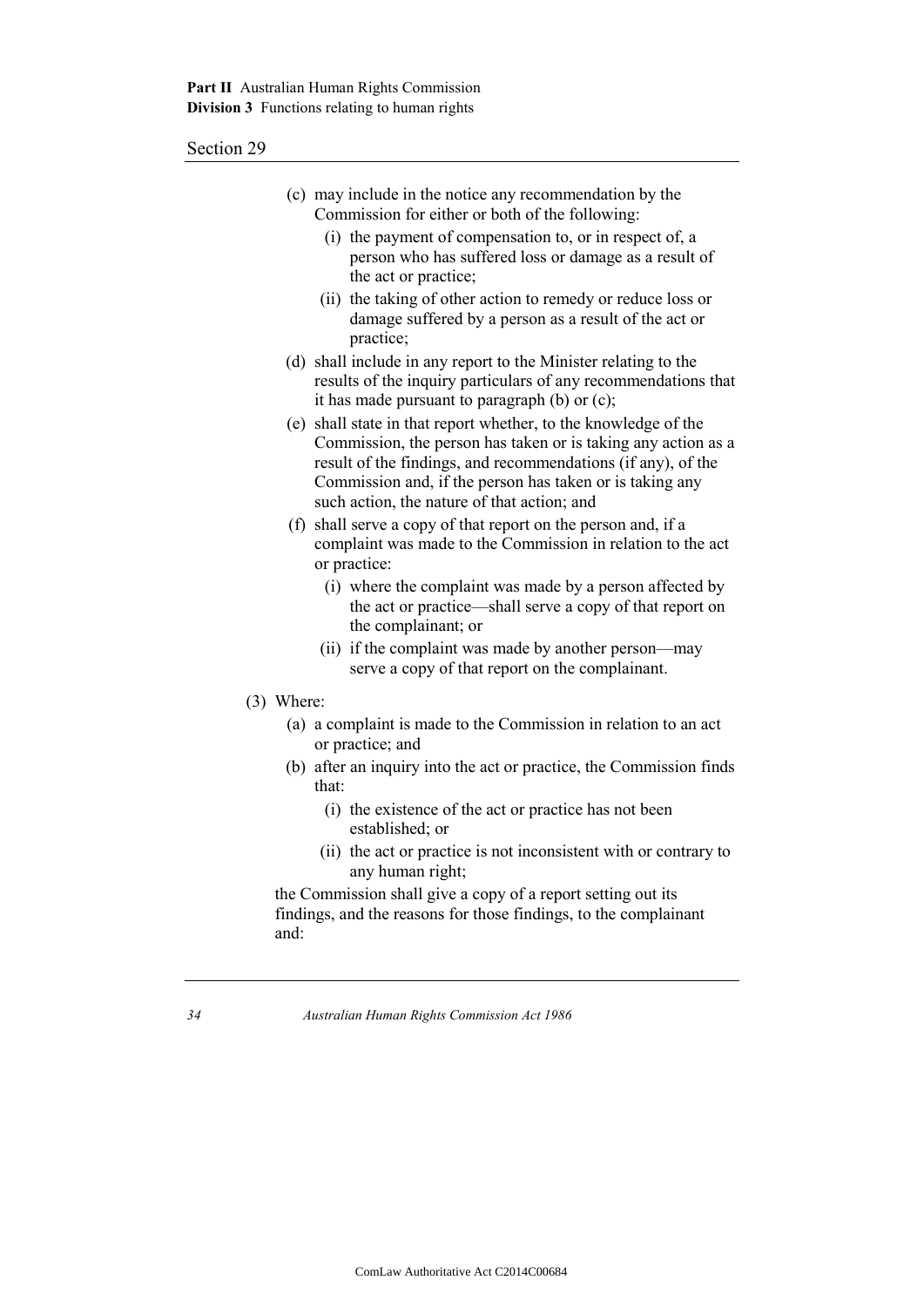- (c) in a case to which subparagraph (b)(i) applies—to the person alleged to have done the act or engaged in the practice; or
- (d) in a case to which subparagraph  $(b)(ii)$  applies—to the person who did the act or engaged in the practice.
- (4) In setting out findings and reasons in a notice to be served or a report to be given under this section the Commission may exclude any matter if the Commission considers it desirable to do so having regard to any of the matters mentioned in subsection 14(5) and to the obligations of the Commission under subsection 14(6).
- (5) Where, under subsection (4), the Commission excludes any matter from a report, the Commission shall prepare a report setting out the excluded matter and its reasons for excluding the matter and shall furnish the report to the Minister.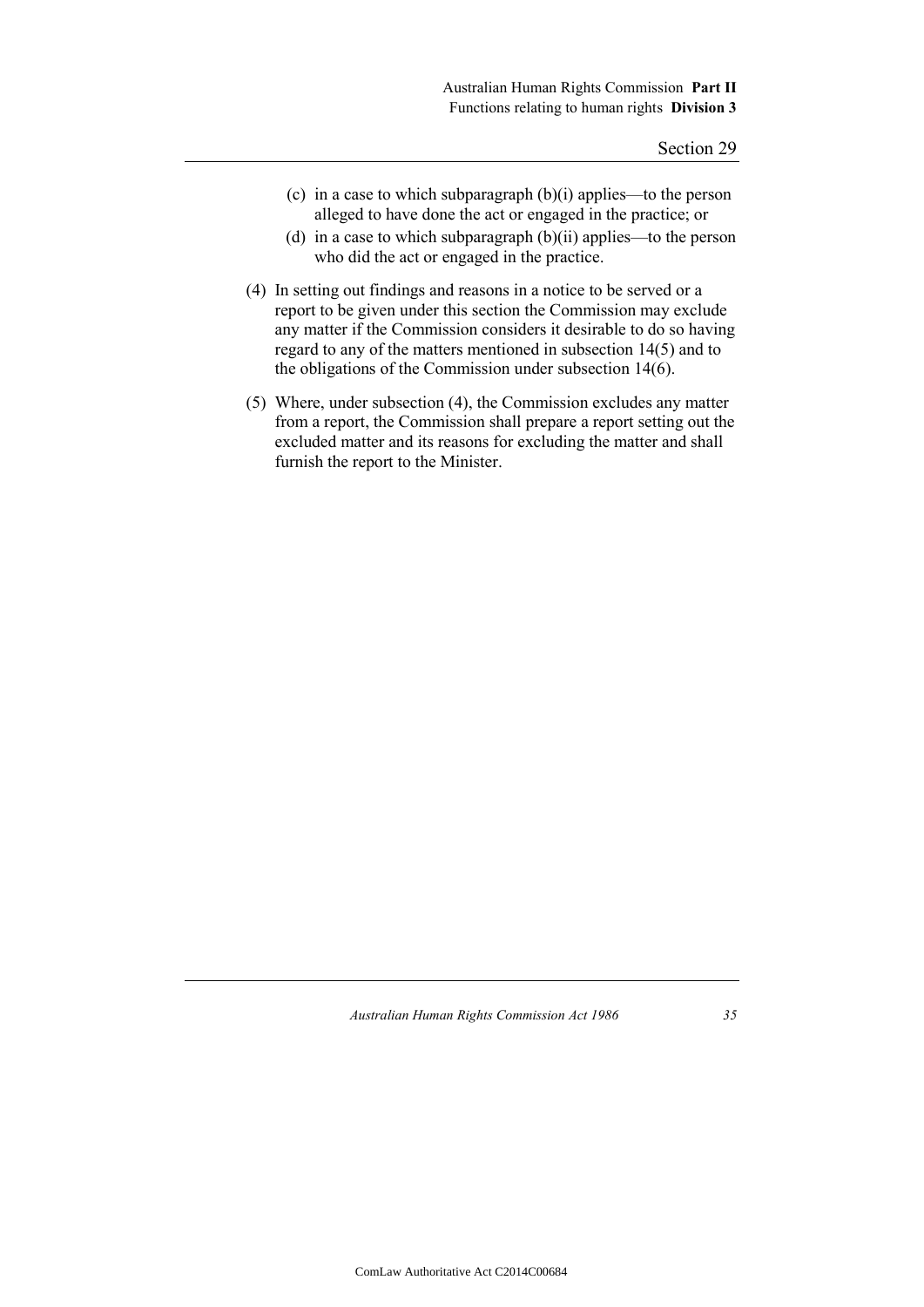# **Division 4—Functions relating to equal opportunity in employment**

## **30 Interpretation etc.**

(1) In this Division:

*act* includes an act done:

- (a) by or on behalf of a State or an authority of a State;
- (b) under a law of a State;
- (c) wholly within a State; or
- (d) partly within a State, to the extent to which the act was done within a State.

*practice* includes a practice engaged in:

- (a) by or on behalf of a State or an authority of a State;
- (b) under a law of a State;
- (c) wholly within a State; or
- (d) partly within a State, to the extent to which the practice was or is engaged in within a State.
- (1A) In this Division, a reference to an act or practice that constitutes discrimination includes a reference to an act that is an offence under subsection 26(2).
	- (2) This Division binds the Crown in right of a State.

# **31 Functions of Commission relating to equal opportunity**

The following functions are hereby conferred on the Commission:

(a) to examine enactments, and (when requested to do so by the Minister) proposed enactments, for the purpose of ascertaining whether the enactments or proposed enactments, as the case may be, have, or would have, the effect of nullifying or impairing equality of opportunity or treatment in employment or occupation, and to report to the Minister the results of any such examination;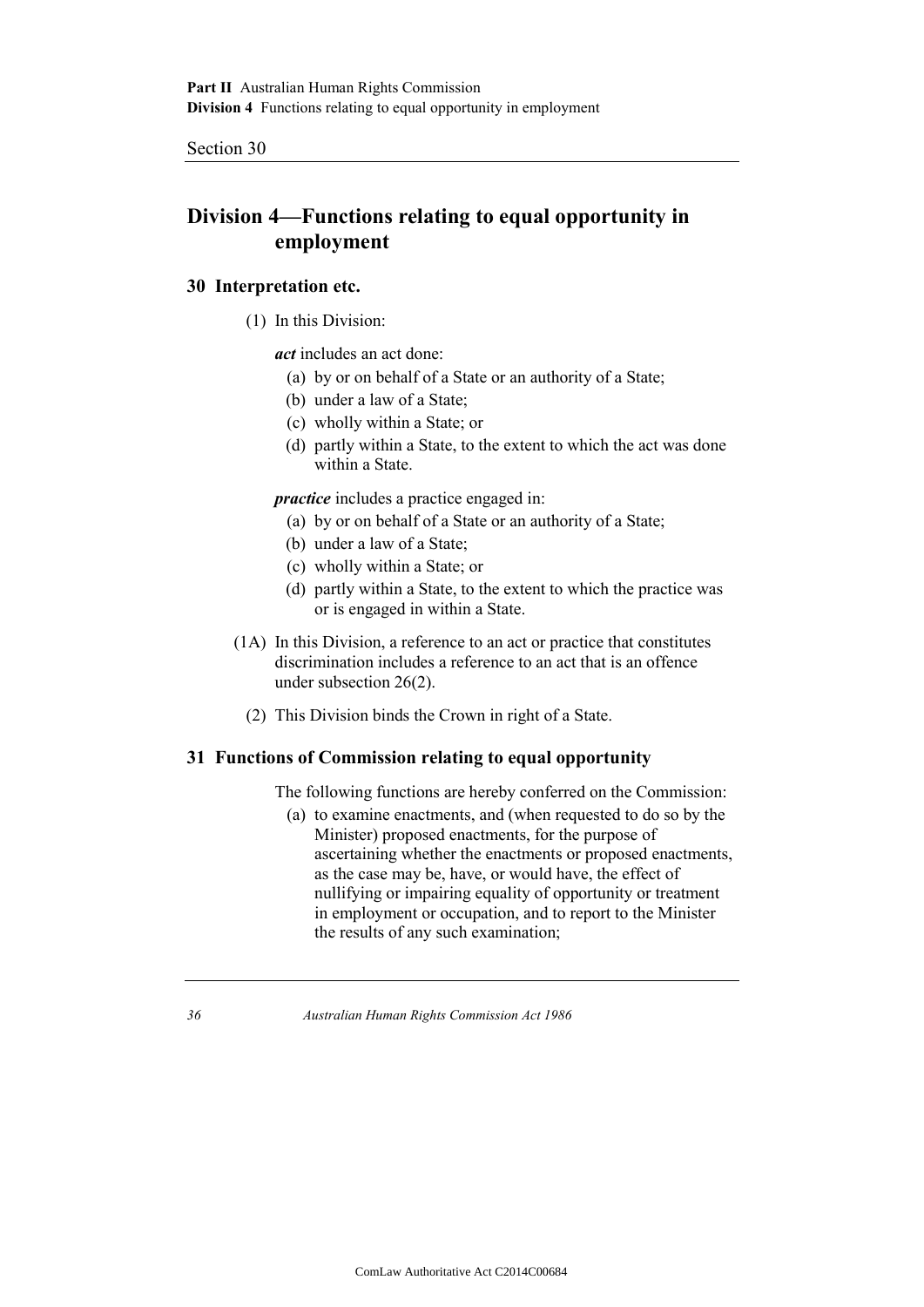- (b) to inquire into any act or practice, including any systemic practice, that may constitute discrimination and:
	- (i) where the Commission considers it appropriate to do so—to endeavour, by conciliation, to effect a settlement of the matters that gave rise to the inquiry; and
	- (ii) where the Commission is of the opinion that the act or practice constitutes discrimination, and the Commission has not considered it appropriate to endeavour to effect a settlement of the matters that gave rise to the inquiry or has endeavoured without success to effect such a settlement—to report to the Minister in relation to the inquiry;
- (c) to promote an understanding and acceptance, and the public discussion, of equality of opportunity and treatment in employment and occupation in Australia;
- (d) to undertake research and educational programs and other programs, on behalf of the Commonwealth, for the purpose of promoting equality of opportunity and treatment in employment and occupation, and to co-ordinate any such programs undertaken by any other persons or authorities on behalf of the Commonwealth;
- (e) on its own initiative or when requested by the Minister, to report to the Minister as to the laws that should be made by the Parliament, or action that should be taken by the Commonwealth, on matters relating to equality of opportunity and treatment in employment and occupation;
- (f) when requested by the Minister, to report to the Minister as to the action (if any) that, in the opinion of the Commission, needs to be taken by Australia in order to comply with the provisions of the Convention;
- (g) on its own initiative or when requested by the Minister, to examine any relevant international instrument for the purpose of ascertaining whether there are any inconsistencies between that instrument and the Convention, and to report to the Minister the results of any such examination;
- (h) to prepare, and to publish in such manner as the Commission considers appropriate, guidelines for the avoidance of acts or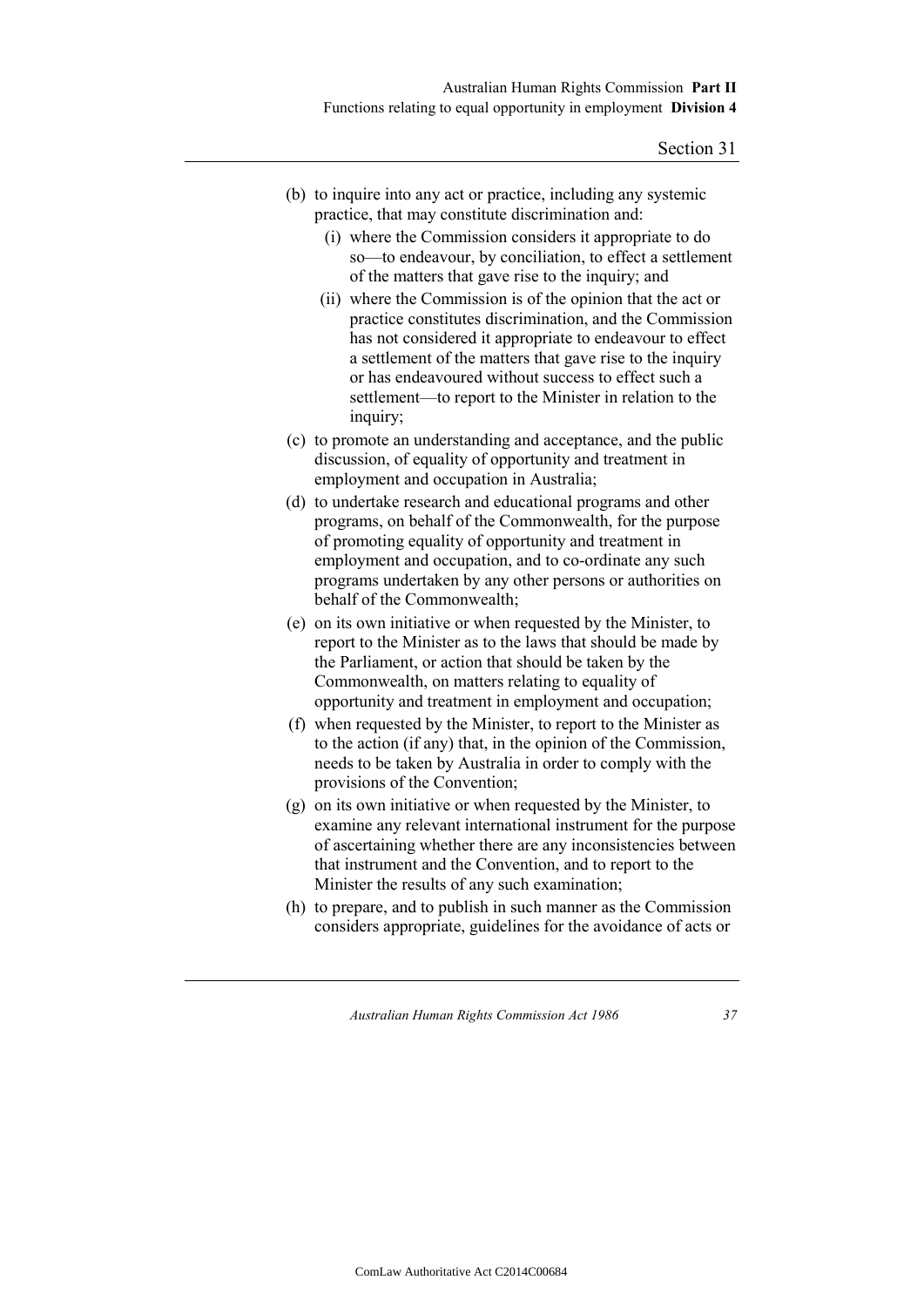practices of a kind in respect of which the Commission has a function under paragraph (b);

- (j) where the Commission considers it appropriate to do so, with the leave of the court hearing the proceedings and subject to any conditions imposed by the court, to intervene in proceedings that involve discrimination issues;
- (k) to do anything incidental or conducive to the performance of any of the preceding functions.

### **32 Performance of functions relating to equal opportunity**

- (1) Subject to subsections (2) and (3), the Commission shall perform the functions referred to in paragraph 31(b) when:
	- (a) the Commission is requested to do so by the Minister; or
	- (b) a complaint is made in writing to the Commission, by or on behalf of one or more persons aggrieved by an act or practice, alleging that the act or practice constitutes discrimination; or
	- (c) it appears to the Commission to be desirable to do so.
- (2) The Commission shall not inquire into an act or practice, or, if the Commission has commenced to inquire into an act or practice, shall not continue to inquire into the act or practice, if the Commission is satisfied that the subject matter of the complaint is dealt with under a prescribed enactment or a prescribed State enactment.
- (3) The Commission may decide not to inquire into an act or practice, or, if the Commission has commenced to inquire into an act or practice, may decide not to continue to inquire into the act or practice, if:
	- (a) the Commission is satisfied that the act or practice does not constitute discrimination; or
	- (b) the Commission is satisfied that the person aggrieved by the act or practice does not want the Commission to inquire, or to continue to inquire, into the act or practice; or
	- (c) in a case where a complaint has been made to the Commission in relation to the act or practice: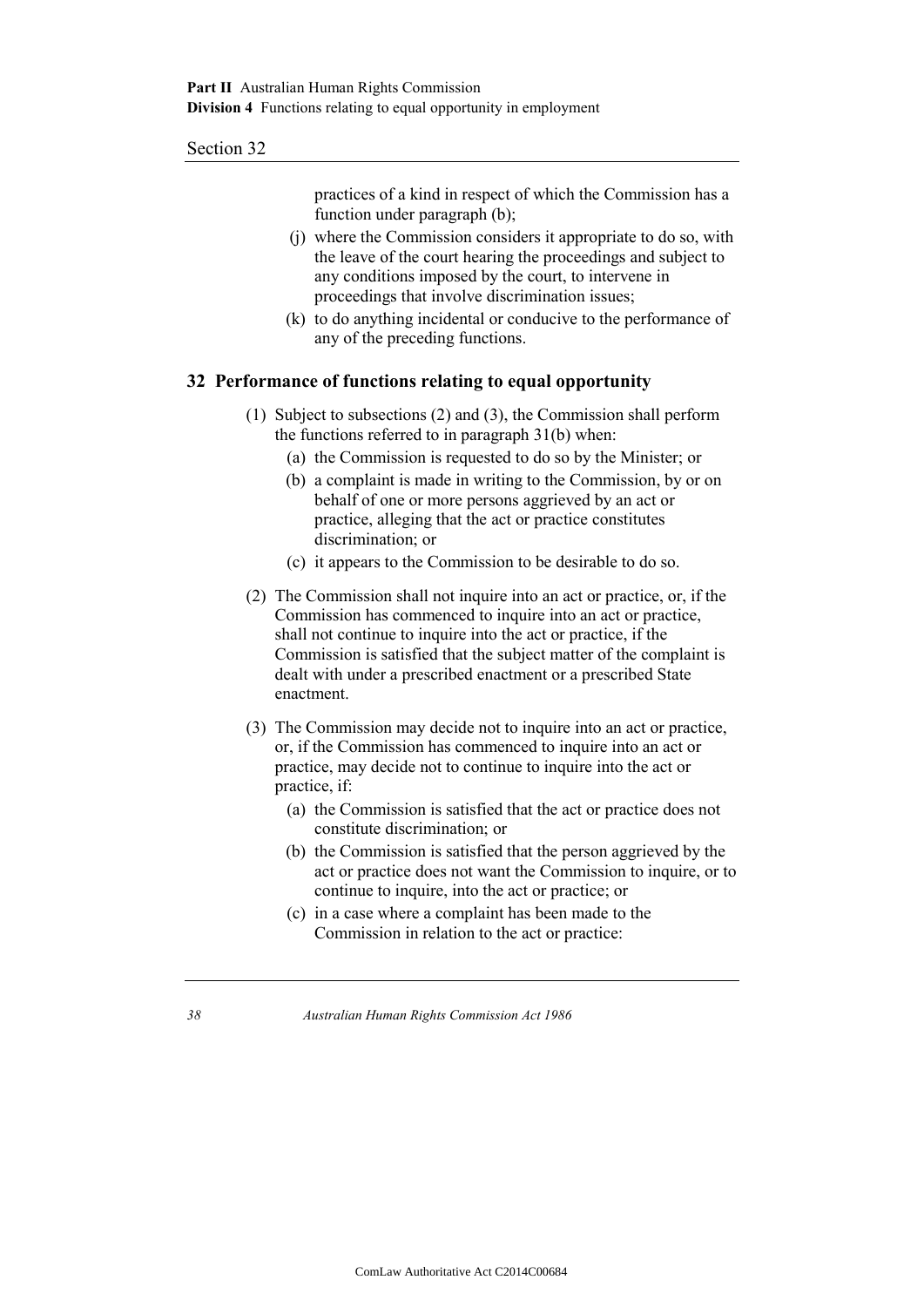- (i) the complaint was made more than 12 months after the act was done or after the last occasion when an act was done pursuant to the practice; or
- (ii) the Commission is of the opinion that the complaint is frivolous, vexatious, misconceived or lacking in substance; or
- (iii) where some other remedy has been sought in relation to the subject matter of the complaint—the Commission is of the opinion that the subject matter of the complaint has been adequately dealt with; or
- (iv) the Commission is of the opinion that some other more appropriate remedy in relation to the subject matter of the complaint is reasonably available to the complainant; or
- (v) where the subject matter of the complaint has already been dealt with by the Commission or by another statutory authority—the Commission is of the opinion that the subject matter of the complaint has been adequately dealt with; or
- (vi) the Commission is of the opinion that the subject matter of the complaint could be more effectively or conveniently dealt with by another statutory authority; or
- (vii) the Commission is satisfied that the complaint has been settled or resolved.

# **33 Application of certain provisions of Division 3**

Subsections 20(3), (4) and (5) and sections 21, 22, 23, 24, 26 and 27 apply in relation to the functions of the Commission set out in section 31, and in relation to the performance of those functions, as if:

- (a) references in those provisions to acts or practices were references to acts or practices within the meaning of this Division;
- (b) the words "is inconsistent with or contrary to any human right" were omitted from subsection  $20(5)$  and the words "constitutes discrimination" were substituted: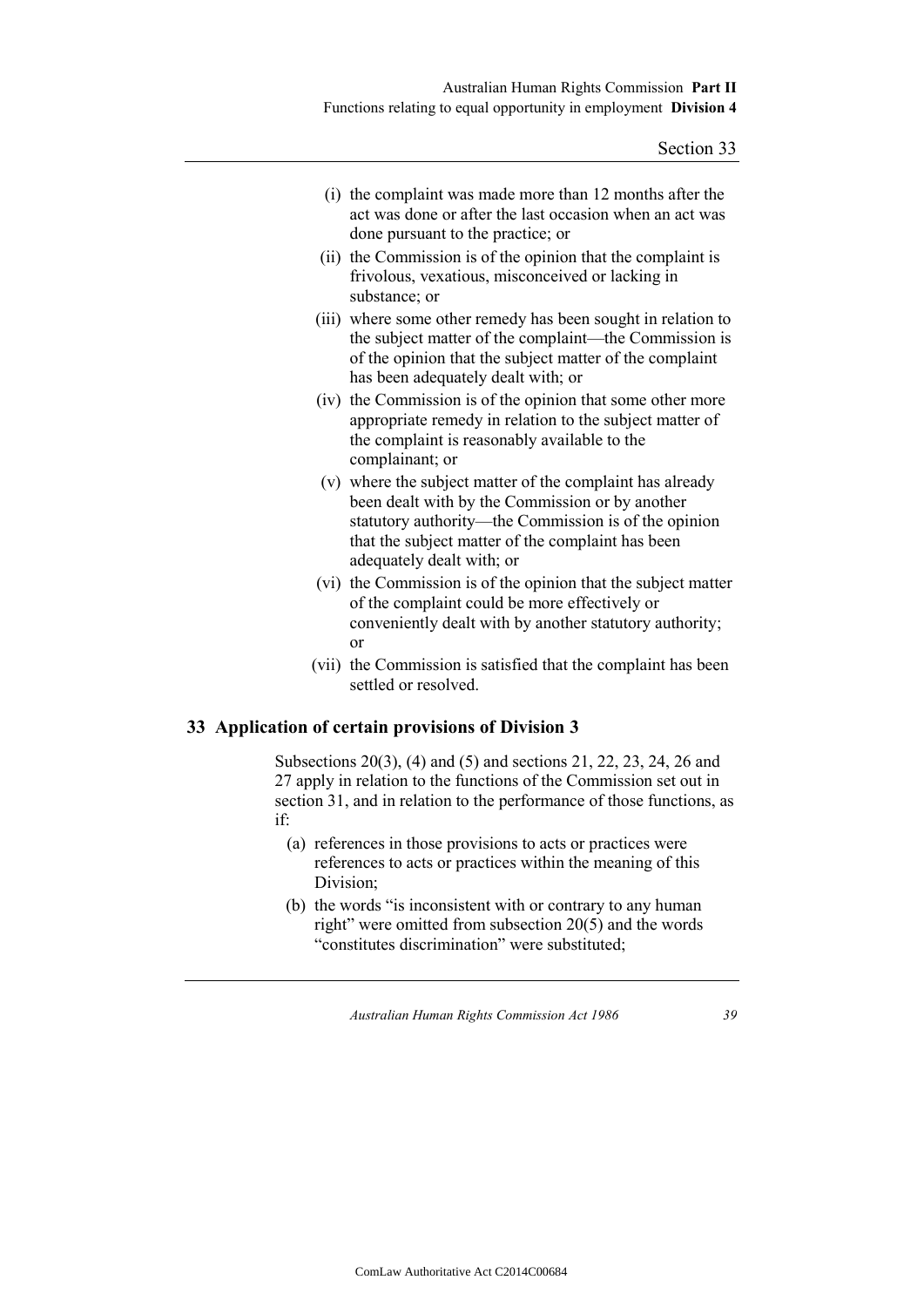- (c) references in section 21 to a matter under examination or inquiry under Division 3 were references to a matter under examination or inquiry under this Division, not being an act mentioned in paragraph (a), (b), (c) or (d) of the definition of *act* in subsection 30(1) or a practice mentioned in paragraph (a), (b), (c) or (d) of the definition of *practice* in that subsection;
- (d) the words "is inconsistent with or contrary to any human right" were omitted from sections 26 and 27 and the words "constitutes discrimination" were substituted; and
- (e) a reference in any of those provisions to another of those provisions were a reference to that other provision as applied by this section.

### **34 Nature of settlements**

The Commission shall, in endeavouring to effect a settlement of a matter that gave rise to an inquiry, have regard to the need to ensure that any settlement of the matter reflects a recognition of the right of every person to equality of opportunity and treatment in respect of employment and occupation and the need to protect that right.

### **35 Reports to contain recommendations**

- (1) Where, after an examination of an enactment or proposed enactment, the Commission finds that the enactment has, or the proposed enactment would have, the effect of nullifying or impairing equality of opportunity or treatment in employment or occupation, the Commission shall include in its report to the Minister relating to the results of the examination any recommendations by the Commission for amendment of the enactment or proposed enactment to ensure that the enactment does not have, or the proposed enactment would not have, the effect of nullifying or impairing equality of opportunity or treatment in employment or occupation.
- (2) Where, after an inquiry into an act done or practice engaged in by a person, the Commission finds that the act or practice constitutes discrimination, the Commission: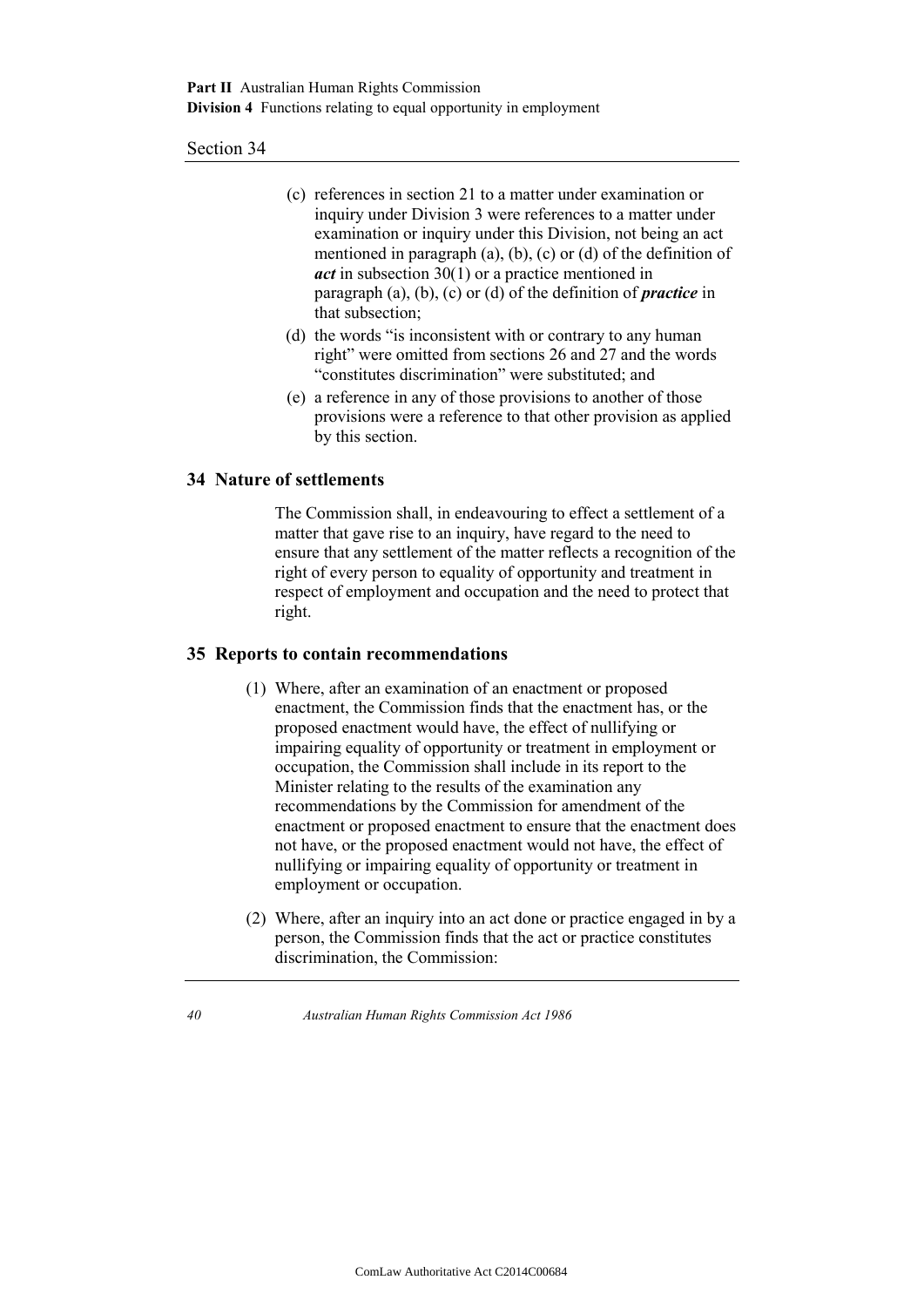| (a) shall serve notice in writing on the person setting out its |
|-----------------------------------------------------------------|
| findings and the reasons for those findings;                    |

- (b) may include in the notice any recommendations by the Commission for preventing a repetition of the act or a continuation of the practice;
- (c) may include in the notice any recommendation by the Commission for either or both of the following:
	- (i) the payment of compensation to, or in respect of, a person who has suffered loss or damage as a result of the act or practice;
	- (ii) the taking of other action to remedy or reduce loss or damage suffered by a person as a result of the act or practice;
- (d) shall include in any report to the Minister relating to the results of the inquiry particulars of any recommendations that it has made pursuant to paragraph (b) or (c);
- (e) shall state in that report whether, to the knowledge of the Commission, the person has taken or is taking any action as a result of the findings, and recommendations (if any), of the Commission and, if the person has taken or is taking any such action, the nature of that action; and
- (f) shall serve a copy of that report on the person and, if a complaint was made to the Commission in relation to the act or practice:
	- (i) where the complaint was made by a person affected by the act or practice—shall serve a copy of that report on the complainant; or
	- (ii) if the complaint was made by another person—may serve a copy of that report on the complainant.
- (3) Where:
	- (a) a complaint is made to the Commission in relation to an act or practice; and
	- (b) after an inquiry into the act or practice, the Commission finds that:
		- (i) the existence of the act or practice has not been established; or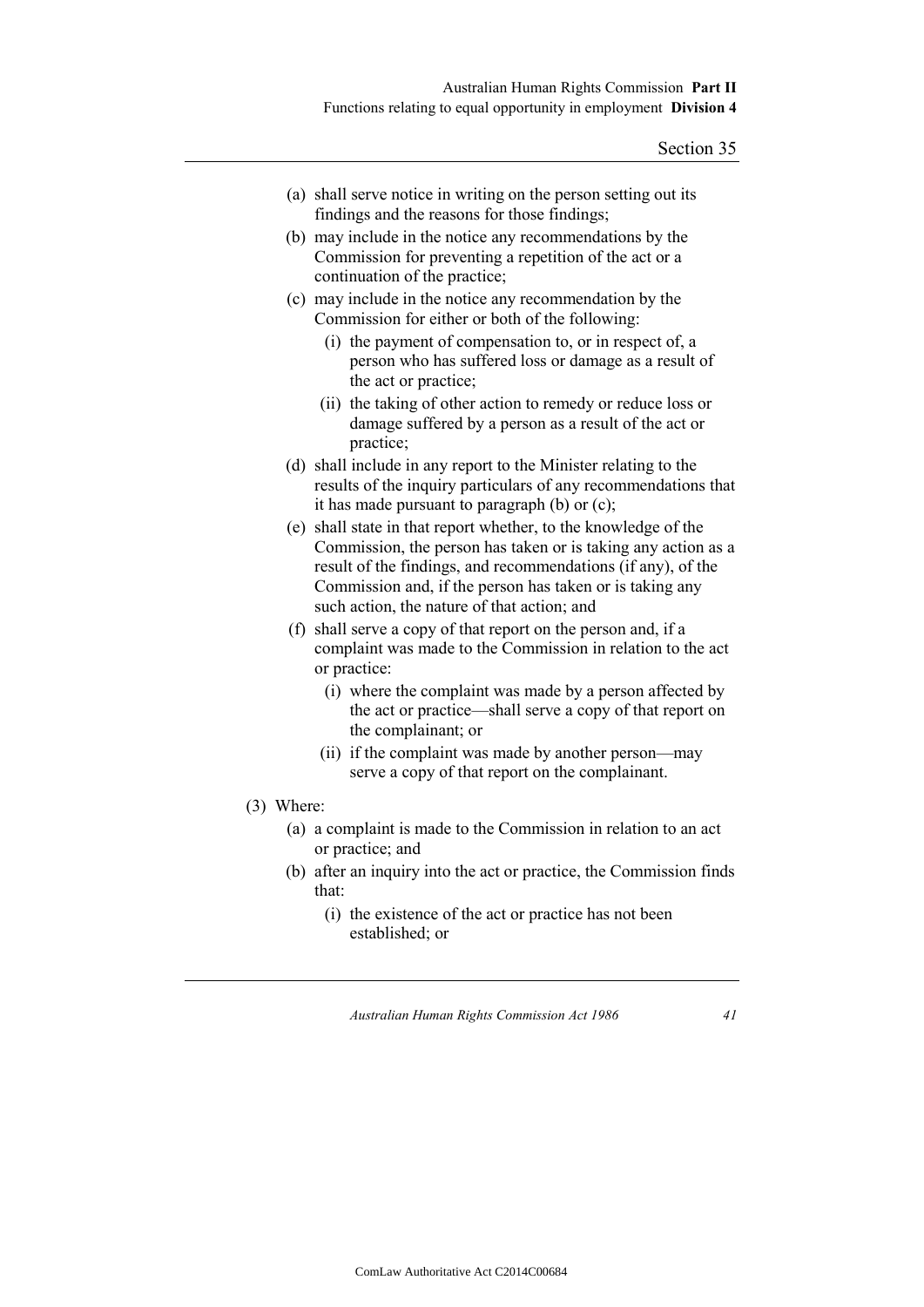(ii) the act or practice does not constitute discrimination; the Commission shall give a copy of a report setting out its findings, and the reasons for those findings, to the complainant and:

- (c) in a case to which subparagraph  $(b)(i)$  applies—to the person alleged to have done the act or engaged in the practice; or
- (d) in a case to which subparagraph  $(b)(ii)$  applies—to the person who did the act or engaged in the practice.
- (4) In setting out findings and reasons in a notice to be served or a report to be given under this section the Commission may exclude any matter if the Commission considers it desirable to do so having regard to any of the matters mentioned in subsection 14(5) and to the obligations of the Commission under subsection 14(6).
- (5) Where, under subsection (4), the Commission excludes any matter from a report, the Commission shall prepare a report setting out the excluded matter and its reasons for excluding the matter and shall furnish the report to the Minister.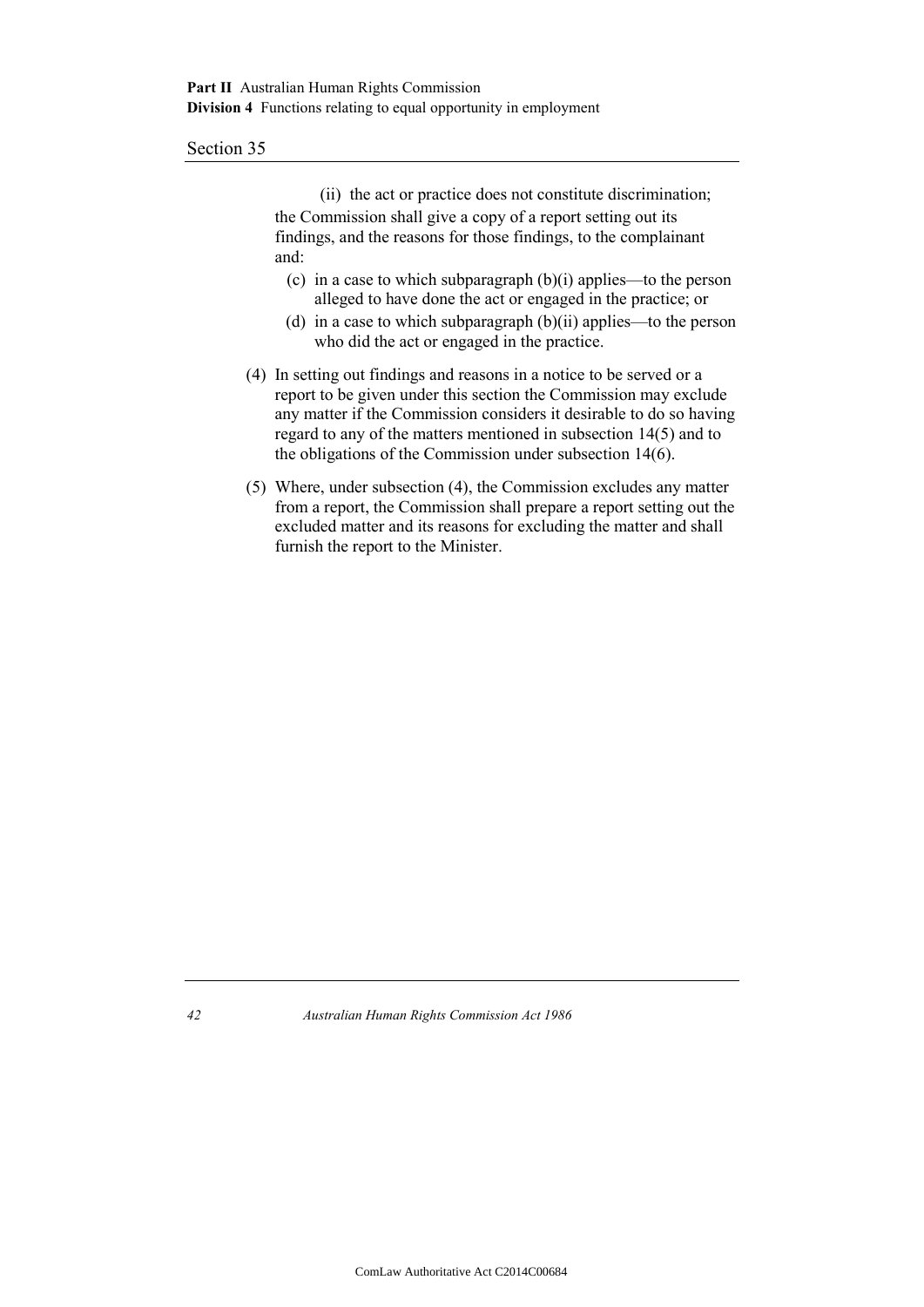# **Division 5—Administrative provisions**

### **36 Acting President and Human Rights Commissioner**

- (2) The Minister may appoint a person to act as President:
	- (a) during a vacancy in the office of President, whether or not an appointment has previously been made to the office; or
	- (b) during any period, or during all periods, when the President is absent from duty or from Australia or is, for any other reason, unable to perform the functions of the office of President.

- (3) The Minister may appoint a person to act as Human Rights Commissioner:
	- (a) during a vacancy in the office of Human Rights Commissioner, whether or not an appointment has previously been made to the office; or
	- (b) during any period, or during all periods, when the Human Rights Commissioner is absent from duty or from Australia, or is, for any other reason, unable to perform the functions of the office of Human Rights Commissioner.
	- Note: For rules that apply to acting appointments, see section 33A of the *Acts Interpretation Act 1901*.
- (9) At any time when a person who is not a member of the Commission is acting as President or Human Rights Commissioner, the person shall be deemed to be a member of the Commission for the purposes of sections 21, 22, 23, 24 and 26 (including those sections as applied by section 33) and sections 42, 48 and 49.

## **37 Terms and conditions of appointment**

(1) Subject to subsection (2), an appointed member holds office for such period, not exceeding 7 years, as is specified in the instrument of the member's appointment, but is eligible for re-appointment.

Note: For rules that apply to acting appointments, see section 33A of the *Acts Interpretation Act 1901*.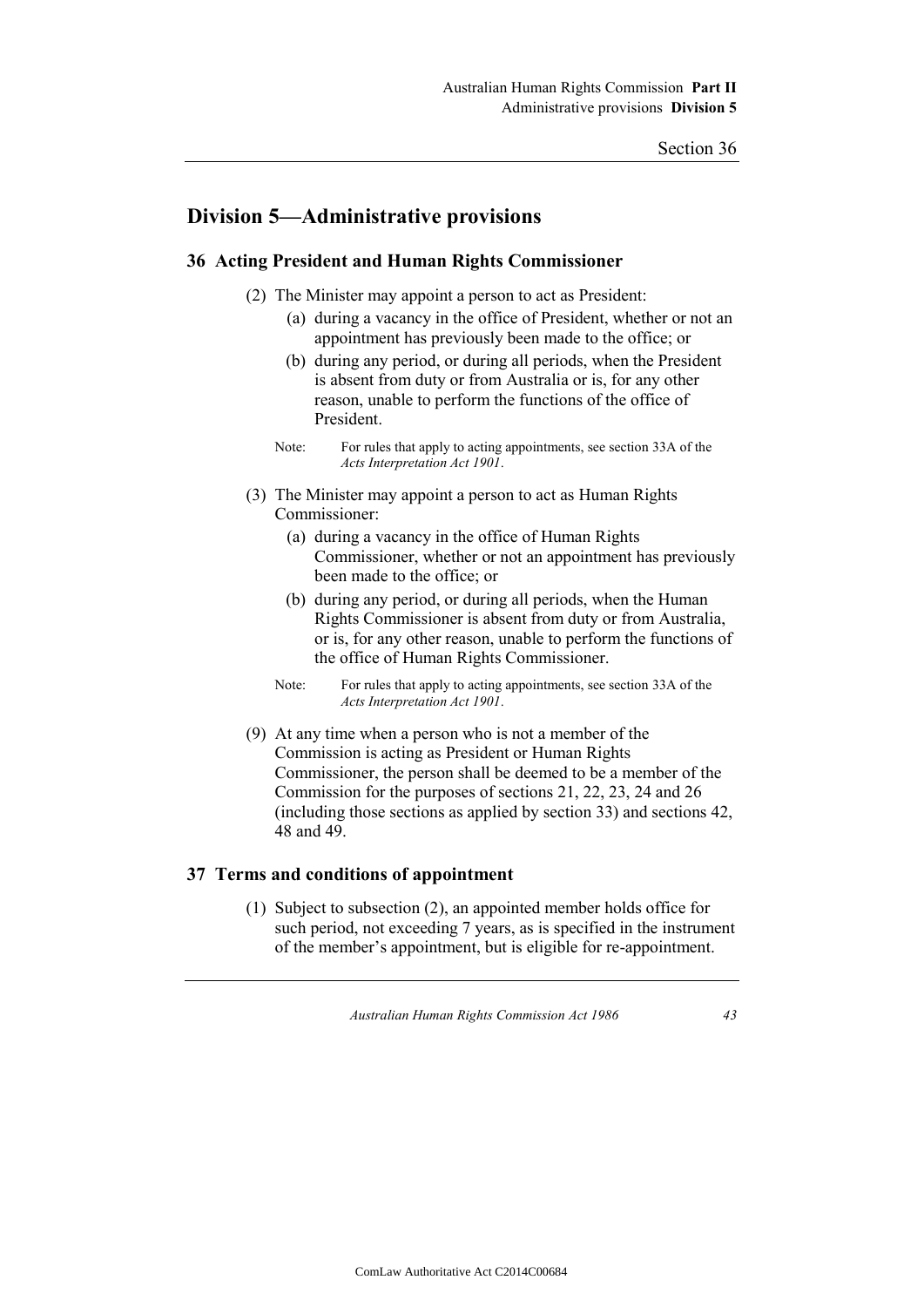(4) An appointed member, other than a member who is a Judge, holds office on such terms and conditions (if any) in respect of matters not provided for by this Act as are determined by the Governor-General.

### **38 Remuneration and allowances**

- (1) Subject to this section, an appointed member shall be paid such remuneration as is determined by the Remuneration Tribunal but, if no determination of that remuneration by the Tribunal is in operation, an appointed member shall be paid such remuneration as is prescribed.
- (2) An appointed member shall be paid such allowances as are prescribed.
- (3) Subsections (1) and (2) have effect subject to the *Remuneration Tribunal Act 1973*.
- (4) If a person who is a Judge is appointed as a member, the person is not, while receiving salary or annual allowance as a Judge, entitled to remuneration under this Act.

## **39 Leave of absence**

- (1) A person appointed as a full-time member has such recreation leave entitlements as are determined by the Remuneration Tribunal.
- (1A) The Minister may grant a person appointed as a full-time member leave of absence, other than recreation leave, on such terms and conditions as to remuneration or otherwise as the Minister determines.
	- (2) The Minister may grant to a person appointed as a part-time member leave of absence from a meeting of the Commission.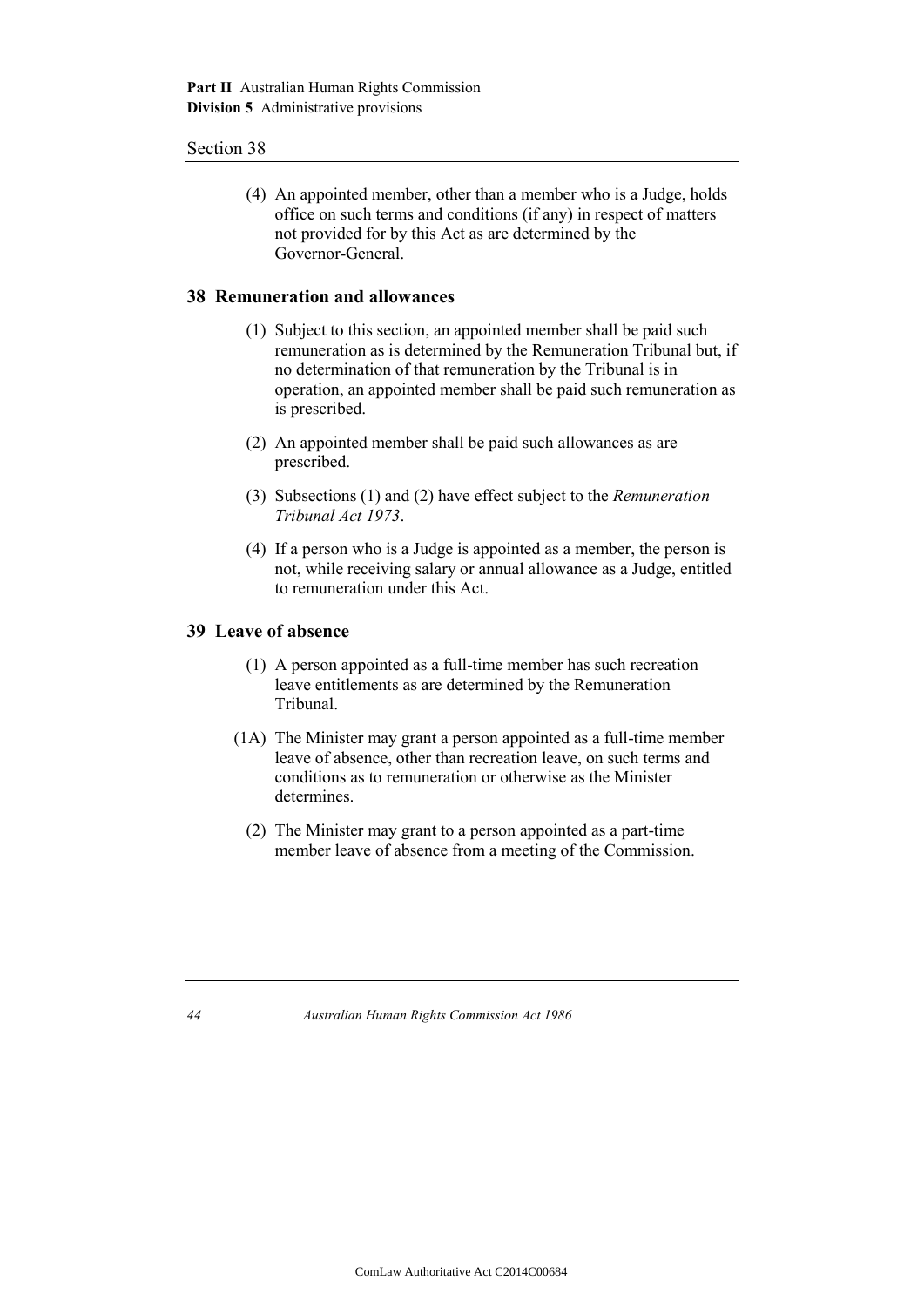## **40 Resignation**

An appointed member may resign from the office of member by writing signed by the member and delivered to the Governor-General.

### **41 Termination of appointment**

- (1) The Governor-General may terminate the appointment of a member by reason of misbehaviour or physical or mental incapacity.
- (2) If:
	- (a) a member becomes bankrupt, applies to take the benefit of any law for the relief of bankrupt or insolvent debtors, compounds with creditors or makes an assignment of remuneration for their benefit;
	- (b) a full-time member engages, except with the approval of the Minister, in paid employment outside the duties of the office of member;
	- (c) a full-time member is absent from duty, except on leave of absence, for 14 consecutive days, or for 28 days in any period of 12 months;
	- (d) a part-time member is absent, except on leave granted by the Minister in accordance with subsection 39(2), from 3 consecutive meetings of the Commission; or
	- (e) a member fails, without reasonable excuse, to comply with section 29 of the *Public Governance, Performance and Accountability Act 2013* (which deals with the duty to disclose interests) or rules made for the purposes of that section;

the Governor-General shall terminate the appointment of that member.

- (3) In subsections (1) and (2), *member* means an appointed member but does not include a member who is a Judge.
- (4) If an appointed member who is a Judge ceases to be a Judge, the Governor-General may terminate the appointment of the member.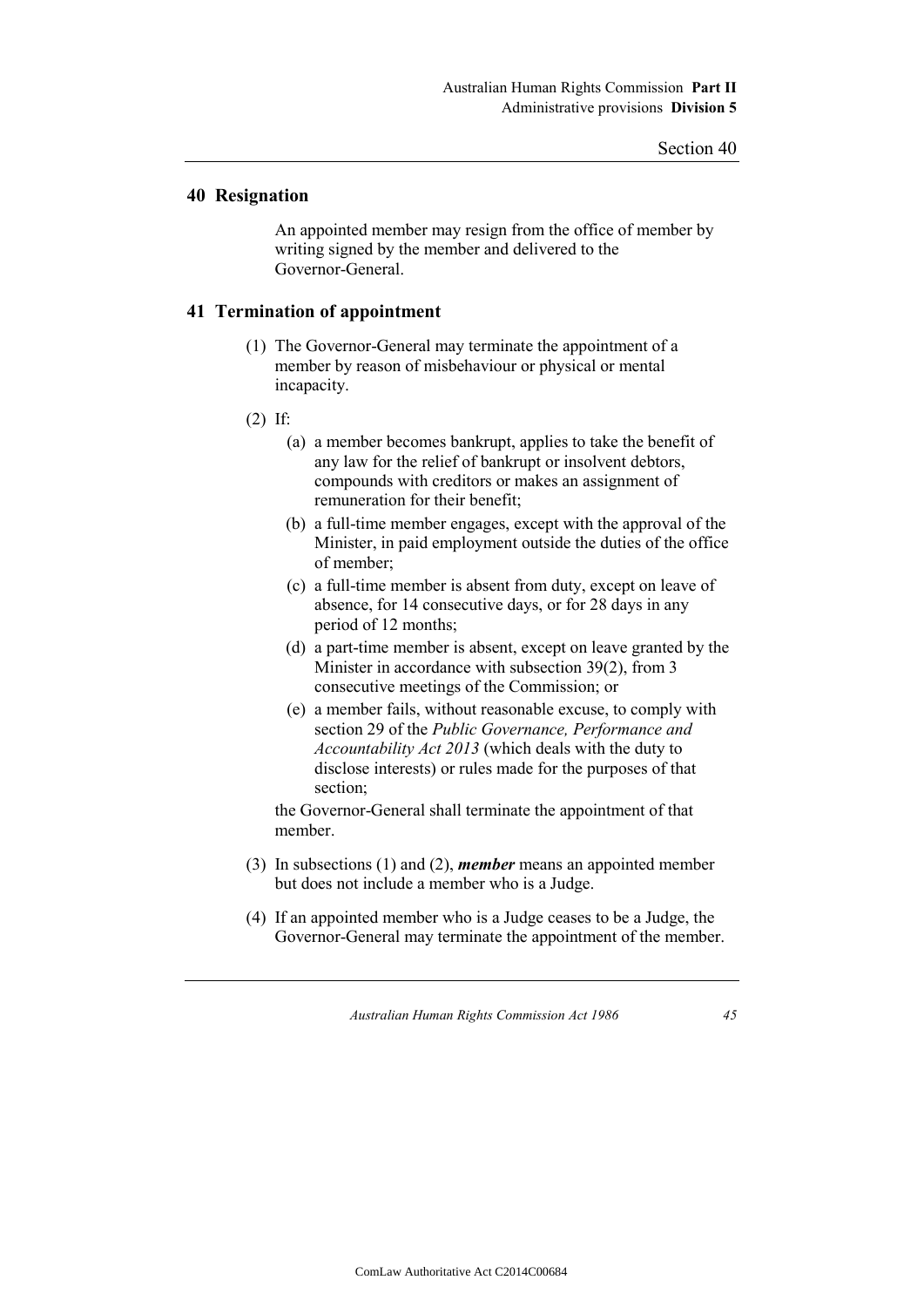### **43 Staff**

- (1) The staff necessary to assist the Commission shall be persons engaged under the *Public Service Act 1999*.
- (2) For the purposes of the *Public Service Act 1999*:
	- (a) the President and the APS employees assisting the President together constitute a Statutory Agency; and
	- (b) the President is the Head of that Statutory Agency.

# **43A Commission may make administrative services available to the Information Commissioner**

The Commission may make administrative services available to the Information Commissioner for the purpose of assisting the Information Commissioner in the performance of his or her functions under the *Australian Information Commissioner Act 2010* or any other Act.

### **44 Meetings of the Commission**

- (1) The Minister or the President may, at any time, convene a meeting of the Commission.
- (2) The President shall convene such meetings of the Commission as, in the President's opinion, are necessary for the efficient performance of its functions.
- (3) At a meeting of the Commission a quorum is constituted by a number of members that is not less than one-half of the number of members for the time being holding office under section 8.
- (4) The President shall preside at all meetings of the Commission at which the President is present.
- (5) If the President is not present at a meeting of the Commission, the members present are to elect one of their number to preside at the meeting.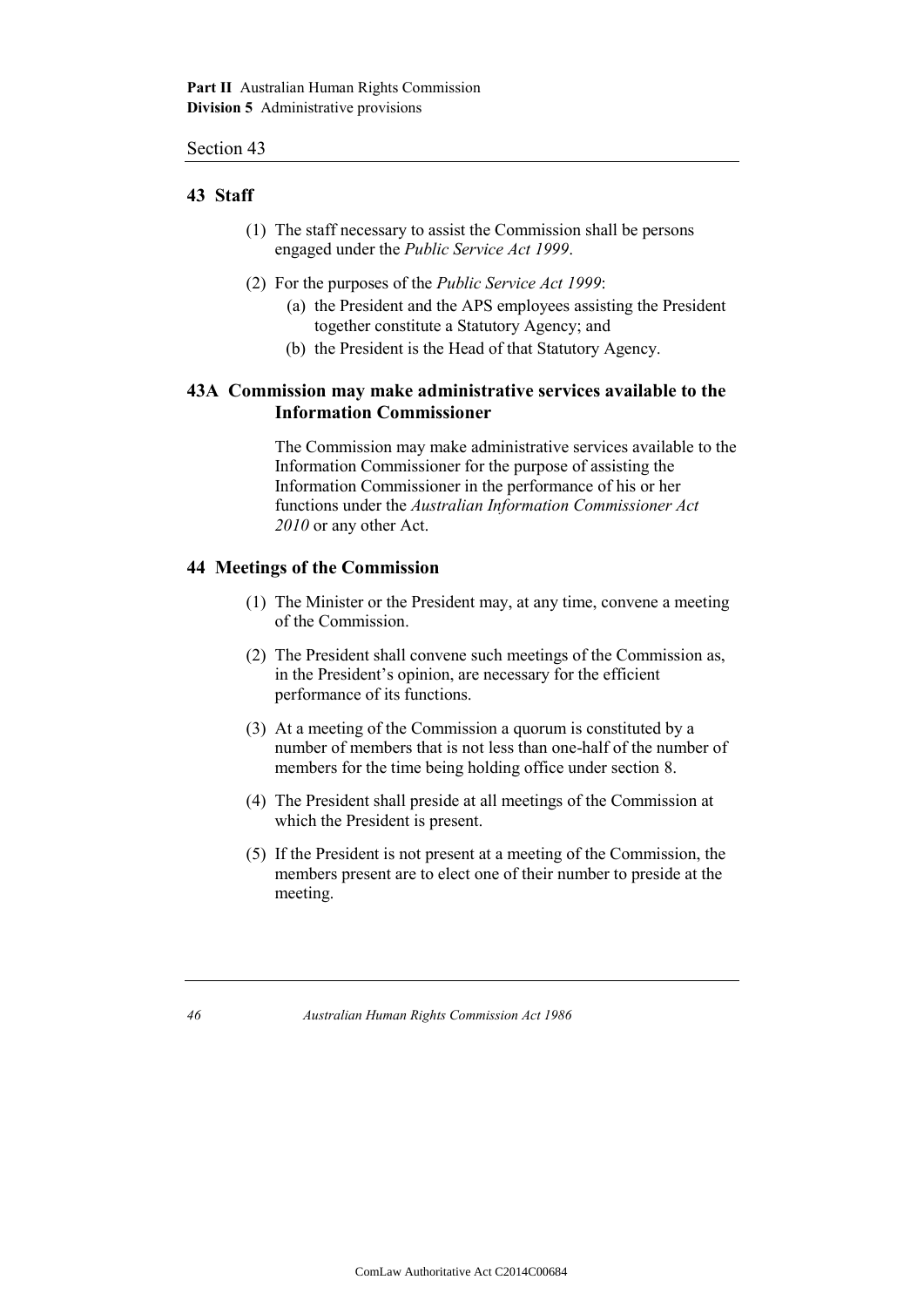- (6) Questions arising at a meeting of the Commission shall be determined by a majority of the votes of the members present and voting.
- (7) The person presiding at a meeting of the Commission has a deliberative vote, and, in the event of an equality of votes, also has a casting vote.
- (8) The Commission may regulate the conduct of proceedings at its meetings as it thinks fit and shall cause minutes of those proceedings to be kept.

### **44A Money payable to the Commission**

- (1) There is payable to the Commission such money as is appropriated by the Parliament for the purposes of the Commission.
- (2) The Finance Minister may give directions about the amounts in which, and the times at which, money payable under subsection (1) is to be paid to the Commission.
- (3) If a direction under subsection (2) is given in writing, the direction is not a legislative instrument.
- (4) In this section:

*Finance Minister* means the Minister administering the *Public Governance, Performance and Accountability Act 2013*.

### **44B Application of money by the Commission**

- (1) The money of the Commission is to be applied only:
	- (a) in payment or discharge of the costs, expenses and other obligations incurred by the Commission in the performance of its functions and the exercise of its powers; and
	- (b) in payment of any remuneration or allowances payable under this Act.
- (2) Subsection (1) does not prevent investment, under section 59 of the *Public Governance, Performance and Accountability Act 2013*, of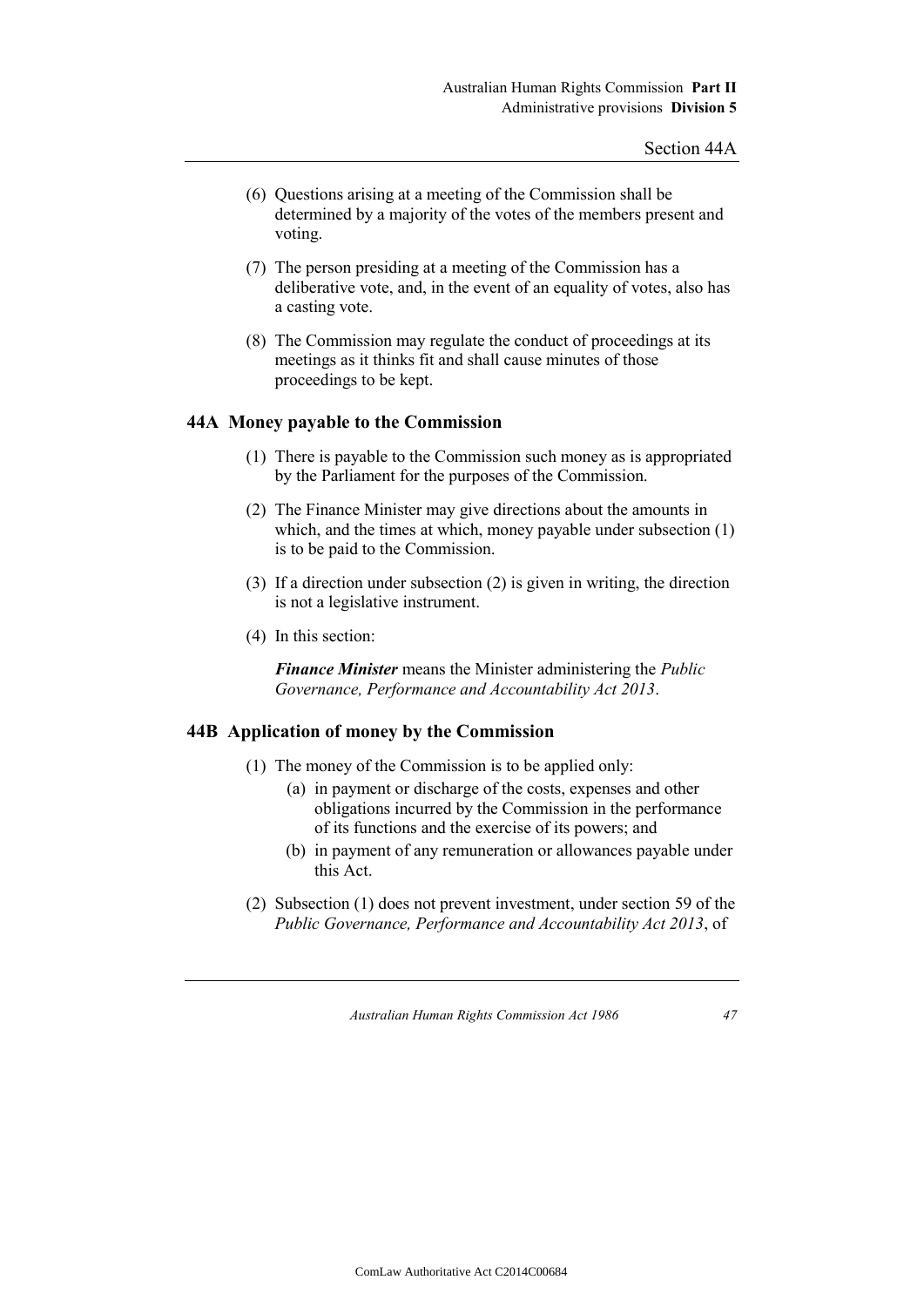#### Section 44C

money that is not immediately required for the purposes of the Commission.

## **44C Taxation**

The Commission is not subject to taxation under a law of the Commonwealth or of a State or Territory.

Note: However, the Commission may be subject to taxation under certain laws (see, for example, section 177-5 of the *A New Tax System (Goods and Services Tax) Act 1999* and section 66 of the *Fringe Benefits Tax Assessment Act 1986*).

#### **45 Annual report**

The annual report prepared by the President and given to the Minister under section 46 of the *Public Governance, Performance and Accountability Act 2013* for a period must cover the Commission's operations during the period under:

- (a) this Act or any other enactment; or
- (b) any State enactment.

### **46 Reports to be tabled in Parliament**

The Minister shall cause a copy of every report furnished to the Minister by the Commission under this Part other than subsection 29(5) to be laid before each House of the Parliament within 15 sitting days of that House after the report is received by the Minister.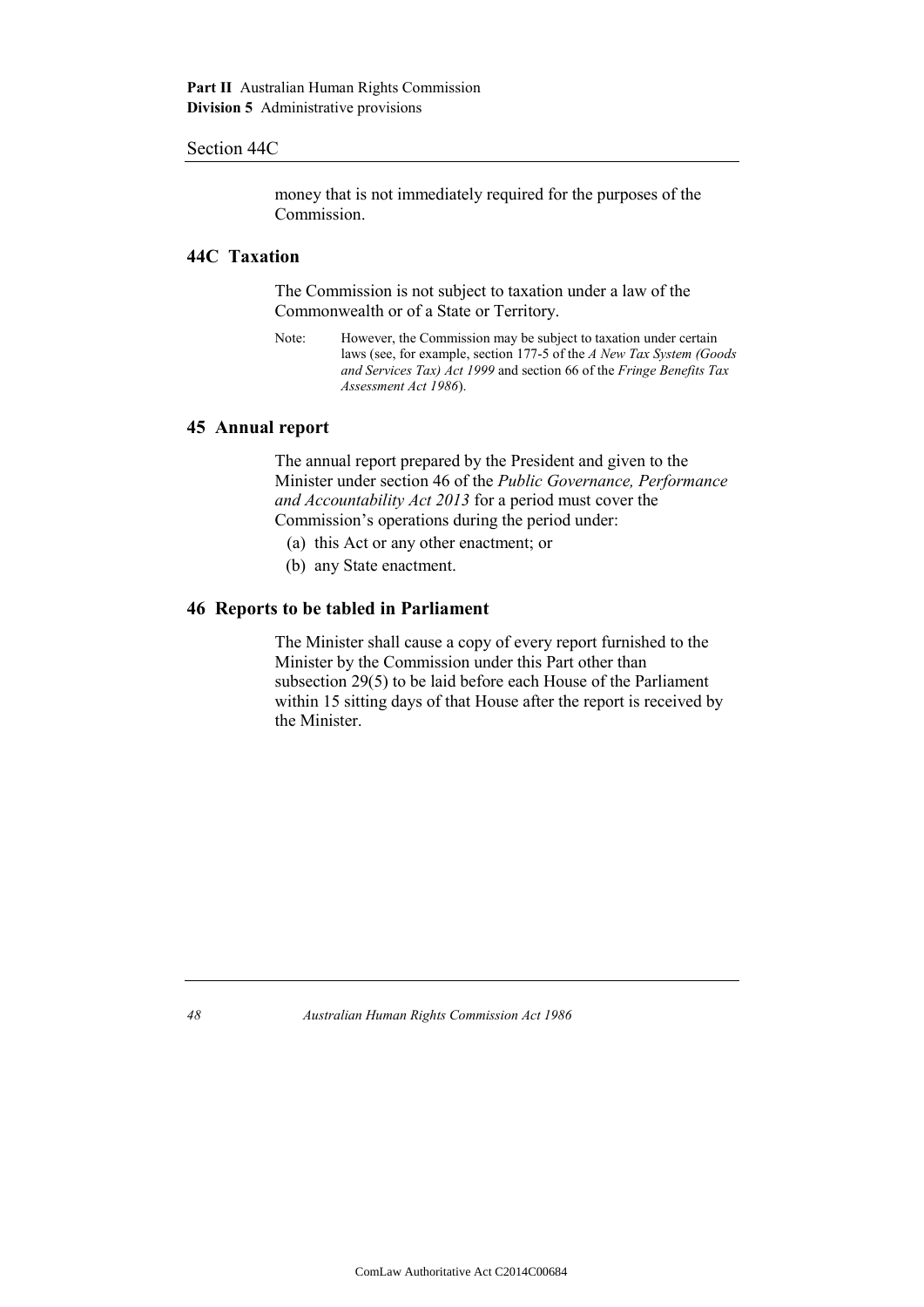# **Division 6—Corporate plan**

# **46AA Corporate plan**

In performing its duties and functions, the Commission must take account of the corporate plan prepared by the President under section 35 of the *Public Governance, Performance and Accountability Act 2013* that is in force.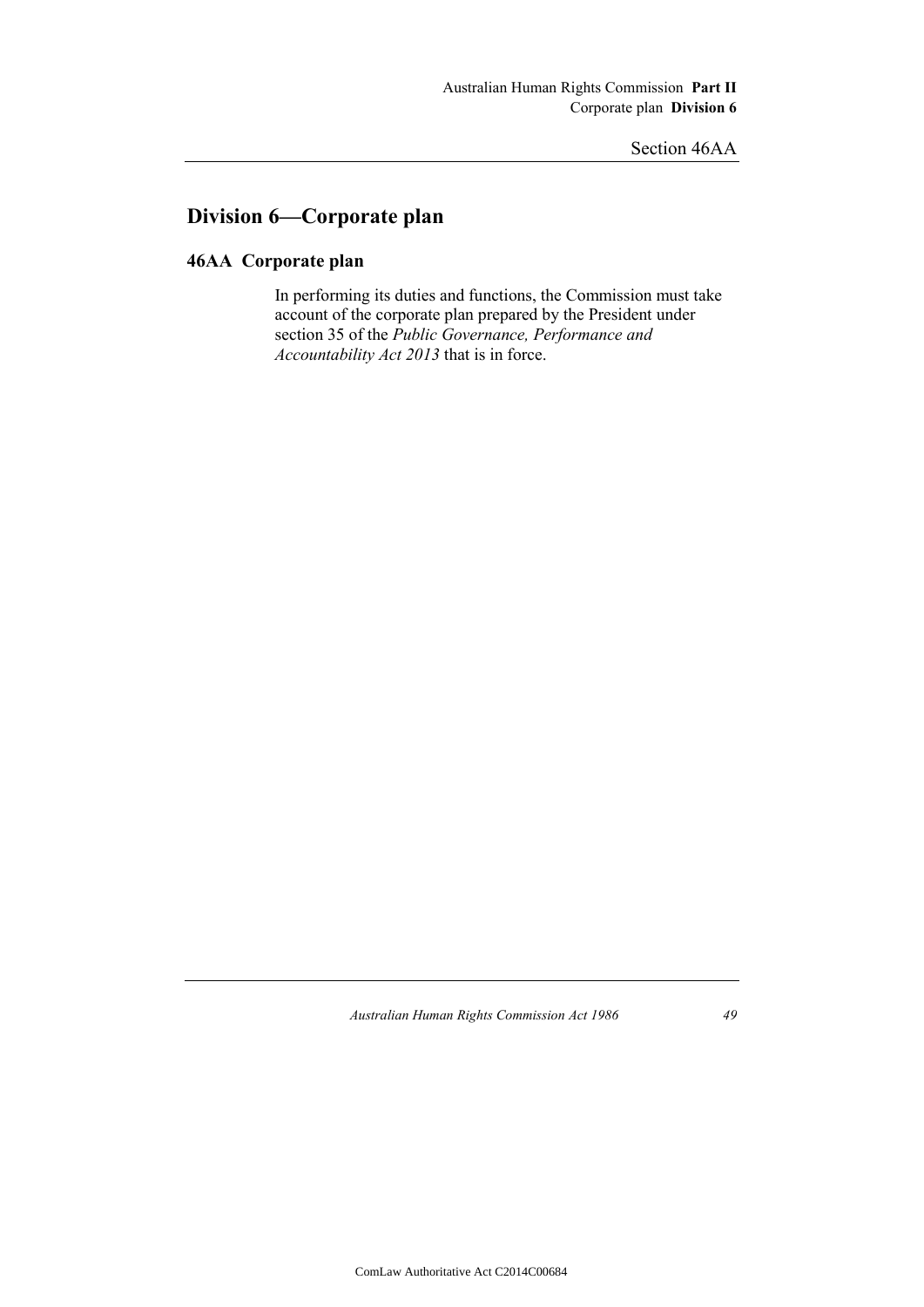Section 46A

# **Part IIA—Aboriginal and Torres Strait Islander Social Justice Commissioner**

# **Division 1—Establishment and functions**

### **46A Interpretation**

In this Part:

*Commissioner* means the Aboriginal and Torres Strait Islander Social Justice Commissioner.

#### *human rights* means:

- (a) the rights and freedoms recognised by the International Convention on the Elimination of All Forms of Racial Discrimination, a copy of which is set out in the Schedule to the *Racial Discrimination Act 1975*; and
- (b) the rights and freedoms recognised by the Covenant; and
- (c) the rights and freedoms declared by the Declarations or recognised or declared by any relevant international instrument.

# **46B Aboriginal and Torres Strait Islander Social Justice Commissioner**

- (1) There is to be an Aboriginal and Torres Strait Islander Social Justice Commissioner, who is to be appointed by the Governor-General.
- (2) A person is not qualified to be appointed unless the Minister is satisfied that the person has significant experience in community life of Aboriginal persons or Torres Strait Islanders.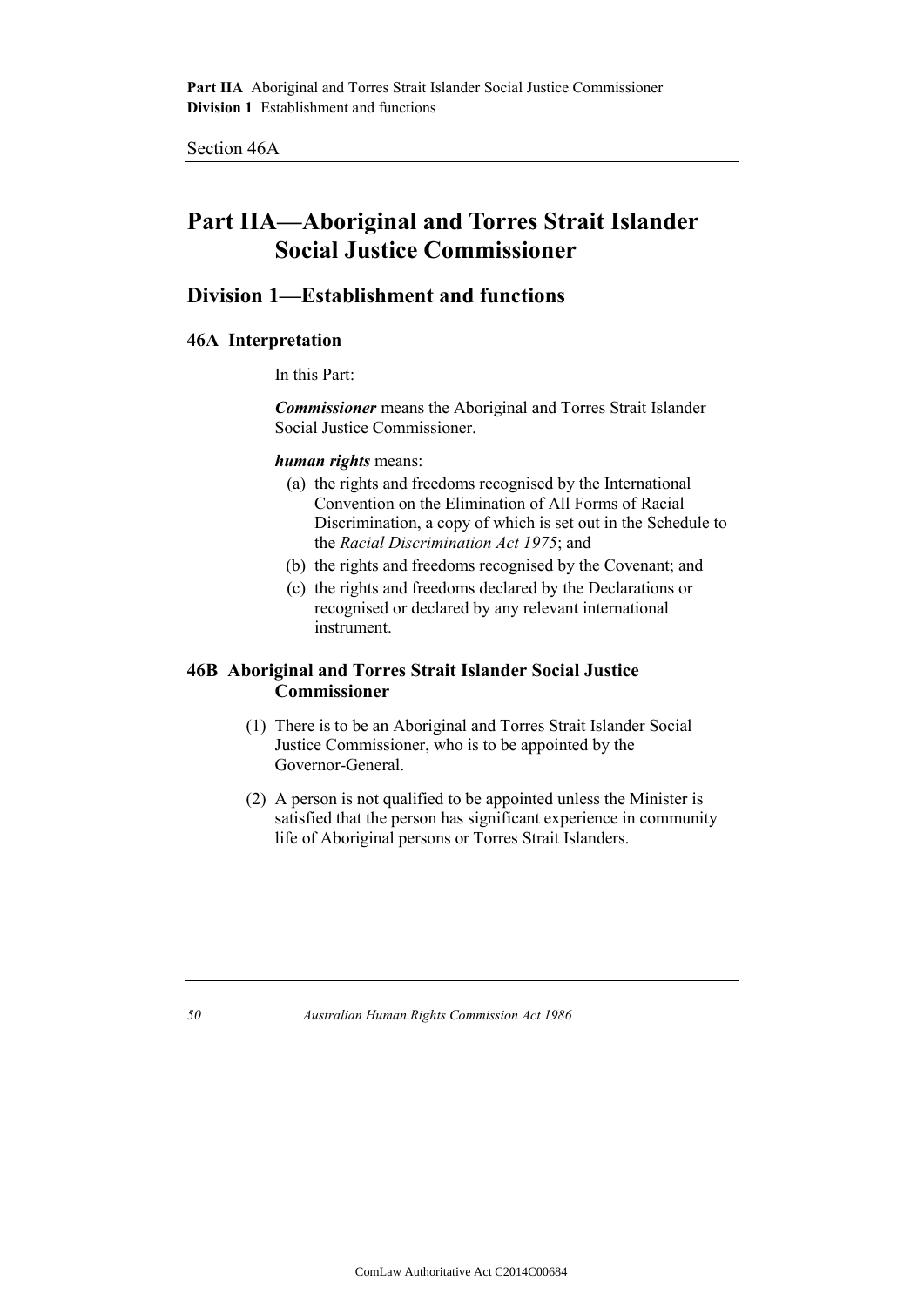Aboriginal and Torres Strait Islander Social Justice Commissioner **Part IIA** Establishment and functions **Division 1**

# **46C Functions of the Commission that are to be performed by the Commissioner**

- (1) The following functions are conferred on the Commission:
	- (a) to submit a report to the Minister, as soon as practicable after 30 June in each year, regarding the enjoyment and exercise of human rights by Aboriginal persons and Torres Strait Islanders, and including recommendations as to the action that should be taken to ensure the enjoyment and exercise of human rights by those persons;
	- (b) to promote discussion and awareness of human rights in relation to Aboriginal persons and Torres Strait Islanders;
	- (c) to undertake research and educational programs, and other programs, for the purpose of promoting respect for the human rights of Aboriginal persons and Torres Strait Islanders and promoting the enjoyment and exercise of human rights by Aboriginal persons and Torres Strait Islanders;
	- (d) to examine enactments, and proposed enactments, for the purpose of ascertaining whether they recognise and protect the human rights of Aboriginal persons and Torres Strait Islanders, and to report to the Minister the results of any such examination.
	- Note: Functions are also conferred on the Commission under section 209 of the *Native Title Act 1993*.
- (2) The functions of the Commission under subsection (1) are to be performed by the Commissioner on behalf of the Commission.
- (3) In the performance of functions under this section, the Commissioner may consult any of the following:
	- (a) organisations established by Aboriginal or Torres Strait Islander communities;
	- (b) organisations of indigenous peoples in other countries;
	- (c) international organisations and agencies;
	- (d) such other organisations, agencies or persons as the Commissioner considers appropriate.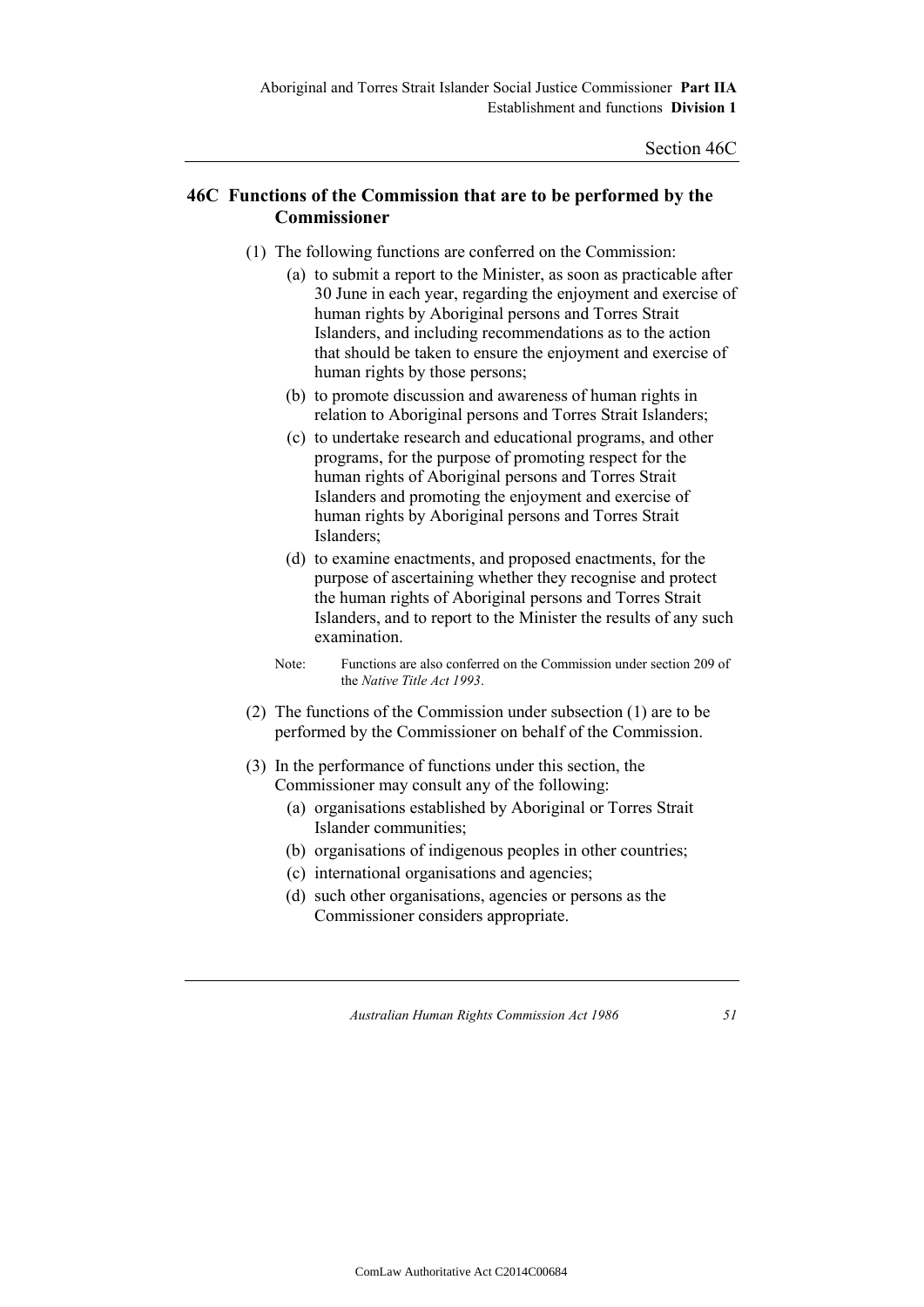Part IIA Aboriginal and Torres Strait Islander Social Justice Commissioner **Division 1** Establishment and functions

Section 46C

- (4) In the performance of functions under this section, the Commissioner must, as appropriate, have regard to:
	- (a) the Universal Declaration of Human Rights, the International Covenant on Civil and Political Rights, the International Covenant on Economic, Social and Cultural Rights, the Convention on the Elimination of All Forms of Racial Discrimination and the Convention on the Rights of the Child; and
	- (b) such other instruments relating to human rights as the Commissioner considers relevant; and
	- (c) the object of the *Council for Aboriginal Reconciliation Act 1991*.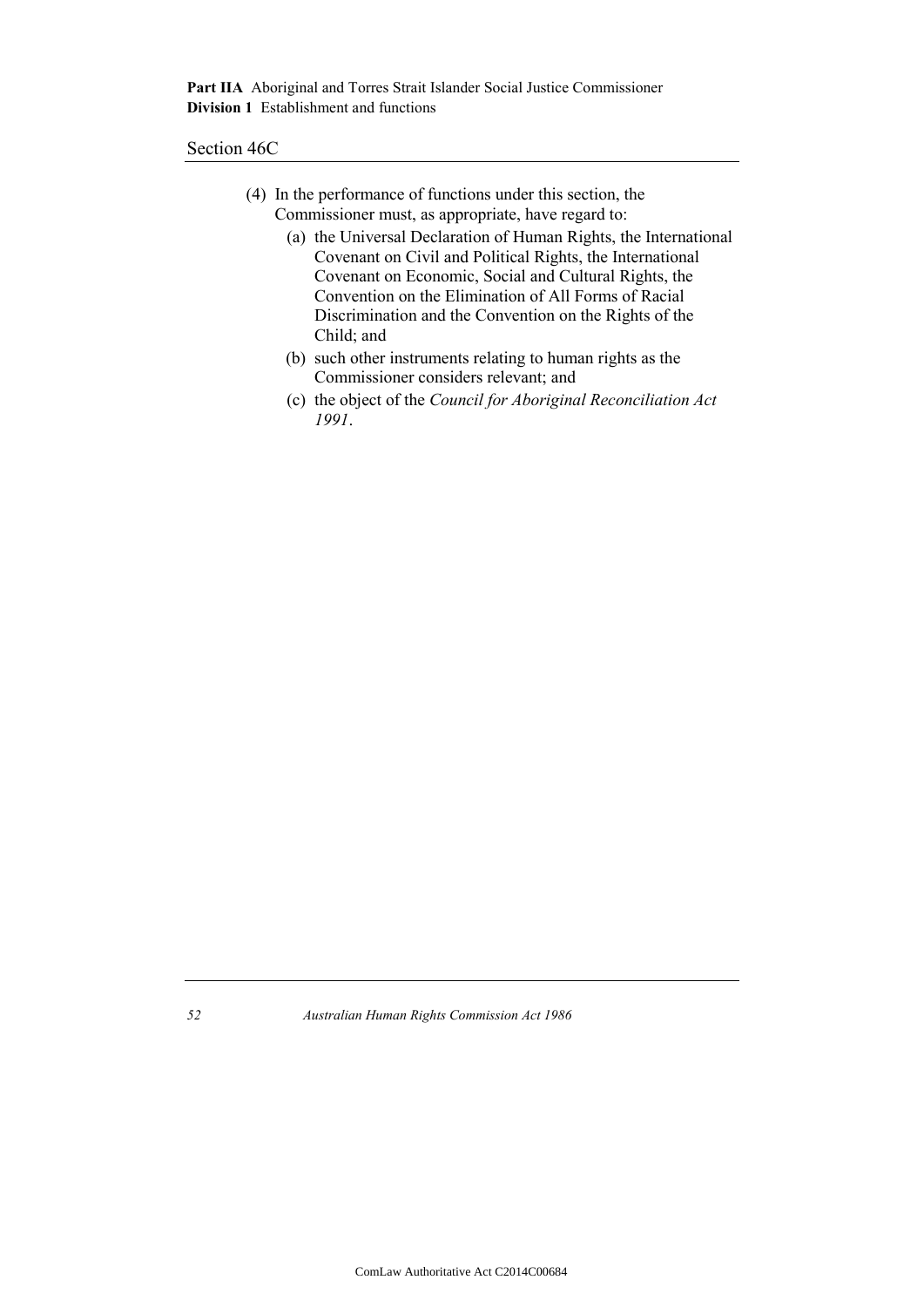# **Division 2—Administrative provisions**

# **46D Terms and conditions of appointment**

- (1) Subject to this Division, the Commissioner holds office for such period, not exceeding 7 years, as is specified in the instrument of appointment, but is eligible for re-appointment.
- (2) The Commissioner holds office on such terms and conditions (if any) in respect of matters not provided for by this Act as are determined by the Governor-General.

## **46E Remuneration**

- (1) The Commissioner is to be paid such remuneration as is determined by the Remuneration Tribunal, but if no determination of that remuneration by the Remuneration Tribunal is in operation, the Commissioner is to be paid such remuneration as is prescribed.
- (2) The Commissioner is to be paid such allowances as are prescribed.
- (3) This section has effect subject to the *Remuneration Tribunal Act 1973*.

# **46F Leave of absence**

- (1) The Commissioner has such recreation leave entitlements as are determined by the Remuneration Tribunal.
- (2) The Minister may grant the Commissioner leave of absence other than recreation leave, on such terms and conditions as to remuneration or otherwise as the Minister determines.

### **46G Outside employment**

The Commissioner must not, except with the approval of the Minister, engage in paid employment outside the duties of the office of Commissioner.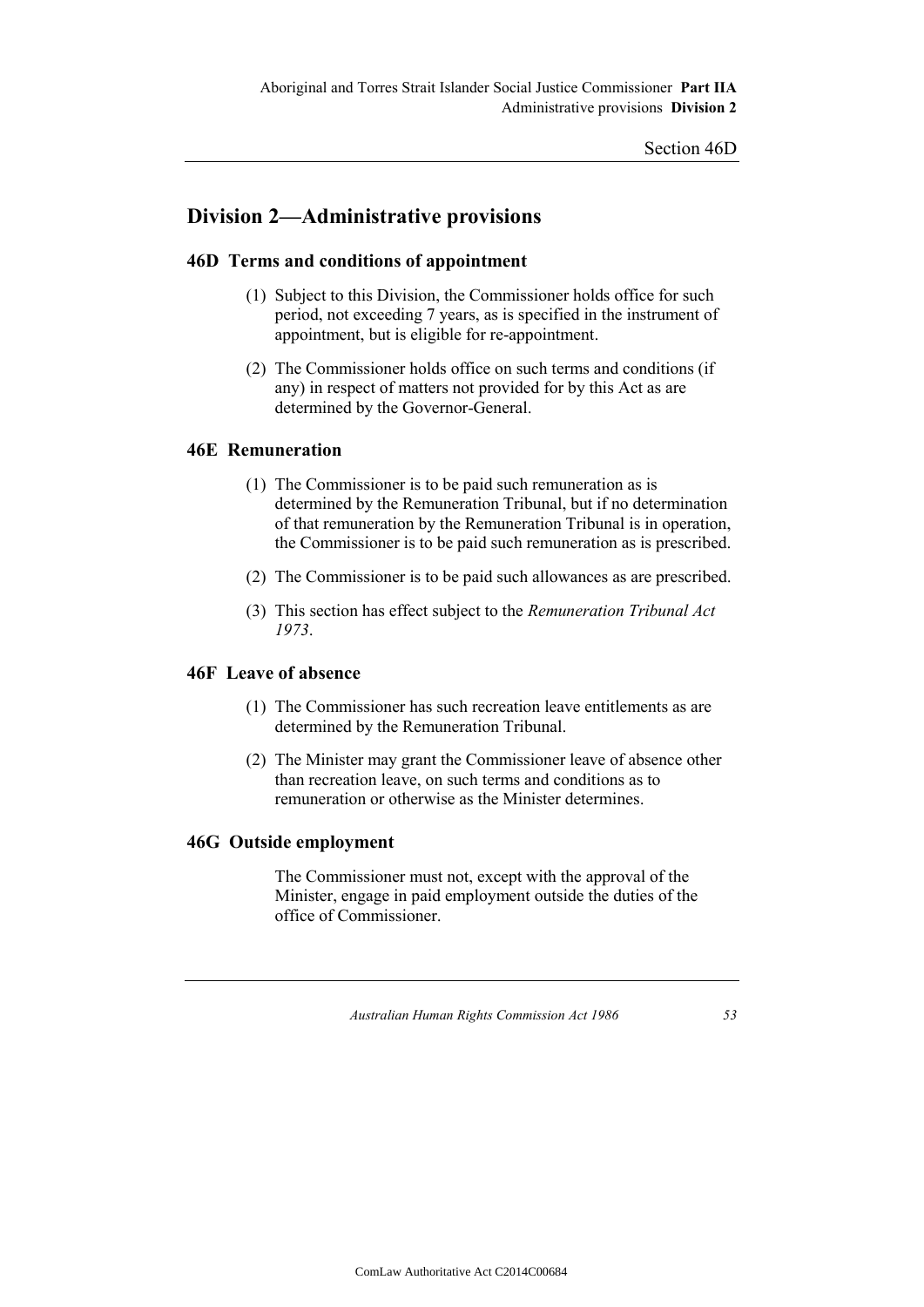Part IIA Aboriginal and Torres Strait Islander Social Justice Commissioner **Division 2** Administrative provisions

#### Section 46H

### **46H Resignation**

The Commissioner may resign from the office of Commissioner by writing given to the Governor-General.

#### **46I Termination of appointment**

- (1) The Governor-General may terminate the appointment of the Commissioner because of:
	- (a) misbehaviour; or
	- (b) a disability that makes the Commissioner incapable of performing the inherent requirements of the office.
- (2) The Governor-General must terminate the appointment of the Commissioner if the Commissioner:
	- (a) becomes bankrupt, applies to take the benefit of any law for the relief of bankrupt or insolvent debtors, compounds with creditors or makes an assignment of remuneration for their benefit; or
	- (b) is absent from duty, except on leave of absence, for 14 consecutive days or for 28 days in any period of 12 months; or
	- (c) engages in paid employment outside the duties of the office of Commissioner otherwise than with the approval of the Minister.

### **46J Acting Commissioner**

The Minister may appoint a person to act as Commissioner:

- (a) during a vacancy in the office of Commissioner, whether or not an appointment has previously been made to the office; or
- (b) during any period, or during all periods, when the Commissioner is absent from duty or from Australia, or is, for any other reason, unable to perform the functions of the office of Commissioner.
- Note: For rules that apply to acting appointments, see section 33A of the *Acts Interpretation Act 1901*.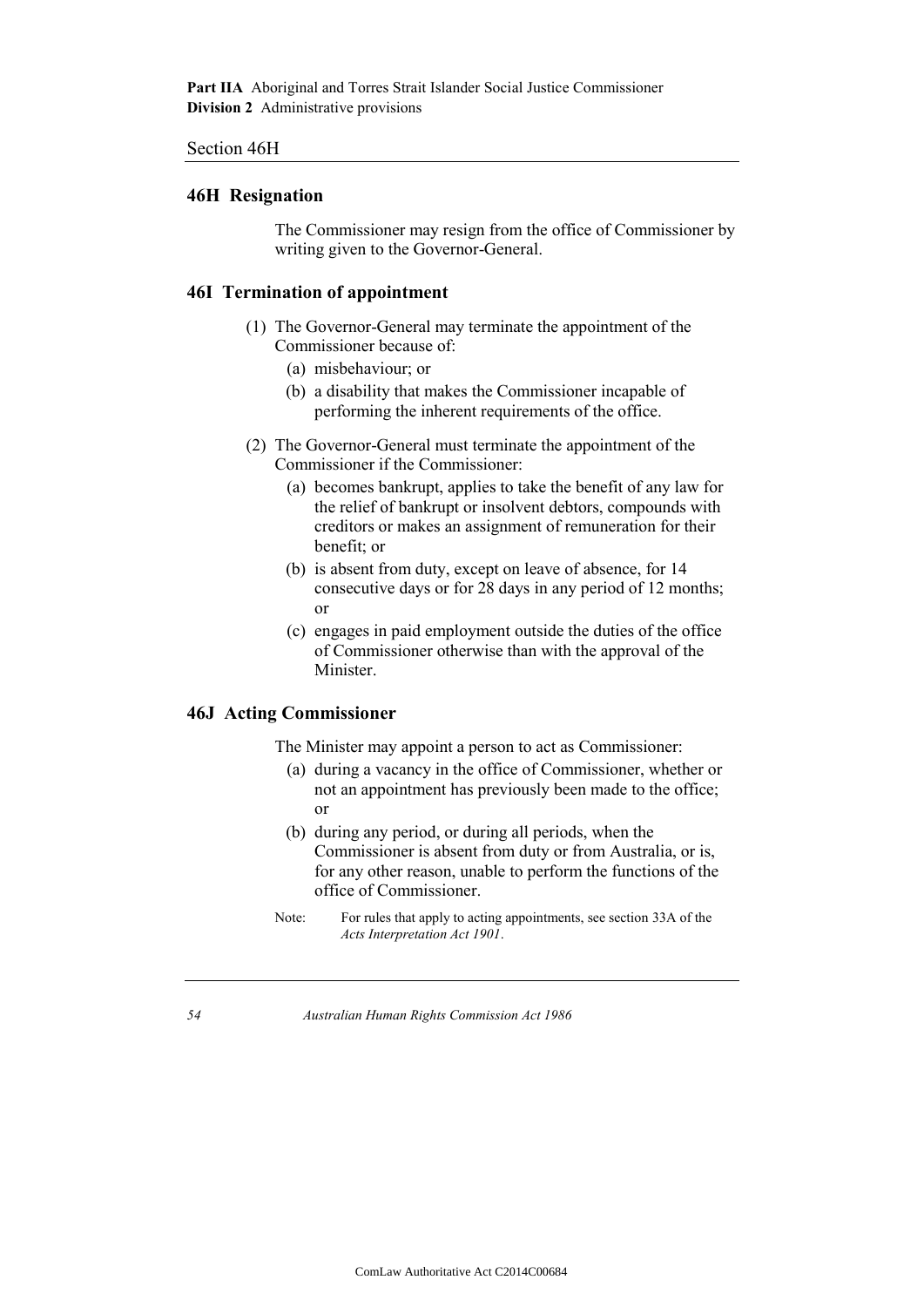# **Division 3—Miscellaneous**

# **46K Commissioner may obtain information from government agencies**

- (1) If the Commissioner has reason to believe that a government agency has information or a document relevant to the performance by the Commissioner of functions under this Part, the Commissioner may give a written notice to the agency requiring the agency:
	- (a) to give the information to the Commissioner in writing signed by or on behalf of the agency; or
	- (b) to produce the document to the Commissioner.
- (2) The notice must state:
	- (a) the place at which the information or document is to be given or produced to the Commissioner; and
	- (b) the time at which, or period within which, the information or document is to be given or produced.
- (3) A government agency must not, in response to a requirement under this section:
	- (a) give information in a manner that would reveal the identity of a particular individual; or
	- (b) produce a document that reveals the identity of a particular individual;

unless the individual has consented to the giving of the information or the production of the document.

- (4) If:
	- (a) subsection (3) would prevent a government agency from complying with a requirement under this section to produce a document; and
	- (b) the agency is able to provide a copy of the document that has had deleted from it the information that would reveal the identity of the individual concerned;

the agency must comply with the requirement by producing a copy with that information deleted.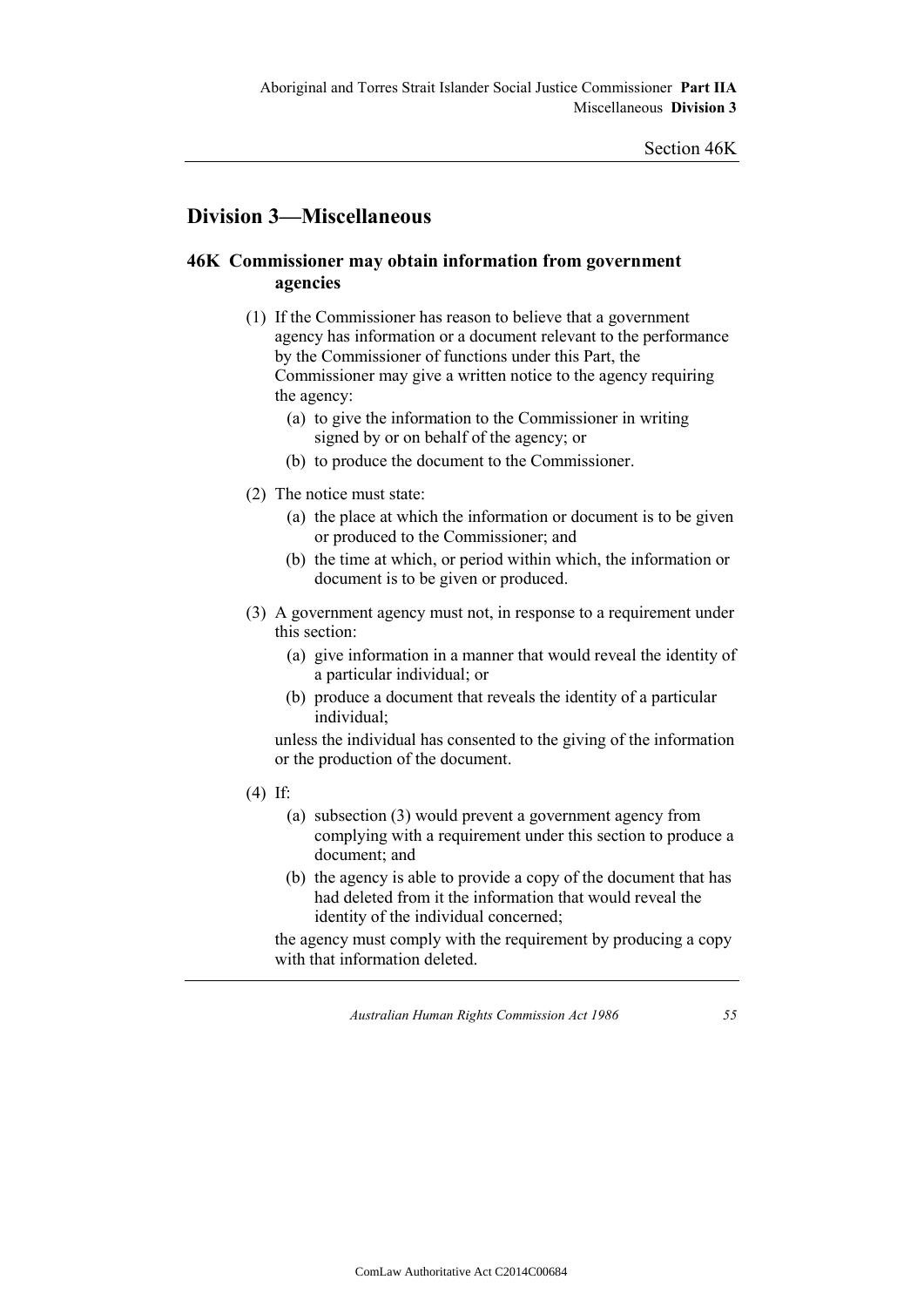**Part IIA** Aboriginal and Torres Strait Islander Social Justice Commissioner **Division 3** Miscellaneous

### Section 46L

(5) In this section:

### *government agency* means:

- (a) an authority of the Commonwealth, or of a State or Territory; or
- (b) a person who performs the functions of, or performs functions within, an authority of the Commonwealth, or of a State or Territory.

### **46L Commissioner must give information to the Commission**

The Commissioner must give to the Commission such information as the Commission from time to time requires relating to the operations of the Commissioner under this Part.

### **46M Minister must table etc. report of Commissioner**

The Minister must cause a copy of each report received by the Minister under paragraph  $46C(1)(a)$ :

- (a) to be laid before each House of the Parliament within 15 sitting days of that House after the report is received by the Minister; and
- (b) to be sent to the Attorney-General of each State and Territory within 7 days after the report is first laid before either House of the Parliament under paragraph (a).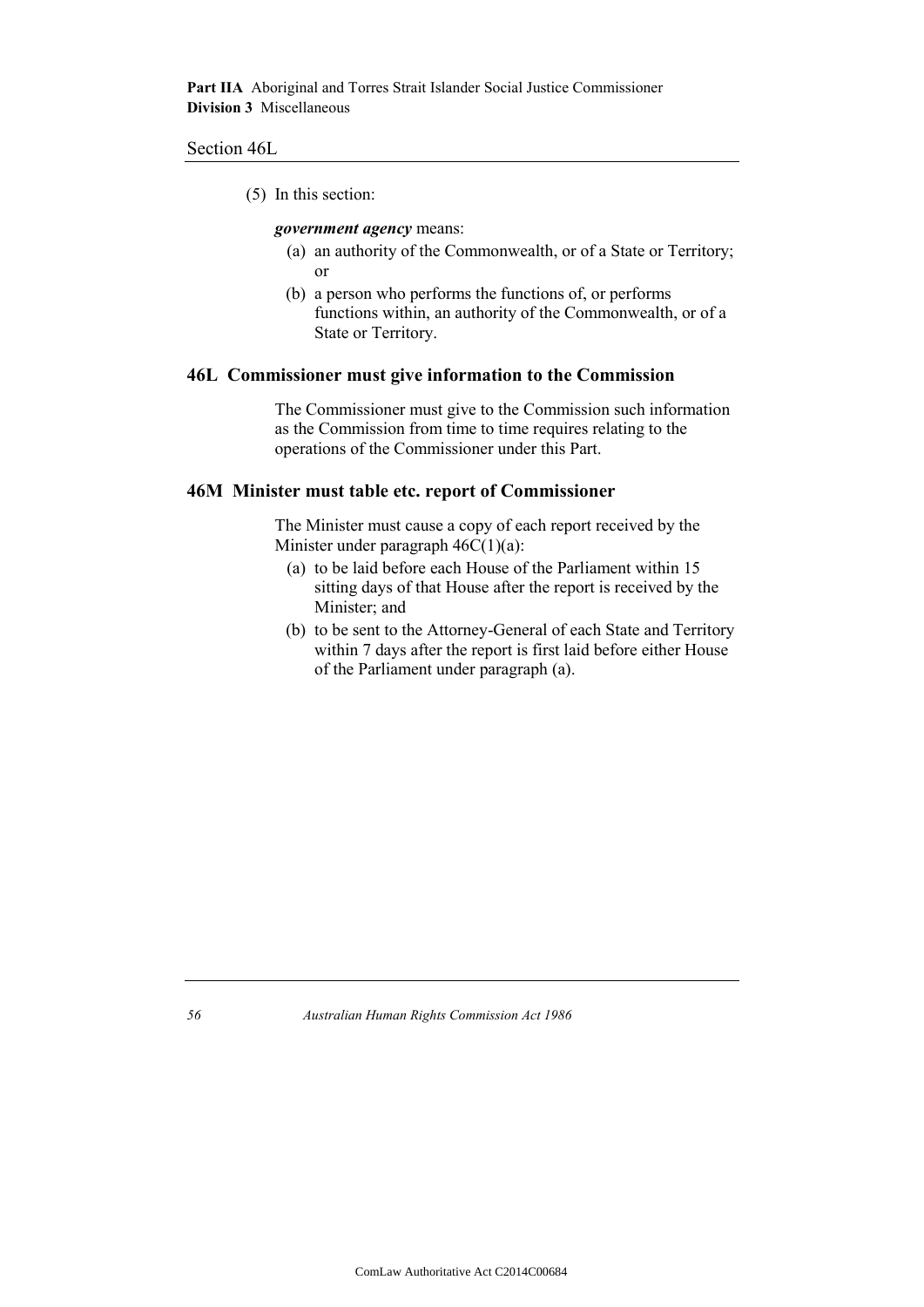# **Part IIAA—National Children's Commissioner**

# **Division 1—Establishment and functions**

### **46MA National Children's Commissioner**

There is to be a National Children's Commissioner.

### **46MB Functions of Commission that are to be performed by National Children's Commissioner**

- (1) The following functions are conferred on the Commission:
	- (a) to submit a report to the Minister that complies with subsection (3) as soon as practicable after 30 June in each year;
	- (b) to promote discussion and awareness of matters relating to the human rights of children in Australia;
	- (c) to undertake research, or educational or other programs, for the purpose of promoting respect for the human rights of children in Australia, and promoting the enjoyment and exercise of human rights by children in Australia;
	- (d) to examine existing and proposed Commonwealth enactments for the purpose of ascertaining whether they recognise and protect the human rights of children in Australia, and to report to the Minister the results of any such examination.
- (2) The functions of the Commission under this section are to be performed by the National Children's Commissioner on behalf of the Commission.
- (3) A report under paragraph  $(1)(a)$ :
	- (a) must deal with such matters, relating to the enjoyment and exercise of human rights by children in Australia, as the National Children's Commissioner considers appropriate; and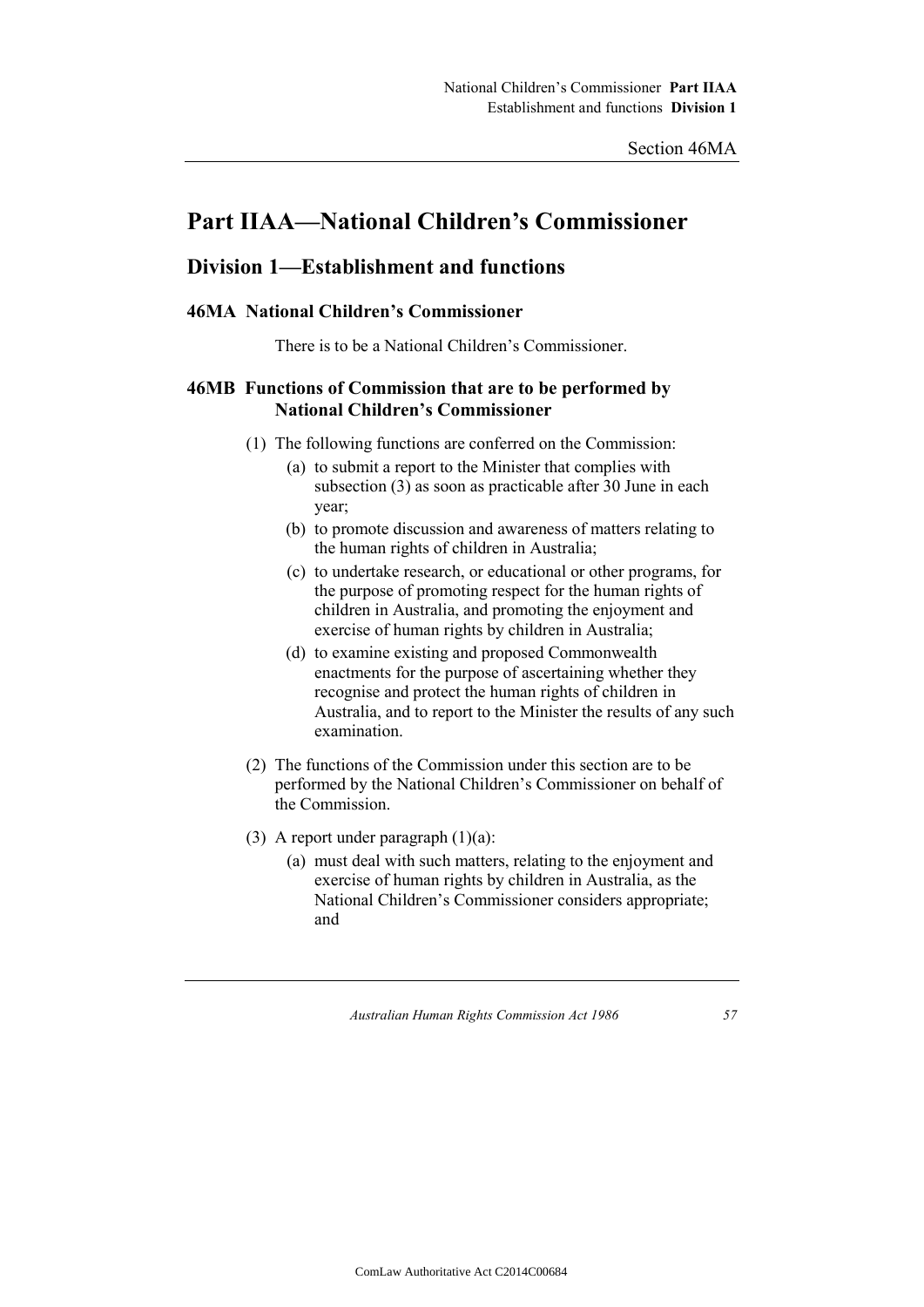#### Section 46MB

- (b) may include recommendations that the Commissioner considers appropriate as to the action that should be taken to ensure the enjoyment and exercise of human rights by children in Australia.
- (4) In performing functions under this section, the National Children's Commissioner may give particular attention to children who are at risk or vulnerable.
- (5) In performing functions under this section, the National Children's Commissioner may consult any of the following:
	- (a) children;
	- (b) Departments and authorities of the Commonwealth, and of the States and Territories;
	- (c) non-governmental organisations;
	- (d) international organisations and agencies;
	- (e) such other organisations, agencies or persons as the Commissioner considers appropriate.
- (6) In performing functions under this section, the National Children's Commissioner must, as appropriate, have regard to:
	- (a) the Universal Declaration of Human Rights (United Nations General Assembly Resolution A/RES/217(III) A (1948); and
	- (b) the following, as amended and in force for Australia from time to time:
		- (i) the International Convention on the Elimination of all Forms of Racial Discrimination done at New York on 21 December 1965 ([1975] ATS 40);
		- (ii) the International Covenant on Economic, Social and Cultural Rights done at New York on 16 December 1966 ([1976] ATS 5);
		- (iii) the International Covenant on Civil and Political Rights done at New York on 16 December 1966 ([1980] ATS 23);
		- (iv) the Convention on the Elimination of All Forms of Discrimination Against Women done at New York on 18 December 1979 ([1983] ATS 9);
		- (v) the Convention on the Rights of the Child done at New York on 20 November 1989 ([1991] ATS 4);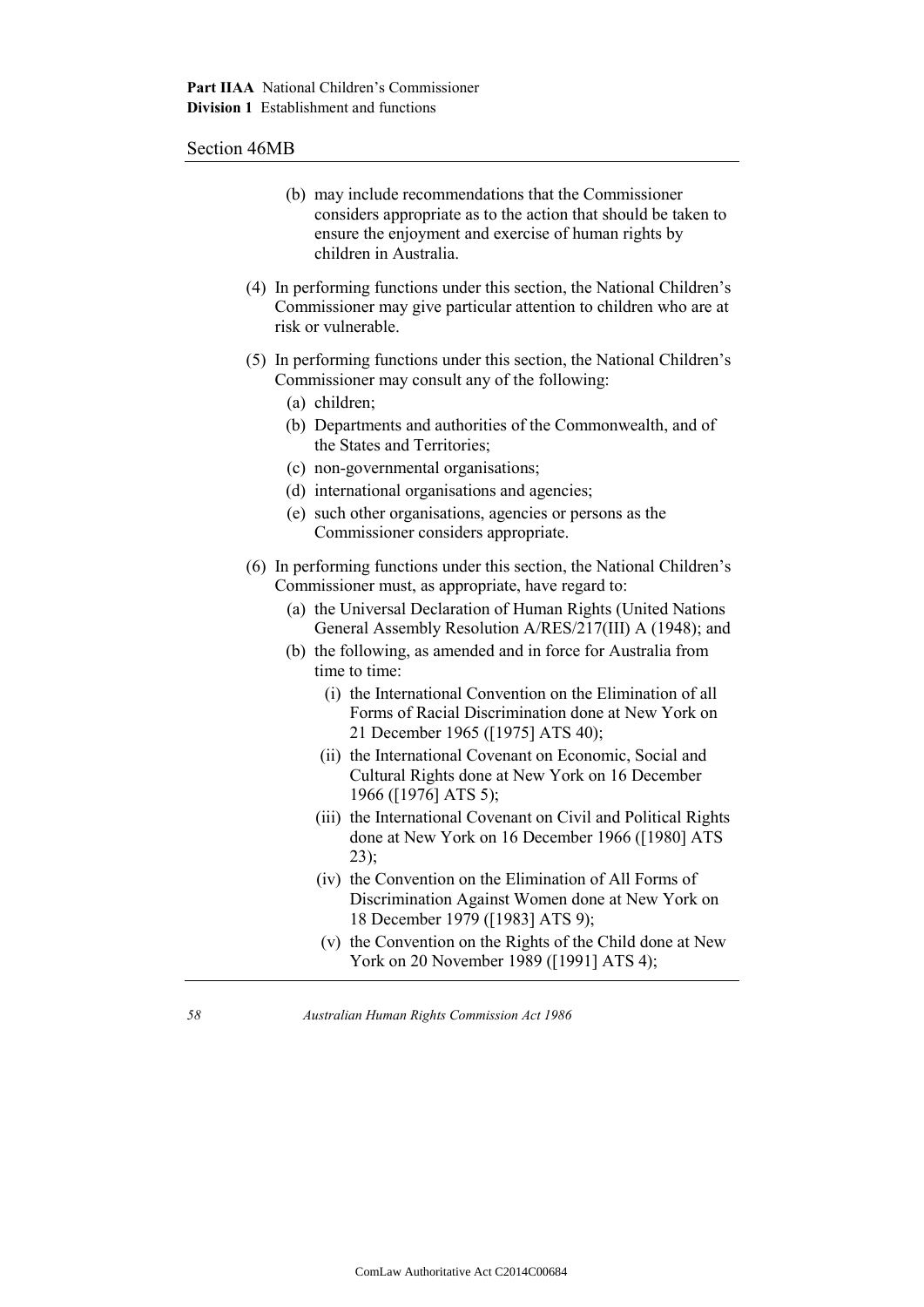- (vi) the Convention on the Rights of Persons with Disabilities done at New York on 13 December 2006 ([2008] ATS 12); and
- (c) such other instruments relating to human rights as the Commissioner considers relevant.
- Note 1: In 2012, the text of the Universal Declaration of Human Rights was accessible through the United Nations website (www.un.org).
- Note 2: In 2012, the text of an international agreement in the Australian Treaty Series was accessible through the Australian Treaties Library on the AustLII website (www.austlii.edu.au).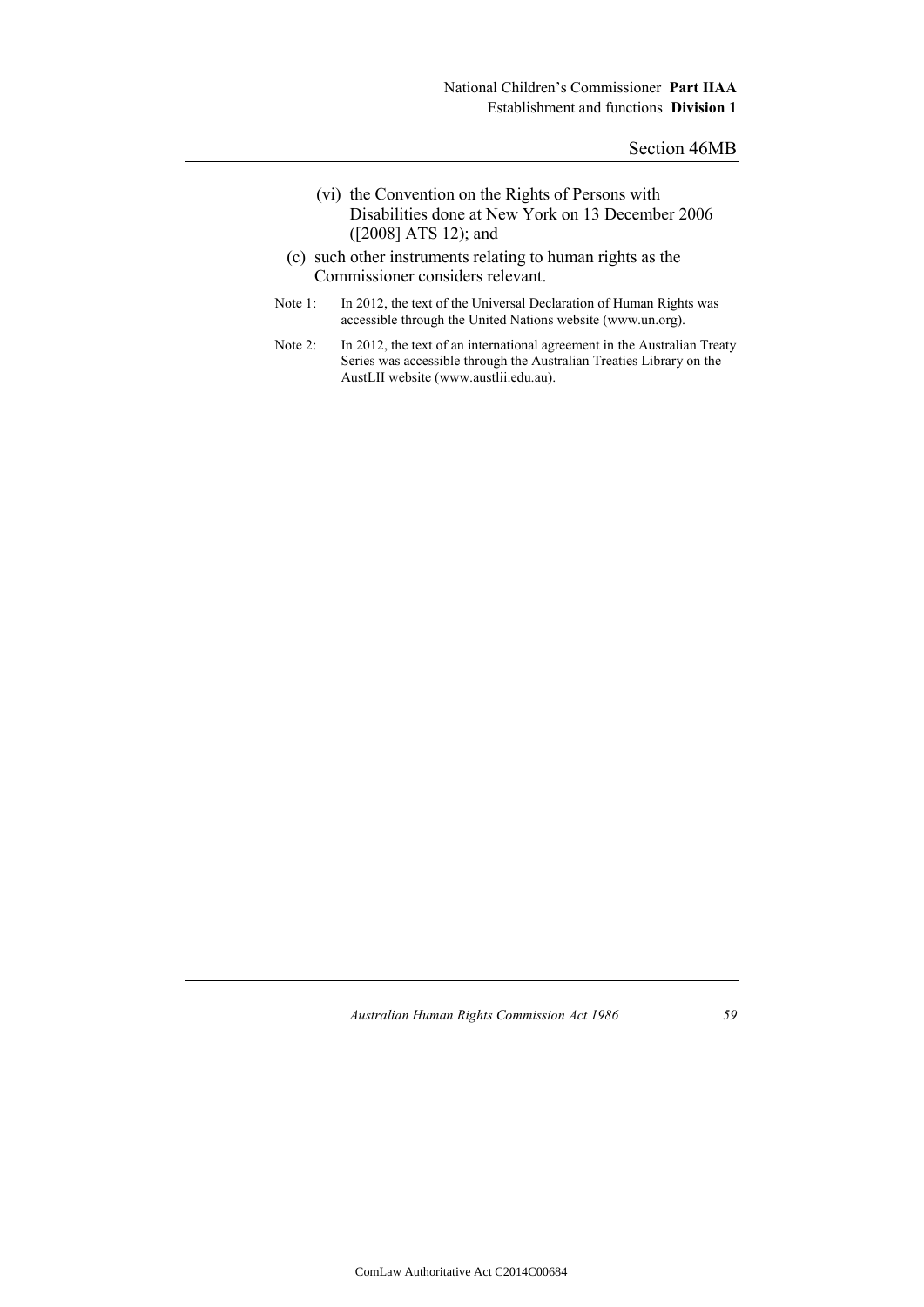Section 46MC

# **Division 2—Apppointment**

### **46MC Appointment of National Children's Commissioner**

- (1) The National Children's Commissioner is to be appointed by the Governor-General by written instrument, on a full-time basis.
- (2) A person must not be appointed as the National Children's Commissioner unless the Minister is satisfied that the person has appropriate qualifications, knowledge or experience.

## **46MD Period of appointment**

The National Children's Commissioner holds office for the period specified in the instrument of appointment. The period must not exceed 7 years.

Note: For re-appointment, see section 33AA of the *Acts Interpretation Act 1901*.

### **46ME Acting appointment**

The Minister may, by written instrument, appoint a person to act as the National Children's Commissioner:

- (a) during a vacancy in the office of the Commissioner (whether or not an appointment has previously been made to the office); or
- (b) during any period, or during all periods, when the Commissioner:
	- (i) is absent from duty or from Australia; or
	- (ii) is, for any reason, unable to perform the duties of the office.
- Note: See also sections 20, 33AB and 33A of the *Acts Interpretation Act 1901*.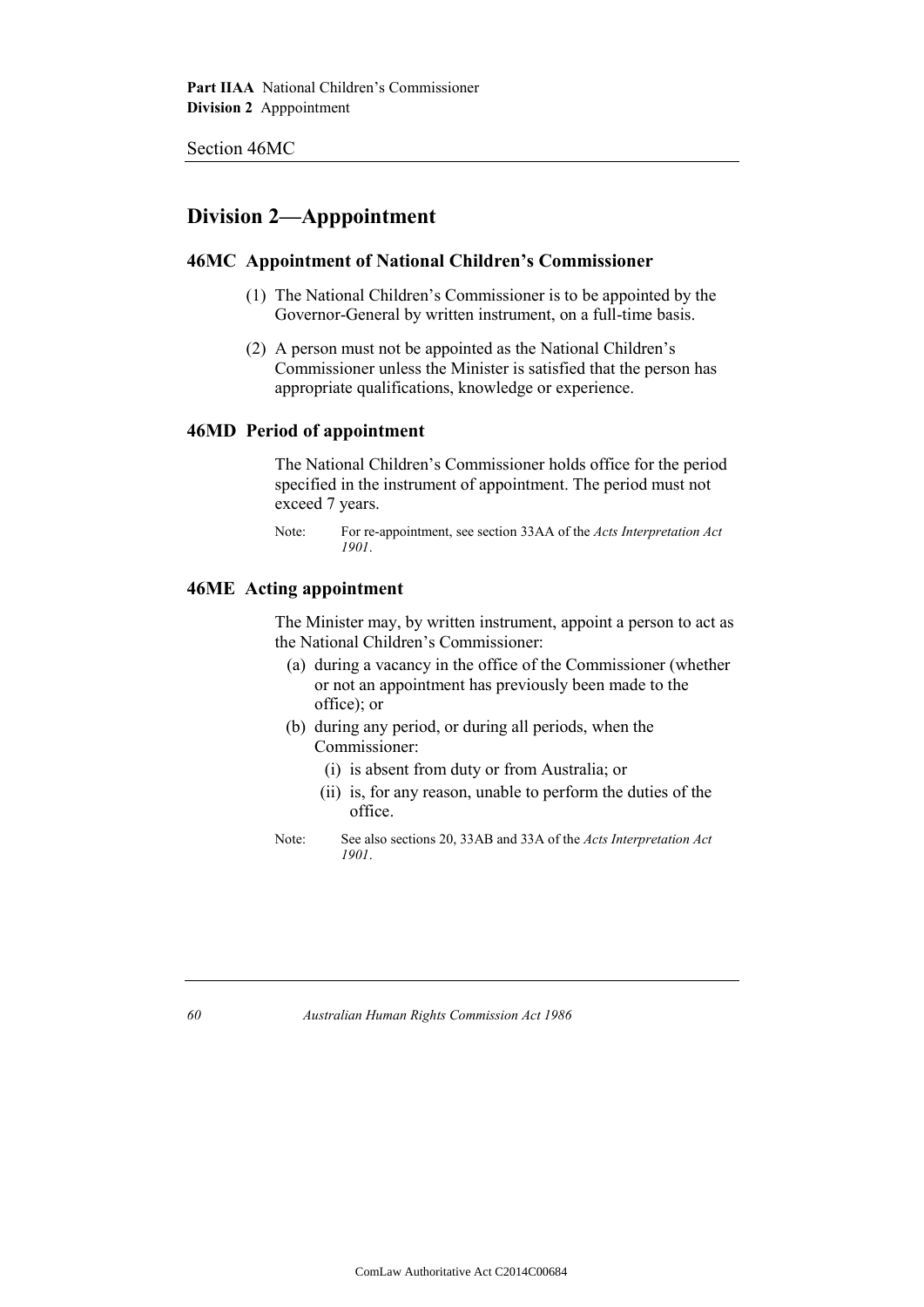# **Division 3—Terms and conditions**

## **46MF Remuneration and allowances**

- (1) The National Children's Commissioner is to be paid the remuneration that is determined by the Remuneration Tribunal. If no determination of that remuneration by the Tribunal is in operation, the member is to be paid the remuneration that is prescribed by the regulations.
- (2) The National Children's Commissioner is to be paid the allowances that are prescribed by the regulations.
- (3) This section has effect subject to the *Remuneration Tribunal Act 1973*.

# **46MG Leave of absence**

- (1) The National Children's Commissioner has the recreation leave entitlements that are determined by the Remuneration Tribunal.
- (2) The Minister may grant the National Children's Commissioner leave of absence, other than recreation leave, on the terms and conditions as to remuneration or otherwise that the Minister determines.

### **46MH Outside employment**

The National Children's Commissioner must not engage in paid employment outside the duties of his or her office without the approval of the Minister.

# **46MI Resignation**

- (1) The National Children's Commissioner may resign his or her appointment by giving the Governor-General a written resignation.
- (2) The resignation takes effect on the day it is received by the Governor-General or, if a later day is specified in the resignation, on that later day.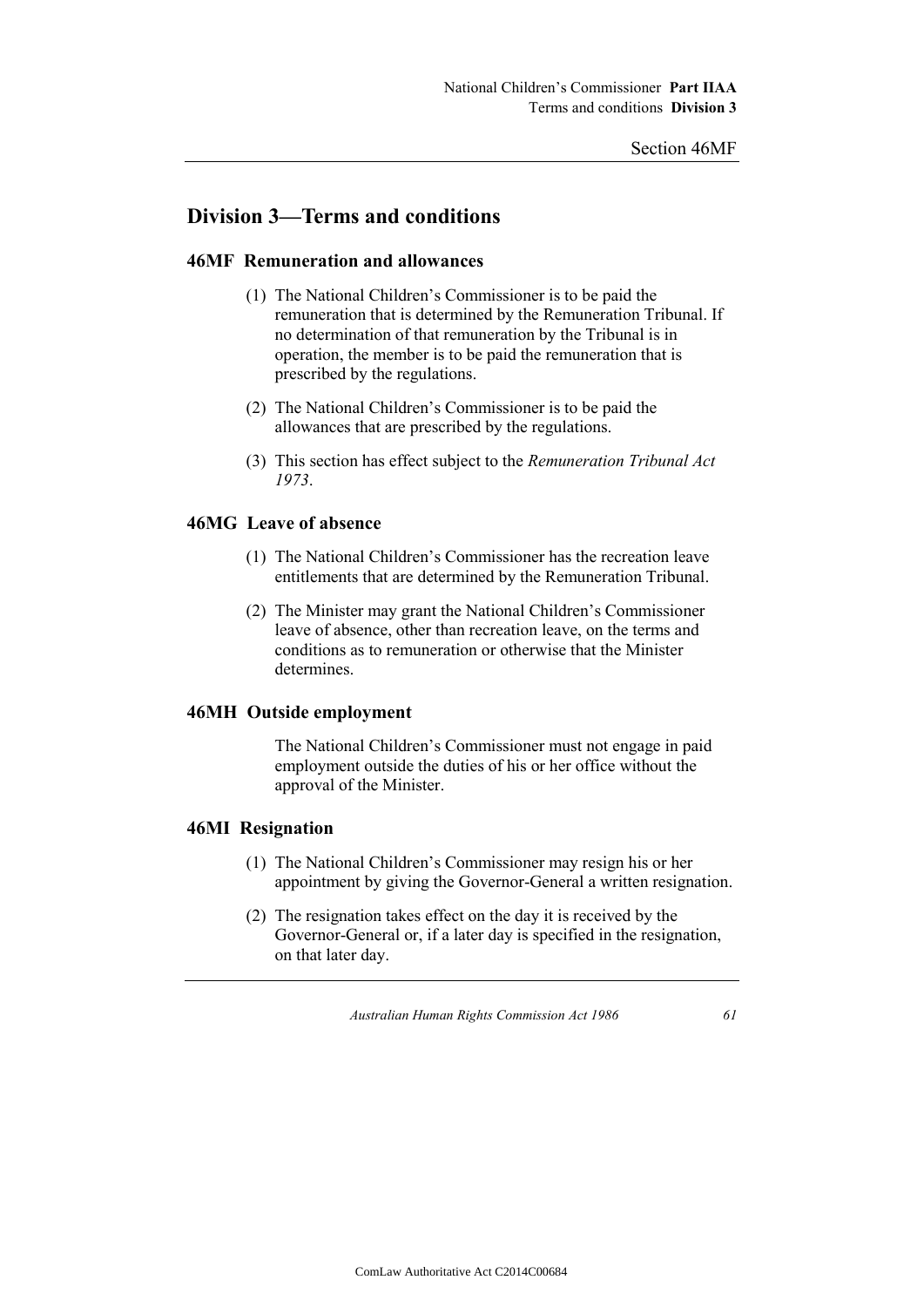Section 46MJ

### **46MJ Termination of appointment**

The Governor-General may terminate the appointment of the National Children's Commissioner:

- (a) for misbehaviour; or
- (b) if the Commissioner is unable to perform the duties of his or her office because of physical or mental incapacity; or
- (c) if the Commissioner:
	- (i) becomes bankrupt; or
	- (ii) applies to take the benefit of any law for the relief of bankrupt or insolvent debtors; or
	- (iii) compounds with his or her creditors; or
	- (iv) makes an assignment of remuneration for the benefit of his or her creditors; or
- (d) if the Commissioner is absent, except on leave of absence, for 14 consecutive days or for 28 days in any 12 months; or
- (e) if the Commissioner engages in paid employment contrary to section 46MH.

### **46MK Other terms and conditions**

The National Children's Commissioner holds office on the terms and conditions (if any) in relation to matters not covered by this Act that are determined by the Governor-General.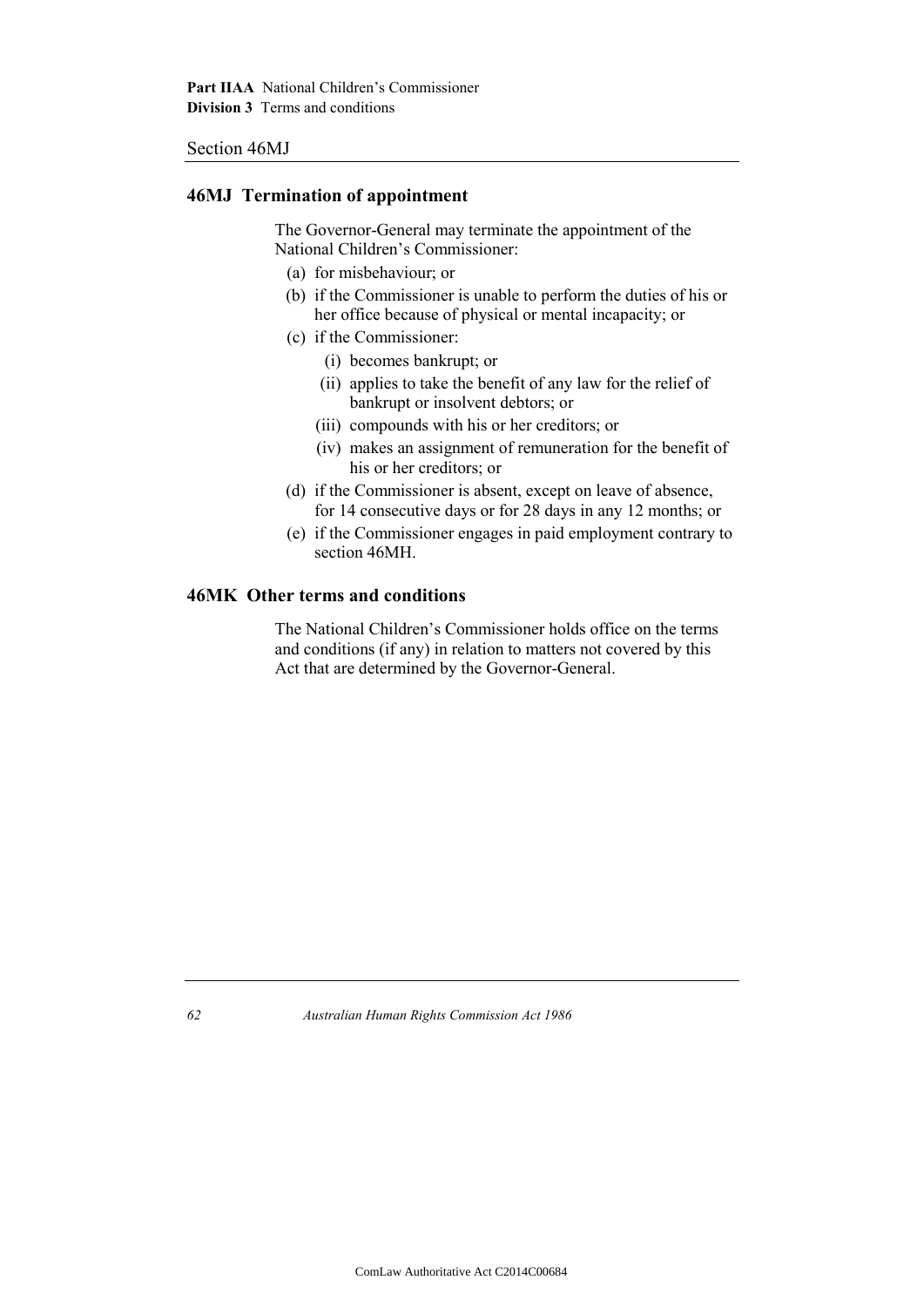# **Division 4—Miscellaneous**

# **46ML National Children's Commissioner may obtain information from Commonwealth government agencies**

- (1) If the National Children's Commissioner has reason to believe that a Commonwealth government agency has information or a document relevant to the performance by the Commissioner of functions under this Part, the Commissioner may give a written notice to the agency requiring the agency:
	- (a) to give the information to the Commissioner in writing signed by or on behalf of the agency; or
	- (b) to produce the document to the Commissioner.
- (2) The notice must state:
	- (a) the place at which the information or document is to be given or produced; and
	- (b) the time at which, or period within which, the information or document is to be given or produced.
- (3) The time or period stated under paragraph (2)(b) must be reasonable.
- (4) A Commonwealth government agency must not, in response to a requirement under this section:
	- (a) give information in a manner that would reveal the identity of a particular individual; or
	- (b) produce a document that reveals the identity of a particular individual;

unless the individual has consented to the giving of the information or the production of the document.

- (5) If:
	- (a) subsection (4) would prevent a Commonwealth government agency from complying with a requirement under this section to produce a document; and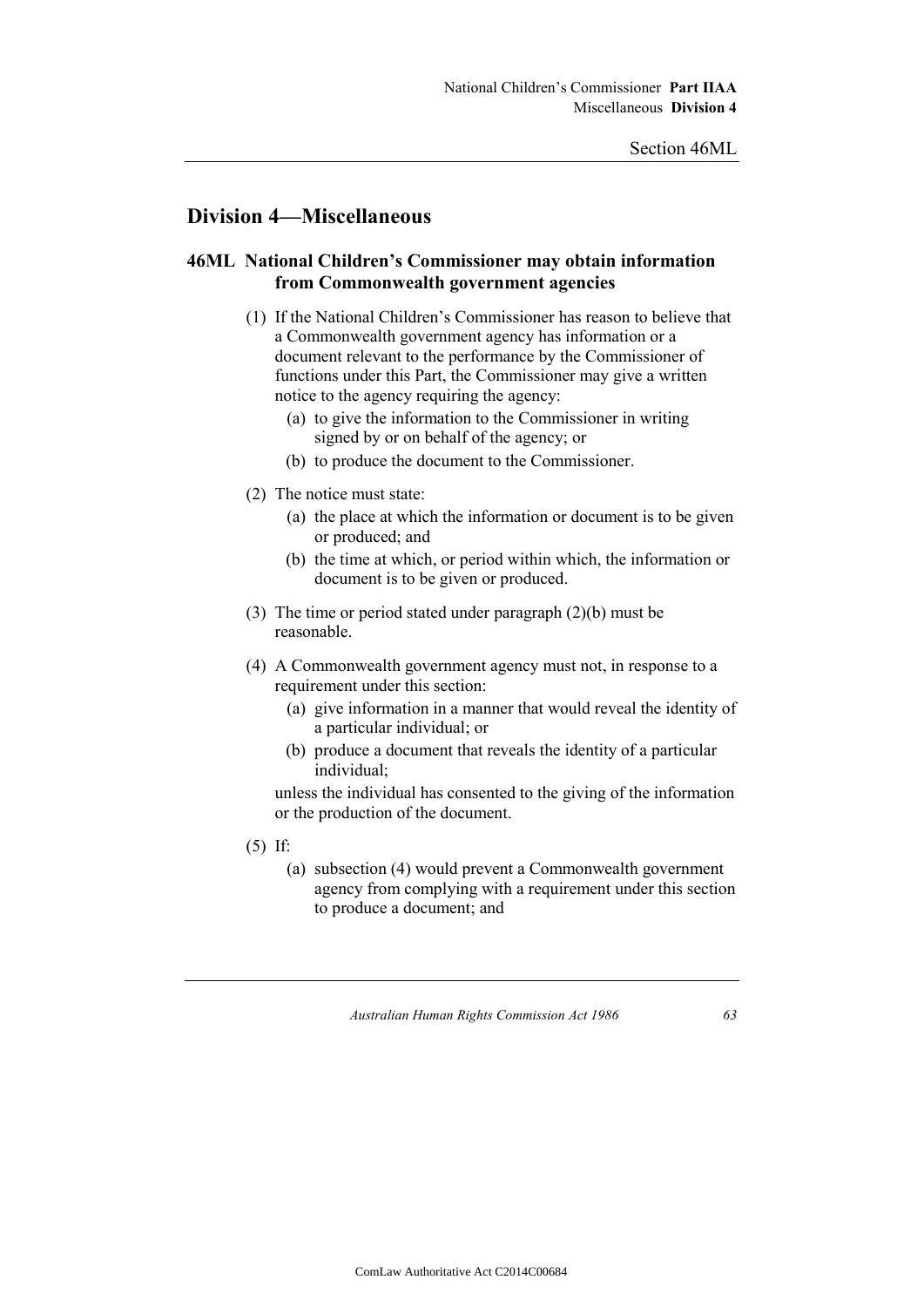### Section 46MM

(b) the agency is able to provide a copy of the document that has had deleted from it the information that would reveal the identity of the individual concerned;

the agency must comply with the requirement by producing a copy with that information deleted.

(6) In this section:

### *Commonwealth government agency* means:

- (a) a Department or authority of the Commonwealth; or
- (b) a person who performs the functions of, or performs functions within, a Department or authority of the Commonwealth.

# **46MM National Children's Commissioner must give information to the Commission**

The National Children's Commissioner must give to the Commission such information as the Commission from time to time requires relating to the operations of the Commissioner under this Part.

# **46MN Minister must table reports of National Children's Commissioner**

The Minister must cause a copy of each report received by the Minister under this Part to be laid before each House of the Parliament within 15 sitting days of that House after the report is received by the Minister.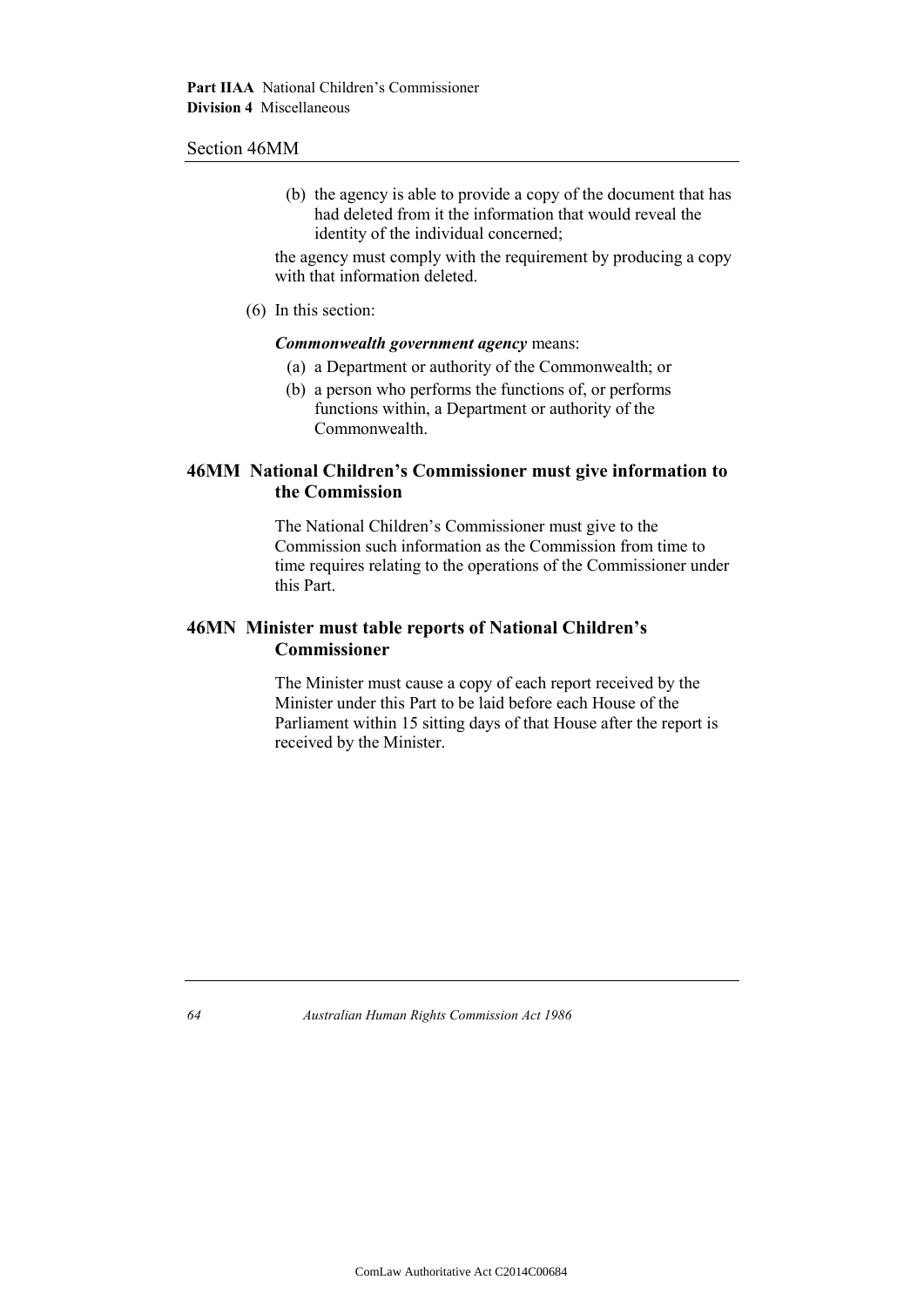# **Part IIB—Redress for unlawful discrimination**

# **Division 1—Conciliation by the President**

# **46P Lodging a complaint**

- (1) A written complaint may be lodged with the Commission, alleging unlawful discrimination.
- (2) The complaint may be lodged:
	- (a) by a person aggrieved by the alleged unlawful discrimination:
		- (i) on that person's own behalf; or
		- (ii) on behalf of that person and one or more other persons who are also aggrieved by the alleged unlawful discrimination; or
	- (b) by 2 or more persons aggrieved by the alleged unlawful discrimination:
		- (i) on their own behalf; or
		- (ii) on behalf of themselves and one or more other persons who are also aggrieved by the alleged unlawful discrimination; or
	- (c) by a person or trade union on behalf of one or more other persons aggrieved by the alleged unlawful discrimination.
- (3) A person who is a class member for a representative complaint is not entitled to lodge a separate complaint in respect of the same subject matter.
- (4) If it appears to the Commission that:
	- (a) a person wishes to make a complaint under subsection (1); and
	- (b) the person requires assistance to formulate the complaint or to reduce it to writing;

the Commission must take reasonable steps to provide appropriate assistance to the person.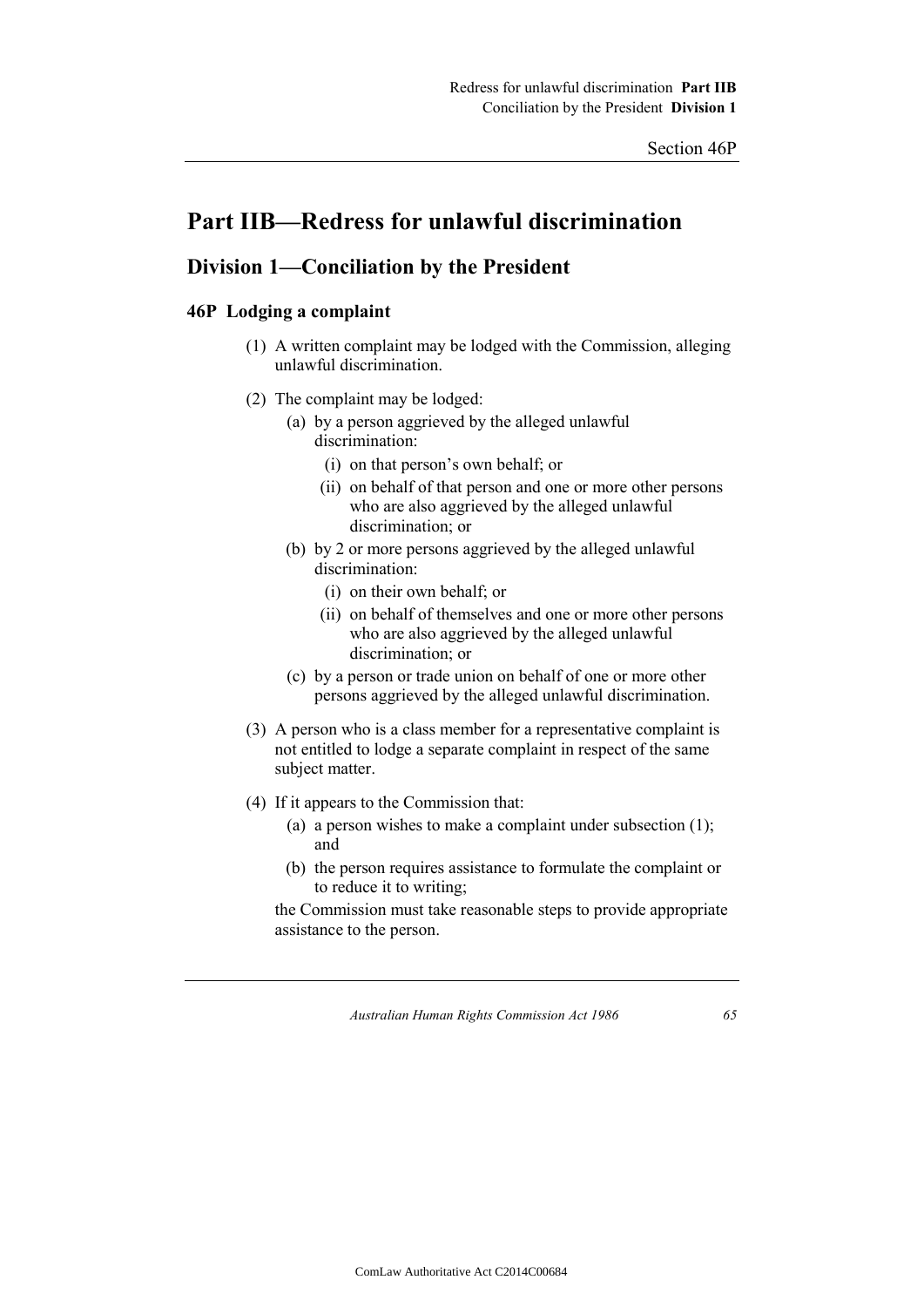#### Section 46PA

#### **46PA Amendment of complaint**

- (1) Any complainant may at any time amend the complaint, with the leave of the President.
- (2) Subsection (1) does not, by implication, limit any other power to amend the complaint.

### **46PB Conditions for lodging a representative complaint**

- (1) A representative complaint may be lodged under section 46P only if:
	- (a) the class members have complaints against the same person; and
	- (b) all the complaints are in respect of, or arise out of, the same, similar or related circumstances; and
	- (c) all the complaints give rise to a substantial common issue of law or fact.
- (2) A representative complaint under section 46P must:
	- (a) describe or otherwise identify the class members; and
	- (b) specify the nature of the complaints made on behalf of the class members; and
	- (c) specify the nature of the relief sought.
- (3) In describing or otherwise identifying the class members, it is not necessary to name them or specify how many there are.
- (4) A representative complaint may be lodged without the consent of class members.

#### **46PC Additional rules applying to representative complaints**

- (1) A class member may, by notice in writing to the Commission, withdraw from a representative complaint at any time before the President terminates the complaint under section 46PH.
- (2) The President may, on application in writing by any affected person, replace any complainant with another person as complainant.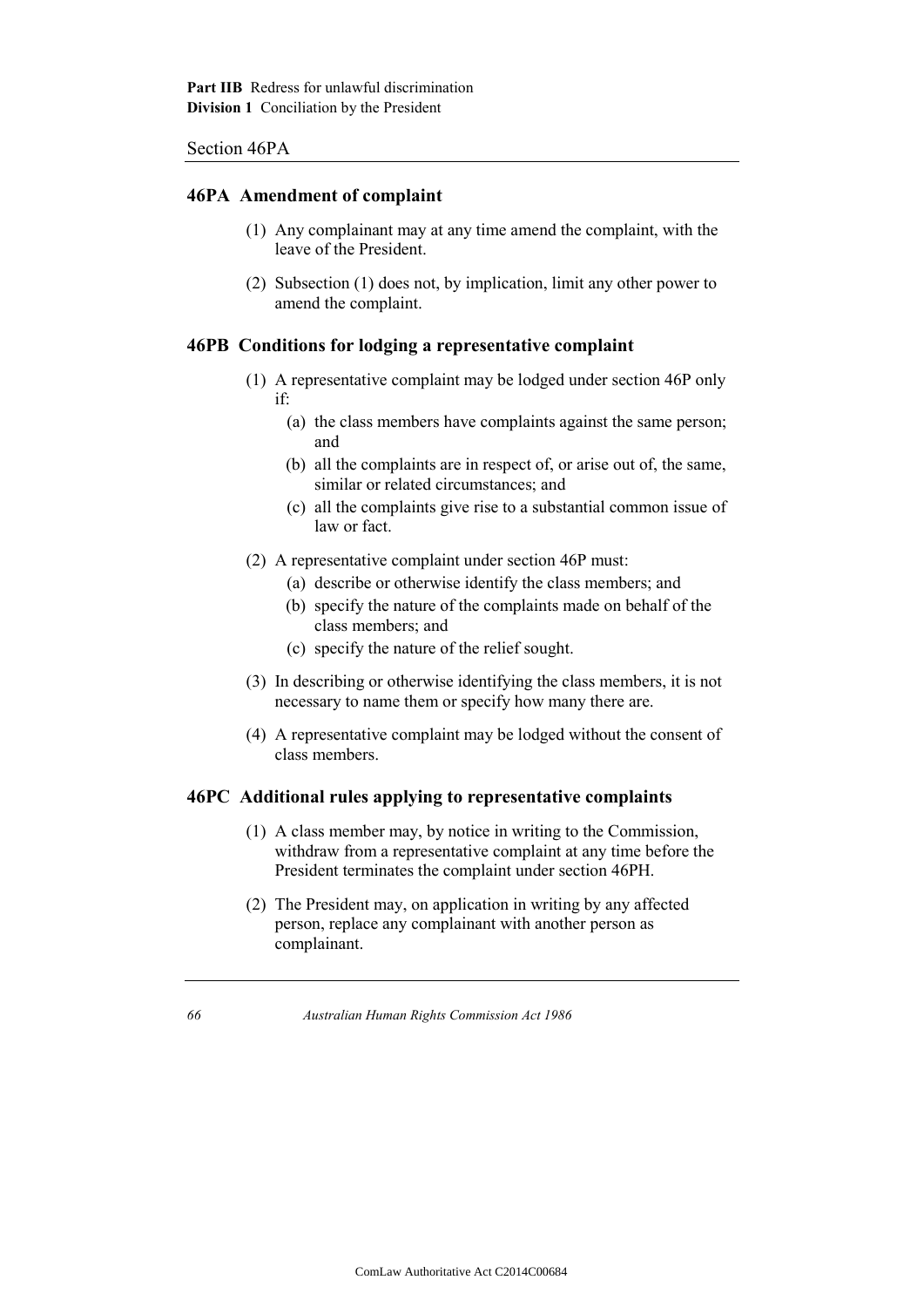(3) The President may at any stage direct that notice of any matter be given to a class member or class members.

#### **46PD Referral of complaint to President**

If a complaint is made to the Commission under section 46P, the Commission must refer the complaint to the President.

# **46PE Complaints against the President, Commission or a Commissioner**

- (1) This section applies to a complaint if any of the respondents to the complaint is:
	- (a) the President; or
	- (b) the Commission; or
	- (c) a Commissioner.
- (2) If any complainant makes a written request to the President for termination of the complaint, the President must terminate the complaint, if the President is satisfied that all the affected persons agree to the termination.
- (3) If the President terminates the complaint under subsection (2), the President must comply with the notification requirements of subsections 46PH(2) and (3).
- (4) The President cannot delegate any of his or her powers in relation to the complaint except under paragraph 19(2)(b).

# **46PF Inquiry by President**

- (1) Subject to subsection (5), if a complaint is referred to the President under section 46PD, the President must inquire into the complaint and attempt to conciliate the complaint.
- (2) If the President thinks that 2 or more complaints arise out of the same or substantially the same circumstances or subject, the President may hold a single inquiry, or conduct a single conciliation, in relation to those complaints.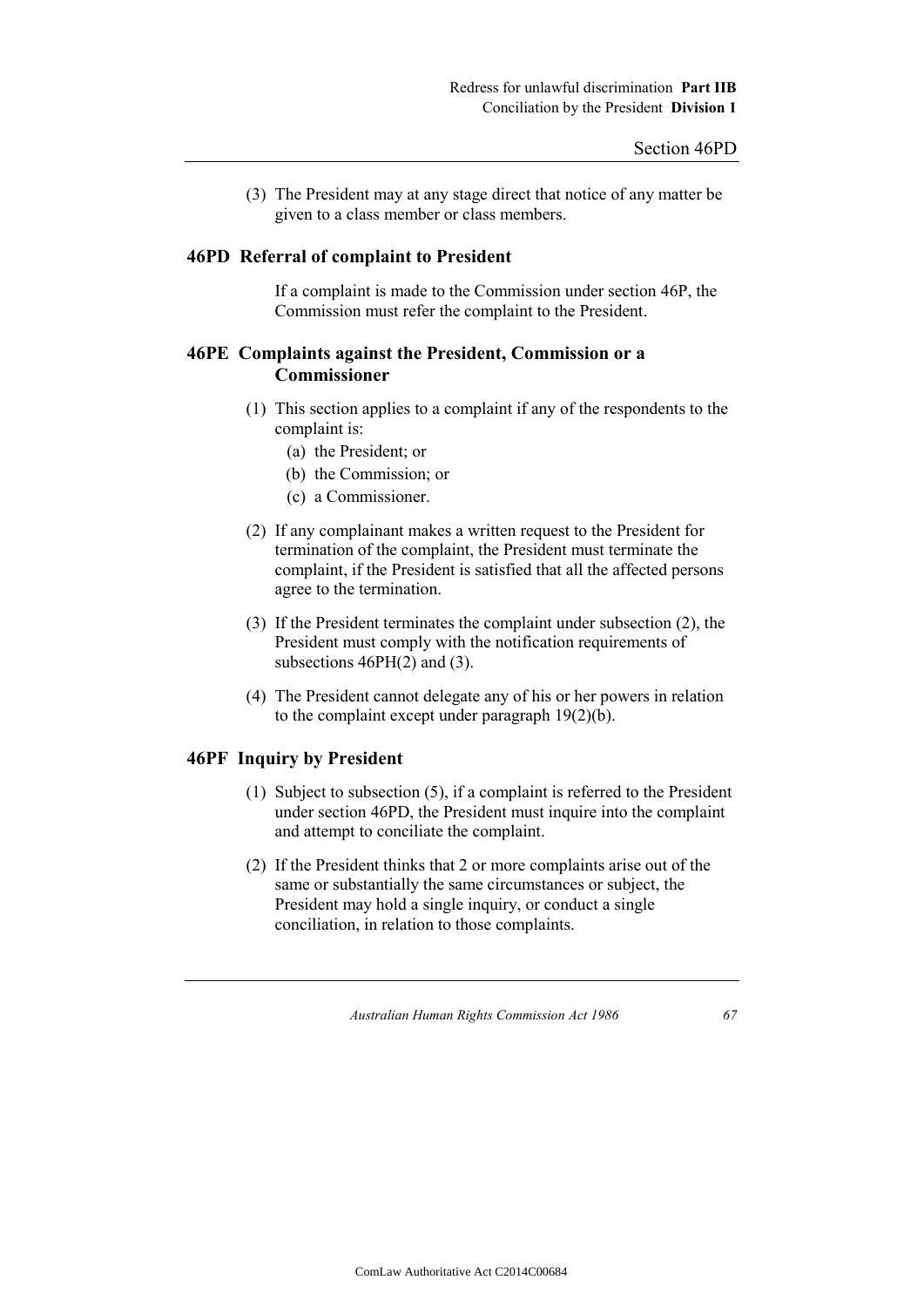#### Section 46PG

- (3) With the leave of the President, any complainant or respondent may amend the complaint to add, as a respondent, a person who is alleged to have done the alleged unlawful discrimination.
	- Note: In some cases, a person is regarded as having done unlawful discrimination by being treated as responsible for the acts and omissions of another person. See sections 56 and 57 of the *Age Discrimination Act 2004*, sections 122 and 123 of the *Disability Discrimination Act 1992*, sections 18A and 18E of the *Racial Discrimination Act 1975* and sections 105, 106 and 107 of the *Sex Discrimination Act 1984*.
- (4) A complaint cannot be amended after it is terminated by the President under section 46PH.
- (5) The President may decide not to inquire into the complaint, or, if the President has started inquiring into the complaint, may decide not to continue to inquire into the complaint, if:
	- (a) the President is satisfied that the person aggrieved by the alleged unlawful discrimination does not want the President to inquire, or to continue to inquire, into the complaint; or
	- (b) the President is satisfied that the complaint has been settled or resolved.

#### **46PG Withdrawal of complaint**

- (1) Any complainant to a complaint may withdraw the complaint, with the leave of the President.
- (2) The President must grant leave if the President is satisfied that all the affected persons agree to withdrawal of the complaint. The President cannot grant leave unless the President is satisfied that they all agree.

# **46PH Termination of complaint**

- (1) The President may terminate a complaint on any of the following grounds:
	- (a) the President is satisfied that the alleged unlawful discrimination is not unlawful discrimination;
	- (b) the complaint was lodged more than 12 months after the alleged unlawful discrimination took place;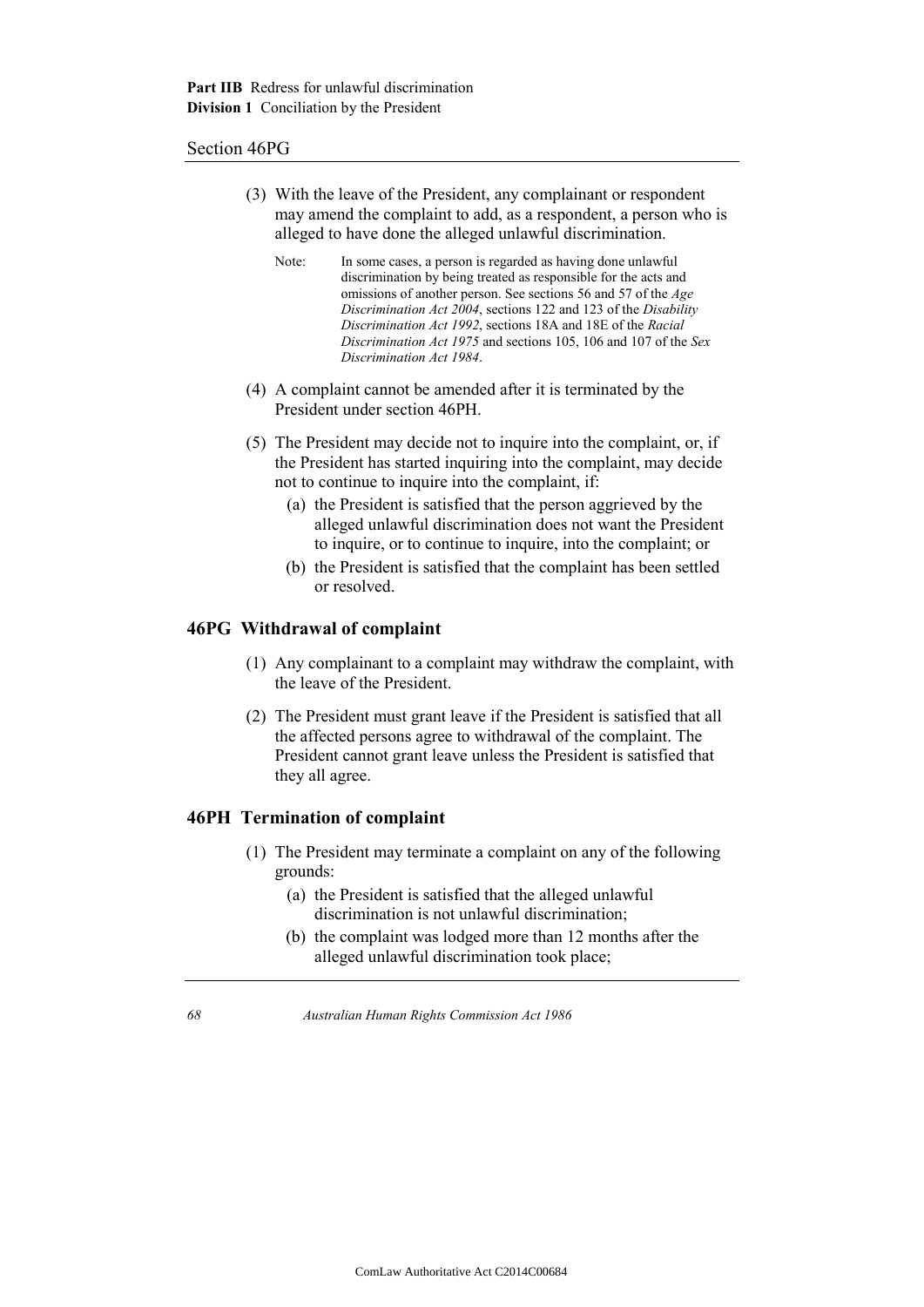- (c) the President is satisfied that the complaint was trivial, vexatious, misconceived or lacking in substance;
- (d) in a case where some other remedy has been sought in relation to the subject matter of the complaint—the President is satisfied that the subject matter of the complaint has been adequately dealt with;
- (e) the President is satisfied that some other more appropriate remedy in relation to the subject matter of the complaint is reasonably available to each affected person;
- (f) in a case where the subject matter of the complaint has already been dealt with by the Commission or by another statutory authority—the President is satisfied that the subject matter of the complaint has been adequately dealt with;
- (g) the President is satisfied that the subject matter of the complaint could be more effectively or conveniently dealt with by another statutory authority;
- (h) the President is satisfied that the subject matter of the complaint involves an issue of public importance that should be considered by the Federal Court or the Federal Circuit Court;
- (i) the President is satisfied that there is no reasonable prospect of the matter being settled by conciliation.
- (2) If the President decides to terminate a complaint, the President must notify the complainants in writing of that decision and of the reasons for that decision.
- (3) On request by an affected person who is not a complainant, the President must give the affected person a copy of the notice that was given to the complainants under subsection (2).
- (4) The President may revoke the termination of a complaint, but not after an application is made to the Federal Court or the Federal Circuit Court under section 46PO in relation to the complaint.

### **46PI President's power to obtain information**

(1) This section applies if the President has reason to believe that a person is capable of providing information (*relevant information*)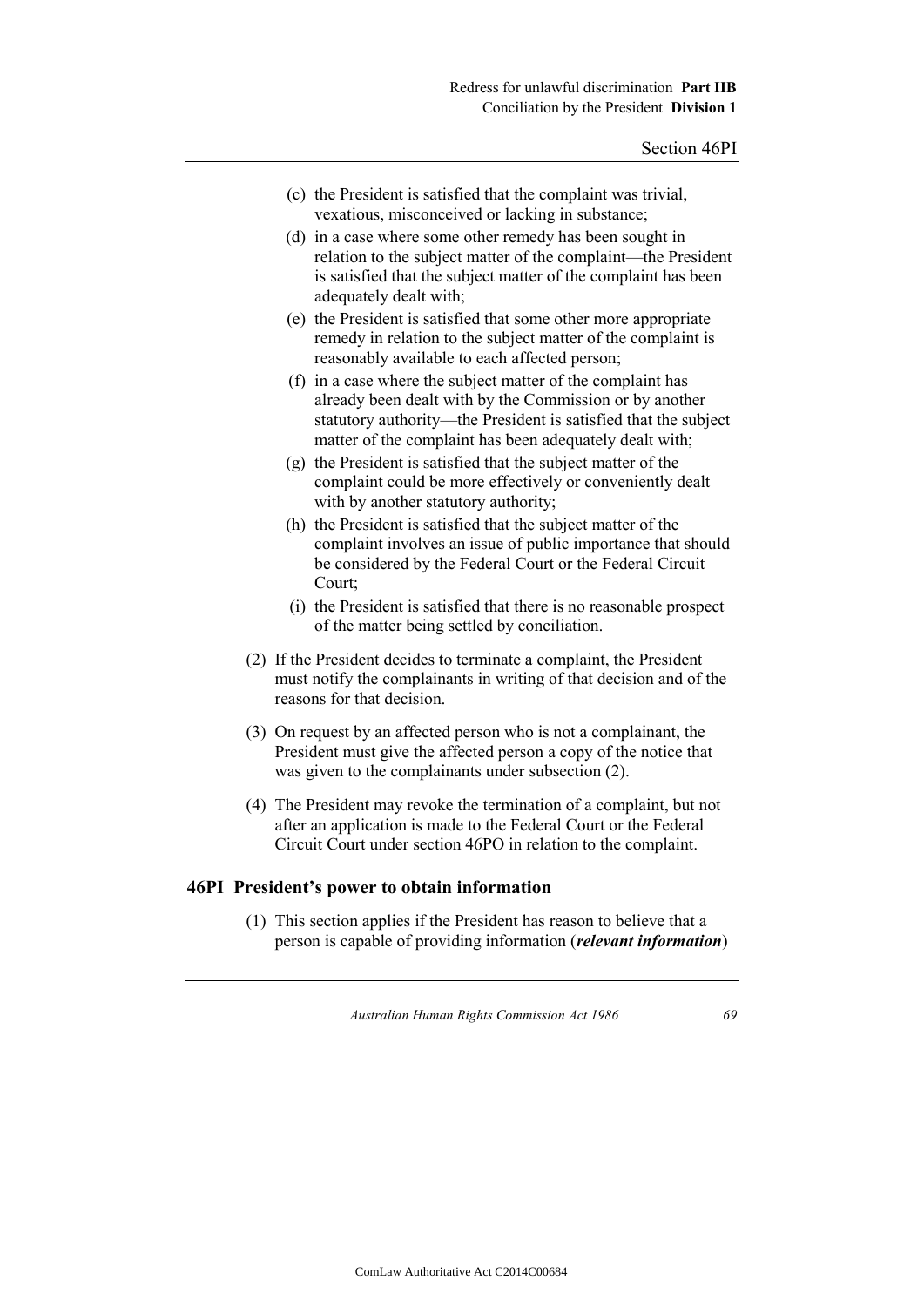#### Section 46PJ

or producing documents (*relevant documents*) relevant to an inquiry under this Division.

- (2) The President may serve a written notice on the person, requiring the person to do either or both of the following within a reasonable period specified in the notice, or on a reasonable date and at a reasonable time specified in the notice:
	- (a) give the President a signed document containing relevant information required by the notice;
	- (b) produce to the President such relevant documents as are specified in the notice.
- (3) If the notice is served on a body corporate, the document referred to in paragraph (2)(a) must be signed by an officer of the body corporate.
- (4) If a document is produced to the President in accordance with a requirement under this section, the President:
	- (a) may take possession of the document; and
	- (b) may make copies of the document or take extracts from the document; and
	- (c) may retain possession of the document for as long as is necessary for the purposes of the inquiry to which the document relates.
- (5) While the President retains any document under this section, the President must allow the document to be inspected, at all reasonable times, by any person who would be entitled to inspect the document if it were not in the possession of the President.

#### **46PJ Directions to attend compulsory conference**

- (1) For the purpose of dealing with a complaint in accordance with section 46PF, the President may decide to hold a conference, to be presided over by the President or by a suitable person (other than a member) appointed by the President.
- (2) The conference must be at a reasonable time and at a reasonable place.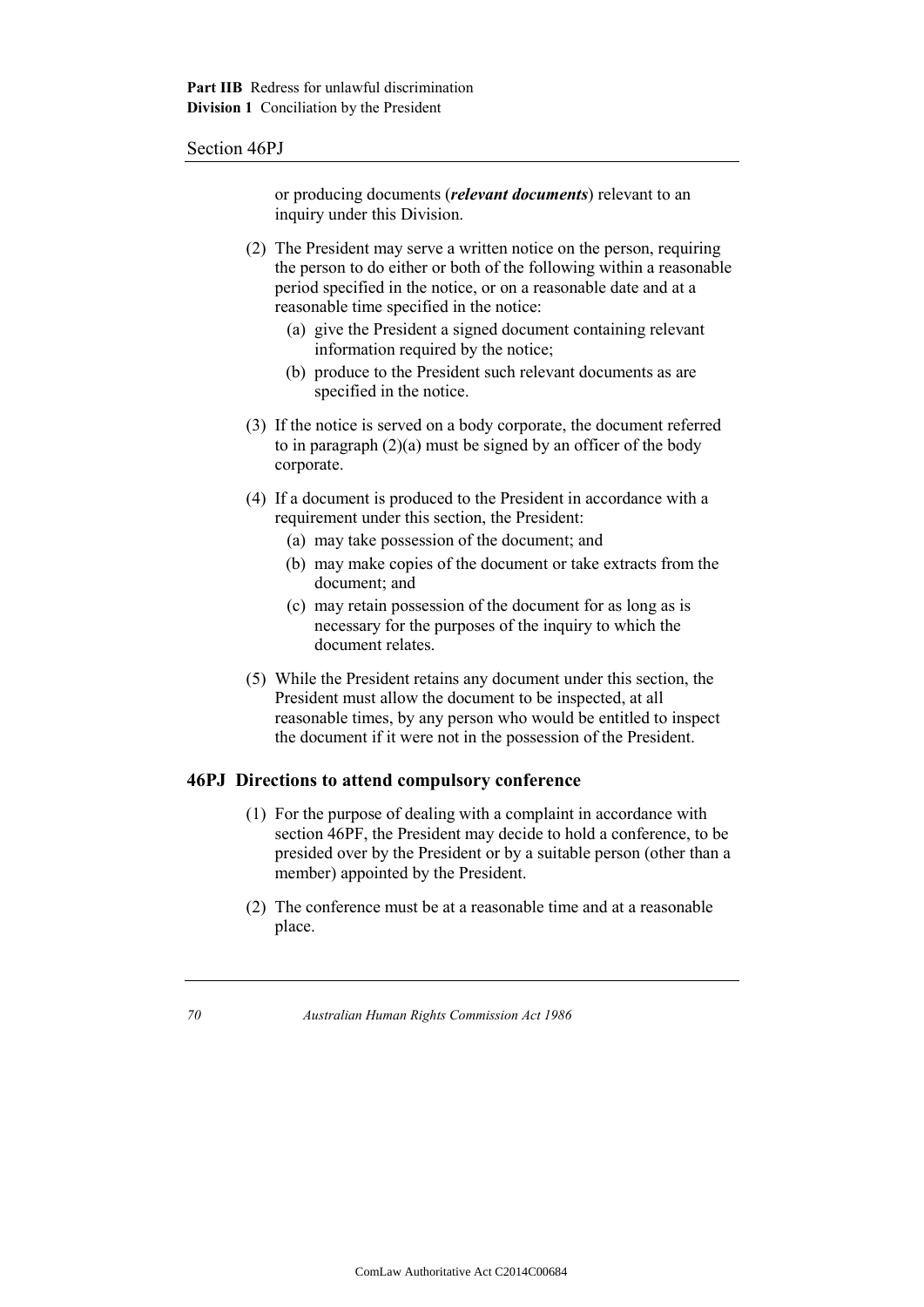- (3) If the President decides to hold a conference, the President must, by notice in writing, direct each complainant and each respondent to attend the conference.
- (4) The President may also, by notice in writing, direct any of the following persons to attend the conference:
	- (a) any person who, in the opinion of the President, is likely to be able to provide information relevant to the inquiry;
	- (b) any person whose presence at the conference is, in the opinion of the President, likely to be conducive to the settlement of the matter to which the alleged unlawful discrimination relates.
- (5) A person who is directed under this section to attend a conference is entitled to be paid by the Commonwealth a reasonable sum for the person's attendance at the conference.
- (6) In a notice to a person under this section, the President may require the person to produce such documents at the conference as are specified in the notice.

### **46PK Proceedings at compulsory conference**

- (1) The person presiding at a compulsory conference may require a person attending the conference to produce a document.
- (2) A compulsory conference is to be held in private and, subject to this Act, is to be conducted in such manner as the person presiding at the conference thinks fit.
- (3) The person presiding at the conference must ensure that the conduct of the conference does not disadvantage either the complainant or the respondent.
- (4) Subject to subsection (5), a body of persons, whether corporate or unincorporate, that is directed under section 46PJ to attend a conference is taken to attend if an officer or employee of that body attends on behalf of that body.
- (5) Unless the person presiding at a compulsory conference consents: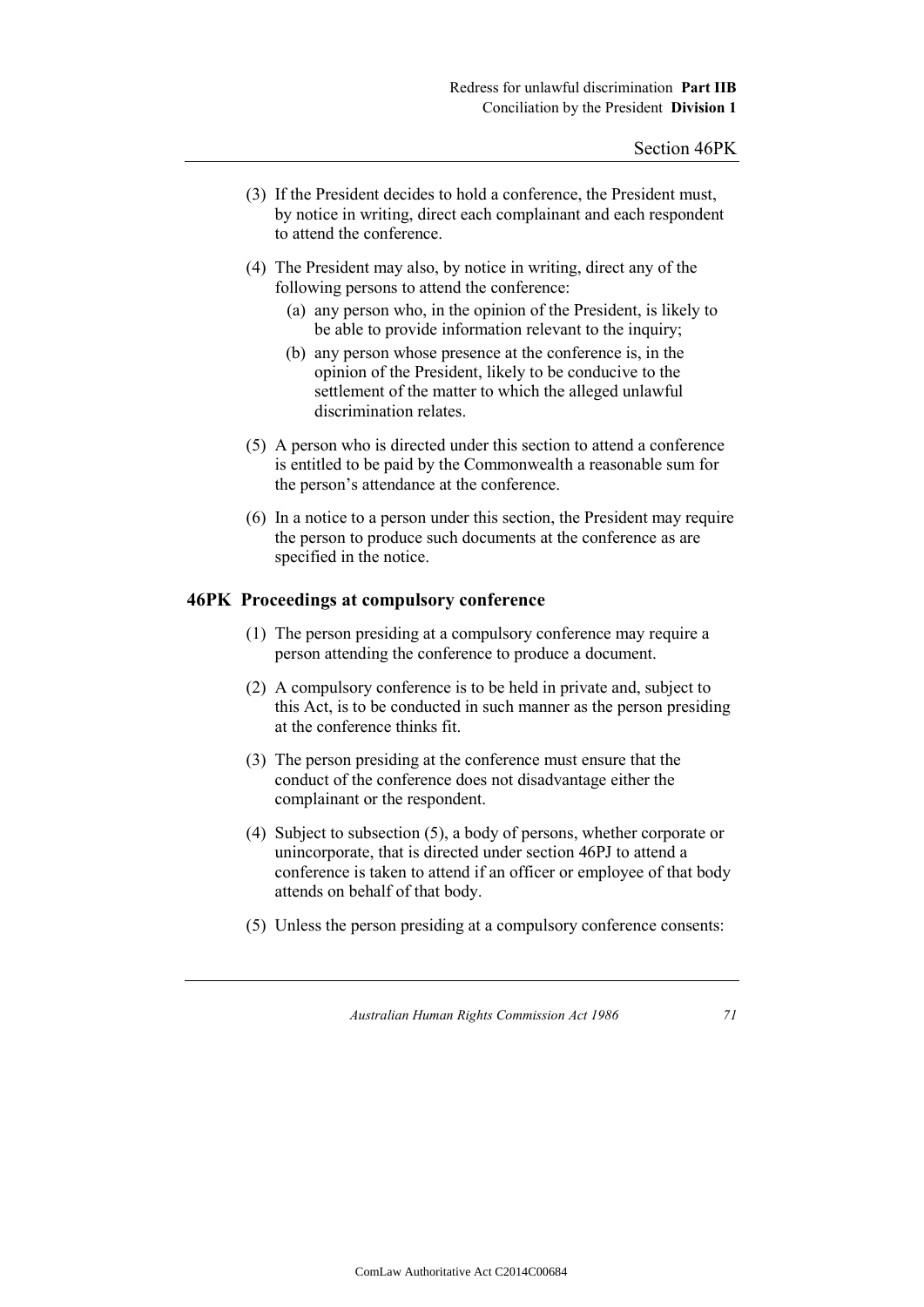#### Section 46PL

- (a) an individual is not entitled to be represented at the conference by another person; and
- (b) a body of persons, whether corporate or unincorporate, is not entitled to be represented at the conference by a person other than an officer or employee of that body.
- (6) Despite paragraph  $(5)(a)$ , an individual who is unable to attend a compulsory conference because the individual has a disability is entitled to nominate another person to attend instead on his or her behalf.
- (7) If, in the opinion of the person presiding at the conference, an individual is unable to participate fully in the conference because the individual has a disability, the individual is entitled to nominate another person to assist him or her at the conference.
- (8) If a person attends a compulsory conference on behalf of a body of persons, whether corporate or unincorporate, any conduct by the person in attending or appearing is taken, for the purposes of this Act, to be conduct of the body.
- (9) In this section, *disability* has the same meaning as in the *Disability Discrimination Act 1992*.

#### **46PL Failure to attend compulsory conference**

- (1) A person who has been given a direction under section 46PJ to attend a conference must not:
	- (a) fail to attend as required by the direction; or
	- (b) fail to attend and report from day to day unless excused, or released from further attendance, by the person presiding at the conference.

Penalty: 10 penalty units.

- (2) Subsection (1) does not apply if the person has a reasonable excuse.
	- Note: A defendant bears an evidential burden in relation to the matter in subsection (2) (see subsection 13.3(3) of the *Criminal Code*).
- (3) Subsection (1) is an offence of strict liability.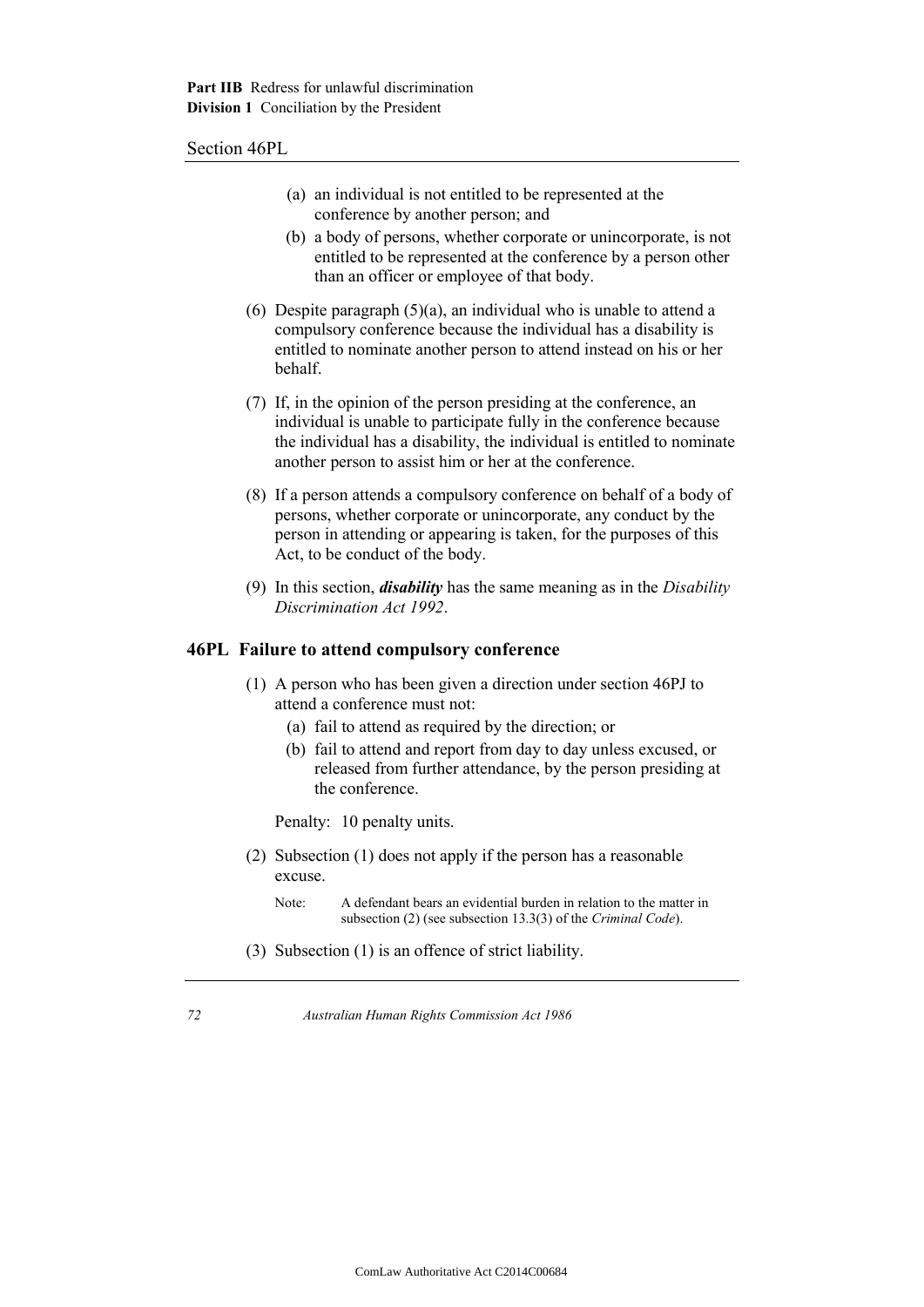Note: For *strict liability*, see section 6.1 of the *Criminal Code*.

### **46PM Failure to give information or produce documents**

- (1) A person must not refuse or fail:
	- (a) to give information; or
	- (b) to produce a document;

when so required under section 46PI, 46PJ or 46PK.

Penalty: 10 penalty units.

(1A) Subsection (1) does not apply if the person has a reasonable excuse.

- (2) Subsection 4K(2) of the *Crimes Act 1914* does not apply to this section.
- (3) It is a reasonable excuse for the purposes of this section for an individual to refuse or fail to answer a question or produce a document on the ground that the answer or the production of the document might tend to incriminate the individual or to expose the individual to a penalty. This subsection does not limit what is a reasonable excuse for the purposes of this section.

#### **46PN False or misleading information**

A person must not give information or make a statement to the Commission, to the President or to any other person exercising powers or performing functions under this Act, knowing that the information or statement is false or misleading in a material particular.

Penalty: Imprisonment for 6 months.

Note: A defendant bears an evidential burden in relation to the matter in subsection (1A) (see subsection 13.3(3) of the *Criminal Code*).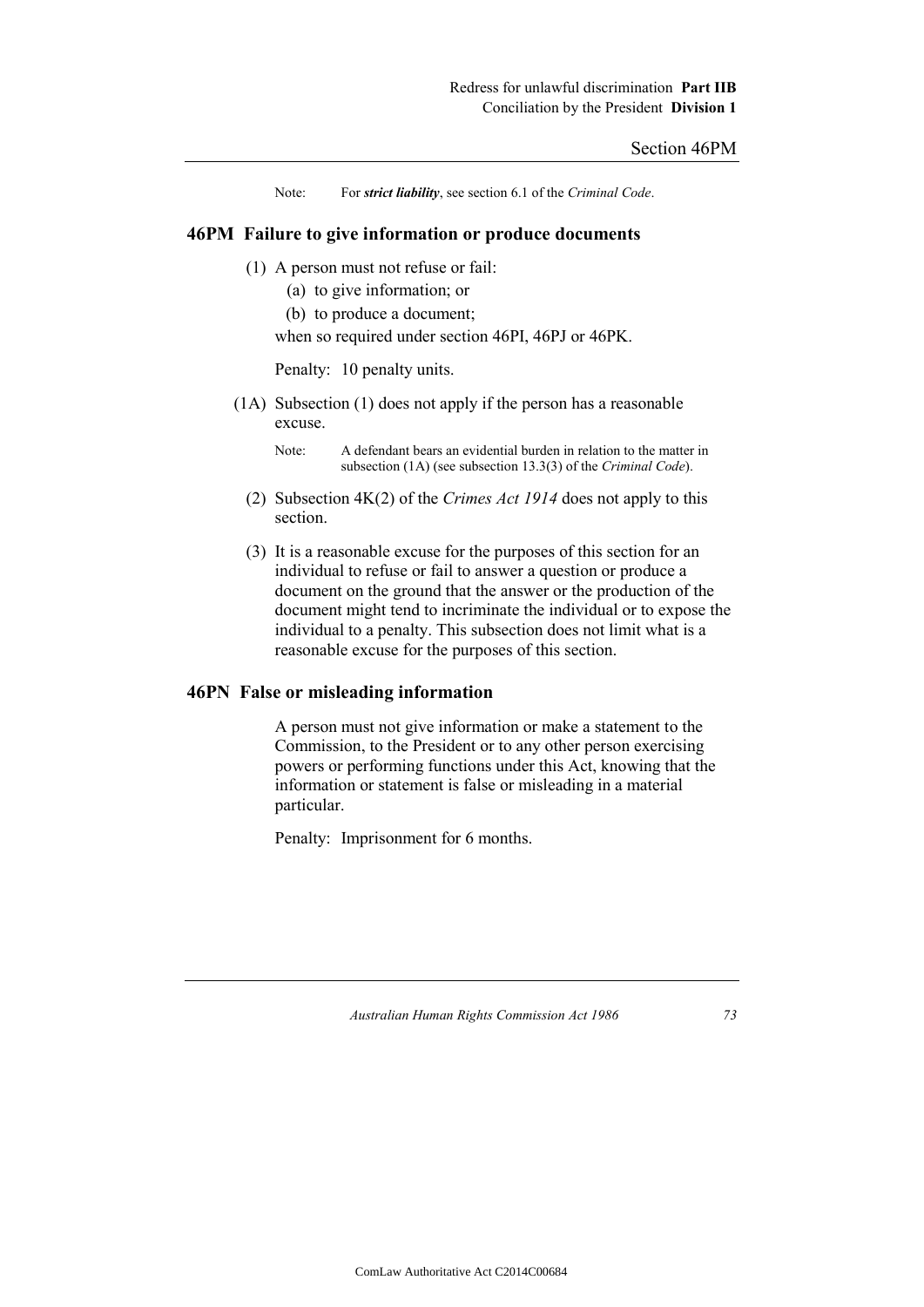Section 46PO

# **Division 2—Proceedings in the Federal Court and the Federal Circuit Court**

# **46PO Application to court if complaint is terminated**

(1) If:

- (a) a complaint has been terminated by the President under section 46PE or 46PH; and
- (b) the President has given a notice to any person under subsection 46PH(2) in relation to the termination;

any person who was an affected person in relation to the complaint may make an application to the Federal Court or the Federal Circuit Court, alleging unlawful discrimination by one or more of the respondents to the terminated complaint.

- Note: Part IVA of the *Federal Court of Australia Act 1976* allows representative proceedings to be commenced in the Federal Court in certain circumstances.
- (2) The application must be made within 60 days after the date of issue of the notice under subsection 46PH(2), or within such further time as the court concerned allows.
- (3) The unlawful discrimination alleged in the application:
	- (a) must be the same as (or the same in substance as) the unlawful discrimination that was the subject of the terminated complaint; or
	- (b) must arise out of the same (or substantially the same) acts, omissions or practices that were the subject of the terminated complaint.
- (4) If the court concerned is satisfied that there has been unlawful discrimination by any respondent, the court may make such orders (including a declaration of right) as it thinks fit, including any of the following orders or any order to a similar effect:
	- (a) an order declaring that the respondent has committed unlawful discrimination and directing the respondent not to repeat or continue such unlawful discrimination;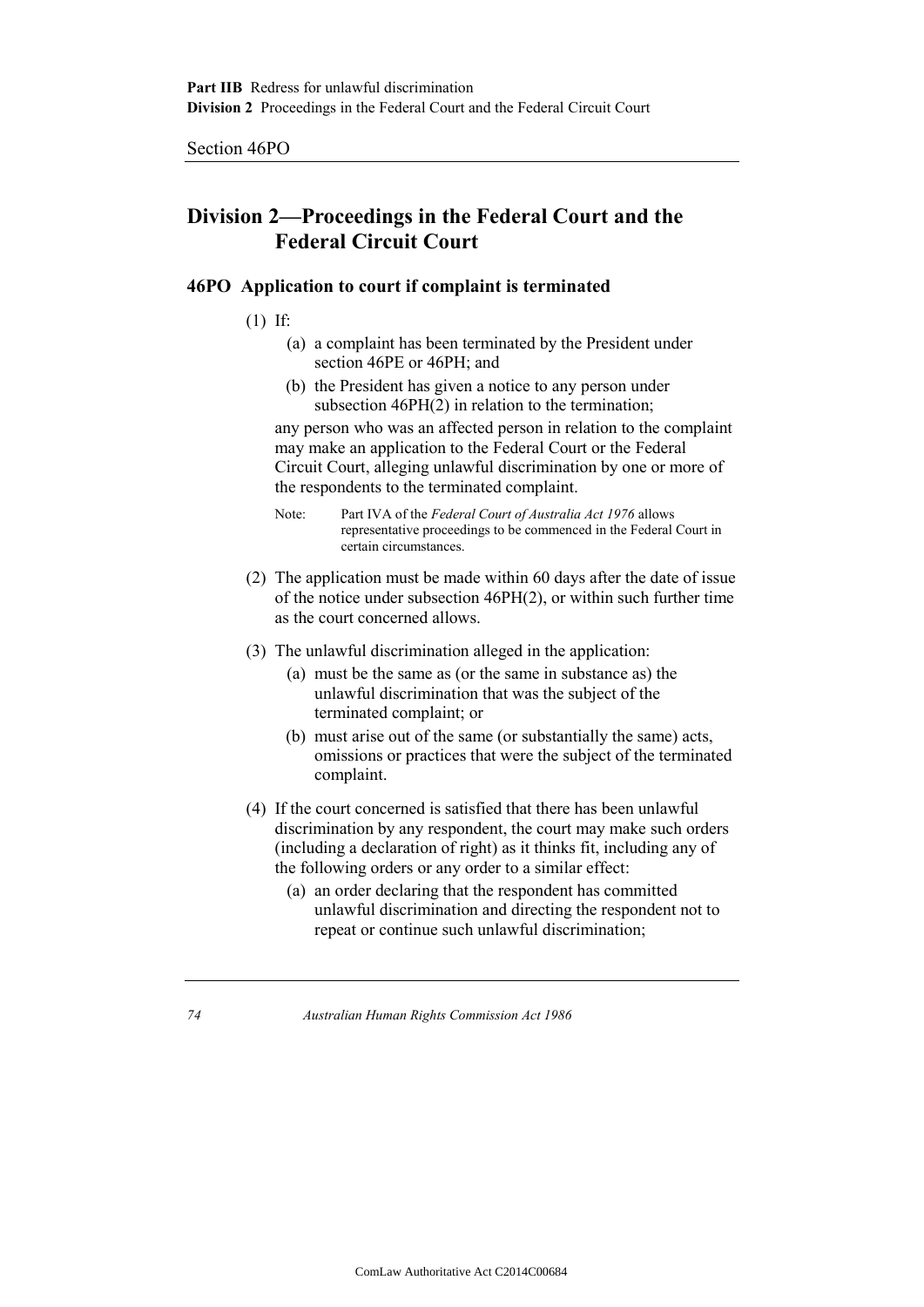- (b) an order requiring a respondent to perform any reasonable act or course of conduct to redress any loss or damage suffered by an applicant;
- (c) an order requiring a respondent to employ or re-employ an applicant;
- (d) an order requiring a respondent to pay to an applicant damages by way of compensation for any loss or damage suffered because of the conduct of the respondent;
- (e) an order requiring a respondent to vary the termination of a contract or agreement to redress any loss or damage suffered by an applicant;
- (f) an order declaring that it would be inappropriate for any further action to be taken in the matter.
- (5) In the case of a representative proceeding under Part IVA of the *Federal Court of Australia Act 1976*, subsection (4) of this section applies as if a reference to an applicant included a reference to each person who is a group member (within the meaning of Part IVA of the *Federal Court of Australia Act 1976*).
- (6) The court concerned may, if it thinks fit, grant an interim injunction pending the determination of the proceedings.
- (7) The court concerned may discharge or vary any order made under this section (including an injunction granted under subsection (6)).
- (8) The court concerned cannot, as a condition of granting an interim injunction, require a person to give an undertaking as to damages.

# **46PP Interim injunction to maintain status quo etc.**

- (1) At any time after a complaint is lodged with the Commission, the Federal Court or the Federal Circuit Court may grant an interim injunction to maintain:
	- (a) the status quo, as it existed immediately before the complaint was lodged; or
	- (b) the rights of any complainant, respondent or affected person.
- (2) The application for the injunction may be made by the Commission, a complainant, a respondent or an affected person.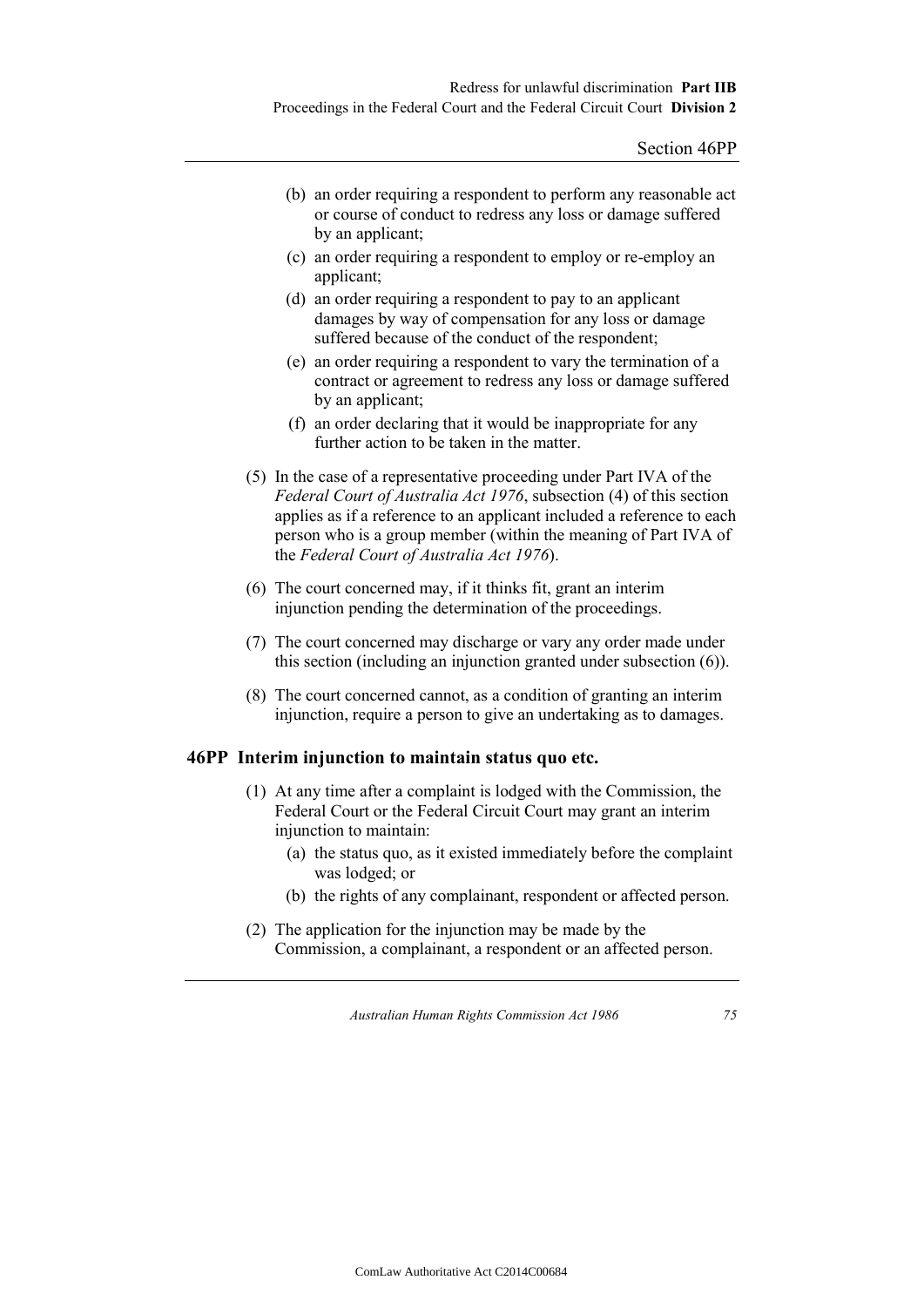Section 46PQ

- (3) The injunction cannot be granted after the complaint has been withdrawn under section 46PG or terminated under section 46PE or 46PH.
- (4) The court concerned may discharge or vary an injunction granted under this section.
- (5) The court concerned cannot, as a condition of granting the interim injunction, require a person to give an undertaking as to damages.

# **46PQ Right of representation**

- (1) A party in proceedings under this Division:
	- (a) may appear in person; or
	- (b) may be represented by a barrister or a solicitor; or
	- (c) may be represented by another person who is not a barrister or solicitor, unless the court is of the opinion that it is inappropriate in the circumstances for the other person to appear.
- (2) A person, other than a barrister or solicitor, is not entitled to demand or receive any fee or reward, or any payment for expenses, for representing a party in proceedings under this Division.

# **46PR Court not bound by technicalities**

In proceedings under this Division, the Federal Court and the Federal Circuit Court are not bound by technicalities or legal forms. This section has effect subject to Chapter III of the Constitution.

# **46PS Report by President to court**

- (1) The President may provide the Federal Court or the Federal Circuit Court with a written report on a complaint that has been terminated under section 46PH.
- (2) The report must not set out or describe anything said or done in the course of conciliation proceedings under this Part (including anything said or done at a conference held under this Part).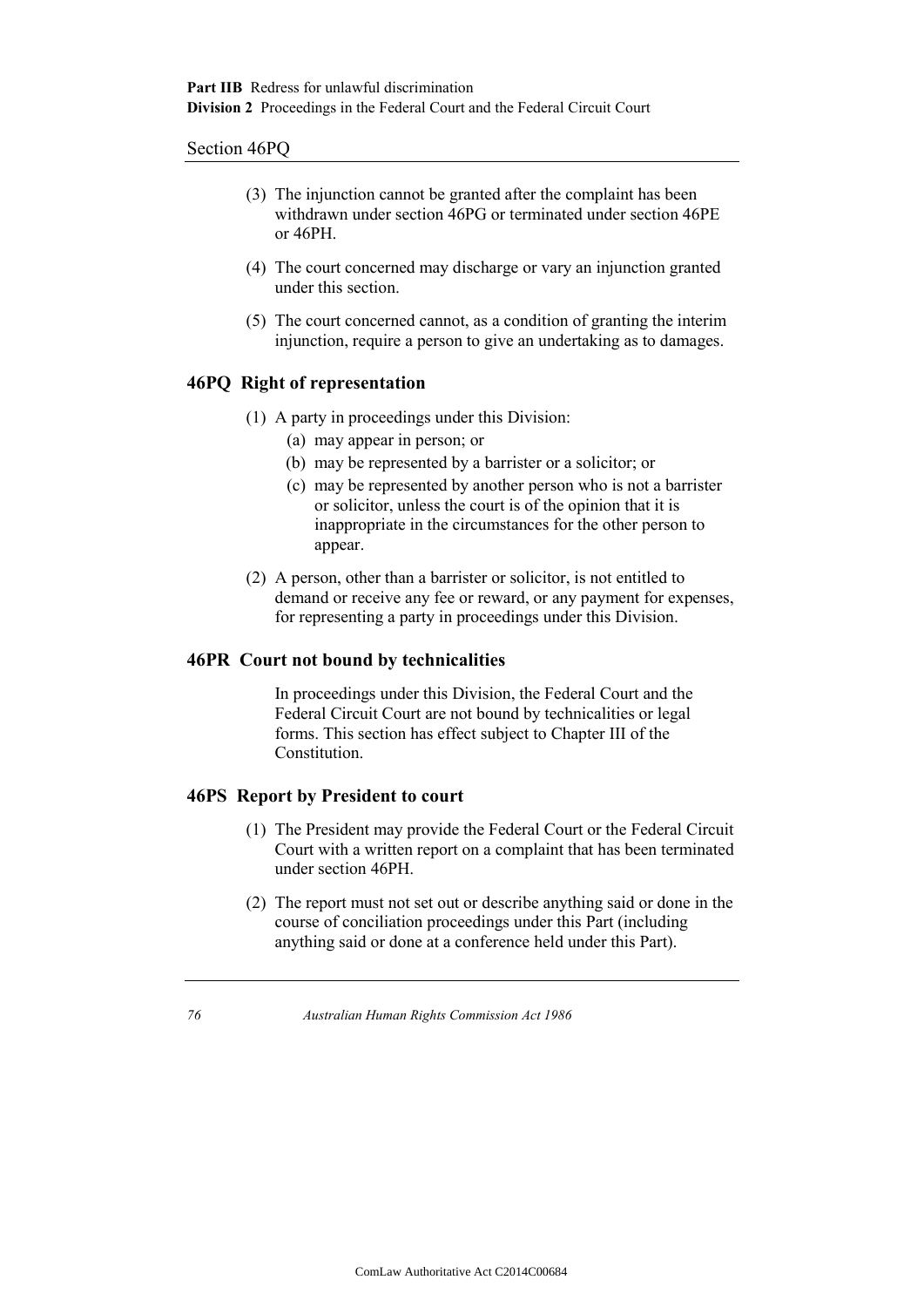(3) The President may give a copy of the report to the applicant and the respondent, and to any relevant member of the Commission.

# **46PT Assistance by Commission**

The Commission may help a person to prepare the forms required for the person to make an application under this Division.

### **46PU Assistance in proceedings before the court**

- (1) A person who:
	- (a) has commenced or proposes to commence proceedings in the Federal Court or the Federal Circuit Court under this Division; or
	- (b) is a respondent in proceedings in the Federal Court or the Federal Circuit Court under this Division;

may apply to the Attorney-General for the provision of assistance under this section in respect of the proceedings.

- (2) If a person makes an application for assistance and the Attorney-General is satisfied that:
	- (a) it will involve hardship to that person to refuse the application; and
	- (b) in all the circumstances, it is reasonable to grant the application;

the Attorney-General may authorise the provision by the Commonwealth to that person, on such conditions (if any) as the Attorney-General determines, of such legal or financial assistance in respect of the proceedings as the Attorney-General determines.

# **46PV** *Amicus curiae* **function of Commission members**

- (1) A special-purpose Commissioner has the function of assisting the Federal Court and the Federal Circuit Court, as *amicus curiae*, in the following proceedings under this Division:
	- (a) proceedings in which the special-purpose Commissioner thinks that the orders sought, or likely to be sought, may affect to a significant extent the human rights of persons who are not parties to the proceedings;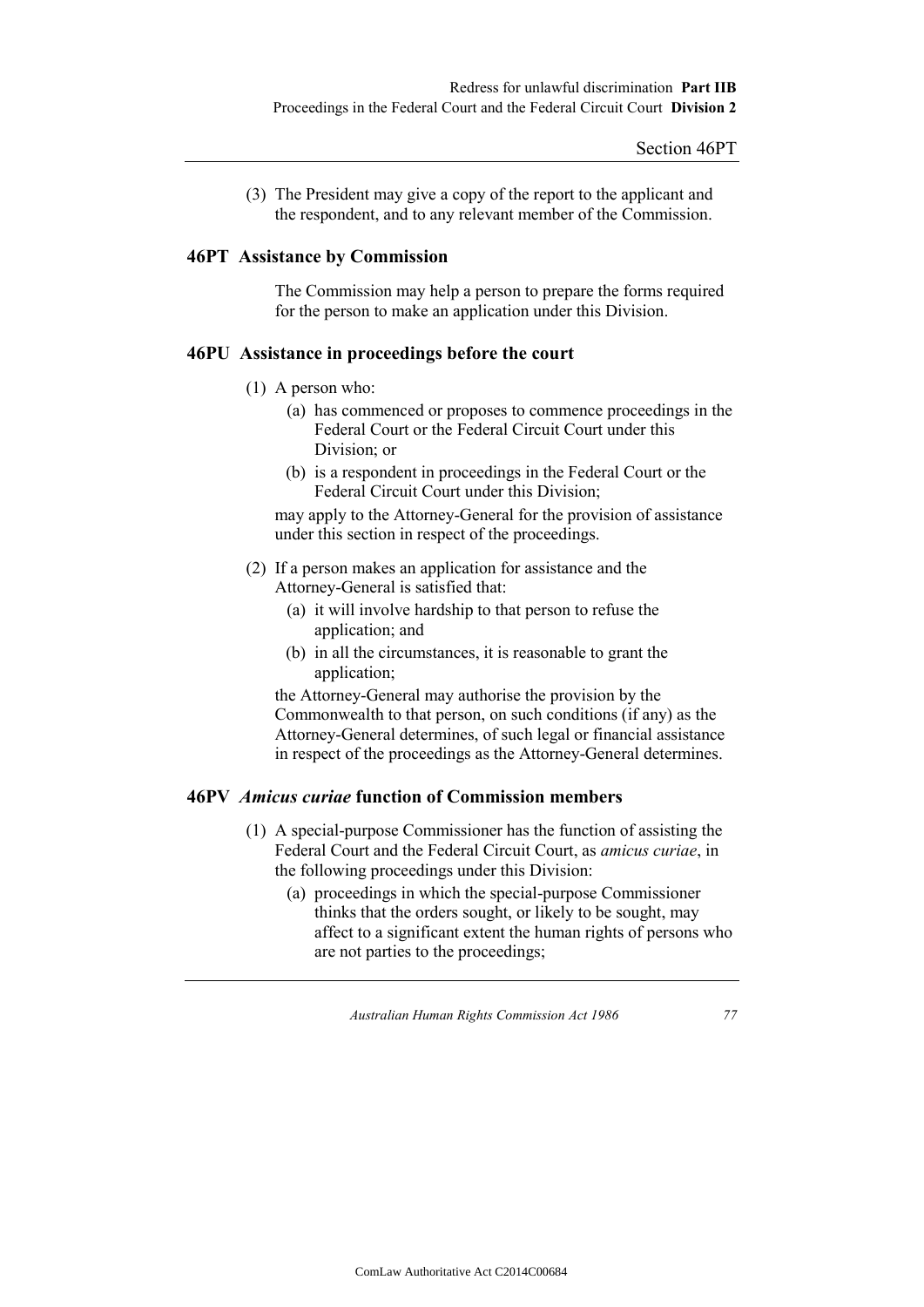Section 46PV

- (b) proceedings that, in the opinion of the special-purpose Commissioner, have significant implications for the administration of the relevant Act or Acts;
- (c) proceedings that involve special circumstances that satisfy the special-purpose Commissioner that it would be in the public interest for the special-purpose Commissioner to assist the court concerned as *amicus curiae*.
- (2) The function may only be exercised with the leave of the court concerned.
- (3) In this section, *special-purpose Commissioner* means:
	- (a) the Aboriginal and Torres Strait Islander Social Justice Commissioner; and
	- (b) the Disability Discrimination Commissioner; and
	- (c) the Human Rights Commissioner; and
	- (d) the Race Discrimination Commissioner; and
	- (e) the Sex Discrimination Commissioner; and
	- (f) the Age Discrimination Commissioner; and
	- (g) the National Children's Commissioner.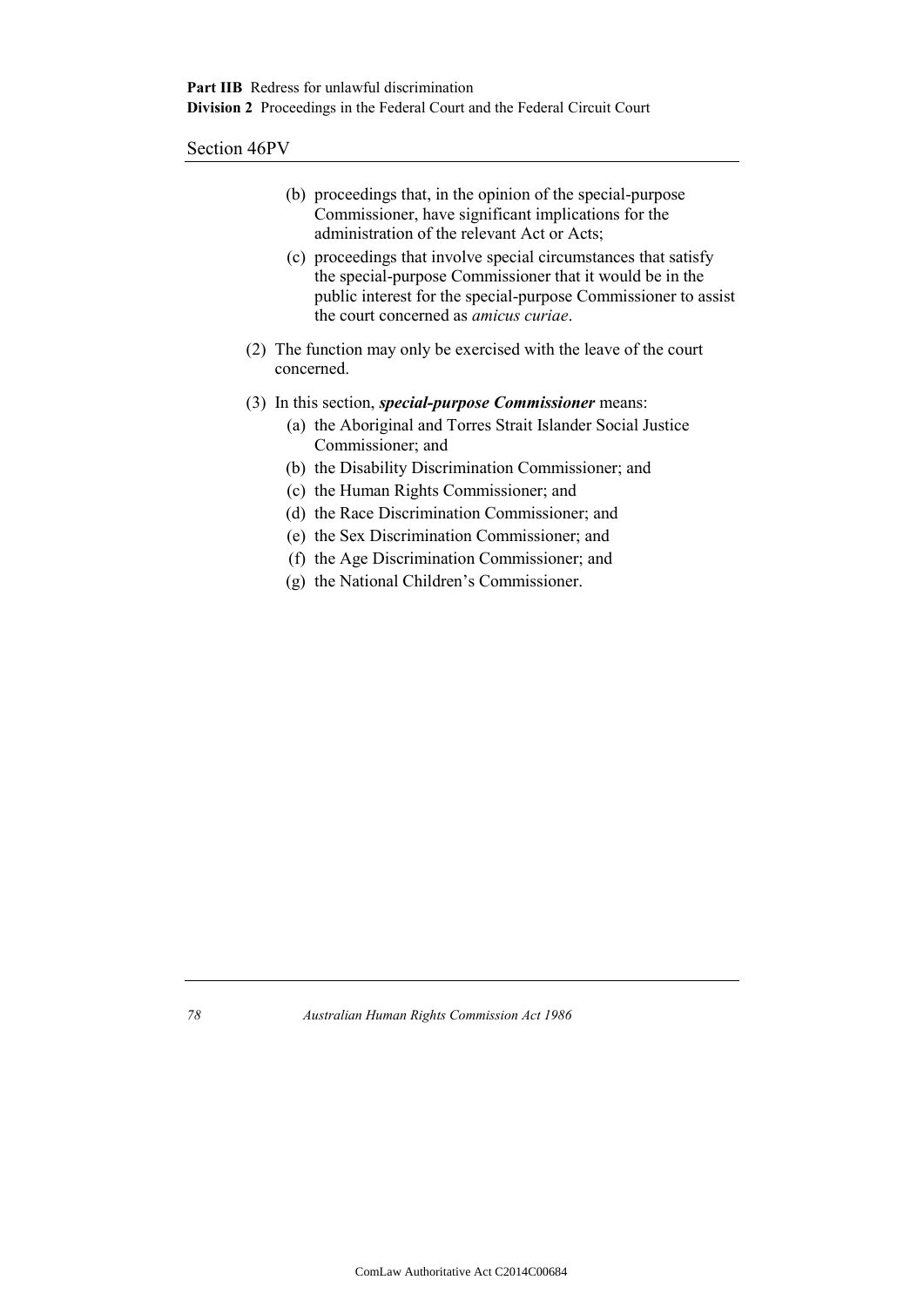# **Part IIC—Referral of discriminatory awards and determinations to other bodies**

# **46PW Referral of discriminatory industrial instruments to the Fair Work Commission**

- (1) A complaint in writing alleging that a person has done a discriminatory act under an industrial instrument may be lodged with the Commission by:
	- (a) a person aggrieved by the act, on that person's own behalf or on behalf of that person and one or more other persons aggrieved by the act; or
	- (b) 2 or more persons aggrieved by the act, on their own behalf or on behalf of themselves and one or more other persons aggrieved by the act; or
	- (c) a person or persons who are in a class of persons aggrieved by the act, on behalf of all the persons in the class; or
	- (d) a trade union, on behalf of one or more of its members aggrieved by the act or on behalf of a class of its members aggrieved by the act.
- (2) If the Commission receives a complaint under this section, the Commission must notify the President accordingly.
- (3) If it appears to the President that the act is a discriminatory act, the President must refer the industrial instrument to the Fair Work Commission. However, the President need not refer the industrial instrument if the President is of the opinion that the complaint is frivolous, vexatious, misconceived or lacking in substance.
- (4) If the President decides not to refer the industrial instrument, the President must give notice in writing of that decision to the complainant or each of the complainants, together with notice of the reasons for the decision.
- (5) If the President refers the industrial instrument to the Fair Work Commission, the President must give notice in writing of the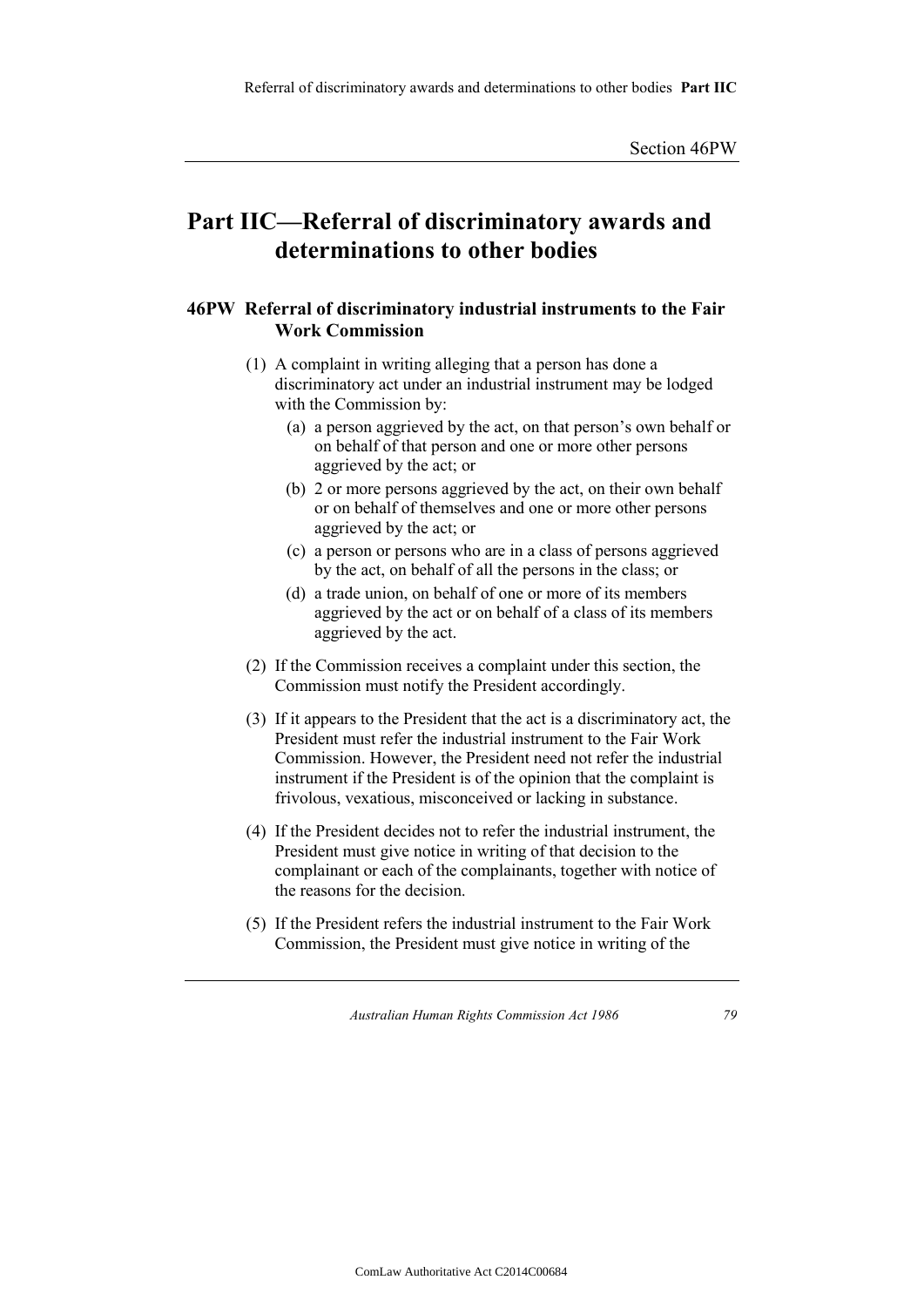outcome of the referral to the complainant or each of the complainants.

- (6) The President may obtain documents or information under section 46PI for the purposes of this section.
- (7) In this section:

*discriminatory act under an industrial instrument* means an act that would be unlawful under:

- (a) Part 4 of the *Age Discrimination Act 2004*; or
- (b) Part 2 of the *Disability Discrimination Act 1992*; or
- (c) Part II of the *Sex Discrimination Act 1984*;

but for the fact that the act was done in direct compliance with an industrial instrument.

#### *industrial instrument* means:

- (a) a fair work instrument (within the meaning of the *Fair Work Act 2009*); or
- (b) a transitional instrument, or a Division 2B State instrument, (within the meaning of the *Fair Work (Transitional Provisions and Consequential Amendments) Act 2009*).
- (8) For the purposes of the definition of *discriminatory act under an industrial instrument* in subsection (7), the fact that an act is done in direct compliance with the industrial instrument does not of itself mean that the act is reasonable.

# **46PX Referral of discriminatory determinations to the Remuneration Tribunal**

- (1) A complaint in writing alleging that a person has done a discriminatory act under a determination may be lodged with the Commission by:
	- (a) a person aggrieved by the act, on that person's own behalf or on behalf of that person and one or more other persons aggrieved by the act; or
	- (b) 2 or more persons aggrieved by the act, on their own behalf or on behalf of themselves and one or more other persons aggrieved by the act; or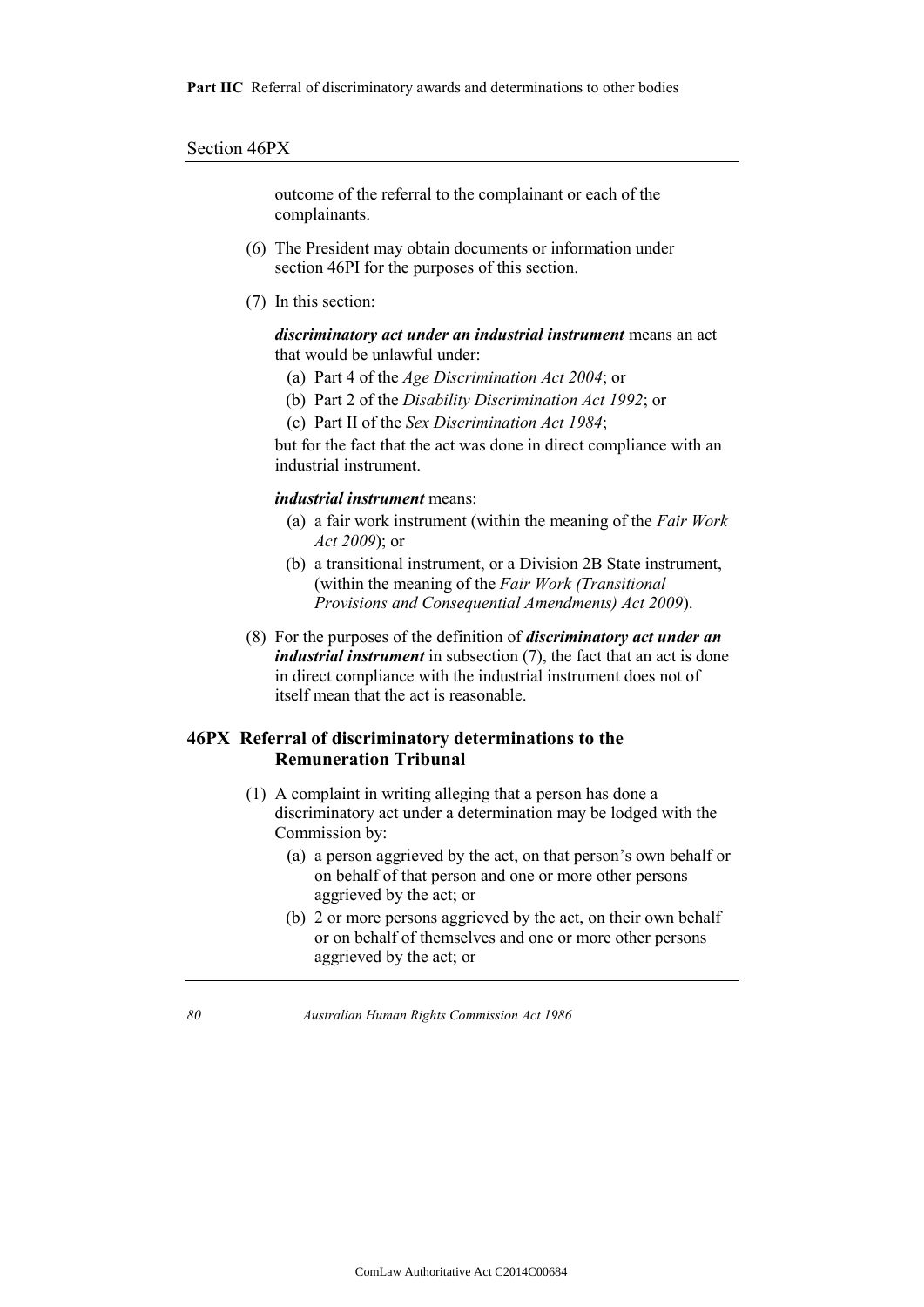- (c) a person or persons who are in a class of persons aggrieved by the act, on behalf of all the persons in the class.
- (2) If the Commission receives a complaint under this section, the Commission must notify the President accordingly.
- (3) If it appears to the President that the act is a discriminatory act, the President must refer the determination to the Remuneration Tribunal. However, the President need not refer the determination if the President is of the opinion that the complaint is frivolous, vexatious, misconceived or lacking in substance.
- (4) If the President decides not to refer the determination, the President must give notice in writing of that decision to the complainant or each of the complainants, together with notice of the reasons for the decision.
- (5) If the President refers the determination to the Remuneration Tribunal, the President must give notice in writing of the outcome of the referral to the complainant or each of the complainants.
- (6) The President may obtain documents or information under section 46PI for the purposes of this section.
- (7) In this section:

#### *determination* means:

- (a) a determination made on or after 19 January 1994 by the Remuneration Tribunal under the *Remuneration Tribunal Act 1973*; or
- (b) a variation made on or after 19 January 1994 by that Tribunal to a determination made by it under that Act before 19 January 1994.

*discriminatory act under a determination* means an act that would be unlawful under Part II of the *Sex Discrimination Act 1984*  except for the fact that the act was done in direct compliance with a determination.

(8) For the purposes of the definition of *discriminatory act under a determination* in subsection (7), the fact that an act is done in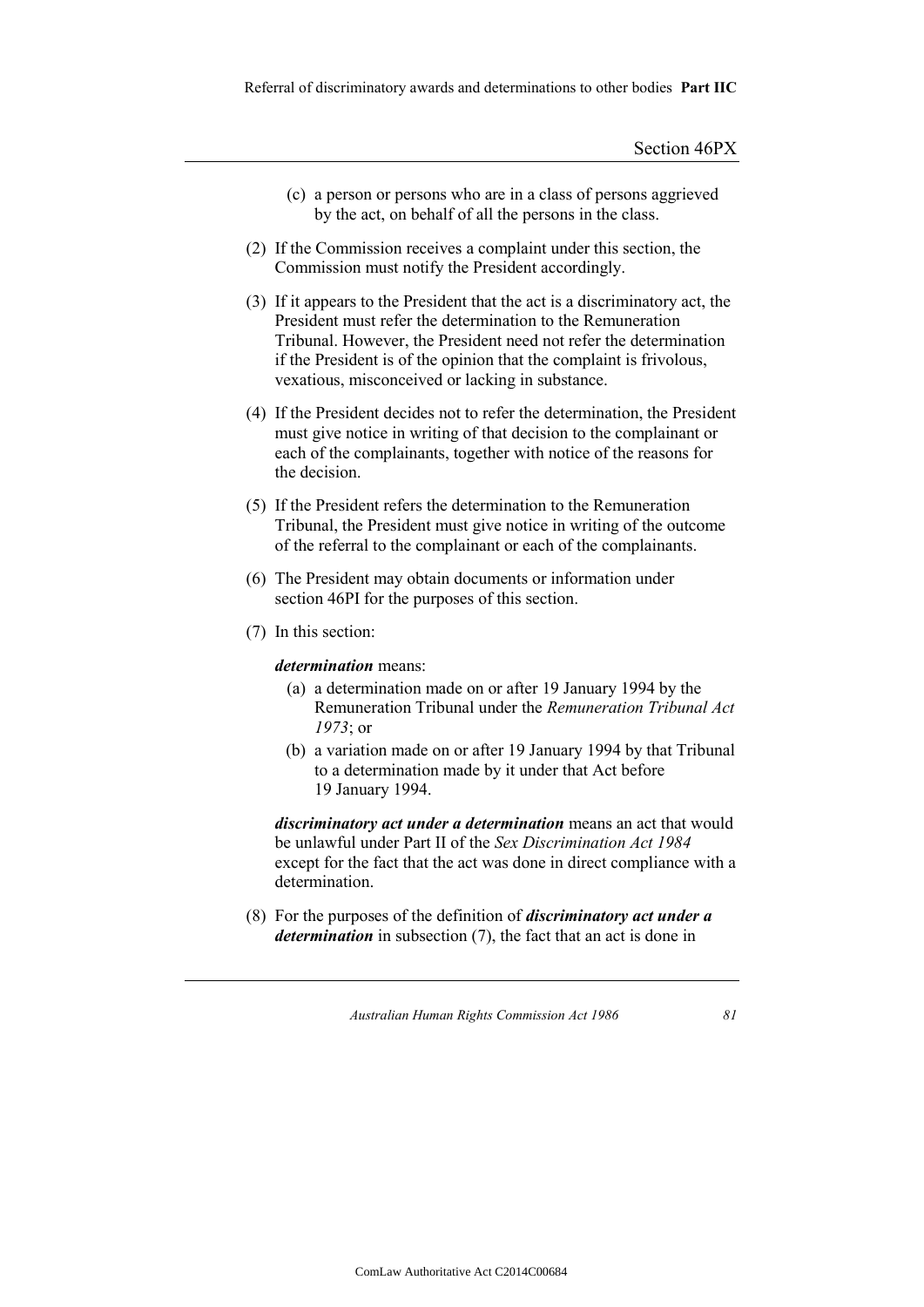#### Section 46PY

direct compliance with the determination does not of itself mean that the act is reasonable.

# **46PY Referral of discriminatory determinations to the Defence Force Remuneration Tribunal**

- (1) A complaint in writing alleging that a person has done a discriminatory act under a determination may be lodged with the Commission by:
	- (a) a person aggrieved by the act, on that person's own behalf or on behalf of that person and one or more other persons aggrieved by the act; or
	- (b) 2 or more persons aggrieved by the act, on their own behalf or on behalf of themselves and one or more other persons aggrieved by the act; or
	- (c) a person or persons who are in a class of persons aggrieved by the act, on behalf of all the persons in the class.
- (2) If the Commission receives a complaint under this section, the Commission must notify the President accordingly.
- (3) If it appears to the President that the act is a discriminatory act, the President must refer the determination to the Defence Force Remuneration Tribunal. However, the President need not refer the determination if the President is of the opinion that the complaint is frivolous, vexatious, misconceived or lacking in substance.
- (4) If the President decides not to refer the determination, the President must give notice in writing of that decision to the complainant or each of the complainants, together with notice of the reasons for the decision.
- (5) If the President refers the determination to the Defence Force Remuneration Tribunal, the President must give notice in writing of the outcome of the referral to the complainant or each of the complainants.
- (6) The President may obtain documents or information under section 46PI for the purposes of this section.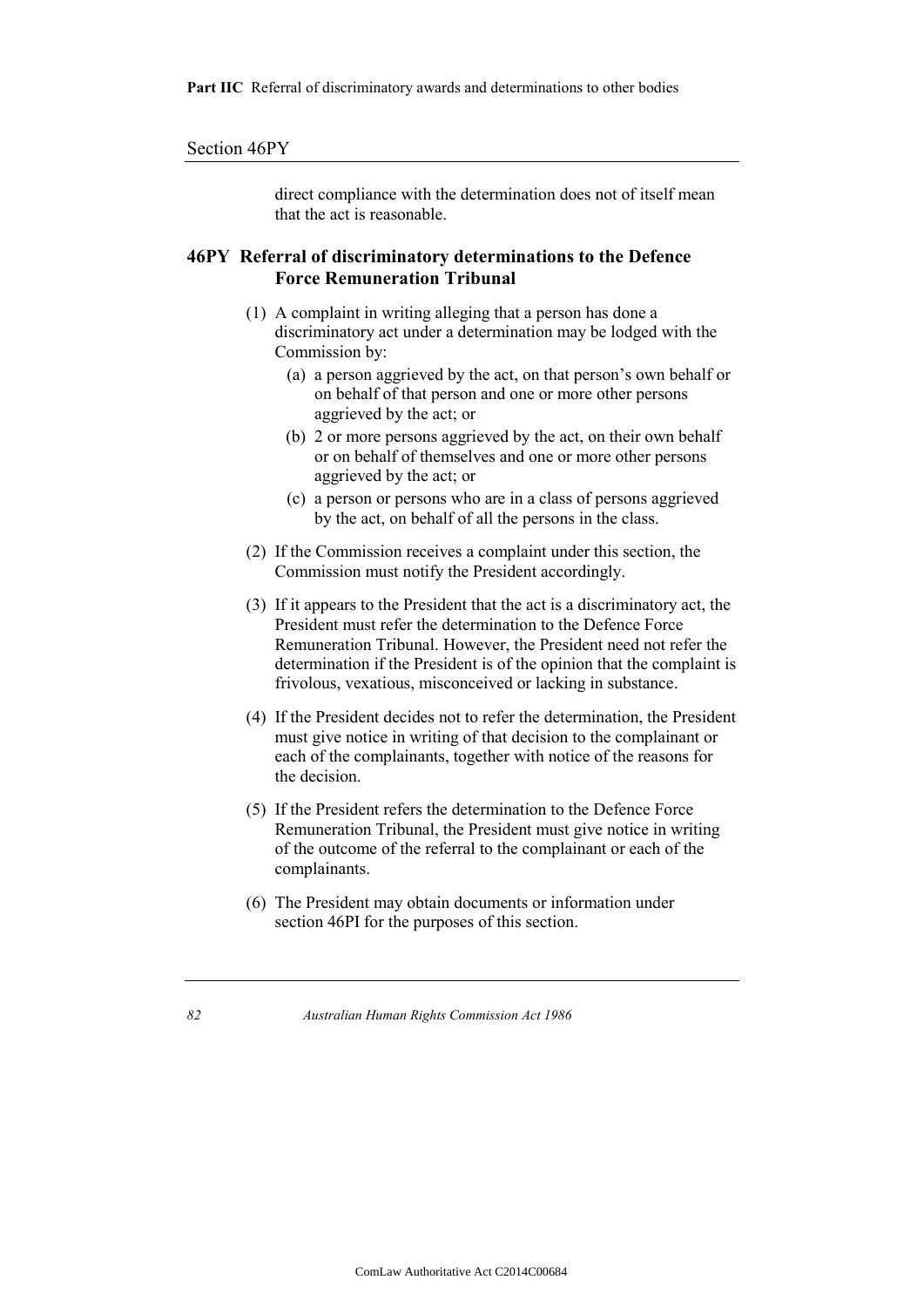(7) In this section:

*determination* means:

- (a) a determination made on or after 15 January 1996 by the Defence Force Remuneration Tribunal under section 58H of the *Defence Act 1903*; or
- (b) a variation made on or after 15 January 1996 by that Tribunal to a determination made by it under that section before 15 January 1996.

*discriminatory act under a determination* means an act that would be unlawful under Part II of the *Sex Discrimination Act 1984* except for the fact that the act was done in direct compliance with a determination.

(8) For the purposes of the definition of *discriminatory act under a determination* in subsection (7), the fact that an act is done in direct compliance with the determination does not of itself mean that the act is reasonable.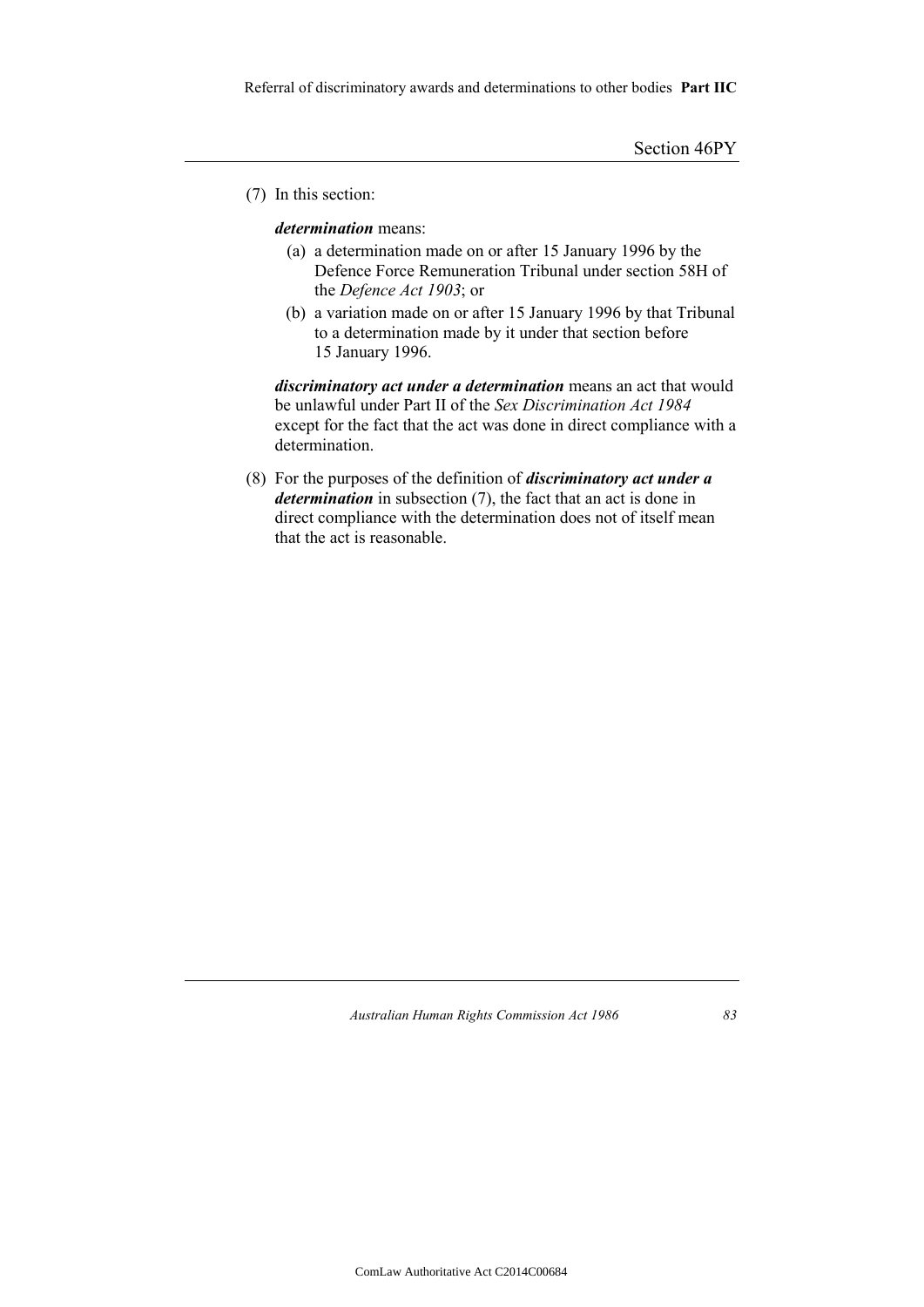# **Part III—Miscellaneous**

# **47 Declaration of international instruments**

- (1) The Minister may, after consulting the appropriate Minister of each State, by legislative instrument, declare an international instrument, being:
	- (a) an instrument ratified or acceded to by Australia; or
	- (b) a declaration that has been adopted by Australia;

to be an international instrument relating to human rights and freedoms for the purposes of this Act.

- (2) The declaration must include:
	- (a) a copy of the international instrument; and
	- (b) a copy of whichever of the following is applicable:
		- (i) Australia's instrument of ratification of, or accession to, the international instrument;
		- (ii) the terms of any explanation given by Australia of its vote in respect of the international instrument.
- (3) Part 6 (sunsetting) of the *Legislative Instruments Act 2003* does not apply to the declaration.

# **48 Protection from civil actions**

- (1) Subsection (2) applies in relation to any of the following persons:
	- (a) the Commission;
	- (b) a member of the Commission;
	- (c) a person acting for or on behalf of:
		- (i) the Commission; or
		- (ii) a member of the Commission.
- (2) The person is not liable to an action or other proceeding for damages for or in relation to an act done, or omitted to be done, in good faith in performance, or purported performance, of any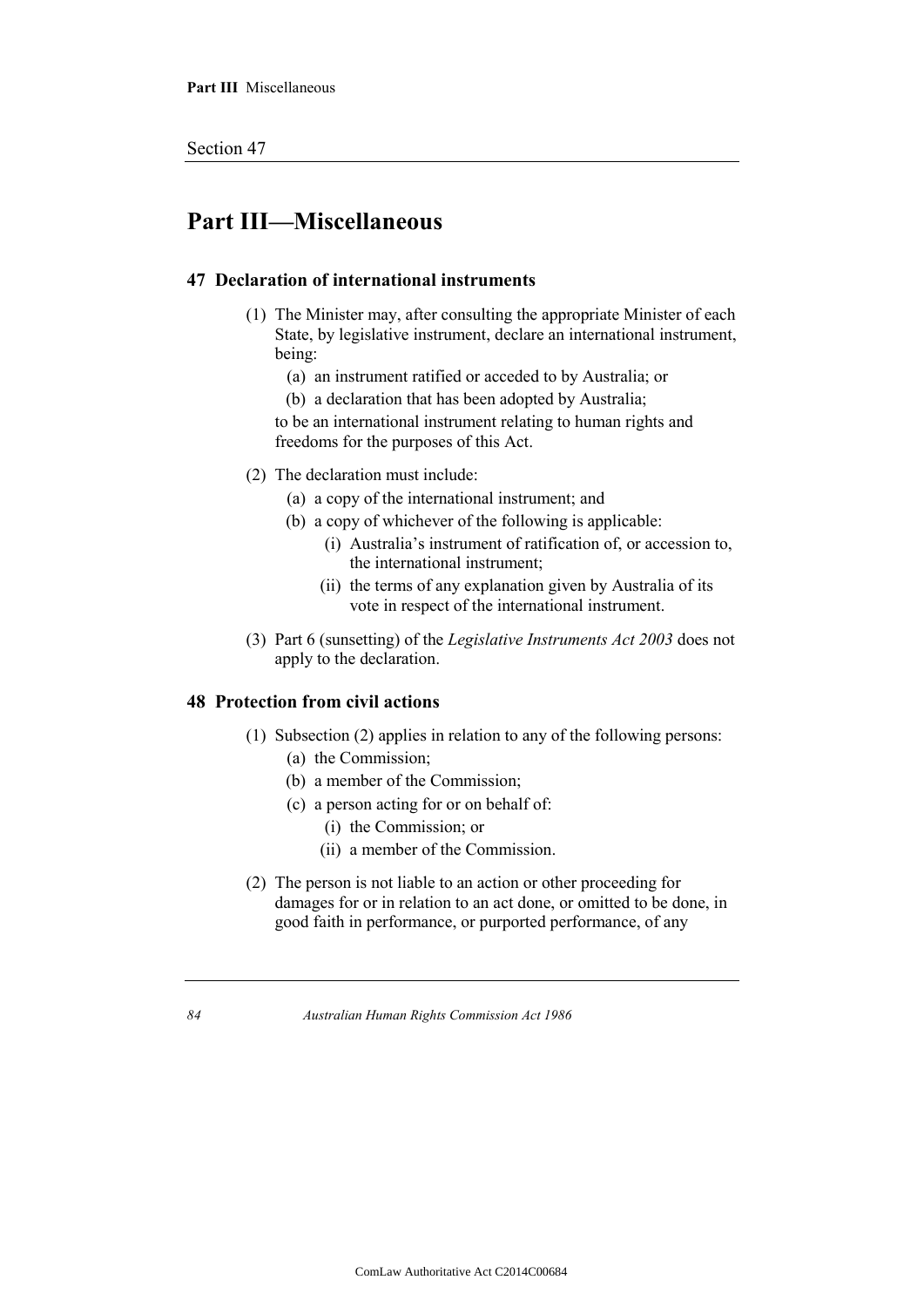function, or in exercise or purported exercise of any power, conferred on the Commission or the member.

- (3) Where:
	- (a) a complaint has been made to the Commission; or
	- (b) a submission has been made, a document or information has been furnished, or evidence has been given, to the Commission or to a person acting on behalf of the Commission;

a person is not liable to an action, suit or proceeding in respect of loss, damage or injury of any kind suffered by another person by reason only that the complaint or submission was made, the document or information was furnished or the evidence was given.

# **49 Non-disclosure of private information**

- (1) A person who is, or has at any time been, a member of the Commission or a member of the staff referred to in section 43 or is acting, or has at any time acted, for or on behalf of the Commission shall not, either directly or indirectly:
	- (a) make a record of, or divulge or communicate to any person, any information relating to the affairs of another person acquired by the first-mentioned person by reason of that person's office or employment under or for the purposes of this Act or by reason of that person acting, or having acted, for or on behalf of the Commission; or
	- (b) make use of any such information as is mentioned in paragraph (a); or
	- (c) produce to any person a document relating to the affairs of another person furnished for the purposes of this Act.

Penalty: 50 penalty units or imprisonment for 1 year, or both.

- (2) A person who is, or has at any time been, a member of the Commission or a member of the staff referred to in section 43 or is acting, or has at any time acted, for or on behalf of the Commission shall not be required:
	- (a) to divulge or communicate to a court any information relating to the affairs of another person acquired by the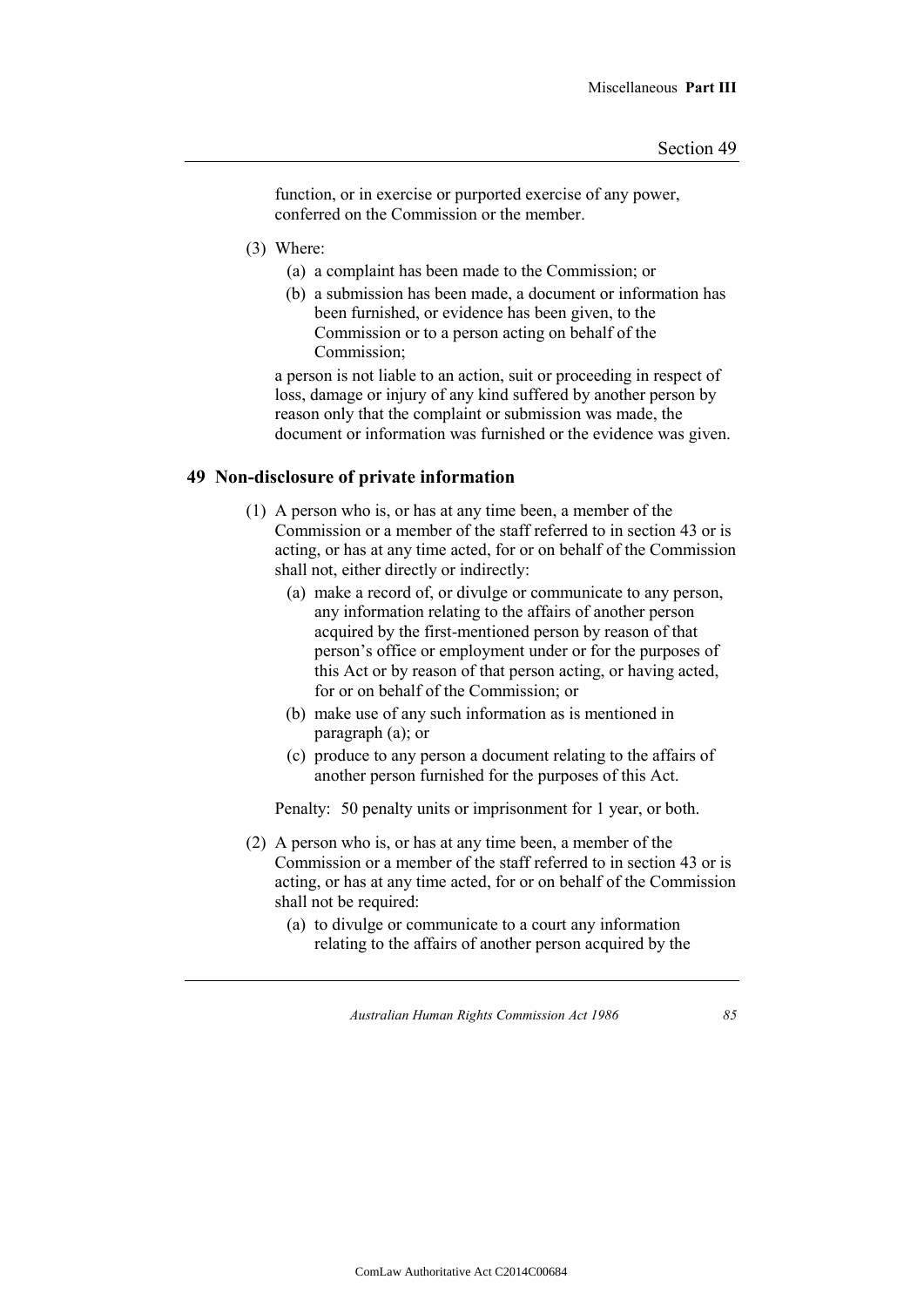first-mentioned person by reason of that person's office or employment under or for the purposes of this Act or by reason of that person acting, or having acted, for or on behalf of the Commission; or

(b) to produce in a court a document relating to the affairs of another person of which the first-mentioned person has custody, or to which that person has access, by reason of that person's office or employment under or for the purposes of this Act or by reason of that person acting, or having acted, for or on behalf of the Commission;

except where it is necessary to do so for the purposes of this Act.

- (3) Nothing in this section prohibits a person from:
	- (a) making a record of information that is, or is included in a class of information that is, required or permitted by an Act to be recorded, if the record is made for the purposes of or pursuant to that Act;
	- (b) divulging or communicating information, or producing a document, to an instrumentality of a State in accordance with an arrangement in force under section 16; or
	- (c) divulging or communicating information, or producing a document, that is, or is included in a class of information that is or class of documents that are, required or permitted by an Act to be divulged, communicated or produced, as the case may be, if the information is divulged or communicated, or the document is produced, for the purposes of or pursuant to that Act.
	- Note: A defendant bears an evidential burden in relation to a matter in subsection (3) (see subsection 13.3(3) of the *Criminal Code*).
- (4) Nothing in subsection (2) prevents a person being required, for the purposes of or pursuant to an Act, to divulge or communicate information, or to produce a document, that is, or is included in a class of information that is or class of documents that are, required or permitted by that Act to be divulged, communicated or produced.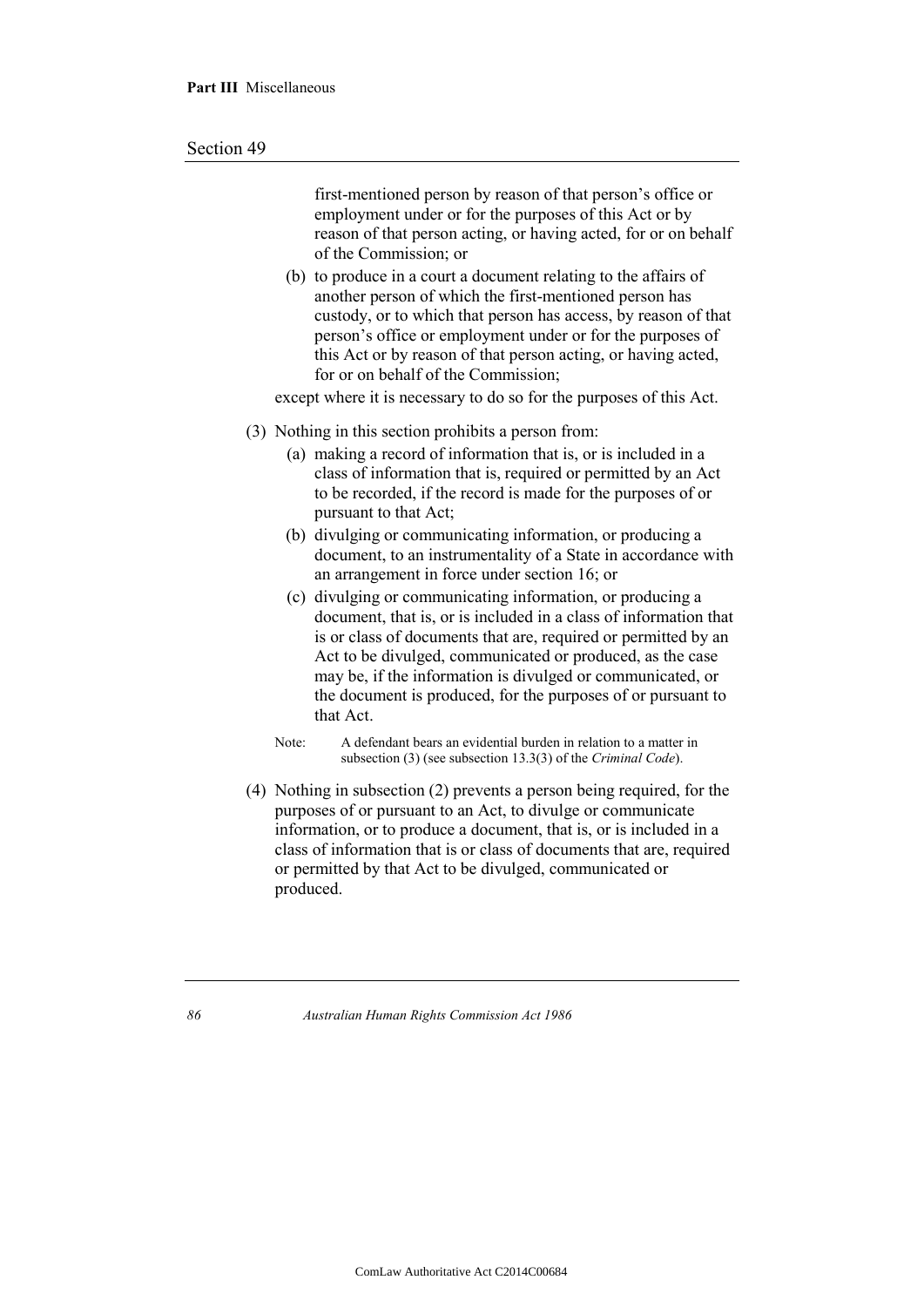- (4A) Subsection (1) does not prevent the Commission, or a person acting for or on behalf of the Commission, from giving information or documents in accordance with paragraph 20(4A)(e).
	- Note: A defendant bears an evidential burden in relation to a matter in subsection (4A) (see subsection 13.3(3) of the *Criminal Code*).
- (4B) Subsection (1) does not prevent a person from making a record of, divulging, communicating or making use of information, or producing a document, if the person does so:
	- (a) in the performance of a duty under or in connection with this Act; or
	- (b) in the course of acting for or on behalf of the Commission.
	- Note: A defendant bears an evidential burden in relation to the matter in subsection (4B) (see subsection 13.3(3) of the *Criminal Code*).
	- (5) In this section:

*court* includes any tribunal, authority or person having power to require the production of documents or the answering of questions.

*produce* includes permit access to.

#### **49A Information stored otherwise than in written form**

If information is recorded or stored by means of a mechanical, electronic or other device, any duty imposed by this Act to produce the document recording that information is to be construed as a duty to provide a document containing a clear reproduction in writing of the information.

# **49B Jurisdiction of Federal Court and Federal Circuit Court**

The Federal Court and the Federal Circuit Court have concurrent jurisdiction with respect to civil matters arising under Part IIB or IIC.

#### **49C Compensation for acquisition of property**

(1) If the application of any of the provisions of this Act would result in an acquisition of property from any person having been made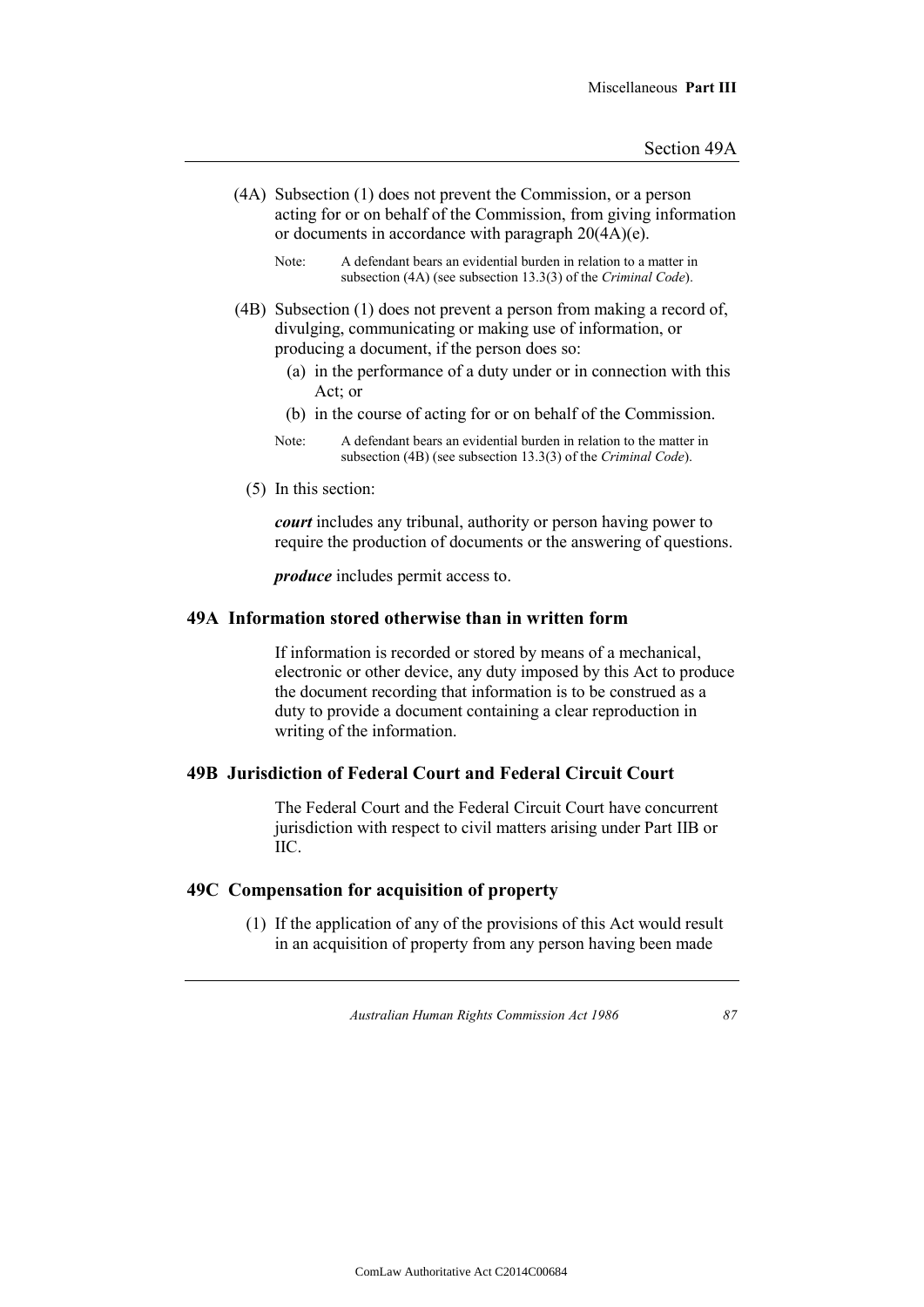#### Section 50

otherwise than on just terms, the person is entitled to such compensation from the Commonwealth as is necessary to ensure that the acquisition is made on just terms.

(2) The Federal Court and the Federal Circuit Court have concurrent jurisdiction with respect to matters arising under subsection (1) and that jurisdiction is exclusive of the jurisdiction of all other courts, other than jurisdiction of the High Court under section 75 of the Constitution.

### **50 Regulations**

The Governor-General may make regulations, not inconsistent with this Act, prescribing matters:

- (a) required or permitted by this Act to be prescribed; or
- (b) necessary or convenient to be prescribed for carrying out or giving effect to this Act.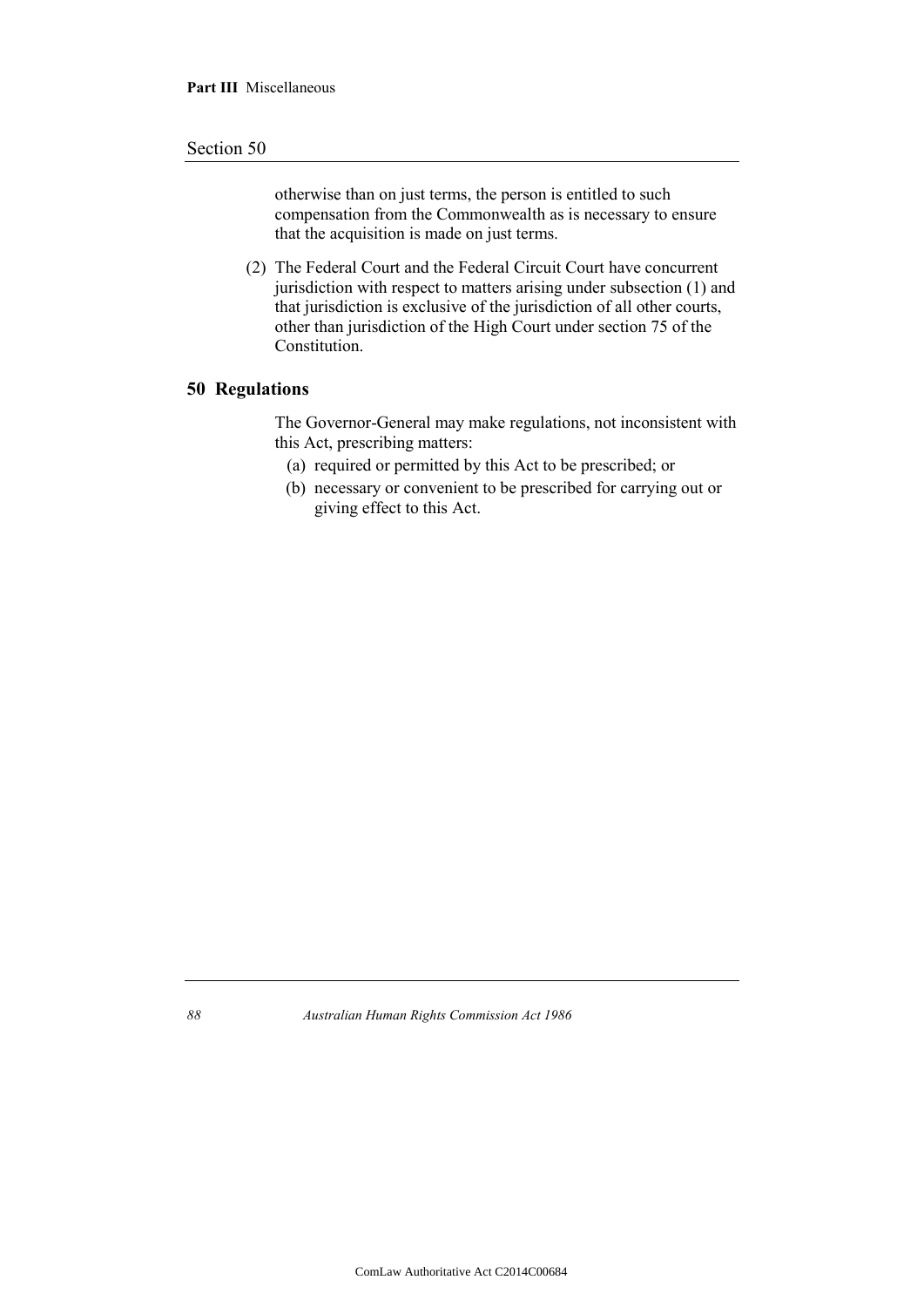# **Schedule 1—Convention concerning Discrimination in respect of Employment and Occupation**

Section 3

The General Conference of the International Labour Organisation,

- Having been convened at Geneva by the Governing Body of the International Labour Office, and having met in its Forty-second Session on 4 June 1958, and
- Having decided upon the adoption of certain proposals with regard to discrimination in the field of employment and occupation, which is the fourth item on the agenda of the session, and
- Having determined that these proposals shall take the form of an international Convention, and
- Considering that the Declaration of Philadelphia affirms that all human beings, irrespective of race, creed or sex, have the right to pursue both their material well-being and their spiritual development in conditions of freedom and dignity, of economic security and equal opportunity, and
- Considering further that discrimination constitutes a violation of rights enunciated by the Universal Declaration of Human Rights,

adopts this twenty-fifth day of June of the year one thousand nine hundred and fifty-eight the following Convention, which may be cited as the Discrimination (Employment and Occupation) Convention, 1958:

### *Article 1*

1. For the purpose of this Convention the term "discrimination" includes—

(*a*) any distinction, exclusion or preference made on the basis of race, colour, sex, religion, political opinion, national extraction or social origin, which has the effect of nullifying or impairing equality of opportunity or treatment in employment or occupation;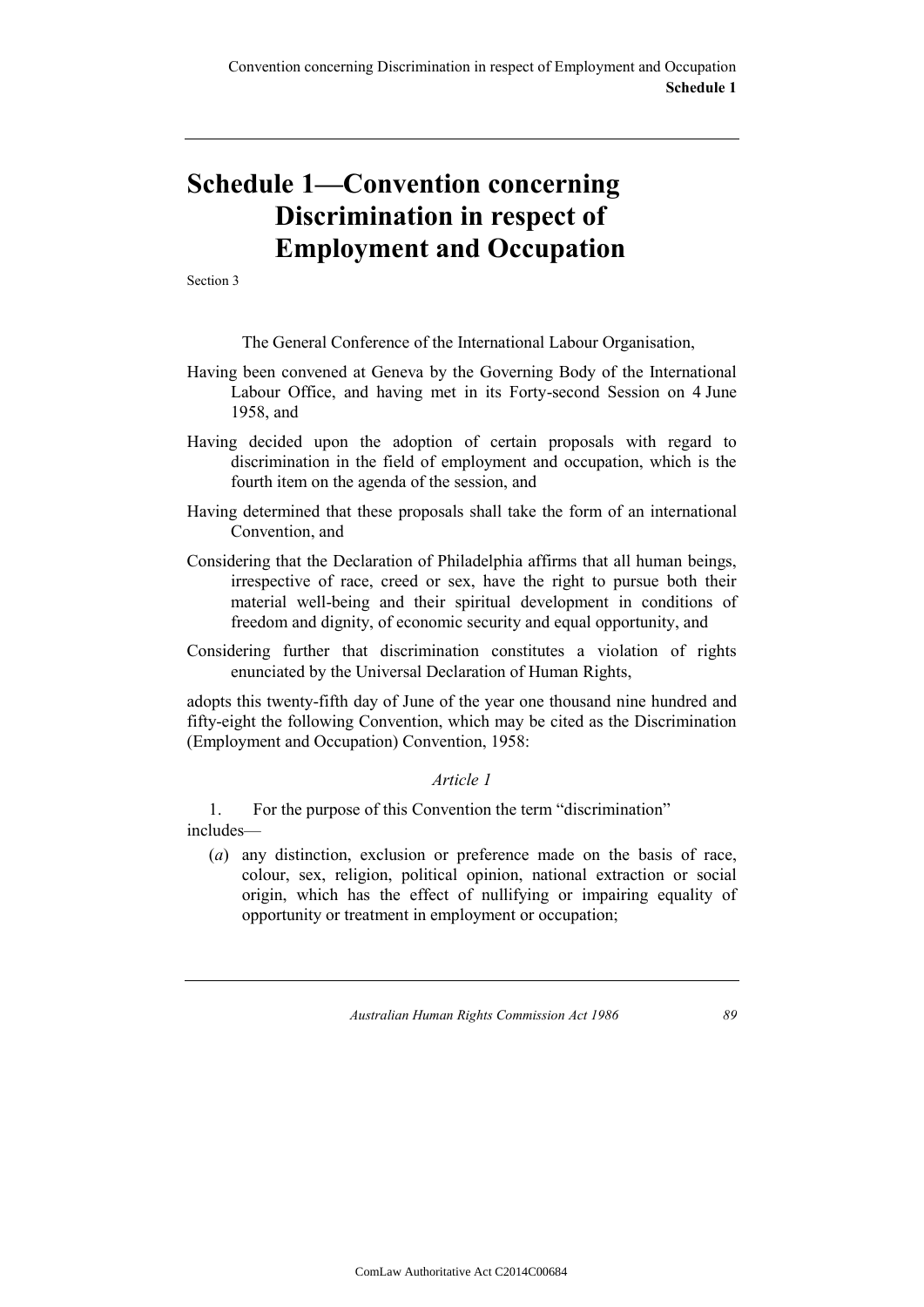(*b*) such other distinction, exclusion or preference which has the effect of nullifying or impairing equality of opportunity or treatment in employment or occupation as may be determined by the Member concerned after consultation with representative employer's and worker's organisations, where such exist, and with other appropriate bodies.

2. Any distinction, exclusion or preference in respect of a particular job based on the inherent requirements thereof shall not be deemed to be discrimination.

3. For the purpose of this Convention the terms "employment" and "occupation" include access to vocational training, access to employment and to particular occupations, and terms and conditions of employment.

#### *Article 2*

Each Member for which this Convention is in force undertakes to declare and pursue a national policy designed to promote, by methods appropriate to national conditions and practice, equality of opportunity and treatment in respect of employment and occupation, with a view to eliminating any discrimination in respect thereof.

## *Article 3*

Each Member for which this Convention is in force undertakes, by methods appropriate to national conditions and practice—

- (*a*) to seek the co-operation of employers' and workers' organisations and other appropriate bodies in promoting the acceptance and observance of this policy;
- (*b*) to enact such legislation and to promote such educational programmes as may be calculated to secure the acceptance and observance of the policy;
- (*c*) to repeal any statutory provisions and modify any administrative instructions or practices which are inconsistent with the policy;
- (*d*) to pursue the policy in respect of employment under the direct control of a national authority;
- (*e*) to ensure observance of the policy in the activities of vocational guidance, vocational training and placement services under the direction of a national authority;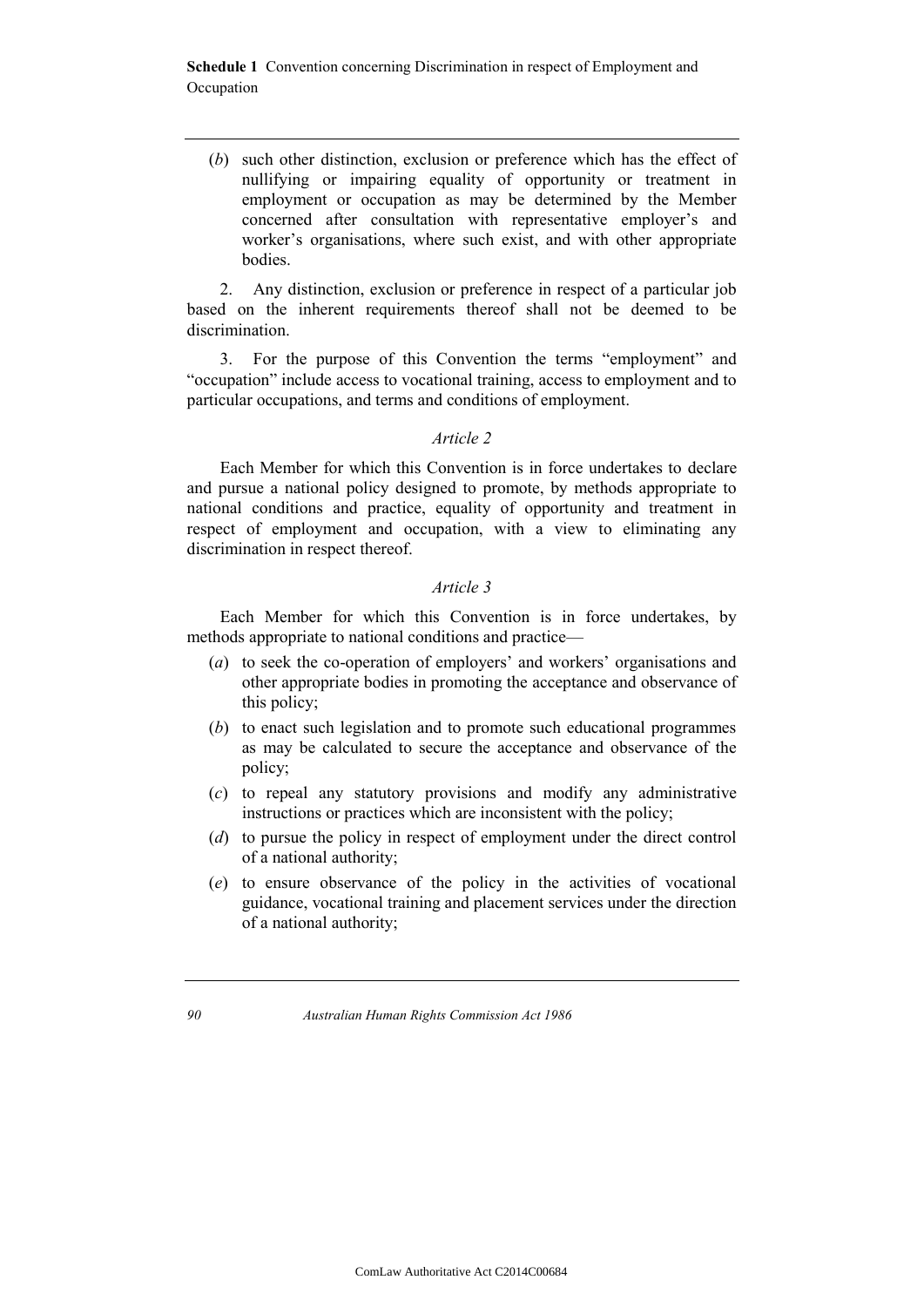(*f*) to indicate in its annual reports on the application of the Convention the action taken in pursuance of the policy and the results secured by such action.

### *Article 4*

Any measures affecting an individual who is justifiably suspected of, or engaged in, activities prejudicial to the security of the State shall not be deemed to be discrimination, provided that the individual concerned shall have the right to appeal to a competent body established in accordance with national practice.

#### *Article 5*

1. Special measures of protection or assistance provided for in other Conventions or Recommendations adopted by the International Labour Conference shall not be deemed to be discrimination.

2. Any Member may, after consultation with representative employers' and workers' organisations, where such exist, determine that other special measures designed to meet the particular requirements of persons who, for reasons such as sex, age, disablement, family responsibilities or social or cultural status, are generally recognised to require special protection or assistance, shall not be deemed to be discrimination.

# *Article 6*

Each Member which ratifies this Convention undertakes to apply it to non-metropolitan territories in accordance with the provisions of the Constitution of the International Labour Organisation.

#### *Article 7*

The formal ratifications of this Convention shall be communicated to the Director-General of the International Labour Office for registration.

#### *Article 8*

1. This Convention shall be binding only upon those Members of the International Labour Organisation whose ratifications have been registered with the Director-General.

It shall come into force twelve months after the date on which the ratifications of two Members have been registered with the Director-General.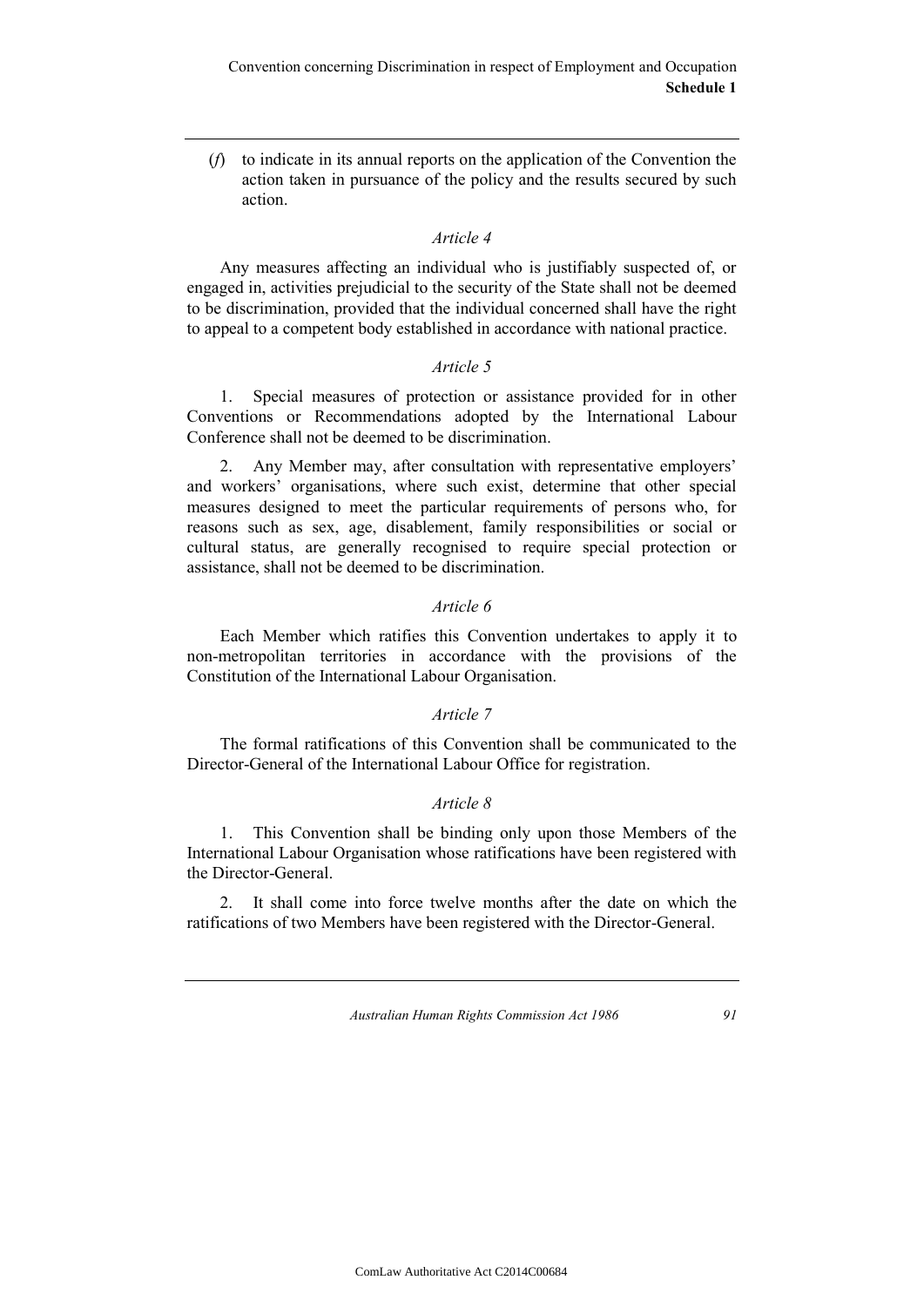3. Thereafter, this Convention shall come into force for any Member twelve months after the date on which its ratification has been registered.

#### *Article 9*

1. A Member which has ratified this Convention may denounce it after the expiration of ten years from the date on which the Convention first comes into force, by an act communicated to the Director-General of the International Labour Office for registration.

Such denunciation shall not take effect until one year after the date on which it is registered.

2. Each Member which has ratified this Convention and which does not, within the year following the expiration of the period of ten years mentioned in the preceding paragraph, exercise the right of denunciation provided for in this Article, will be bound for another period of ten years and, thereafter, may denounce this Convention at the expiration of each period of ten years under the terms provided for in this Article.

#### *Article 10*

1. The Director-General of the International Labour Office shall notify all Members of the International Labour Organisation of the registration of all ratifications and denunciations communicated to him by the Members of the Organisation.

2. When notifying the members of the Organisation of the registration of the second ratification communicated to him, the Director-General shall draw the attention of the Members of the Organisation to the date upon which the Convention will come into force.

# *Article 11*

The Director-General of the International Labour Office shall communicate to the Secretary-General of the United Nations for registration in accordance with Article 102 of the Charter of the United Nations full particulars of all ratifications and acts of denunciation registered by him in accordance with the provisions of the preceding Articles.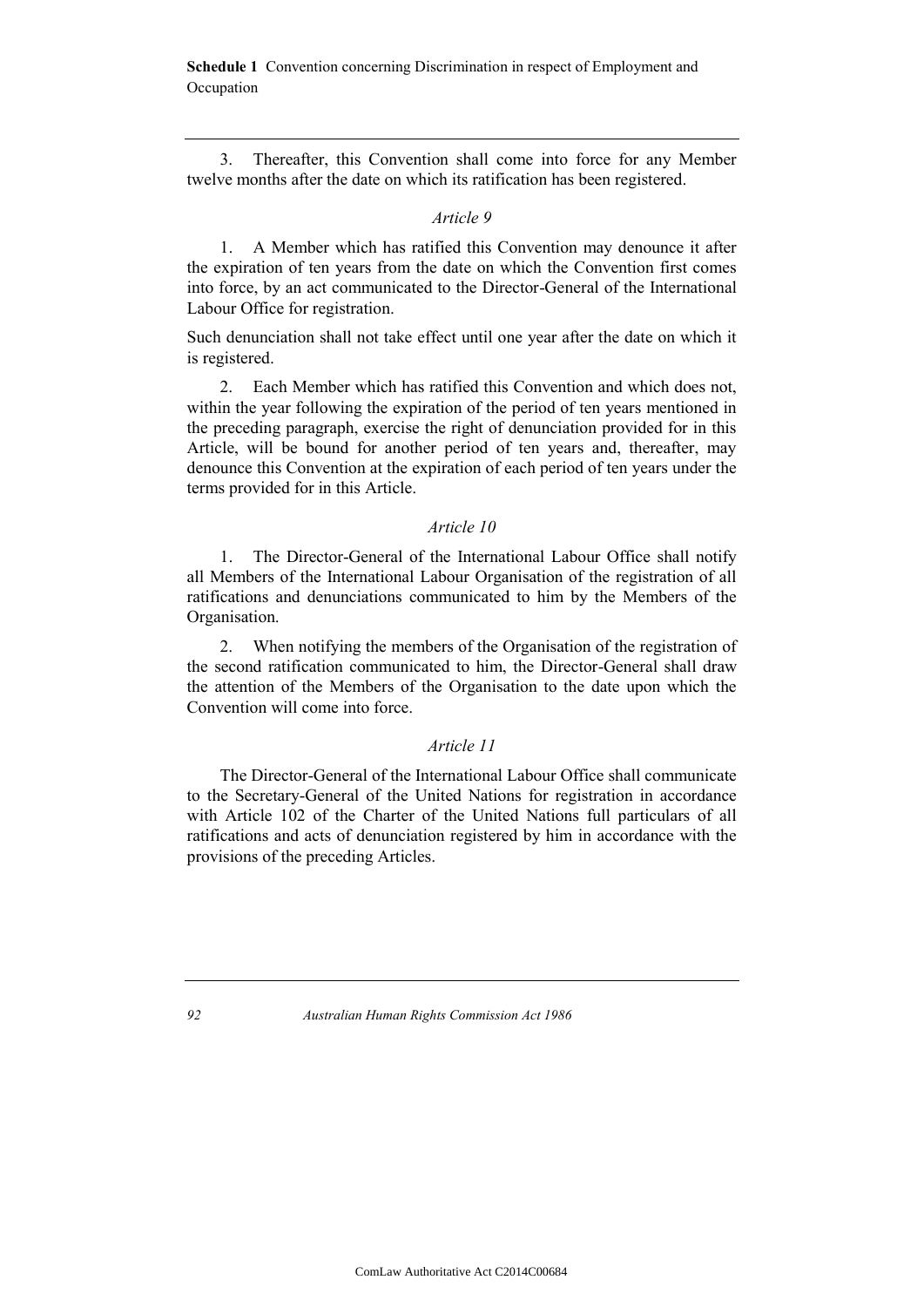# *Article 12*

At such times as it may consider necessary the Governing Body of the International Labour Office shall present to the General Conference a report on the working of this Convention and shall examine the desirability of placing on the agenda of the Conference the question of its revision in whole or in part.

# *Article 13*

1. Should the Conference adopt a new Convention revising this Convention in whole or in part, then, unless the new Convention otherwise provides—

- (*a*) the ratification by a Member of the new revising Convention shall *ipso jure* involve the immediate denunciation of this Convention, notwithstanding the provisions of Article 9 above, if and when the new revising Convention shall have come into force;
- (*b*) as from the date when the new revising Convention comes into force this Convention shall cease to be open to ratification by the Members.

2. This Convention shall in any case remain in force in its actual form and content for those Members which have ratified it but have not ratified the revising Convention.

# *Article 14*

The English and French versions of the text of this Convention are equally authoritative.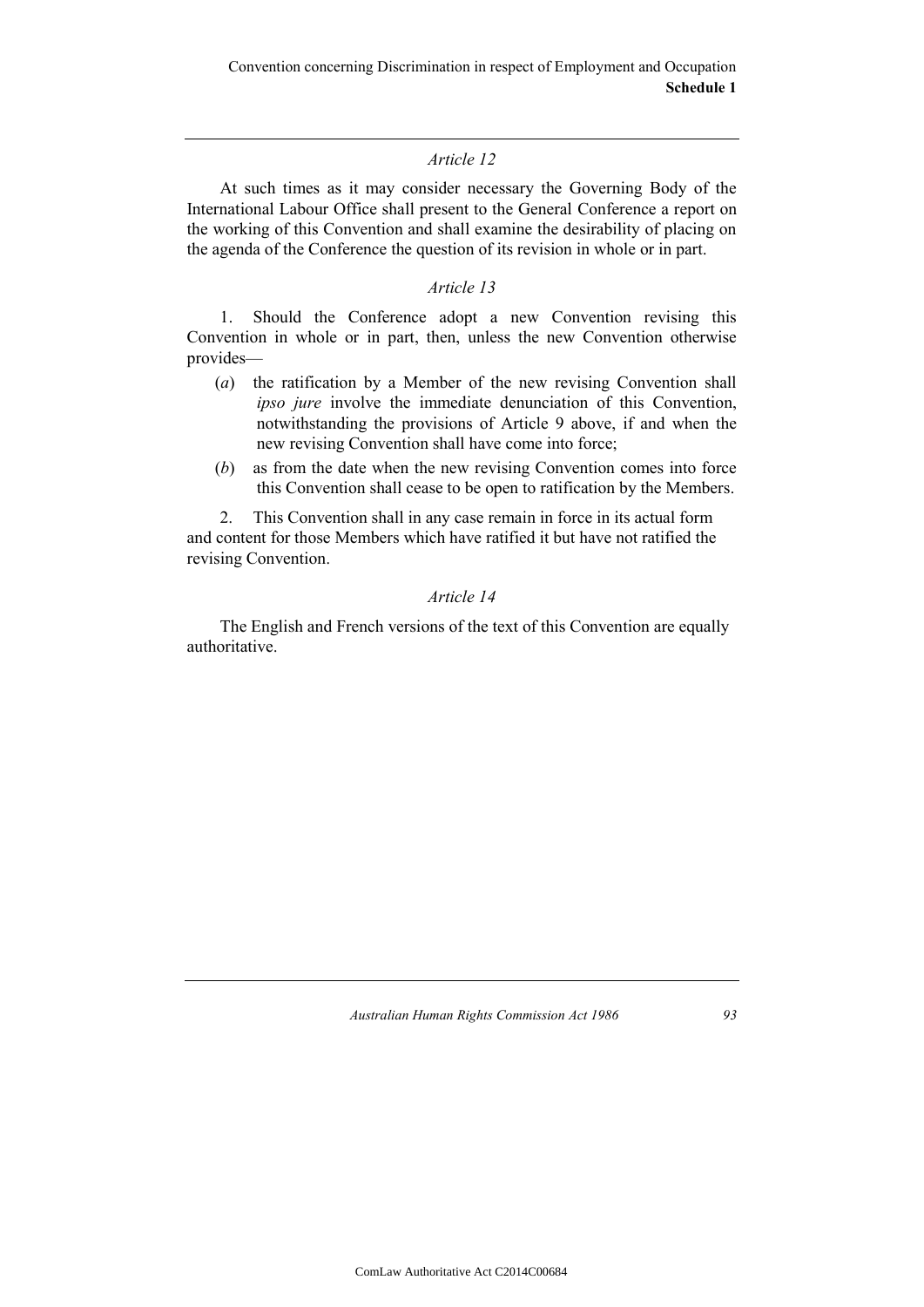# **Schedule 2—International Covenant on Civil and Political Rights**

Section 3

#### *The States Parties to the present Covenant,*

*Considering* that, in accordance with the principles proclaimed in the Charter of the United Nations, recognition of the inherent dignity and of the equal and inalienable rights of all members of the human family is the foundation of freedom, justice and peace in the world,

*Recognizing* that these rights derive from the inherent dignity of the human person,

*Recognizing* that, in accordance with the Universal Declaration of Human Rights, the ideal of free human beings enjoying civil and political freedom from fear and want can only be achieved if conditions are created whereby everyone may enjoy his civil and political rights, as well as his economic, social and cultural rights,

*Considering* the obligation of States under the Charter of the United Nations to promote universal respect for, and observance of, human rights and freedoms,

*Realizing* that the individual, having duties to other individuals and to the community to which he belongs, is under a responsibility to strive for the promotion and observance of the rights recognized in the present Covenant,

*Agree* upon the following articles:

# **PART I**

#### *Article 1*

1. All peoples have the right of self-determination. By virtue of that right they freely determine their political status and freely pursue their economic, social and cultural development.

2. All peoples may, for their own ends, freely dispose of their natural wealth and resources without prejudice to any obligations arising out of international economic co-operation, based upon the principle of mutual benefit,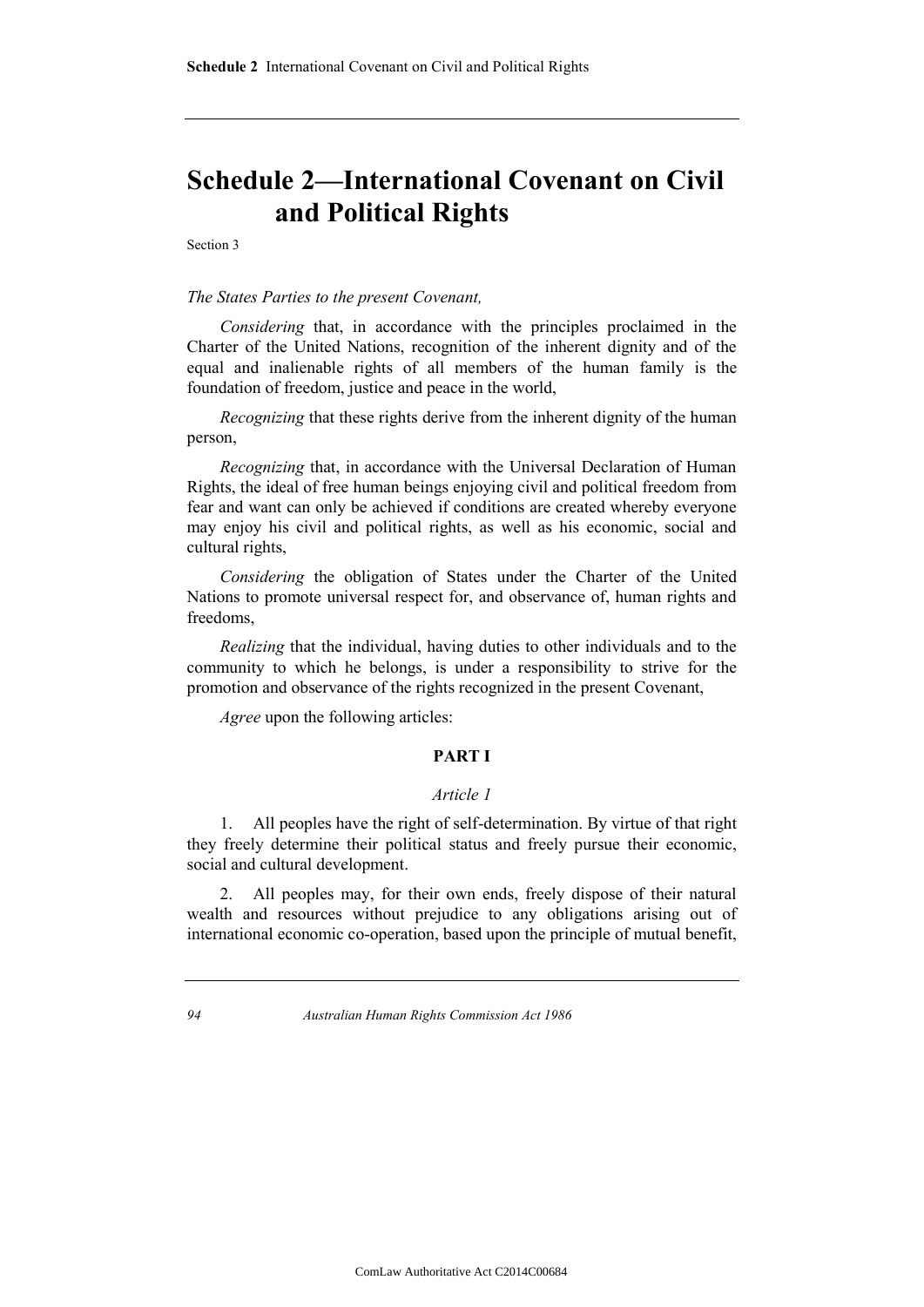and international law. In no case may a people be deprived of its own means of subsistence.

3. The States Parties to the present Covenant, including those having responsibility for the administration of Non-Self-Governing and Trust Territories, shall promote the realization of the right of self-determination, and shall respect that right, in conformity with the provisions of the Charter of the United Nations.

#### **PART II**

#### *Article 2*

1. Each State Party to the present Covenant undertakes to respect and to ensure to all individuals within its territory and subject to its jurisdiction the rights recognized in the present Covenant, without distinction of any kind, such as race, colour, sex, language, religion, political or other opinion, national or social origin, property, birth or other status.

2. Where not already provided for by existing legislative or other measures, each State Party to the present Covenant undertakes to take the necessary steps, in accordance with its constitutional processes and with the provisions of the present Covenant, to adopt such legislative or other measures as may be necessary to give effect to the rights recognized in the present Covenant.

3. Each State Party to the present Covenant undertakes:

(*a*) To ensure that any person whose rights or freedoms as herein recognized are violated shall have an effective remedy, notwithstanding that the violation has been committed by persons acting in an official capacity;

(*b*) To ensure that any person claiming such a remedy shall have his right thereto determined by competent judicial, administrative or legislative authorities, or by any other competent authority provided for by the legal system of the State, and to develop the possibilities of judicial remedy;

(*c*) To ensure that the competent authorities shall enforce such remedies when granted.

#### *Article 3*

The States Parties to the present Covenant undertake to ensure the equal right of men and women to the enjoyment of all civil and political rights set forth in the present Covenant.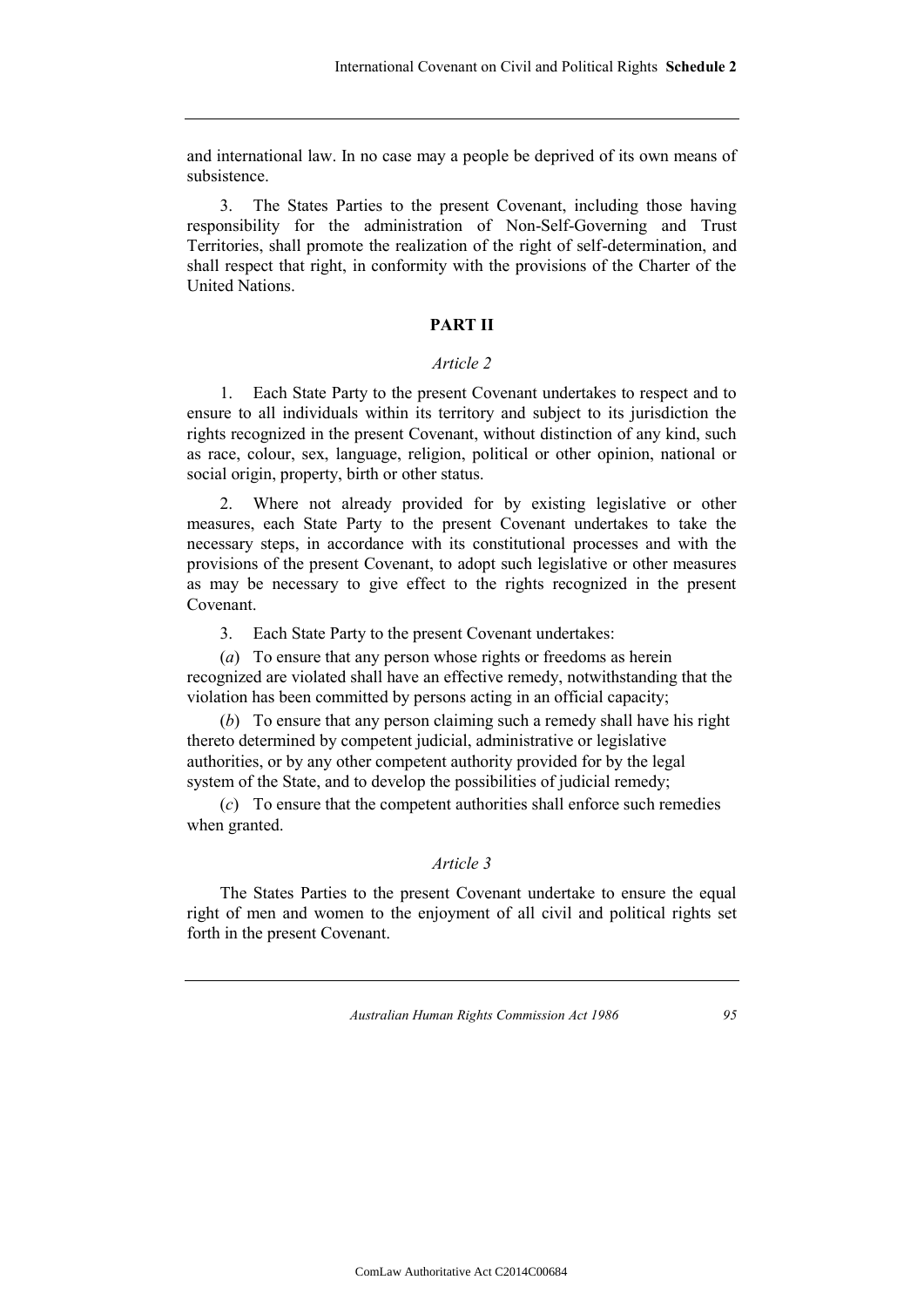#### *Article 4*

1. In time of public emergency which threatens the life of the nation and the existence of which is officially proclaimed, the States Parties to the present Covenant may take measures derogating from their obligations under the present Covenant to the extent strictly required by the exigencies of the situation, provided that such measures are not inconsistent with their other obligations under international law and do not involve discrimination solely on the ground of race, colour, sex, language, religion or social origin.

2. No derogation from articles 6, 7, 8 (paragraphs 1 and 2), 11, 15, 16 and 18 may be made under this provision.

3. Any State Party to the present Covenant availing itself of the right of derogation shall immediately inform the other States Parties to the present Covenant, through the intermediary of the Secretary-General of the United Nations, of the provisions from which it has derogated and of the reasons by which it was actuated. A further communication shall be made, through the same intermediary, on the date on which it terminates such derogation.

#### *Article 5*

1. Nothing in the present Covenant may be interpreted as implying for any State, group or person any right to engage in any activity or perform any act aimed at the destruction of any of the rights and freedoms recognized herein or at their limitation to a greater extent than is provided for in the present Covenant.

2. There shall be no restriction upon or derogation from any of the fundamental human rights recognized or existing in any State Party to the present Covenant pursuant to law, conventions, regulations or custom on the pretext that the present Covenant does not recognize such rights or that it recognizes them to a lesser extent.

#### **PART III**

# *Article 6*

1. Every human being has the inherent right to life. This right shall be protected by law. No one shall be arbitrarily deprived of his life.

2. In countries which have not abolished the death penalty, sentence of death may be imposed only for the most serious crimes in accordance with the law in force at the time of the commission of the crime and not contrary to the

*96 Australian Human Rights Commission Act 1986*

ComLaw Authoritative Act C2014C00684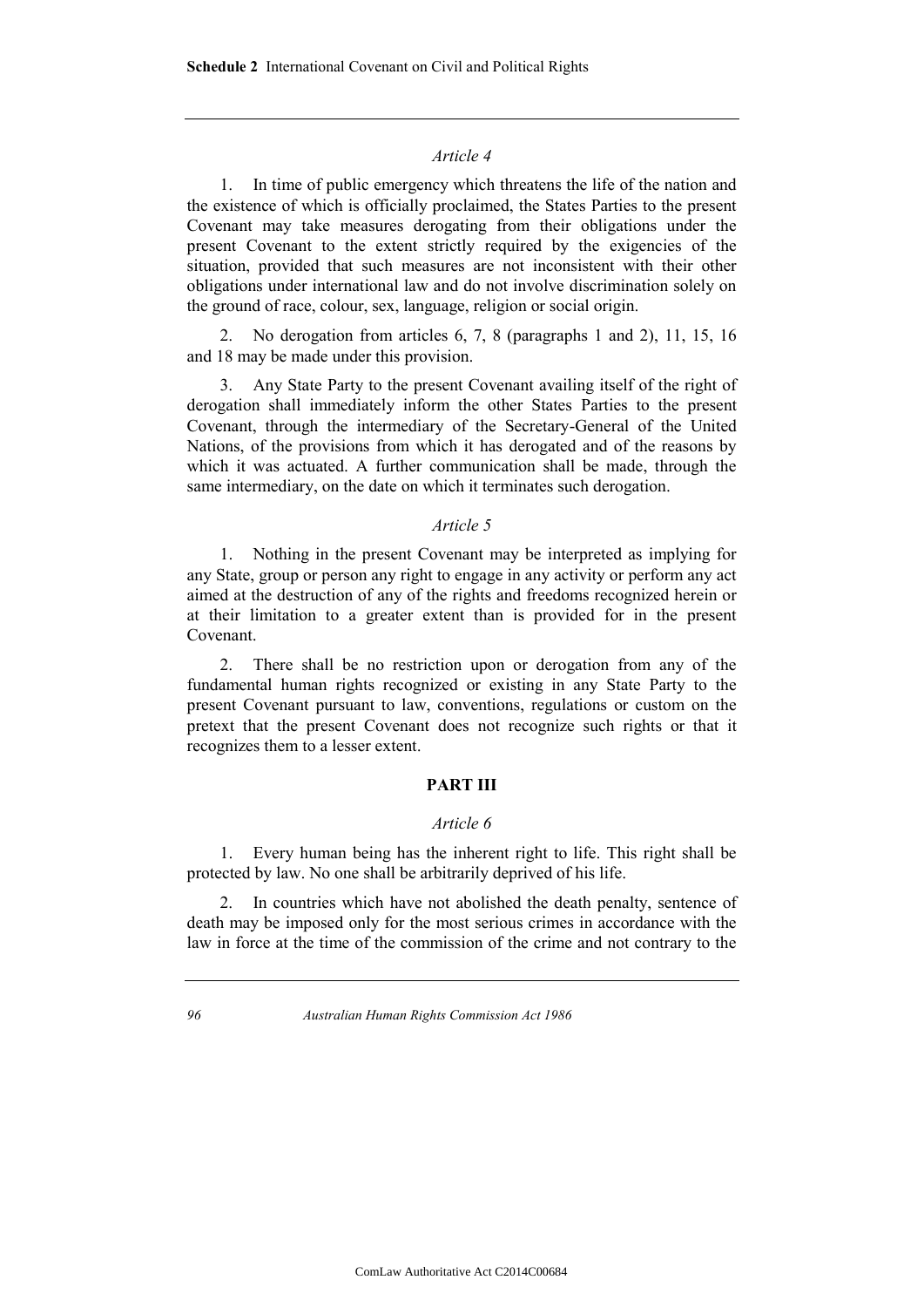provisions of the present Covenant and to the Convention on the Prevention and Punishment of the Crime of Genocide. This penalty can only be carried out pursuant to a final judgment rendered by a competent court.

3. When deprivation of life constitutes the crime of genocide, it is understood that nothing in this article shall authorize any State Party to the present Covenant to derogate in any way from any obligation assumed under the provisions of the Convention on the Prevention and Punishment of the Crime of Genocide.

4. Anyone sentenced to death shall have the right to seek pardon or commutation of the sentence. Amnesty, pardon or commutation of the sentence of death may be granted in all cases.

5. Sentence of death shall not be imposed for crimes committed by persons below eighteen years of age and shall not be carried out on pregnant women.

6. Nothing in this article shall be invoked to delay or to prevent the abolition of capital punishment by any State Party to the present Covenant.

### *Article 7*

No one shall be subjected to torture or to cruel, inhuman or degrading treatment or punishment. In particular, no one shall be subjected without his free consent to medical or scientific experimentation.

#### *Article 8*

1. No one shall be held in slavery; slavery and the slave-trade in all their forms shall be prohibited.

2. No one shall be held in servitude.

3. (*a*) No one shall be required to perform forced or compulsory labour;

(*b*) Paragraph 3(*a*) shall not be held to preclude, in countries where imprisonment with hard labour may be imposed as a punishment for a crime, the performance of hard labour in pursuance of a sentence to such punishment by a competent court;

 $(c)$  For the purpose of this paragraph the term "forced or compulsory" labour" shall not include:

> (i) Any work or service, not referred to in sub-paragraph (*b*), normally required of a person who is under detention in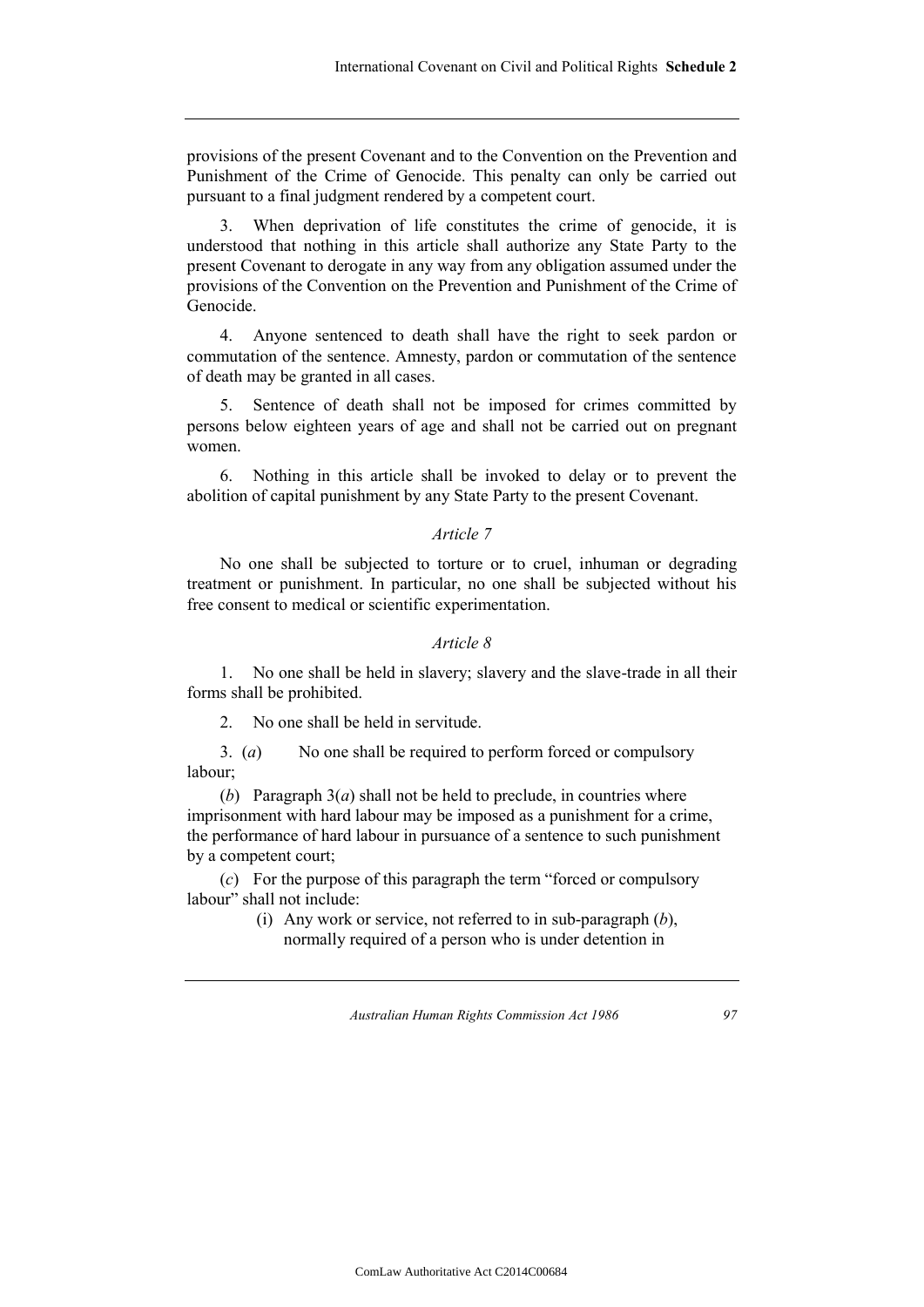consequence of a lawful order of a court, or of a person during conditional release from such detention;

- (ii) Any service of a military character and, in countries where conscientious objection is recognized, any national service required by law of conscientious objectors;
- (iii) Any service exacted in cases of emergency or calamity threatening the life or well-being of the community;
- (iv) Any work or service which forms part of normal civil obligations.

#### *Article 9*

1. Everyone has the right to liberty and security of person. No one shall be subjected to arbitrary arrest or detention. No one shall be deprived of his liberty except on such grounds and in accordance with such procedure as are established by law.

2. Anyone who is arrested shall be informed, at the time of arrest, of the reasons for his arrest and shall be promptly informed of any charges against him.

3. Anyone arrested or detained on a criminal charge shall be brought promptly before a judge or other officer authorized by law to exercise judicial power and shall be entitled to trial within a reasonable time or to release. It shall not be the general rule that persons awaiting trial shall be detained in custody, but release may be subject to guarantees to appear for trial, at any other stage of the judicial proceedings, and, should occasion arise, for execution of the judgment.

4. Anyone who is deprived of his liberty by arrest or detention shall be entitled to take proceedings before a court, in order that that court may decide without delay on the lawfulness of his detention and order his release if the detention is not lawful.

5. Anyone who has been the victim of unlawful arrest or detention shall have an enforceable right to compensation.

#### *Article 10*

1. All persons deprived of their liberty shall be treated with humanity and with respect for the inherent dignity of the human person.

2. (*a*) Accused persons shall, save in exceptional circumstances, be segregated from convicted persons and shall be subject to separate treatment appropriate to their status as unconvicted persons;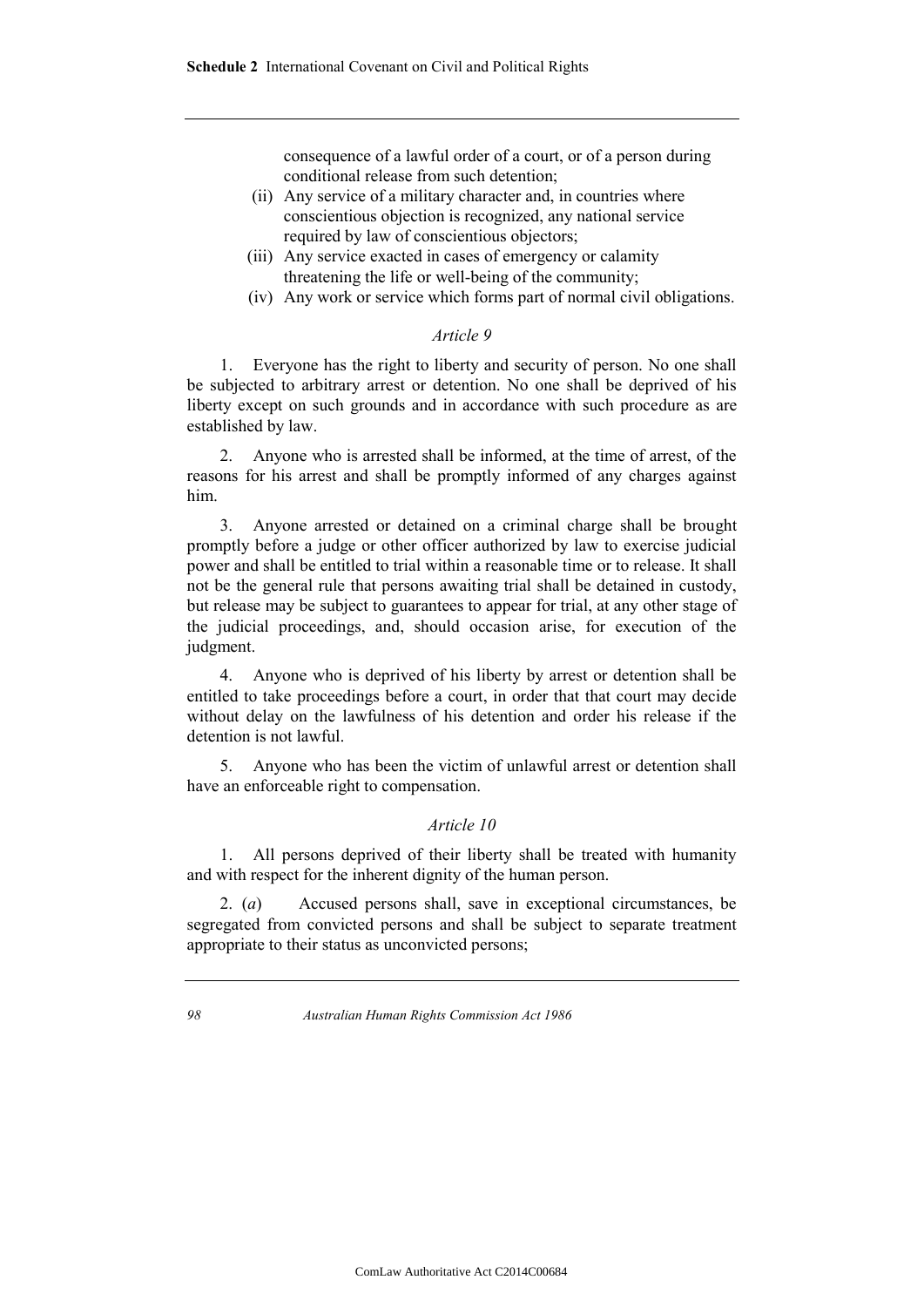(*b*) Accused juvenile persons shall be separated from adults and brought as speedily as possible for adjudication.

The penitentiary system shall comprise treatment of prisoners the essential aim of which shall be their reformation and social rehabilitation. Juvenile offenders shall be segregated from adults and be accorded treatment appropriate to their age and legal status.

#### *Article 11*

No one shall be imprisoned merely on the ground of inability to fulfil a contractual obligation.

## *Article 12*

1. Everyone lawfully within the territory of a State shall, within that territory, have the right to liberty of movement and freedom to choose his residence.

2. Everyone shall be free to leave any country, including his own.

3. The above-mentioned rights shall not be subject to any restrictions except those which are provided by law, are necessary to protect national security, public order (*ordre public*), public health or morals or the rights and freedoms of others, and are consistent with the other rights recognized in the present Covenant.

4. No one shall be arbitrarily deprived of the right to enter his own country.

#### *Article 13*

An alien lawfully in the territory of a State Party to the present Covenant may be expelled therefrom only in pursuance of a decision reached in accordance with law and shall, except where compelling reasons of national security otherwise require, be allowed to submit the reasons against his expulsion and to have his case reviewed by, and be represented for the purpose before, the competent authority or a person or persons especially designated by the competent authority.

### *Article 14*

1. All persons shall be equal before the courts and tribunals. In the determination of any criminal charge against him, or of his rights and obligations in a suit at law, everyone shall be entitled to a fair and public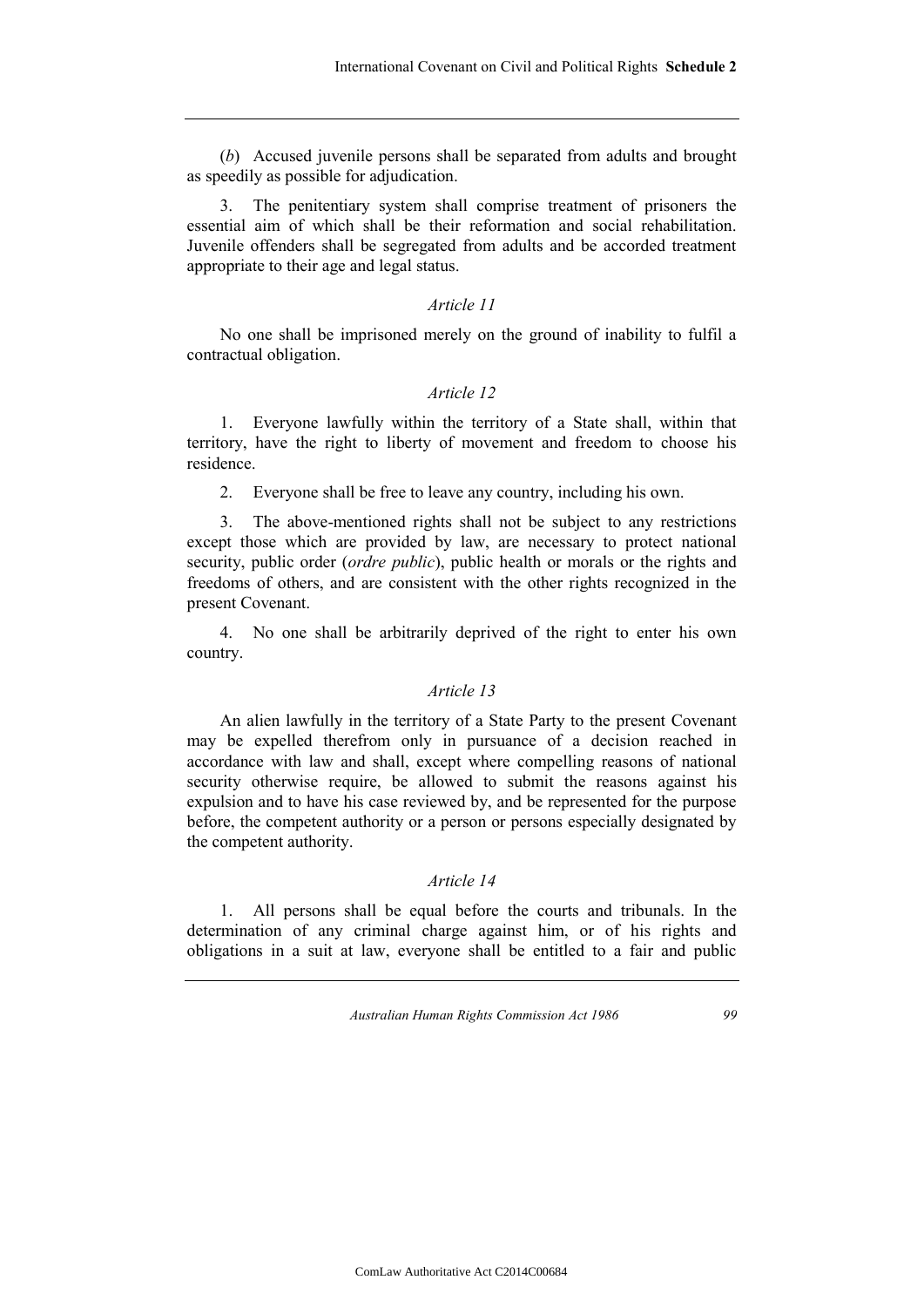hearing by a competent, independent and impartial tribunal established by law. The Press and the public may be excluded from all or part of a trial for reasons of morals, public order (*ordre public*) or national security in a democratic society, or when the interest of the private lives of the parties so requires, or to the extent strictly necessary in the opinion of the court in special circumstances where publicity would prejudice the interests of justice; but any judgment rendered in a criminal case or in a suit at law shall be made public except where the interest of juvenile persons otherwise requires or the proceedings concern matrimonial disputes or the guardianship of children.

2. Everyone charged with a criminal offence shall have the right to be presumed innocent until proved guilty according to law.

3. In the determination of any criminal charge against him, everyone shall be entitled to the following minimum guarantees, in full equality;

(*a*) To be informed promptly and in detail in a language which he understands of the nature and cause of the charge against him;

(*b*) To have adequate time and facilities for the preparation of his defence and to communicate with counsel of his own choosing;

(*c*) To be tried without undue delay;

(*d*) To be tried in his presence, and to defend himself in person or through legal assistance of his own choosing; to be informed, if he does not have legal assistance, of this right; and to have legal assistance assigned to him, in any case where the interests of justice so require, and without payment by him in any such case if he does not have sufficient means to pay for it;

(*e*) To examine, or have examined, the witnesses against him and to obtain the attendance and examination of witnesses on his behalf under the same conditions as witnesses against him;

(*f*) To have the free assistance of an interpreter if he cannot understand or speak the language used in court;

(*g*) Not to be compelled to testify against himself or to confess guilt.

4. In the case of juvenile persons, the procedure shall be such as will take account of their age and the desirability of promoting their rehabilitation.

5. Everyone convicted of a crime shall have the right to his conviction and sentence being reviewed by a higher tribunal according to law.

6. When a person has by a final decision been convicted of a criminal offence and when subsequently his conviction has been reversed or he has been pardoned on the ground that a new or newly discovered fact shows conclusively that there has been a miscarriage of justice, the person who has suffered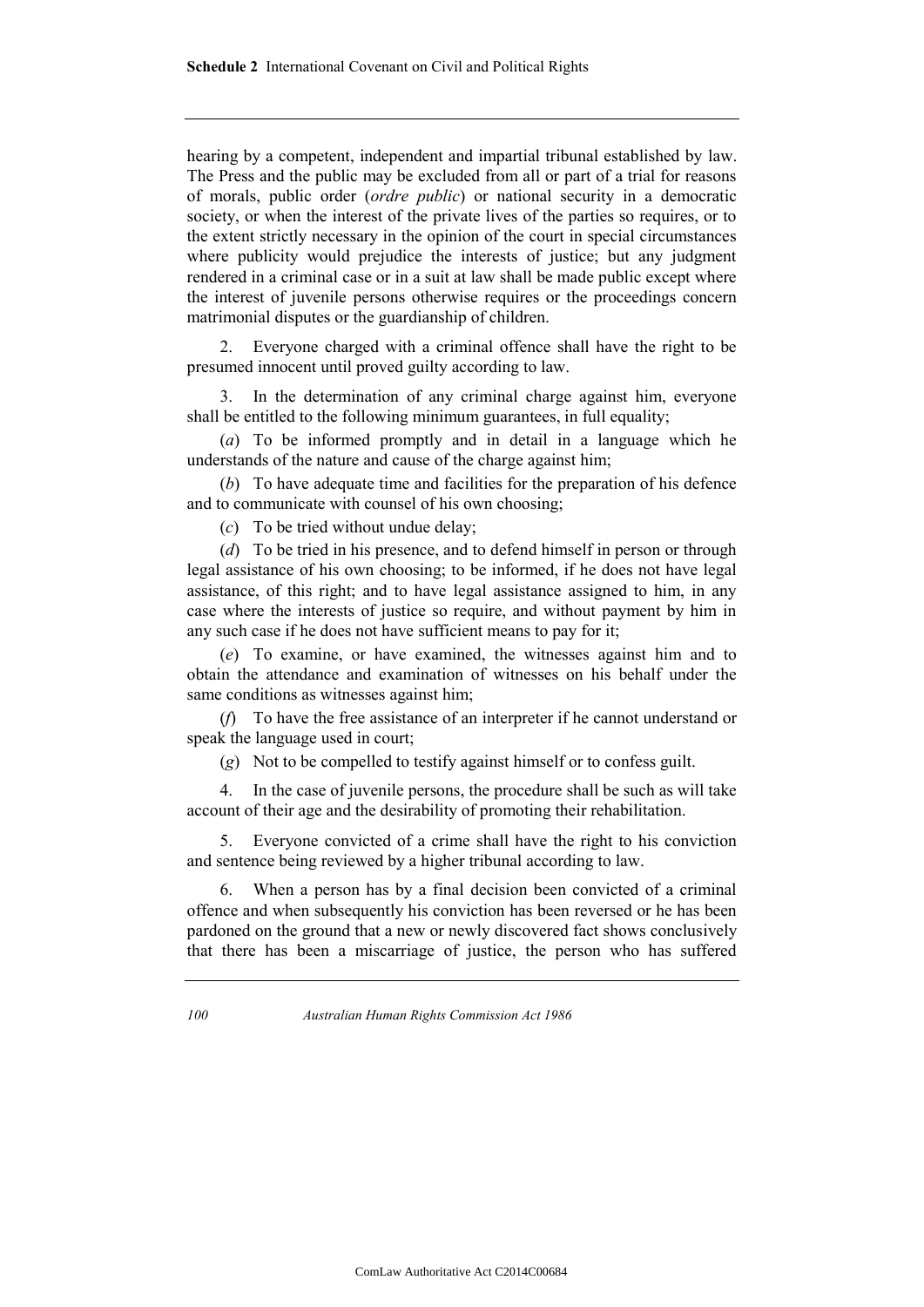punishment as a result of such conviction shall be compensated according to law, unless it is proved that the non-disclosure of the unknown fact in time is wholly or partly attributable to him.

7. No one shall be liable to be tried or punished again for an offence for which he has already been finally convicted or acquitted in accordance with the law and penal procedure of each country.

#### *Article 15*

1. No one shall be held guilty of any criminal offence on account of any act or omission which did not constitute a criminal offence, under national or international law, at the time when it was committed. Nor shall a heavier penalty be imposed than the one that was applicable at the time when the criminal offence was committed. If, subsequent to the commission of the offence, provision is made by law for the imposition of a lighter penalty, the offender shall benefit thereby.

2. Nothing in this article shall prejudice the trial and punishment of any person for any act or omission which, at the time when it was committed, was criminal according to the general principles of law recognized by the community of nations.

## *Article 16*

Everyone shall have the right to recognition everywhere as a person before the law.

## *Article 17*

1. No one shall be subjected to arbitrary or unlawful interference with his privacy, family, home or correspondence, nor to unlawful attacks on his honour and reputation.

2. Everyone has the right to the protection of the law against such interference or attacks.

#### *Article 18*

1. Everyone shall have the right to freedom of thought, conscience and religion. This right shall include freedom to have or to adopt a religion or belief of his choice, and freedom, either individually or in community with others and in public or private, to manifest his religion or belief in worship, observance, practice and teaching.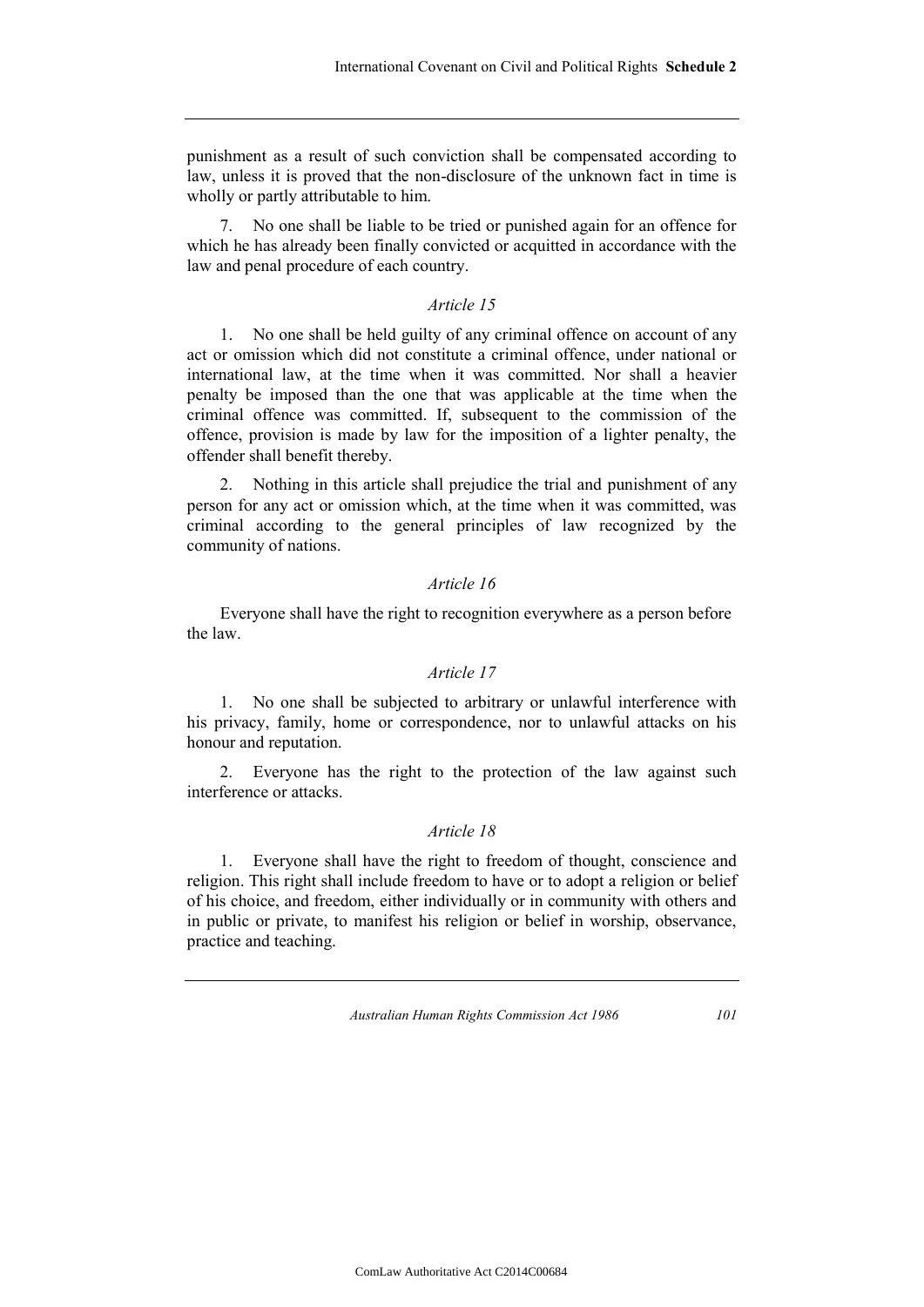2. No one shall be subject to coercion which would impair his freedom to have or to adopt a religion or belief of his choice.

3. Freedom to manifest one's religion or beliefs may be subject only to such limitations as are prescribed by law and are necessary to protect public safety, order, health or morals or the fundamental rights and freedoms of others.

The States Parties to the present Covenant undertake to have respect for the liberty of parents and, when applicable, legal guardians to ensure the religious and moral education of their children in conformity with their own convictions.

#### *Article 19*

1. Everyone shall have the right to hold opinions without interference.

2. Everyone shall have the right to freedom of expression; this right shall include freedom to seek, receive and impart information and ideas of all kinds, regardless of frontiers, either orally, in writing or in print, in the form of art, or through any other media of his choice.

3. The exercise of the rights provided for in paragraph 2 of this article carries with it special duties and responsibilities. It may therefore be subject to certain restrictions, but these shall only be such as are provided by law and are necessary:

(*a*) For respect of the rights or reputations of others;

(*b*) For the protection of national security or of public order (*ordre public*), or of public health or morals.

#### *Article 20*

1. Any propaganda for war shall be prohibited by law.

2. Any advocacy of national, racial or religious hatred that constitutes incitement to discrimination, hostility or violence shall be prohibited by law.

## *Article 21*

The right of peaceful assembly shall be recognized. No restrictions may be placed on the exercise of this right other than those imposed in comformity with the law and which are necessary in a democratic society in the interests of national security or public safety, public order (*ordre public*), the protection of public health or morals or the protection of the rights and freedoms of others.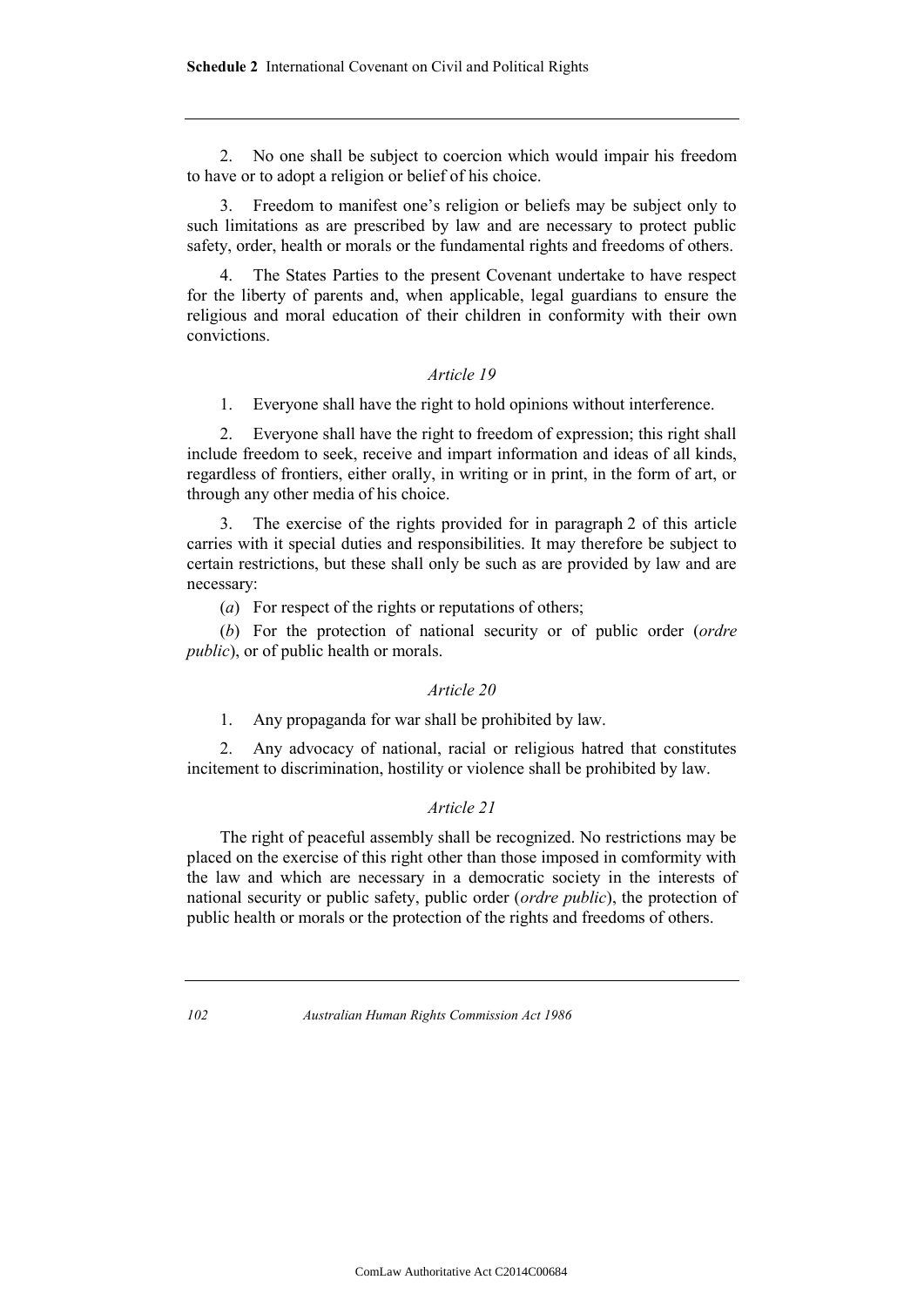## *Article 22*

1. Everyone shall have the right to freedom of association with others, including the right to form and join trade unions for the protection of his interests.

2. No restrictions may be placed on the exercise of this right other than those which are prescribed by law and which are necessary in a democratic society in the interests of national security or public safety, public order (*ordre public*), the protection of public health or morals or the protection of the rights and freedoms of others. This article shall not prevent the imposition of lawful restrictions on members of the armed forces and of the police in their exercise of this right.

3. Nothing in this article shall authorize States Parties to the International Labour Organisation Convention of 1948 concerning Freedom of Association and Protection of the Right to Organize to take legislative measures which would prejudice, or to apply the law in such a manner as to prejudice, the guarantees provided for in that Convention.

## *Article 23*

1. The family is the natural and fundamental group unit of society and is entitled to protection by society and the State.

2. The right of men and women of marriageable age to marry and to found a family shall be recognized.

3. No marriage shall be entered into without the free and full consent of the intending spouses.

4. States Parties to the present Covenant shall take appropriate steps to ensure equality of rights and responsibilities of spouses as to marriage, during marriage and at its dissolution. In the case of dissolution, provision shall be made for the necessary protection of any children.

#### *Article 24*

1. Every child shall have, without any discrimination as to race, colour, sex, language, religion, national or social origin, property or birth, the right to such measures of protection as are required by his status as a minor, on the part of his family, society and the State.

2. Every child shall be registered immediately after birth and shall have a name.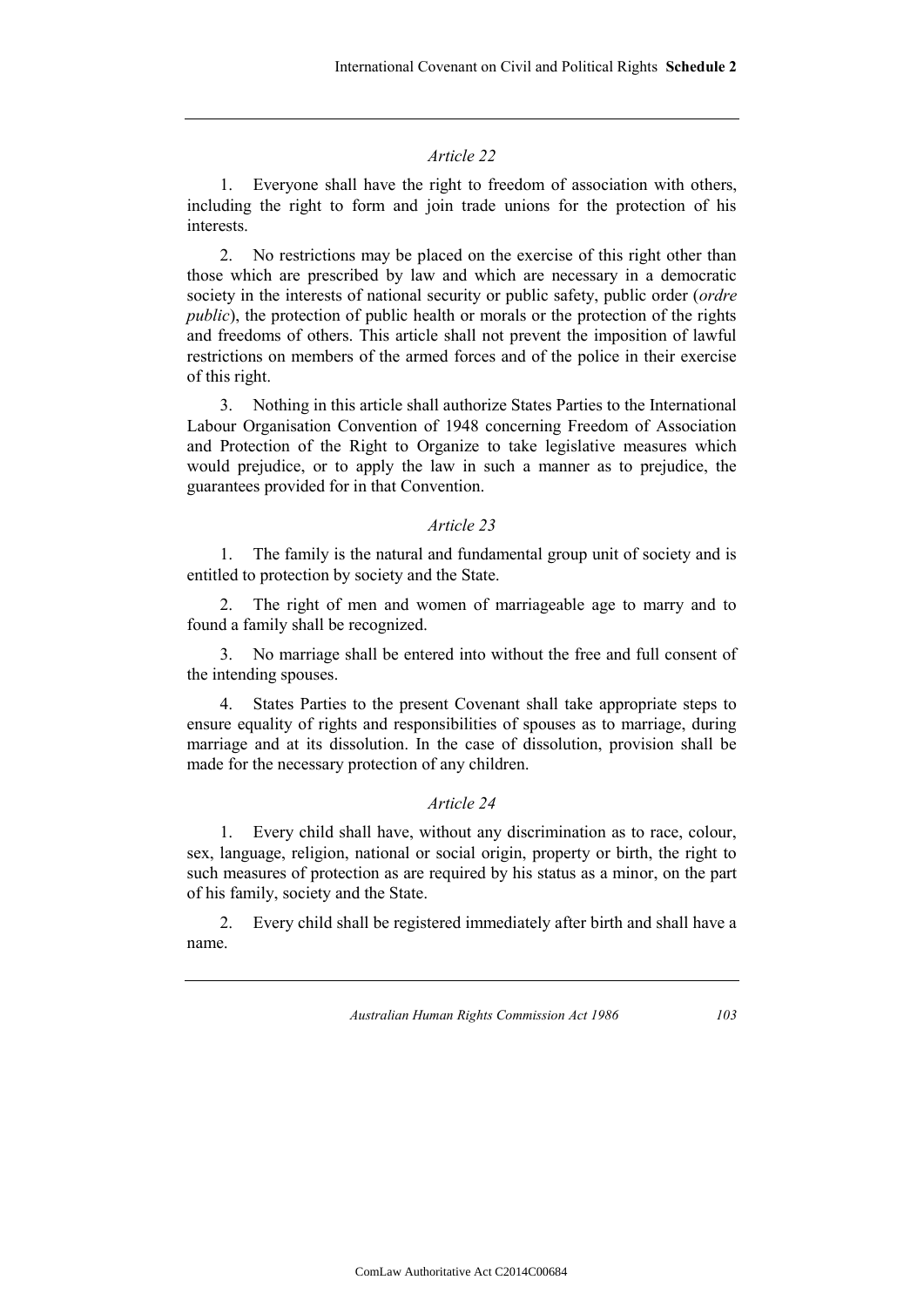3. Every child has the right to acquire a nationality.

### *Article 25*

Every citizen shall have the right and the opportunity, without any of the distinctions mentioned in article 2 and without unreasonable restrictions:

(*a*) To take part in the conduct of public affairs, directly or through freely chosen representatives;

(*b*) To vote and to be elected at genuine periodic elections which shall be by universal and equal suffrage and shall be held by secret ballot, guaranteeing the free expression of the will of the electors;

(*c*) To have access, on general terms of equality, to public service in his country.

## *Article 26*

All persons are equal before the law and are entitled without any discrimination to the equal protection of the law. In this respect, the law shall prohibit any discrimination and guarantee to all persons equal and effective protection against discrimination on any ground such as race, colour, sex, language, religion, political or other opinion, national or social origin, property, birth or other status.

## *Article 27*

In those States in which ethnic, religious or linguistic minorities exist, persons belonging to such minorities shall not be denied the right, in community with the other members of their group, to enjoy their own culture, to profess and practise their own religion, or to use their own language.

#### **PART IV**

#### *Article 28*

1. There shall be established a Human Rights Committee (hereafter referred to in the present Covenant as the Committee). It shall consist of eighteen members and shall carry out the functions hereinafter provided.

2. The Committee shall be composed of nationals of the States parties to the present Covenant who shall be persons of high moral character and recognized competence in the field of human rights, consideration being given to the usefulness of the participation of some persons having legal experience.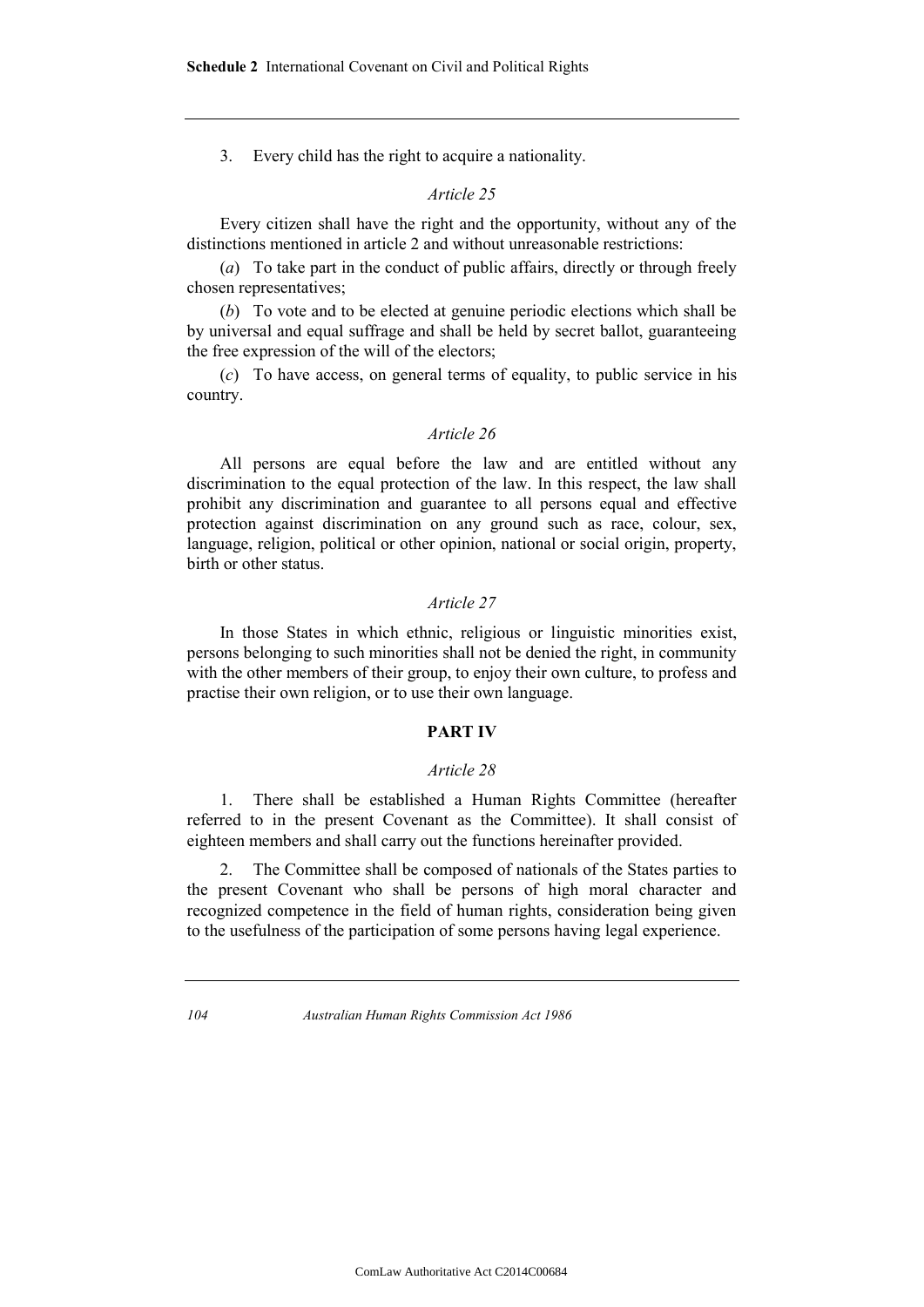3. The members of the Committee shall be elected and shall serve in their personal capacity.

## *Article 29*

1. The members of the Committee shall be elected by secret ballot from a list of persons possessing the qualifications prescribed in article 28 and nominated for the purpose by the States Parties to the present Covenant.

2. Each State Party to the present Covenant may nominate not more than two persons. These persons shall be nationals of the nominating State.

3. A person shall be eligible for renomination.

### *Article 30*

1. The initial election shall be held no later than six months after the date of the entry into force of the present Covenant.

2. At least four months before the date of each election to the Committee, other than an election to fill a vacancy declared in accordance with article 34, the Secretary-General of the United Nations shall address a written invitation to the States Parties to the present Covenant to submit their nominations for membership of the Committee within three months.

3. The Secretary-General of the United Nations shall prepare a list in alphabetical order of all the persons thus nominated, with an indication of the States Parties which have nominated them, and shall submit it to the States Parties to the present Covenant no later than one month before the date of each election.

4. Elections of the members of the Committee shall be held at a meeting of the States Parties to the present Covenant convened by the Secretary-General of the United Nations at the Headquarters of the United Nations. At that meeting, for which two thirds of the States Parties to the present covenant shall constitute a quorum, the persons elected to the Committee shall be those nominees who obtain the largest number of votes and an absolute majority of the votes of the representatives of States Parties present and voting.

## *Article 31*

1. The Committee may not include more than one national of the same State.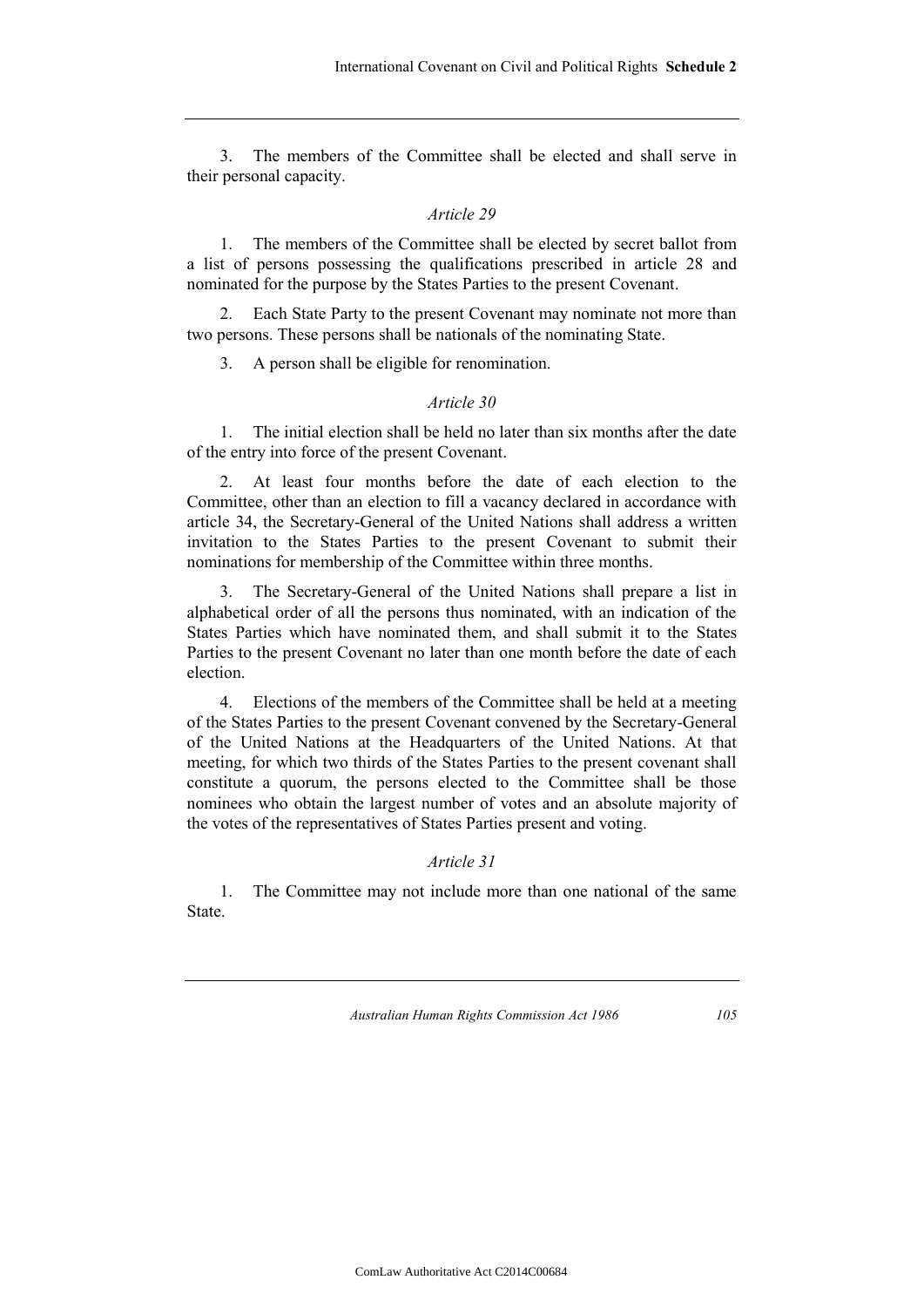2. In the election of the Committee, consideration shall be given to equitable geographical distribution of membership and to the representation of the different forms of civilization and of the principal legal systems.

### *Article 32*

1. The members of the Committee shall be elected for a term of four years. They shall be eligible for re-election if renominated. However, the terms of nine of the members elected at the first election shall expire at the end of two years; immediately after the first election, the names of these nine members shall be chosen by lot by the Chairman of the meeting referred to in article 30, paragraph 4.

2. Elections at the expiry of office shall be held in accordance with the preceding articles of this part of the present Covenant.

## *Article 33*

1. If, in the unanimous opinion of the other members, a member of the Committee has ceased to carry out his functions for any cause other than absence of a temporary character, the Chairman of the Committee shall notify the Secretary-General of the United Nations, who shall then declare the seat of that member to be vacant.

2. In the event of the death or the resignation of a member of the Committee, the Chairman shall immediately notify the Secretary-General of the United Nations, who shall declare the seat vacant from the date of death or the date on which the resignation takes effect.

#### *Article 34*

1. When a vacancy is declared in accordance with article 33 and if the term of office of the member to be replaced does not expire within six months of the declaration of the vacancy, the Secretary-General of the United Nations shall notify each of the States Parties to the present Covenant, which may within two months submit nominations in accordance with article 29 for the purpose of filling the vacancy.

2. The Secretary-General of the United Nations shall prepare a list in alphabetical order of the persons thus nominated and shall submit it to the States Parties to the present Covenant. The election to fill the vacancy shall then take place in accordance with the relevant provisions of this part of the present Covenant.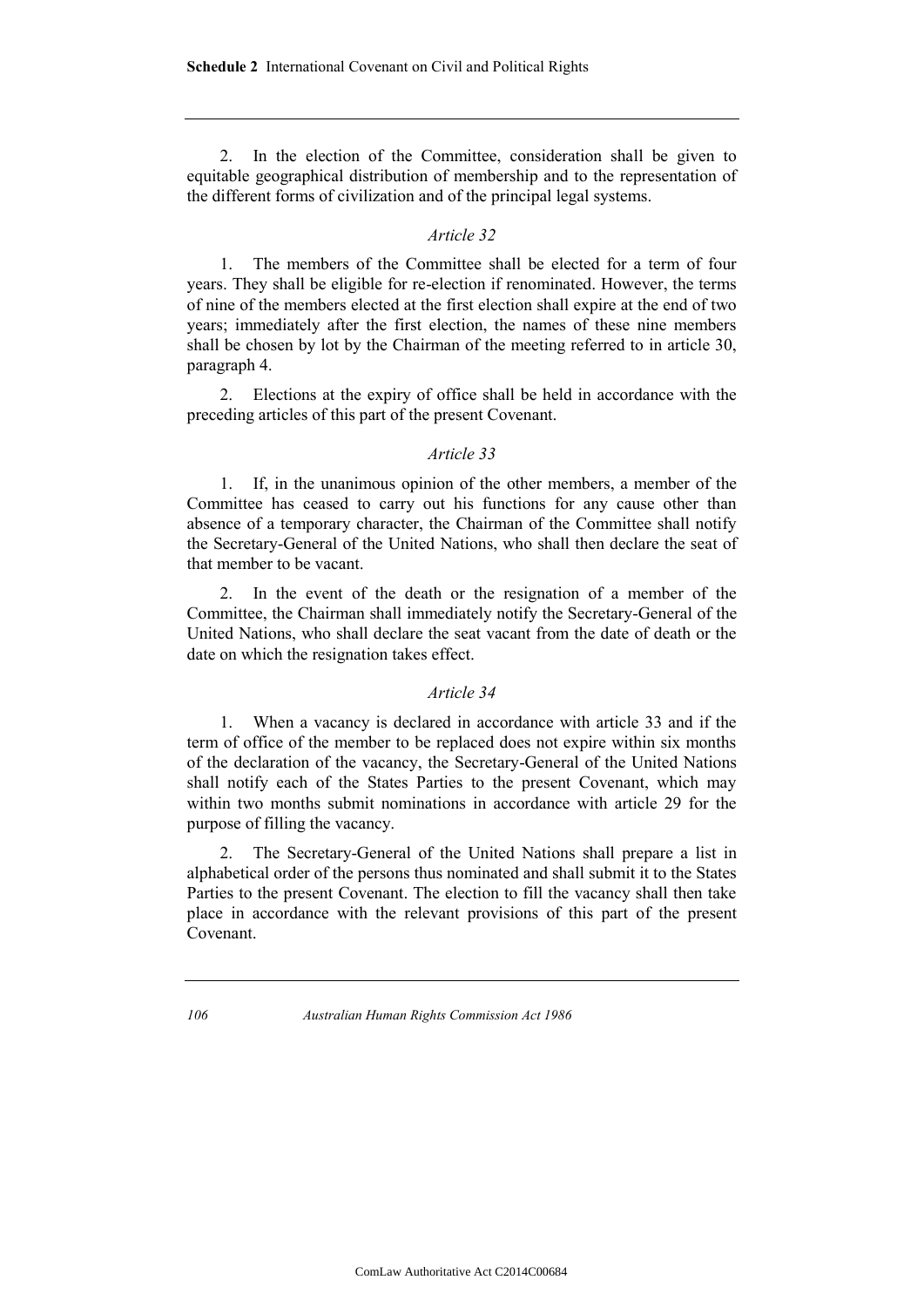3. A member of the Committee elected to fill a vacancy declared in accordance with article 33 shall hold office for the remainder of the term of the member who vacated the seat on the Committee under the provisions of that article.

### *Article 35*

The members of the Committee shall, with the approval of the General Assembly of the United Nations, receive emoluments from United Nations resources on such terms and conditions as the General Assembly may decide, having regard to the importance of the Committee's responsibilities.

## *Article 36*

The Secretary-General of the United Nations shall provide the necessary staff and facilities for the effective performance of the functions of the Committee under the present Covenant.

#### *Article 37*

1. The Secretary-General of the United Nations shall convene the initial meeting of the Committee at the Headquarters of the United Nations.

2. After its initial meeting, the Committee shall meet at such times as shall be provided in its rules of procedure.

3. The Committee shall normally meet at the Headquarters of the United Nations or at the United Nations Office at Geneva.

## *Article 38*

Every member of the Committee shall, before taking up his duties, make a solemn declaration in open committee that he will perform his functions impartially and conscientiously.

## *Article 39*

1. The Committee shall elect its officers for a term of two years. They may be re-elected.

2. The Committee shall establish its own rules of procedure, but these rules shall provide, *inter alia*, that:

(*a*) Twelve members shall constitute a quorum;

(*b*) Decisions of the Committee shall be made by a majority vote of the members present.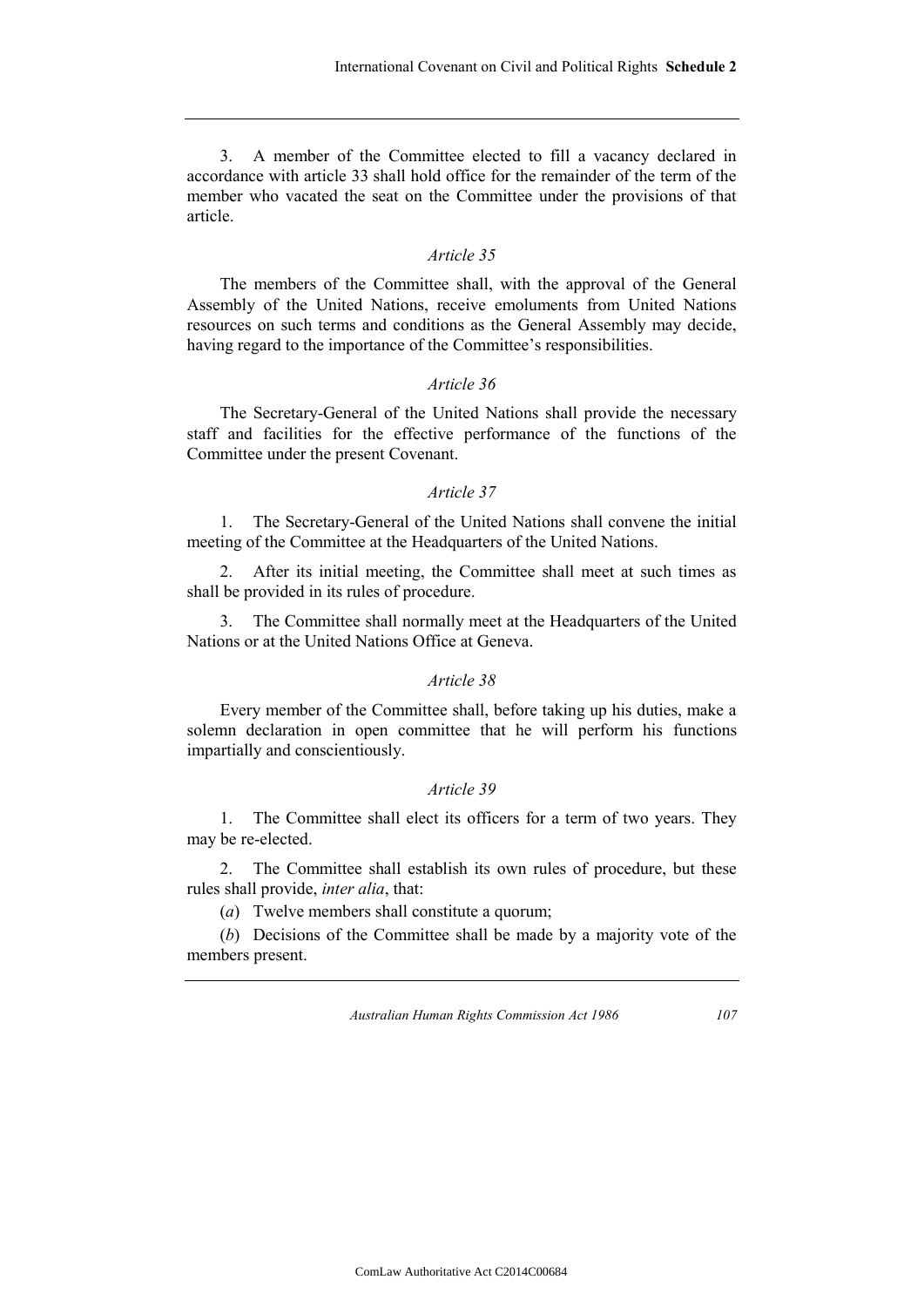#### *Article 40*

1. The States Parties to the present Covenant undertake to submit reports on the measures they have adopted which give effect to the rights recognized herein and on the progress made in the enjoyment of those rights:

(*a*) Within one year of the entry into force of the present Covenant for the States Parties concerned;

(*b*) Thereafter whenever the Committee so requests.

2. All reports shall be submitted to the Secretary-General of the United Nations, who shall transmit them to the Committee for consideration. Reports shall indicate the factors and difficulties, if any, affecting the implementation of the present Covenant.

3. The Secretary-General of the United Nations may, after consultation with the Committee, transmit to the specialized agencies concerned copies of such parts of the reports as may fall within their field of competence.

The Committee shall study the reports submitted by the States Parties to the present Covenant. It shall transmit its reports, and such general comments as it may consider appropriate, to the States Parties. The Committee may also transmit to the Economic and Social Council these comments along with the copies of the reports it has received from States Parties to the present Covenant.

The States Parties to the present Covenant may submit to the Committee observations on any comments that may be made in accordance with paragraph 4 of this article.

## *Article 41*

1. A State Party to the present Covenant may at any time declare under this article that it recognizes the competence of the Committee to receive and consider communications to the effect that a State Party claims that another State Party is not fulfilling its obligations under the present Covenant. Communications under this article may be received and considered only if submitted by a State Party which has made a declaration recognizing in regard to itself the competence of the Committee. No communications shall be received by the Committee if it concerns a State Party which has not made such a declaration. Communications received under this article shall be dealt with in accordance with the following procedure:

(*a*) If a State Party to the present Covenant considers that another State Party is not giving effect to the provisions of the present Covenant, it may, by written communication, bring the matter to the attention of that State Party.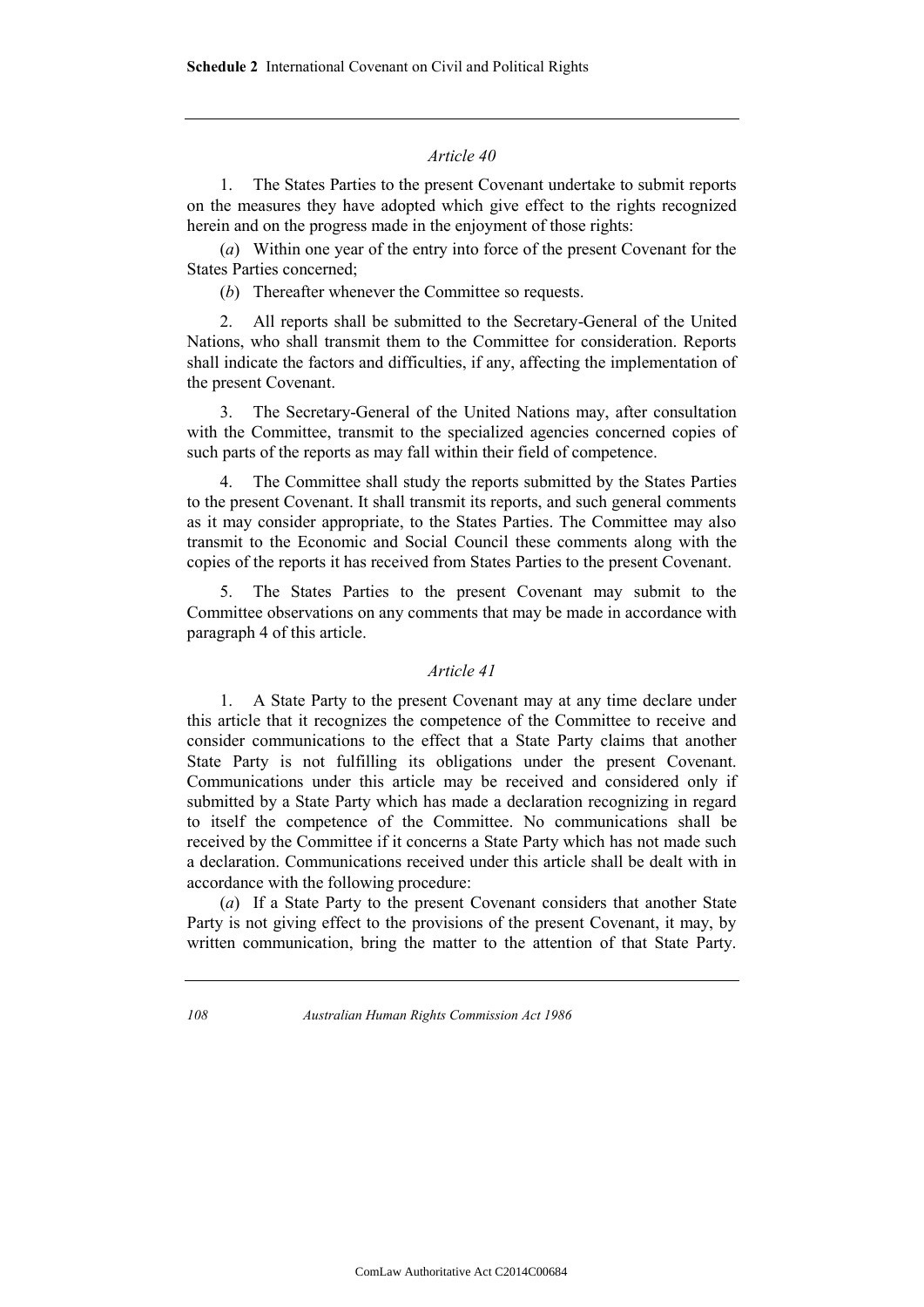Within three months after the receipt of the communication, the receiving State shall afford the State which sent the communication an explanation or any other statement in writing clarifying the matter which should include, to the extent possible and pertinent, reference to domestic procedures and remedies taken, pending, or available in the matter.

(*b*) If the matter is not adjusted to the satisfaction of both States Parties concerned within six months after the receipt by the receiving State of the initial communication, either State shall have the right to refer the matter to the Committee, by notice given to the Committee and to the other State.

(*c*) The Committee shall deal with a matter referred to it only after it has ascertained that all available domestic remedies have been invoked and exhausted in the matter, in conformity with the generally recognized principles of international law. This shall not be the rule where the application of the remedies is unreasonably prolonged.

(*d*) The Committee shall hold closed meetings when examining communications under this article.

(*e*) Subject to the provisions of sub-paragraph (*c*), the Committee shall make available its good offices to the States Parties concerned with a view to a friendly solution of the matter on the basis of respect for human rights and fundamental freedoms as recognized in the present Covenant.

(*f*) In any matter referred to it, the Committee may call upon the States Parties concerned, referred to in sub-paragraph (*b*), to supply any relevant information.

(*g*) The States Parties concerned, referred to in sub-paragraph (*b*), shall have the right to be represented when the matter is being considered in the Committee and to make submissions orally and/or in writing.

(*h*) The Committee shall, within twelve months after the date of receipt of notice under sub-paragraph (*b*), submit a report:

- (i) If a solution within the terms of sub-paragraph (*e*) is reached, the Committee shall confine its report to a brief statement of the facts and of the solution reached;
- (ii) If a solution within the terms of sub-paragraph (*e*) is not reached, the Committee shall confine its report to a brief statement of the facts; the written submissions and record of the oral submissions made by the States Parties concerned shall be attached to the report.

In every matter, the report shall be communicated to the States Parties concerned.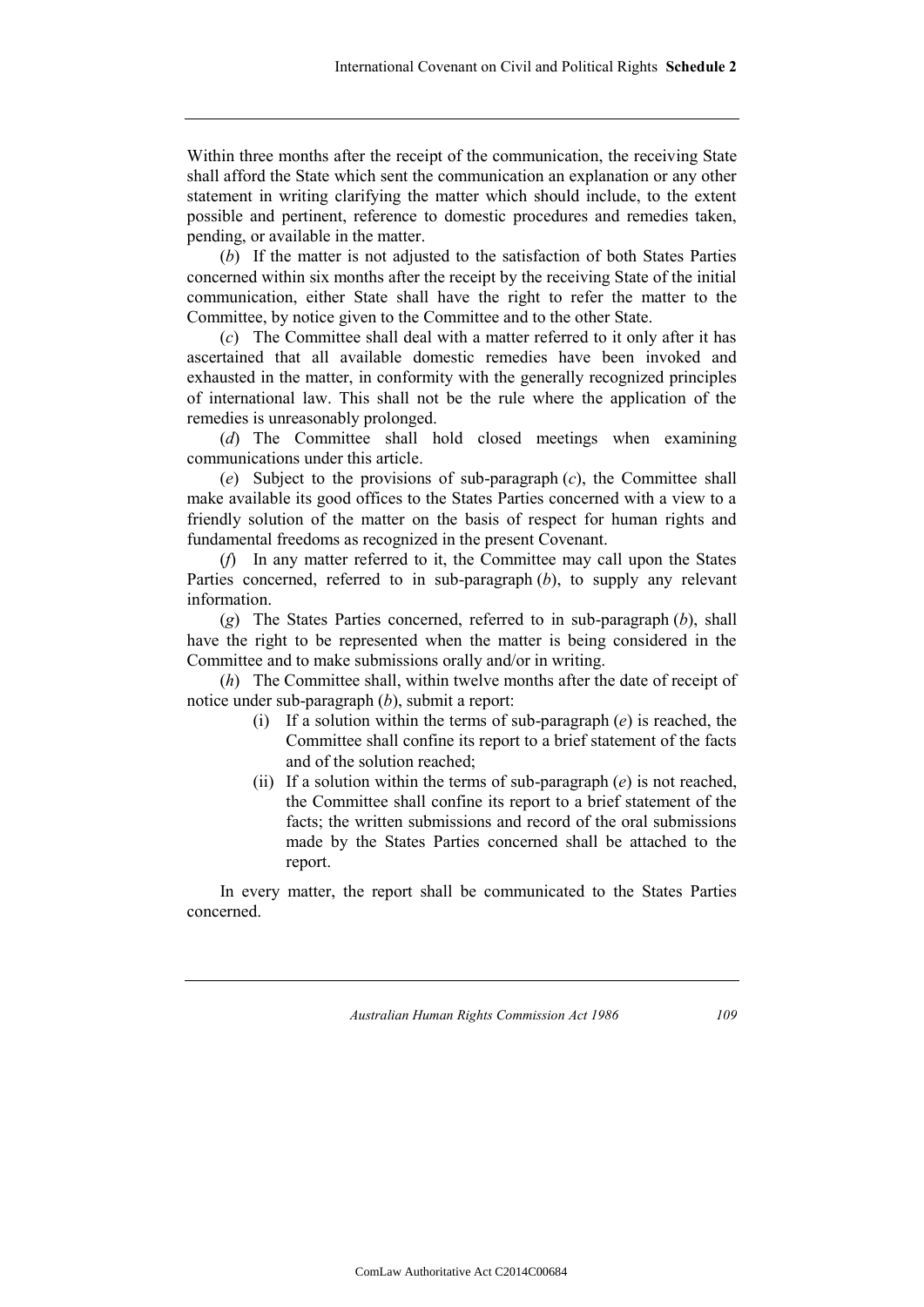**Schedule 2** International Covenant on Civil and Political Rights

2. The provisions of this article shall come into force when ten States Parties to the present Covenant have made declarations under paragraph 1 of this article.

Such declarations shall be deposited by the States Parties with the Secretary-General of the United Nations, who shall transmit copies thereof to the other States Parties. A declaration may be withdrawn at any time by notification to the Secretary-General. Such a withdrawal shall not prejudice the consideration of any matter which is the subject of a communication already transmitted under this article; no further communication by any State Party shall be received after the notification of withdrawal of the declaration has been received by the Secretary-General, unless the State Party concerned has made a new declaration.

#### *Article 42*

1. (*a*) If a matter referred to the Committee in accordance with article 41 is not resolved to the satisfaction of the States Parties concerned, the Committee may, with the prior consent of the States Parties concerned, appoint an *ad hoc* Conciliation Commission (hereinafter referred to as the Commission). The good offices of the Commission shall be made available to the States Parties concerned with a view to an amicable solution of the matter on the basis of respect for the present Covenant;

(*b*) The Commission shall consist of five persons acceptable to the States Parties concerned. If the States Parties concerned fail to reach agreement within three months on all or part of the composition of the Commission the members of the Commission concerning whom no agreement has been reached shall be elected by secret ballot by a two-thirds majority vote of the Committee from among its members.

2. The members of the Commission shall serve in their personal capacity. They shall not be nationals of the States Parties concerned, or of a State not party to the present Covenant, or of a State Party which has not made a declaration under article 41.

3. The Commission shall elect its own Chairman and adopt its own rules of procedure.

4. The meetings of the Commission shall normally be held at the Headquarters of the United Nations or at the United Nations Office at Geneva. However, they may be held at such other convenient places as the Commission may determine in consultation with the Secretary-General of the United Nations and the States Parties concerned.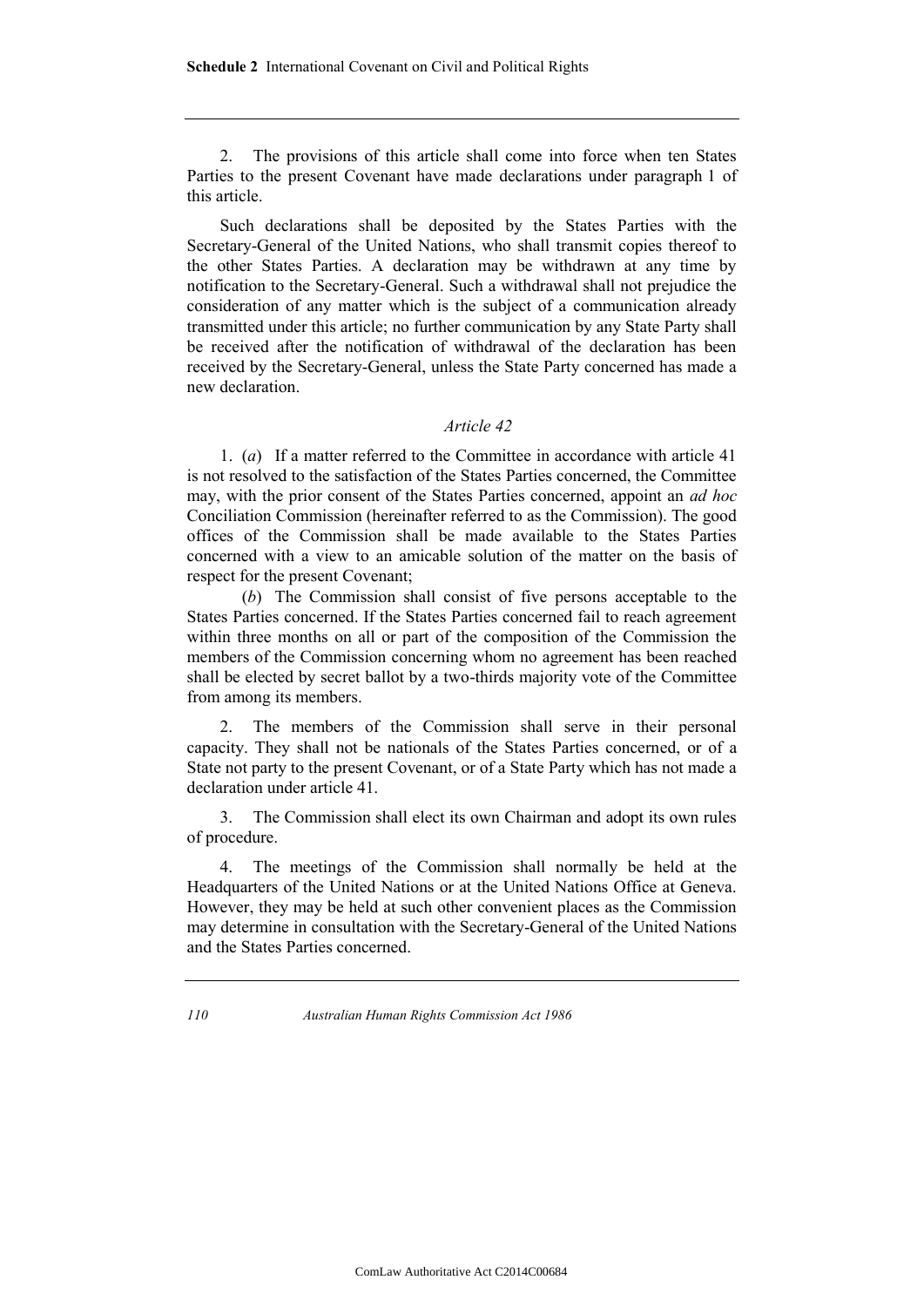5. The secretariat provided in accordance with article 36 shall also service the commissions appointed under this article.

6. The information received and collated by the Committee shall be made available to the Commission and the Commission may call upon the States Parties concerned to supply any other relevant information.

When the Commission has fully considered the matter, but in any event not later than twelve months after having been seized of the matter, it shall submit to the Chairman of the Committee a report for communication to the States Parties concerned.

(*a*) If the Commission is unable to complete its consideration of the matter within twelve months, it shall confine its report to a brief statement of the status of its consideration of the matter;

(*b*) If an amicable solution to the matter on the basis of respect for human rights as recognized in the present Covenant is reached, the Commission shall confine its report to a brief statement of the facts and of the solution reached.

(*c*) If a solution within the terms of sub-paragraph (*b*) is not reached, the Commission's report shall embody its findings on all questions of fact relevant to the issues between the States Parties concerned, and its views on the possibilities of an amicable solution of the matter. This report shall also contain the written submissions and a record of the oral submissions made by the States Parties concerned.

(*d*) If the Commission's report is submitted under sub-paragraph (*c*), the States Parties concerned shall, within three months of the receipt of the report, notify the Chairman of the Committee whether or not they accept the contents of the report of the Commission.

The provisions of this article are without prejudice to the responsibilities of the Committee under article 41.

9. The States Parties concerned shall share equally all the expenses of the members of the Commission in accordance with estimates to be provided by the Secretary-General of the United Nations.

10. The Secretary-General of the United Nations shall be empowered to pay the expenses of the members of the Commission, if necessary, before reimbursement by the States Parties concerned, in accordance with paragraph 9 of this article.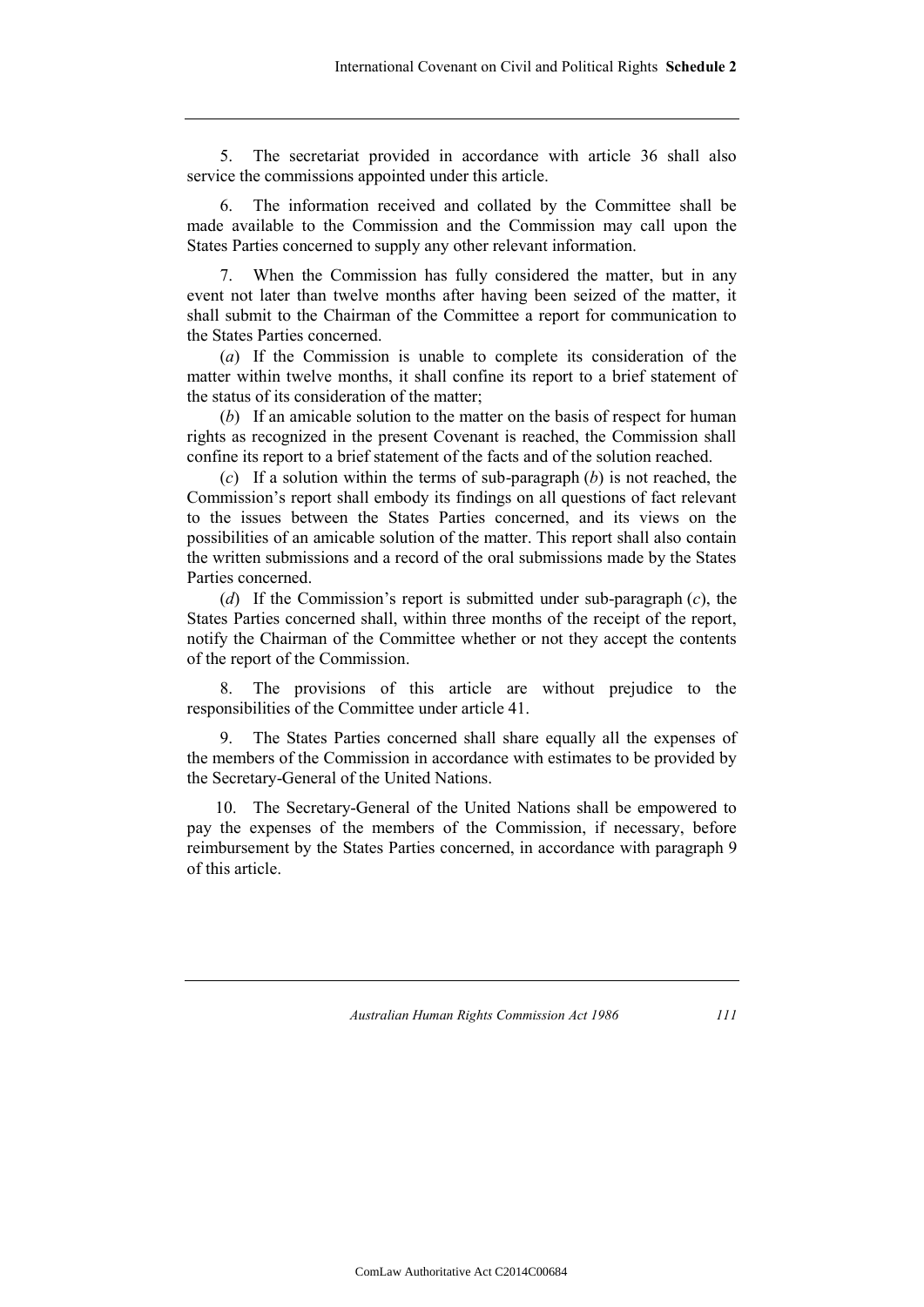#### *Article 43*

The members of the Committee, and of the *ad hoc* conciliation commissions which may be appointed under article 42, shall be entitled to the facilities, privileges and immunities of experts on mission for the United Nations as laid down in the relevant sections of the Convention on the Privileges and Immunities of the United Nations.

#### *Article 44*

The provisions for the implementation of the present Covenant shall apply without prejudice to the procedures prescribed in the field of human rights by or under the constituent instruments and the conventions of the United Nations and of the specialized agencies and shall not prevent the States Parties to the present Covenant from having recourse to other procedures for settling a dispute in accordance with general or special international agreements in force between them.

## *Article 45*

The Committee shall submit to the General Assembly of the United Nations through the Economic and Social Council, an annual report on its activities.

## **PART V**

### *Article 46*

Nothing in the present Covenant shall be interpreted as impairing the provisions of the Charter of the United Nations and of the constitutions of the specialized agencies which define the respective responsibilities of the various organs of the United Nations and of the specialized agencies in regard to the matters dealt with in the present Covenant.

## *Article 47*

Nothing in the present Covenant shall be interpreted as impairing the inherent right of all peoples to enjoy and utilize fully and freely their natural wealth and resources.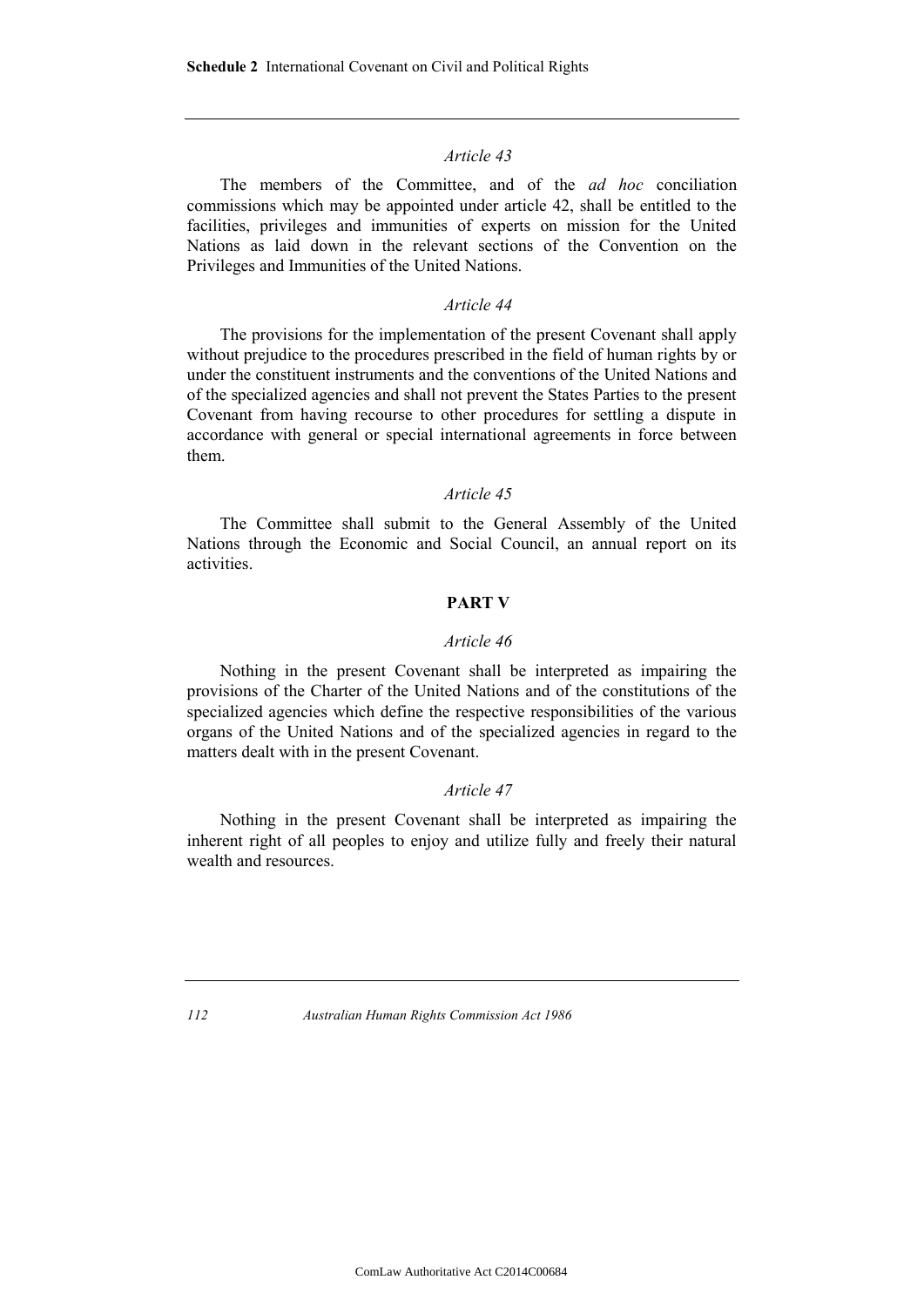## **PART VI**

## *Article 48*

1. The present Covenant is open for signature by any State Member of the United Nations or member of any of its specialized agencies, by any State Party to the Statute of the International Court of Justice, and by any other State which has been invited by the General Assembly of the United Nations to become a party to the present Covenant.

2. The present Covenant is subject to ratification. Instruments of ratification shall be deposited with the Secretary-General of the United Nations.

3. The present Covenant shall be open to accession by any State referred to in paragraph 1 of this article.

4. Accession shall be effected by the deposit of an instrument of accession with the Secretary-General of the United Nations.

5. The Secretary-General of the United Nations shall inform all States which have signed this Covenant or acceded to it of the deposit of each instrument of ratification or accession.

### *Article 49*

1. The present Covenant shall enter into force three months after the date of the deposit with the Secretary-General of the United Nations of the thirty-fifth instrument of ratification or instrument of accession.

2. For each State ratifying the present Covenant or acceding to it after the deposit of the thirty-fifth instrument of ratification or instrument of accession, the present Covenant shall enter into force three months after the date of the deposit of its own instrument of ratification or instrument of accession.

## *Article 50*

The provisions of the present Covenant shall extend to all parts of federal States without any limitations or exceptions.

## *Article 51*

1. Any State Party to the present Covenant may propose an amendment and file it with the Secretary-General of the United Nations. The Secretary-General of the United Nations shall thereupon communicate any proposed amendments to the States Parties to the present Covenant with a request that they notify him whether they favour a conference of States Parties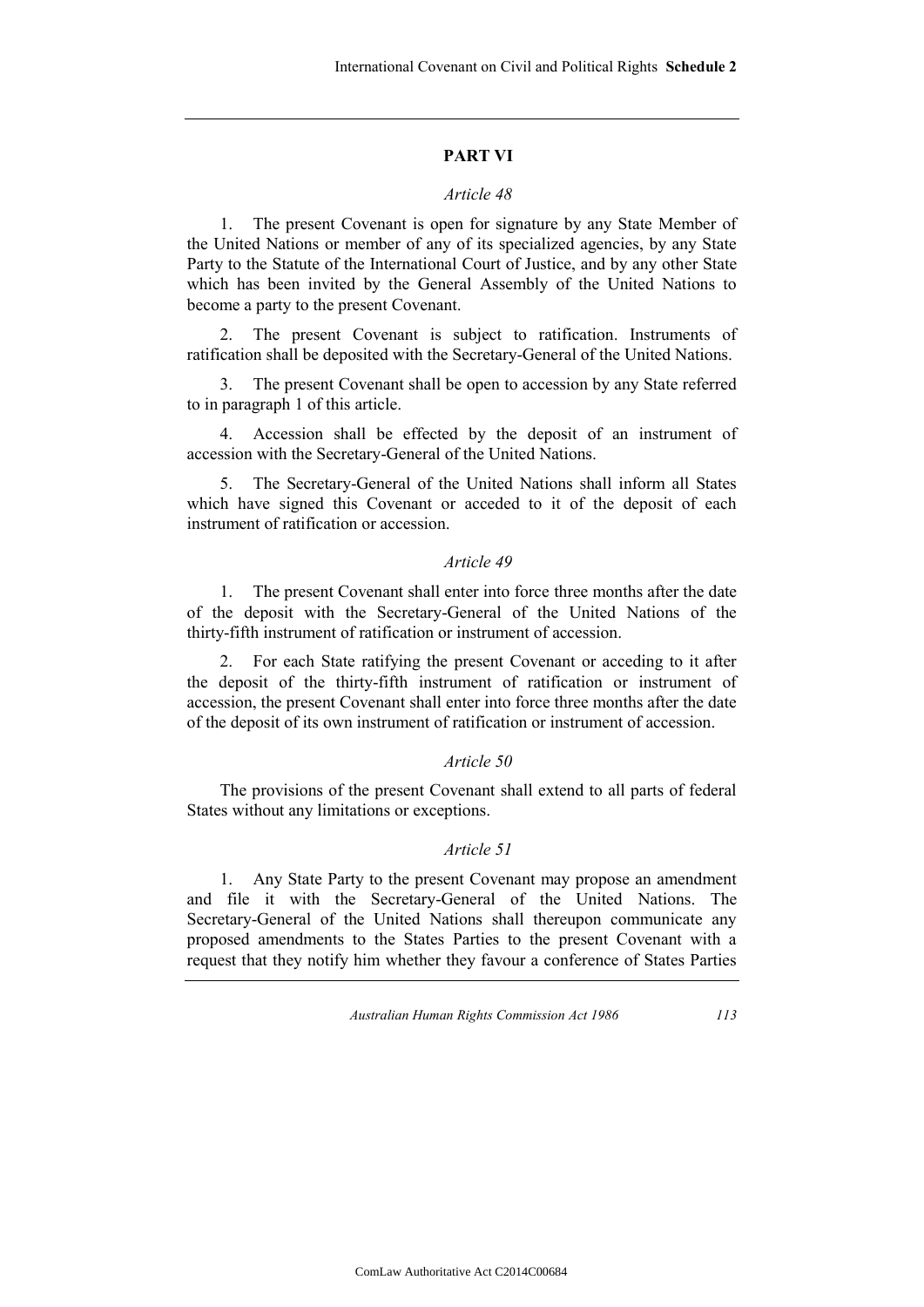for the purpose of considering and voting upon the proposals. In the event that at least one third of the States Parties favours such a conference, the Secretary-General shall convene the conference under the auspices of the United Nations. Any amendment adopted by a majority of the States Parties present and voting at the conference shall be submitted to the General Assembly of the United Nations for approval.

2. Amendments shall come into force when they have been approved by the General Assembly of the United Nations and accepted by a two-thirds majority of the States Parties to the present Covenant in accordance with their respective constitutional processes.

3. When amendments come into force, they shall be binding on those States Parties which have accepted them, other States Parties still being bound by the provisions of the present Covenant and any earlier amendment which they have accepted.

#### Article 52

Irrespective of the notifications made under article 48, paragraph 5, the Secretary-General of the United Nations shall inform all States referred to in paragraph 1 of the same article of the following particulars:

(*a*) Signatures, ratifications and accessions under article 48;

(*b*) The date of the entry into force of the present Covenant under article 49 and the date of the entry into force of any amendments under article 51.

#### Article 53

1. The present Covenant, of which the Chinese, English, French, Russian and Spanish texts are equally authentic, shall be deposited in the archives of the United Nations.

2. The Secretary-General of the United Nations shall transmit certified copies of the present Covenant to all States referred to in article 48.

IN FAITH WHEREOF the undersigned, being duly authorized thereto by their respective Governments, have signed the present Covenant, opened for signature at New York, on the nineteenth day of December, one thousand nine hundred and sixty-six.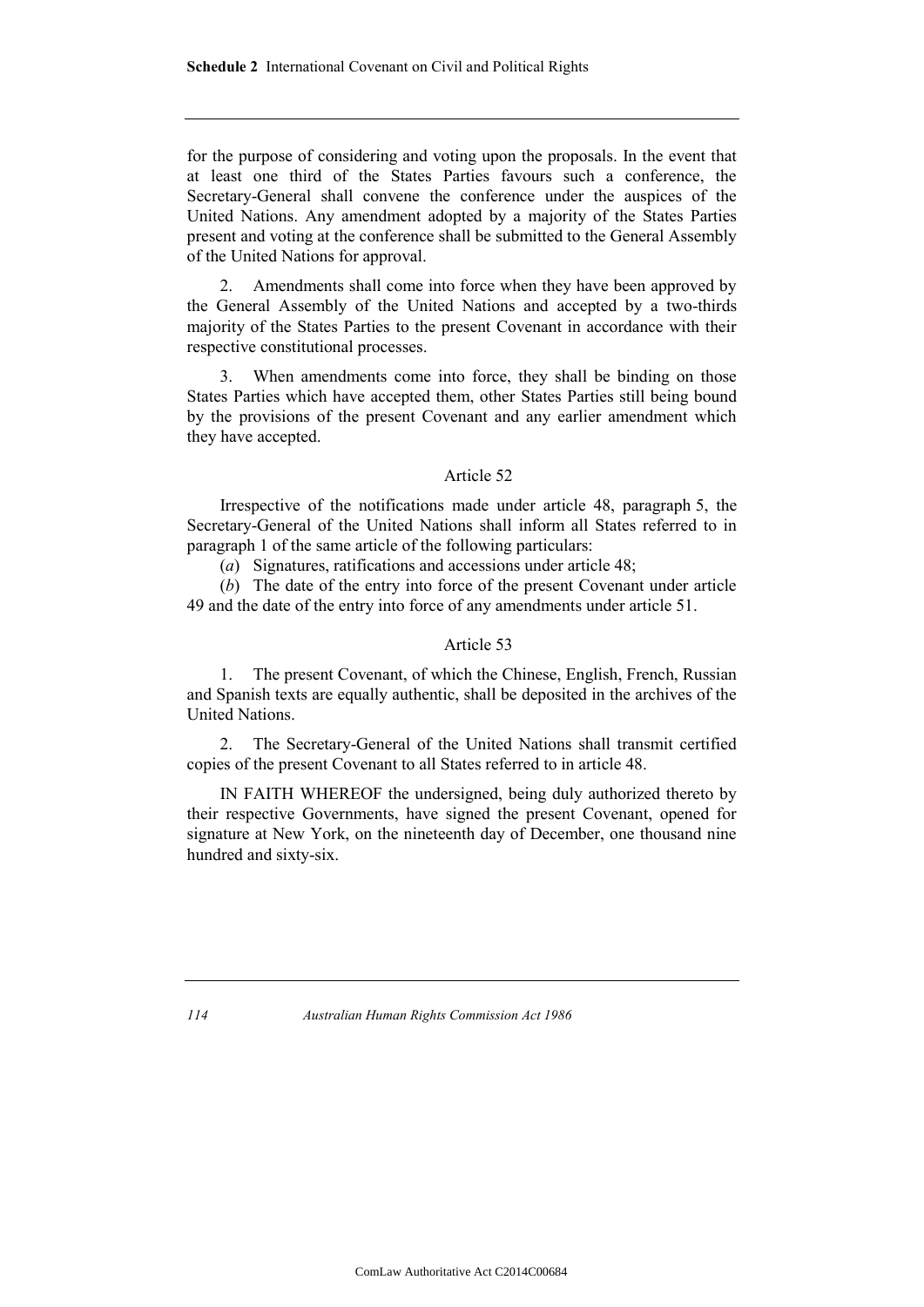# **Schedule 3—Declaration of the Rights of the Child**

Section 3

*Whereas* the peoples of the United Nations have, in the Charter, reaffirmed their faith in fundamental human rights and in the dignity and worth of the human person, and have determined to promote social progress and better standards of life in larger freedom,

*Whereas* the United Nations has, in the Universal Declaration of Human Rights, proclaimed that everyone is entitled to all the rights and freedoms set forth therein, without distinction of any kind, such as race, colour, sex, language, religion, political or other opinion, national or social origin, property, birth or other status.

*Whereas* the child, by reason of his physical and mental immaturity, needs special safeguards and care, including appropriate legal protection, before as well as after birth,

*Whereas* the need for such special safeguards has been stated in the Geneva Declaration of the Rights of the Child of 1924, and recognized in the Universal Declaration of Human Rights and in the statutes of specialized agencies and international organizations concerned with the welfare of children,

*Whereas* mankind owes to the child the best it has to give*,* 

*Now therefore*,

*The General Assembly* 

*Proclaims* this Declaration of the Rights of the Child to the end that he may have a happy childhood and enjoy for his own good and for the good of society the rights and freedoms herein set forth, and calls upon parents, upon men and women as individuals, and upon voluntary organizations, local authorities and national Governments to recognize these rights and strive for their observance by legislative and other measures progressively taken in accordance with the following principles: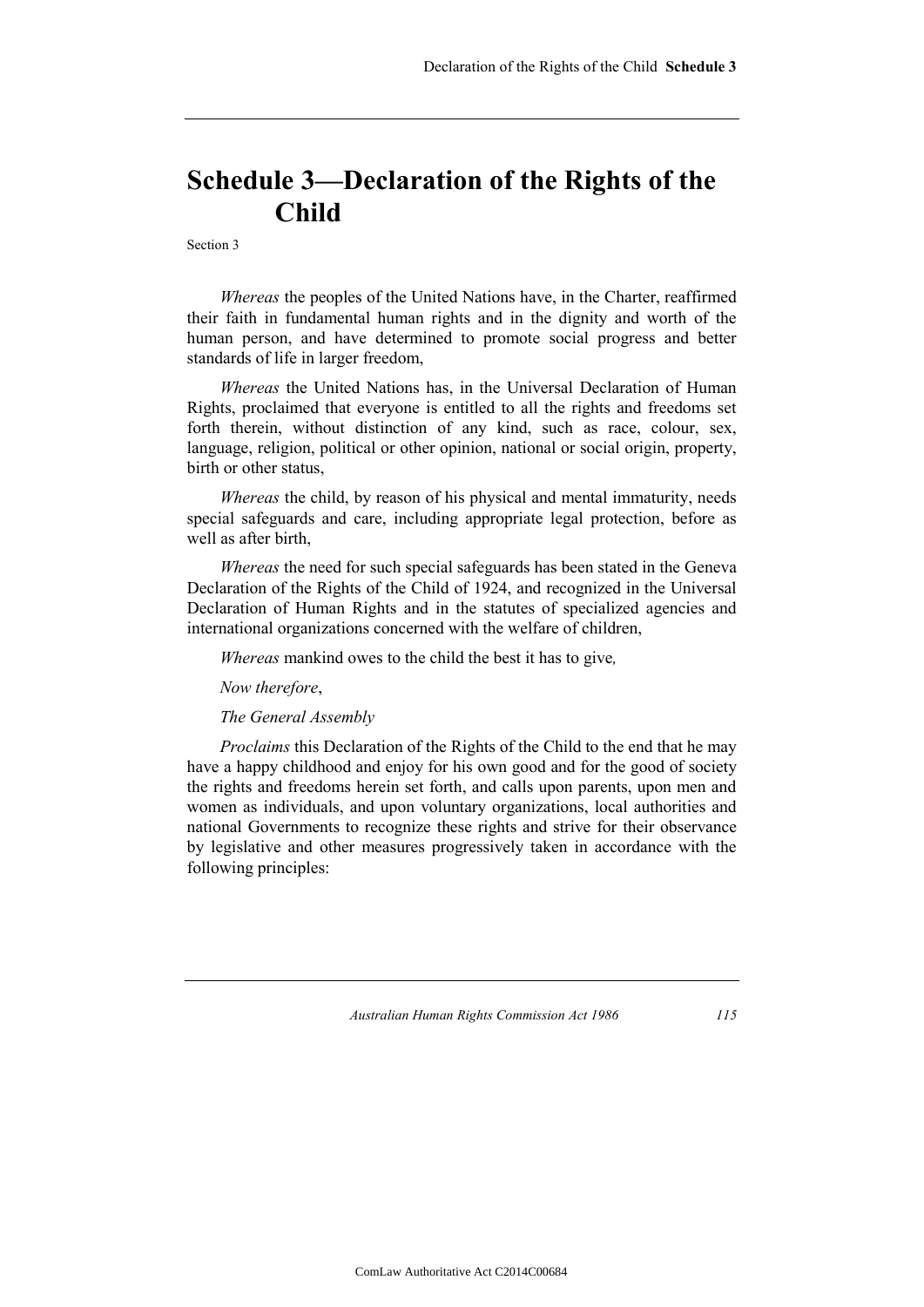#### *Principle 1*

The child shall enjoy all the rights set forth in this Declaration. Every child, without any exception whatsoever, shall be entitled to these rights, without distinction or discrimination on account of race, colour, sex, language, religion, political or other opinion, national or social origin, property, birth or other status, whether of himself or of his family.

## *Principle 2*

The child shall enjoy special protection, and shall be given opportunities and facilities, by law and by other means, to enable him to develop physically, mentally, morally spiritually and socially in a healthy and normal manner and in conditions of freedom and dignity. In the enactment of laws for this purpose, the best interests of the child shall be the paramount consideration.

## *Principle 3*

The child shall be entitled from his birth to a name and a nationality.

## *Principle 4*

The child shall enjoy the benefits of social security. He shall be entitled to grow and develop in health; to this end, special care and protection shall be provided both to him and to his mother, including adequate pre-natal and post-natal care. The child shall have the right to adequate nutrition, housing, recreation and medical services.

## *Principle 5*

The child who is physically, mentally or socially handicapped shall be given the special treatment, education and care required by his particular condition.

## *Principle 6*

The child, for the full and harmonious development of his personality, needs love and understanding. He shall, wherever possible, grow up in the care and under the responsibility of his parents, and, in any case, in an atmosphere of affection and of moral and material security; a child of tender years shall not, save in exceptional circumstances, be separated from his mother. Society and the public authorities shall have the duty to extend particular care to children without a family and to those without adequate means of support. Payment of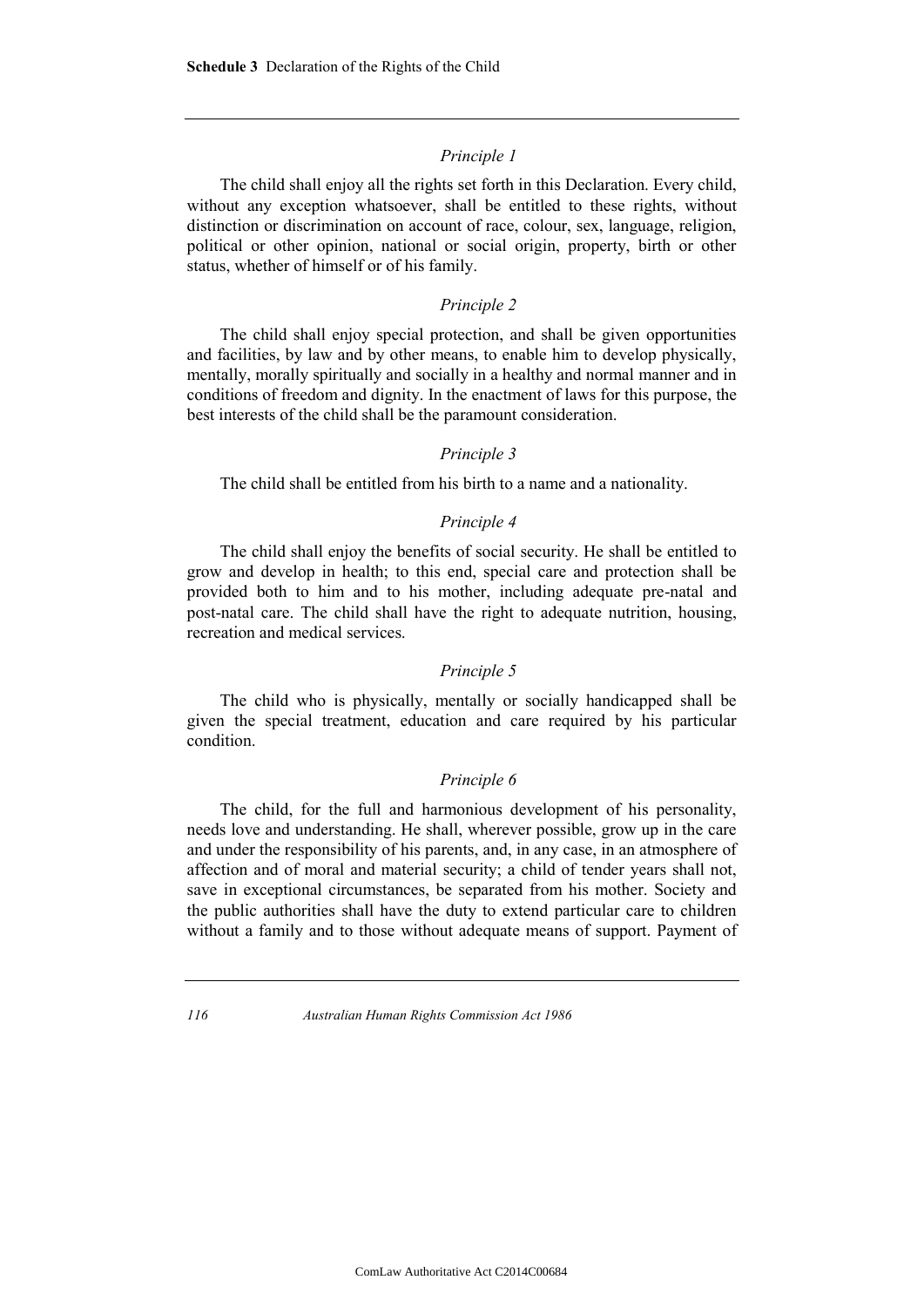State and other assistance towards the maintenance of children of large families is desirable.

## *Principle 7*

The child is entitled to receive education, which shall be free and compulsory, at least in the elementary stages. He shall be given an education which will promote his general culture and enable him, on a basis of equal opportunity, to develop his abilities, his individual judgment, and his sense of moral and social responsibility, and to become a useful member of society.

The best interests of the child shall be the guiding principle of those responsible for his education and guidance; that responsibility lies in the first place with his parents.

The child shall have full opportunity for play and recreation, which should be directed to the same purposes as education; society and the public authorities shall endeavour to promote the enjoyment of this right.

## *Principle 8*

The child shall in all circumstances be among the first to receive protection and relief.

## *Principle 9*

The child shall be protected against all forms of neglect, cruelty and exploitation. He shall not be the subject of traffic, in any form.

The child shall not be admitted to employment before an appropriate minimum age; he shall in no case be caused or permitted to engage in any occupation or employment which would prejudice his health or education, or interfere with his physical, mental or moral development.

## *Principle 10*

The child shall be protected from practices which may foster racial, religious and any other form of discrimination. He shall be brought up in a spirit of understanding, tolerance, friendship among peoples, peace and universal brotherhood, and in full consciousness that his energy and talents should be devoted to the service of his fellow men.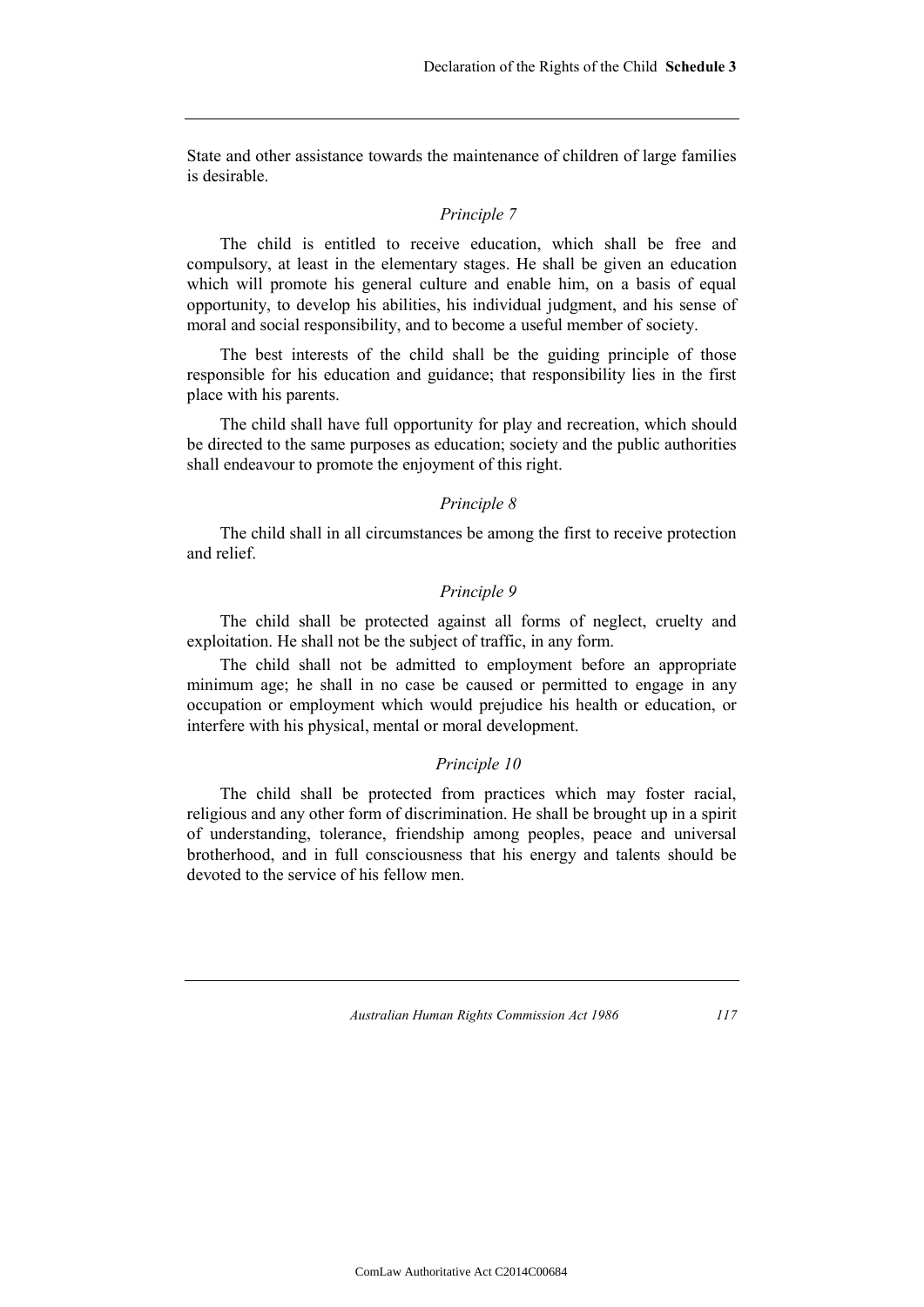# **Schedule 4—Declaration on the Rights of Mentally Retarded Persons**

Section 3

### *The General Assembly,*

*Mindful* of the pledge of the States Members of the United Nations under the Charter to take joint and separate action in co-operation with the Organization to promote higher standards of living, full employment and conditions of economic and social progress and development,

*Reaffirming* faith in human rights and fundamental freedoms and in the principles of peace, of the dignity and worth of the human person and of social justice proclaimed in the Charter,

*Recalling* the principles of the Universal Declaration of Human Rights, the International Covenants on Human Rights, the Declaration of the Rights of the Child and the standards already set for social progress in the constitutions, conventions, recommendations and resolutions of the International Labour Organisation, the United Nations Educational, Scientific and Cultural Organization, the World Health Organization, the United Nations Children's Fund and other organizations concerned,

*Emphasizing* that the Declaration on Social Progress and Development has proclaimed the necessity of protecting the rights and assuring the welfare and rehabilitation of the physically and mentally disadvantaged,

*Bearing in mind* the necessity of assisting mentally retarded persons to develop their abilities in various fields of activities and of promoting their integration as far as possible in normal life,

*Aware* that certain countries, at their present stage of development, can devote only limited efforts to this end,

*Proclaims* this Declaration on the Rights of Mentally Retarded Persons and calls for national and international action to ensure that it will be used as a common basis and frame of reference for the protection of these rights:

1. The mentally retarded person has, to the maximum degree of feasibility, the same rights as other human beings.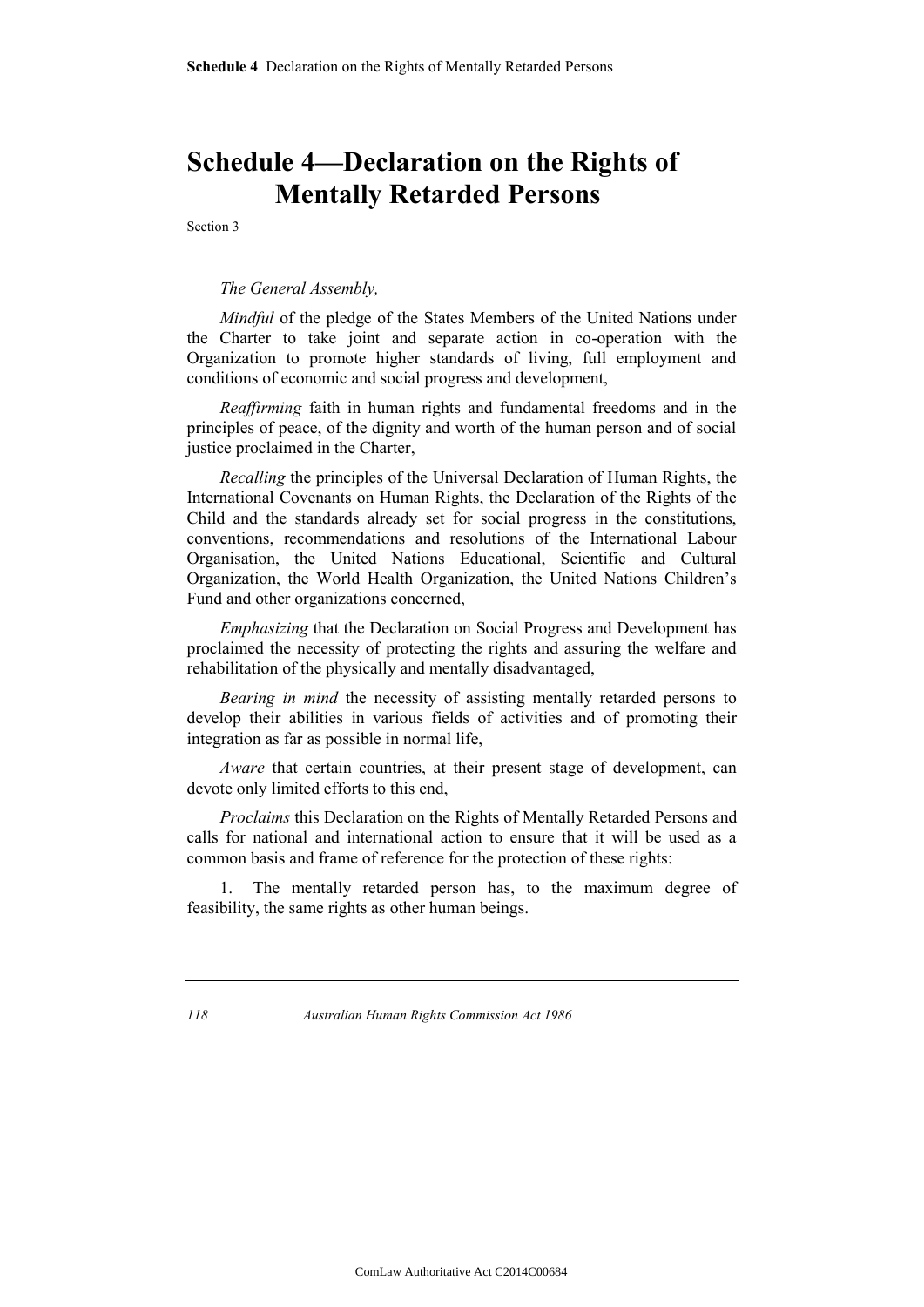2. The mentally retarded person has a right to proper medical care and physical therapy and to such education, training, rehabilitation and guidance as will enable him to develop his ability and maximum potential.

3. The mentally retarded person has a right to economic security and to a decent standard of living. He has a right to perform productive work or to engage in any other meaningful occupation to the fullest possible extent of his capabilities.

4. Whenever possible, the mentally retarded person should live with his own family or with foster parents and participate in different forms of community life. The family with which he lives should receive assistance. If care in an institution becomes necessary, it should be provided in surroundings and other circumstances as close as possible to those of normal life.

5. The mentally retarded person has a right to a qualified guardian when this is required to protect his personal well-being and interests.

The mentally retarded person has a right to protection from exploitation, abuse and degrading treatment. If prosecuted for any offence, he shall have a right to due process of law with full recognition being given to his degree of mental responsibility.

7. Whenever mentally retarded persons are unable, because of the severity of their handicap, to exercise all their rights in a meaningful way or it should become necessary to restrict or deny some or all of these rights, the procedure used for that restriction or denial of rights must contain proper legal safeguards against every form of abuse. This procedure must be based on an evaluation of the social capability of the mentally retarded person by qualified experts and must be subject to periodic review and to the right of appeal to higher authorities.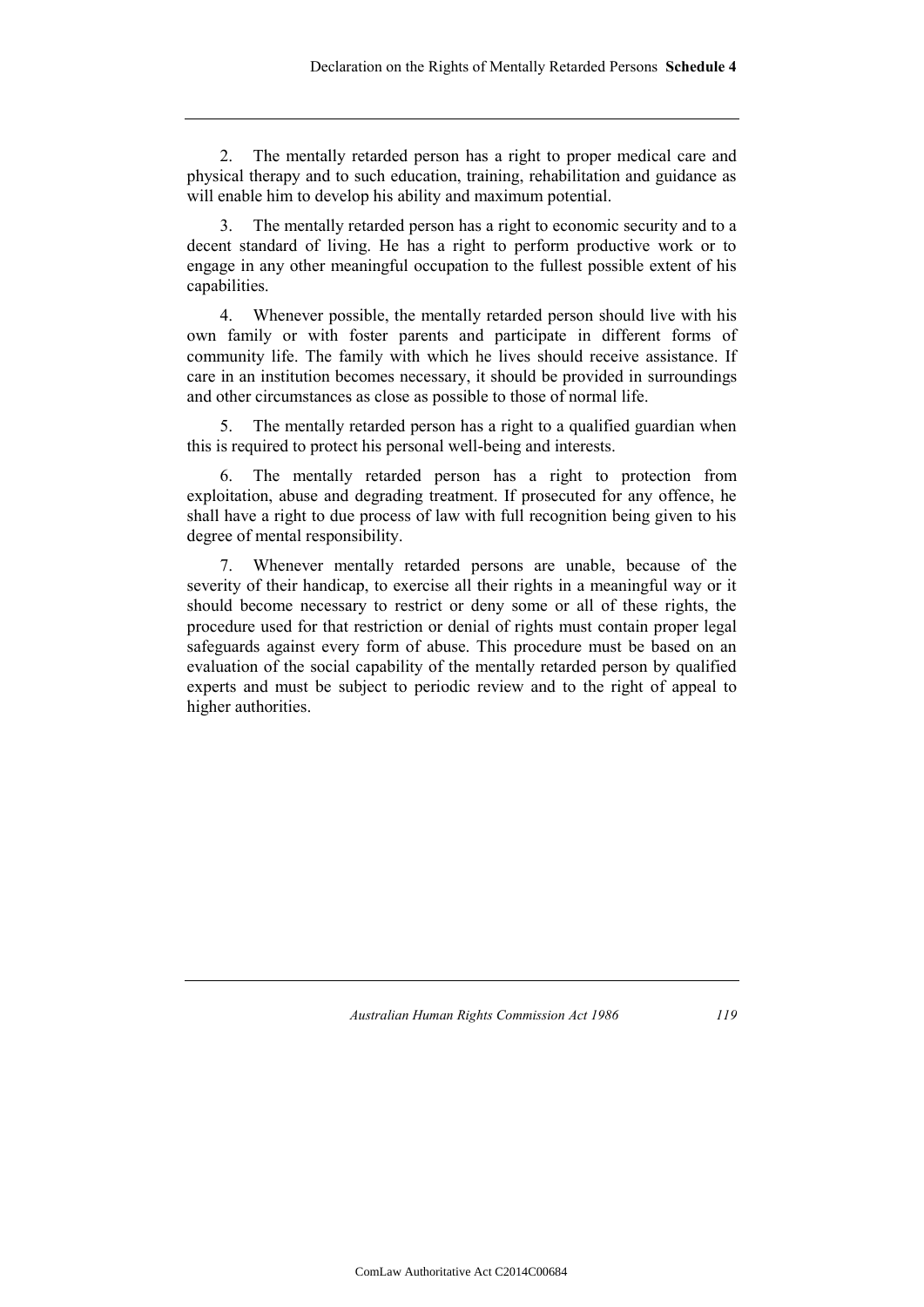# **Schedule 5—Declaration on the Rights of Disabled Persons**

Section 3

#### *The General Assembly,*

*Mindful* of the pledge made by Member States, under the Charter of the United Nations; to take joint and separate action in co-operation with the Organization to promote higher standards of living, full employment and conditions of economic and social progress and development,

*Reaffirming* its faith in human rights and fundamental freedoms and in the principles of peace, of the dignity and worth of the human person and of social justice proclaimed in the Charter,

*Recalling* the principles of the Universal Declaration of Human Rights, the International Covenants on Human Rights, the Declaration of the Rights of the Child and the Declaration on the Rights of Mentally Retarded Persons, as well as the standards already set for social progress in the constitutions, conventions, recommendations and resolutions of the International Labour Organisation, the United Nations Educational, Scientific and Cultural Organization, the World Health Organization, the United Nations Children's Fund and other organizations concerned,

*Recalling also* Economic and Social Council resolution 1921 (LVIII) of 6 May 1975 on the prevention of disability and the rehabilitation of disabled persons,

*Emphasizing* that the Declaration on Social Progress and Development has proclaimed the necessity of protecting the rights and assuring the welfare and rehabilitation of the physically and mentally disadvantaged,

*Bearing in mind* the necessity of preventing physical and mental disabilities and of assisting disabled persons to develop their abilities in the most varied fields of activities and of promoting their integration as far as possible in normal life,

*Aware* that certain countries, at their present stage of development, can devote only limited efforts to this end,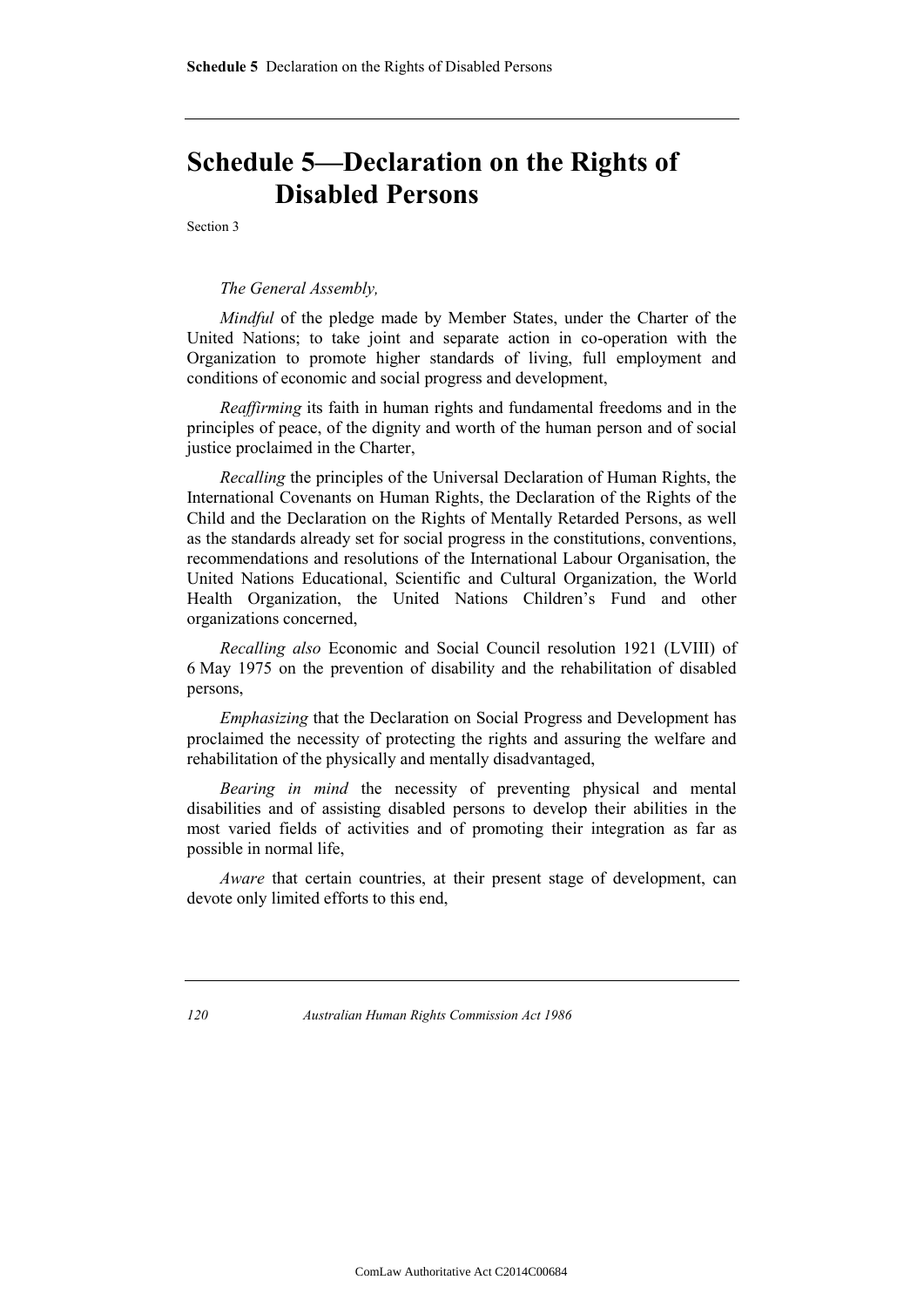*Proclaims* this Declaration on the Rights of Disabled Persons and calls for national and international action to ensure that it will be used as a common basis and frame of reference for the protection of these rights:

1. The term "disabled person" means any person unable to ensure by himself or herself, wholly or partly, the necessities of a normal individual and/or social life, as a result of deficiency, either congenital or not, in his or her physical or mental capabilities.

2. Disabled persons shall enjoy all the rights set forth in this Declaration. These rights shall be granted to all disabled persons without any exception whatsoever and without distinction or discrimination on the basis of race, colour, sex, language, religion, political or other opinions, national or social origin, state of wealth, birth or any other situation applying either to the disabled person himself or herself or to his or her family.

Disabled persons have the inherent right to respect for their human dignity. Disabled persons, whatever the origin, nature and seriousness of their handicaps and disabilities, have the same fundamental rights as their fellow-citizens of the same age, which implies first and foremost the right to enjoy a decent life, as normal and full as possible.

4. Disabled persons have the same civil and political rights as other human beings; paragraph 7 of the Declaration on the Rights of Mentally Retarded Persons applies to any possible limitation or suppression of those rights for mentally disabled persons.

5. Disabled persons are entitled to the measures designed to enable them to become as self-reliant as possible.

6. Disabled persons have the right to medical, psychological and functional treatment, including prosthetic and orthetic appliances, to medical and social rehabilitation, education, vocational training and rehabilitation, aid, counselling, placement services and other services which will enable them to develop their capabilities and skills to the maximum and will hasten the process of their social integration or reintegration.

7. Disabled persons have the right to economic and social security and to a decent level of living. They have the right, according to their capabilities, to secure and retain employment or to engage in a useful, productive and remunerative occupation and to join trade unions.

8. Disabled persons are entitled to have their special needs taken into consideration at all stages of economic and social planning.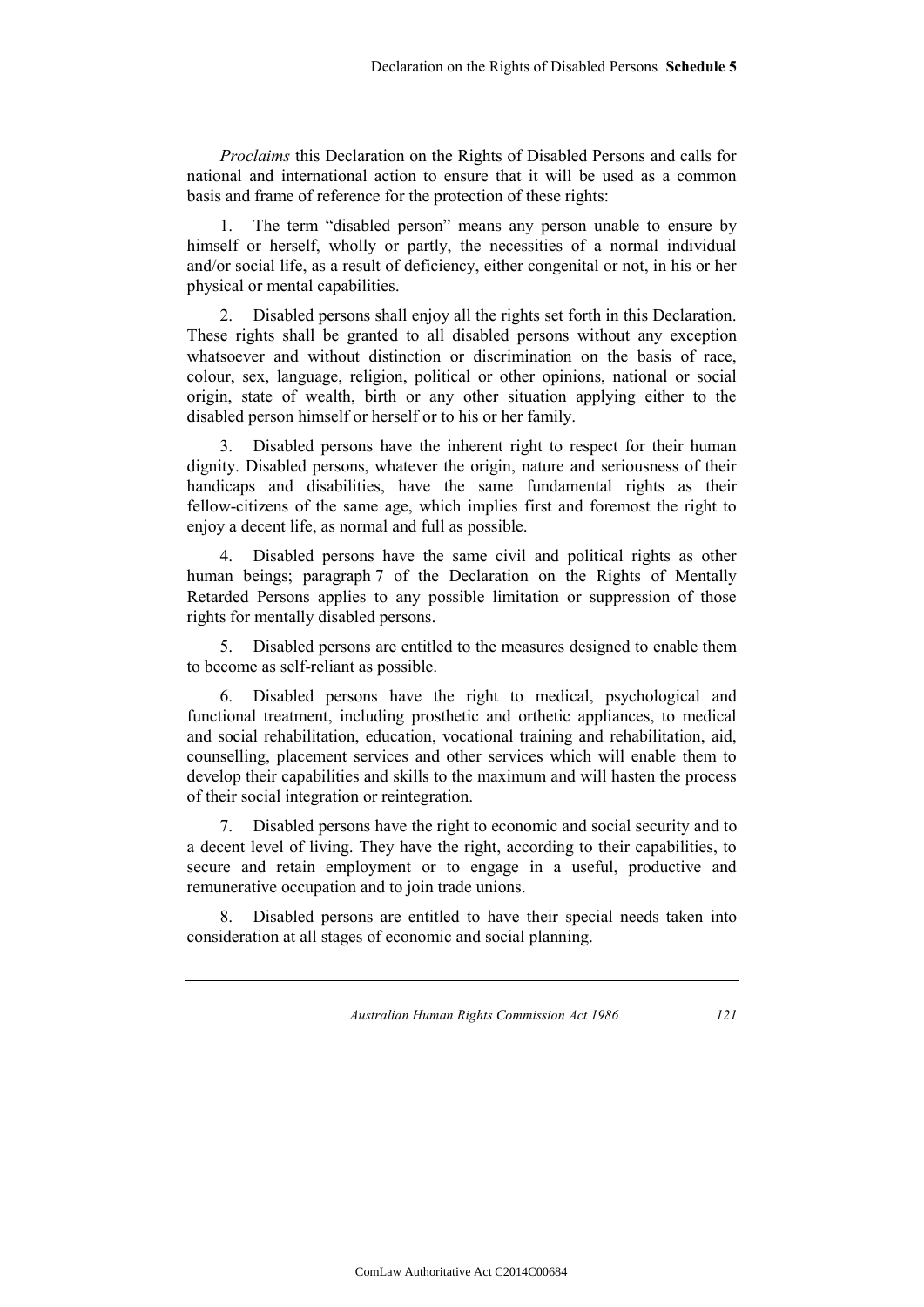9. Disabled persons have the right to live with their families or with foster parents and to participate in all social, creative or recreational activities. No disabled person shall be subjected, as far as his or her residence is concerned, to differential treatment other than that required by his or her condition or by the improvement which he or she may derive therefrom. If the stay of a disabled person in a specialized establishment is indispensable, the environment and living conditions therein shall be as close as possible to those of the normal life of a person of his or her age.

10. Disabled persons shall be protected against all exploitation, all regulations and all treatment of a discriminatory, abusive or degrading nature.

11. Disabled persons shall be able to avail themselves of qualified legal aid when such aid proves indispensable for the protection of their persons and property. If judicial proceedings are instituted against them, the legal procedure applied shall take their physical and mental condition fully into account.

12. Organizations of disabled persons may be usefully consulted in all matters regarding the rights of disabled persons.

13. Disabled persons, their families and communities shall be fully informed, by all appropriate means, of the rights contained in this Declaration.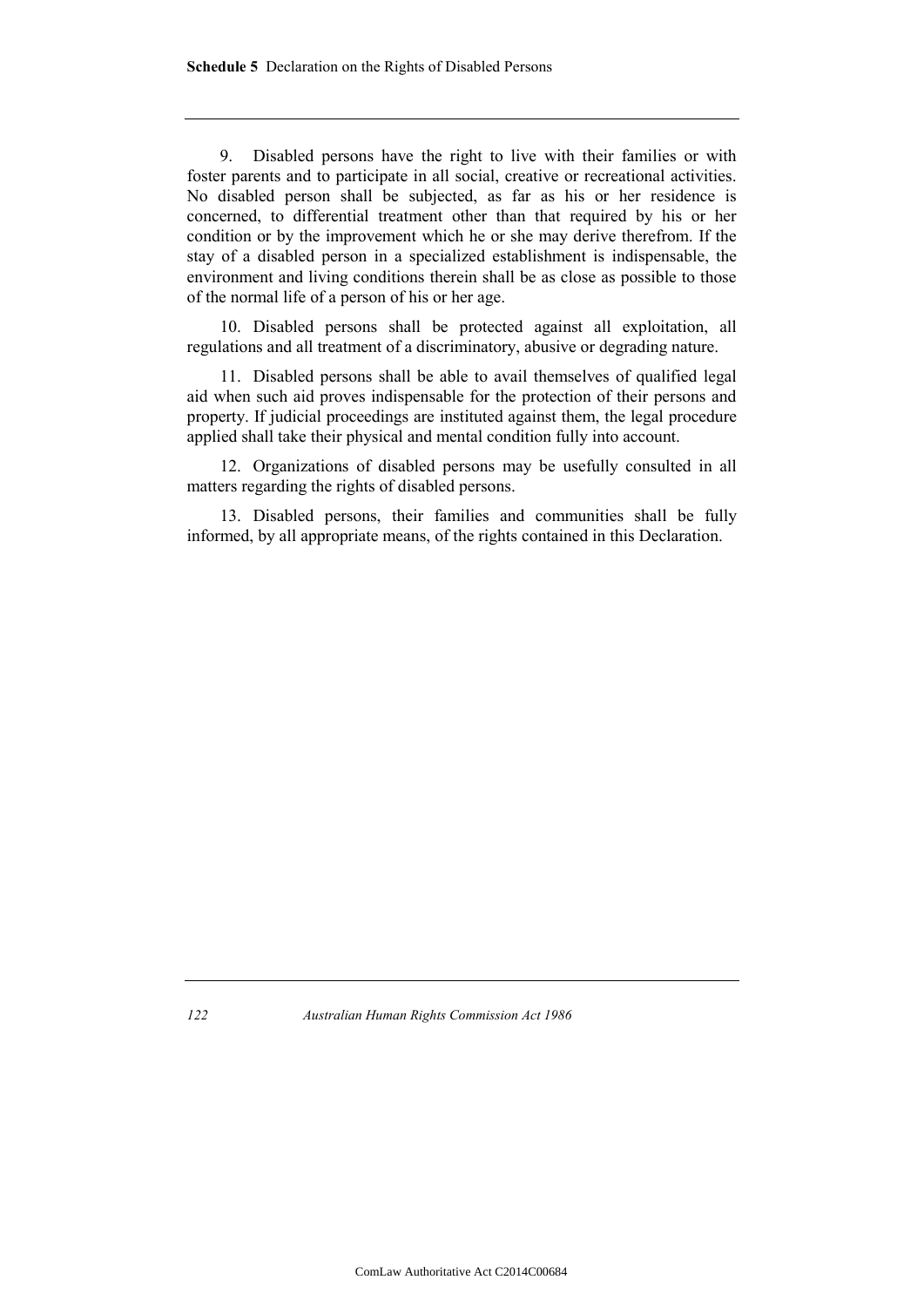## **Endnotes**

## **Endnote 1—About the endnotes**

The endnotes provide details of the history of this legislation and its provisions. The following endnotes are included in each compilation:

Endnote 1—About the endnotes

Endnote 2—Abbreviation key

Endnote 3—Legislation history

Endnote 4—Amendment history

Endnote 5—Uncommenced amendments

Endnote 6—Modifications

Endnote 7—Misdescribed amendments

Endnote 8—Miscellaneous

If there is no information under a particular endnote, the word "none" will appear in square brackets after the endnote heading.

#### **Abbreviation key—Endnote 2**

The abbreviation key in this endnote sets out abbreviations that may be used in the endnotes.

## **Legislation history and amendment history—Endnotes 3 and 4**

Amending laws are annotated in the legislation history and amendment history.

The legislation history in endnote 3 provides information about each law that has amended the compiled law. The information includes commencement information for amending laws and details of application, saving or transitional provisions that are not included in this compilation.

The amendment history in endnote 4 provides information about amendments at the provision level. It also includes information about any provisions that have expired or otherwise ceased to have effect in accordance with a provision of the compiled law.

## **Uncommenced amendments—Endnote 5**

The effect of uncommenced amendments is not reflected in the text of the compiled law but the text of the amendments is included in endnote 5.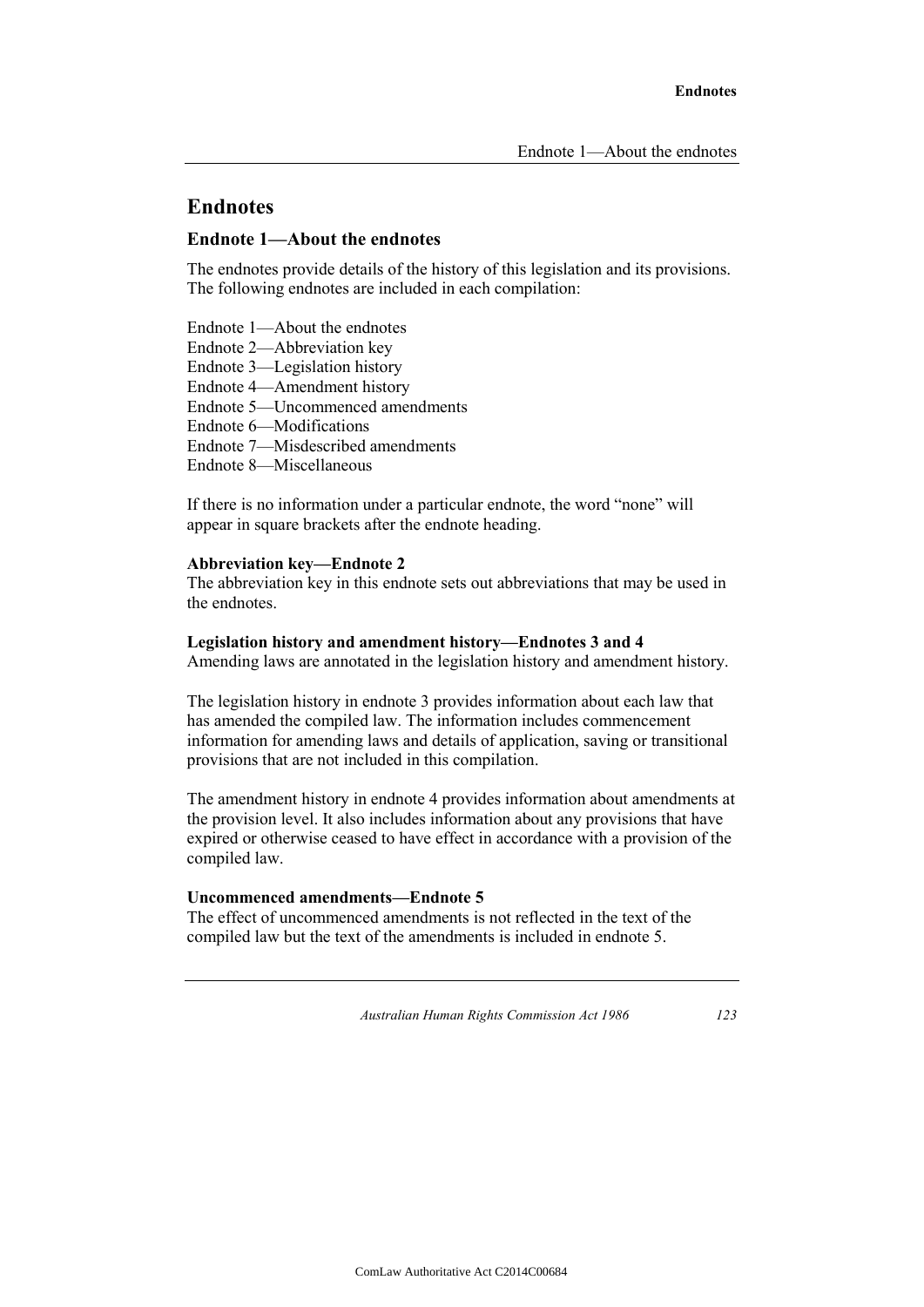Endnote 1—About the endnotes

## **Modifications—Endnote 6**

If the compiled law is affected by a modification that is in force, details of the modification are included in endnote 6.

## **Misdescribed amendments—Endnote 7**

An amendment is a misdescribed amendment if the effect of the amendment cannot be incorporated into the text of the compilation. Any misdescribed amendment is included in endnote 7.

### **Miscellaneous—Endnote 8**

Endnote 8 includes any additional information that may be helpful for a reader of the compilation.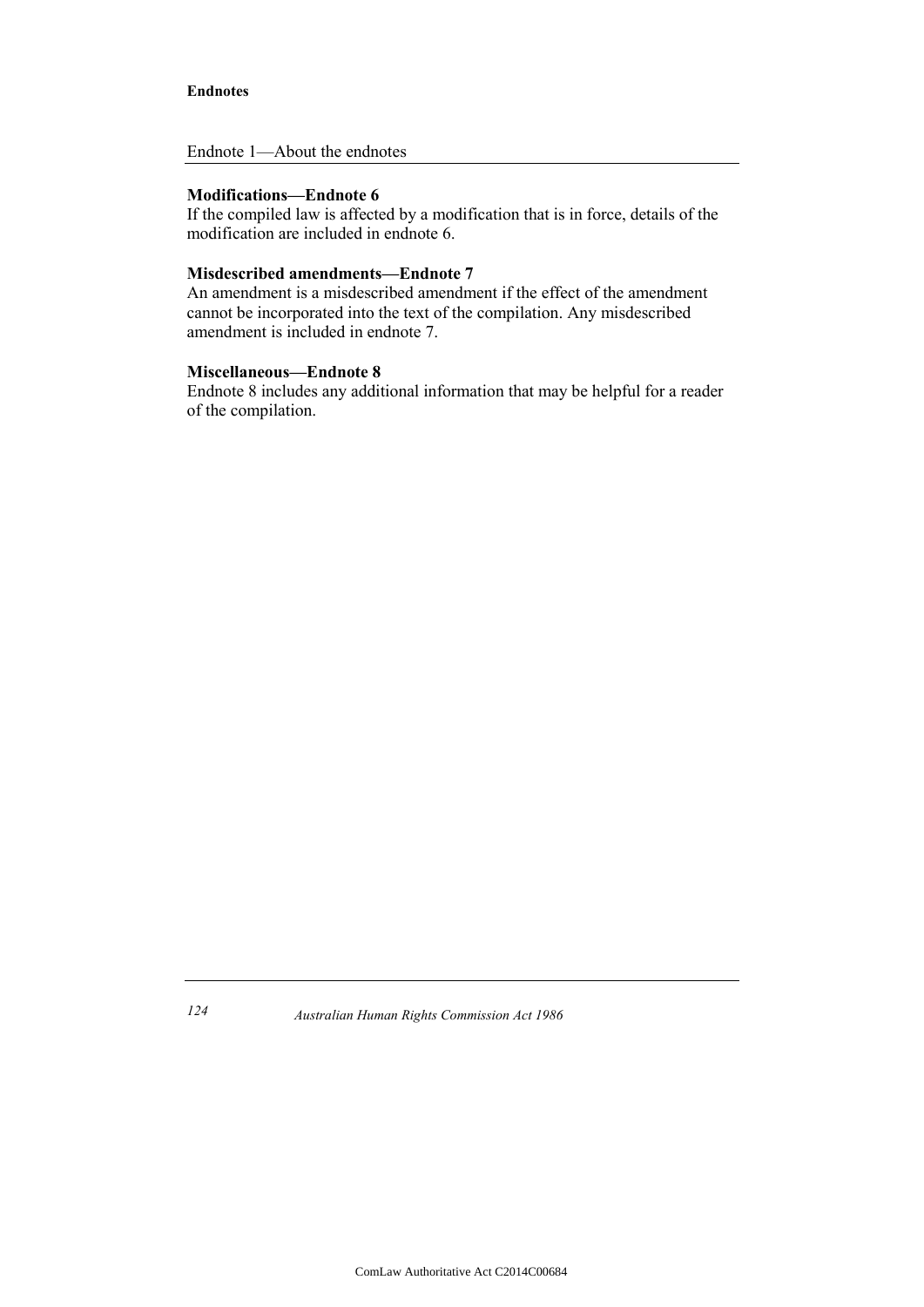## **Endnote 2—Abbreviation key**

| $ad = added$ or inserted                 | $pres = present$                          |
|------------------------------------------|-------------------------------------------|
| $am = amended$                           | $prev = previous$                         |
| $c = clause(s)$                          | $(\text{prev})$ = previously              |
| $Ch = Chapter(s)$                        | $Pt = Part(s)$                            |
| $def = definition(s)$                    | $r = \text{regulation}(s)/\text{rule}(s)$ |
| $Dict = Dictionary$                      | $Reg = Regulation/Regularions$            |
| $disallowed = disallowed by Parliament$  | $reloc = relocated$                       |
| $Div = Division(s)$                      | $renum = renumbered$                      |
| $exp = expired$ or ceased to have effect | $rep = repeated$                          |
| $hdg = heading(s)$                       | $rs$ = repealed and substituted           |
| $LI =$ Legislative Instrument            | $s = section(s)$                          |
| $LIA = Legislative Instruments Act 2003$ | $Sch = Schedule(s)$                       |
| $mod = modified/modification$            | $Sdiv = Subdivision(s)$                   |
| $No = Number(s)$                         | $SLI = Select$ Legislative Instrument     |
| $o = order(s)$                           | $SR =$ Statutory Rules                    |
| $Ord = Ordinance$                        | $Sub-Ch = Sub-Chapter(s)$                 |
| $orig = original$                        | $SubPt = Subpart(s)$                      |
| $par = paragraph(s)/subparagraph(s)$     |                                           |

/sub-subparagraph(s)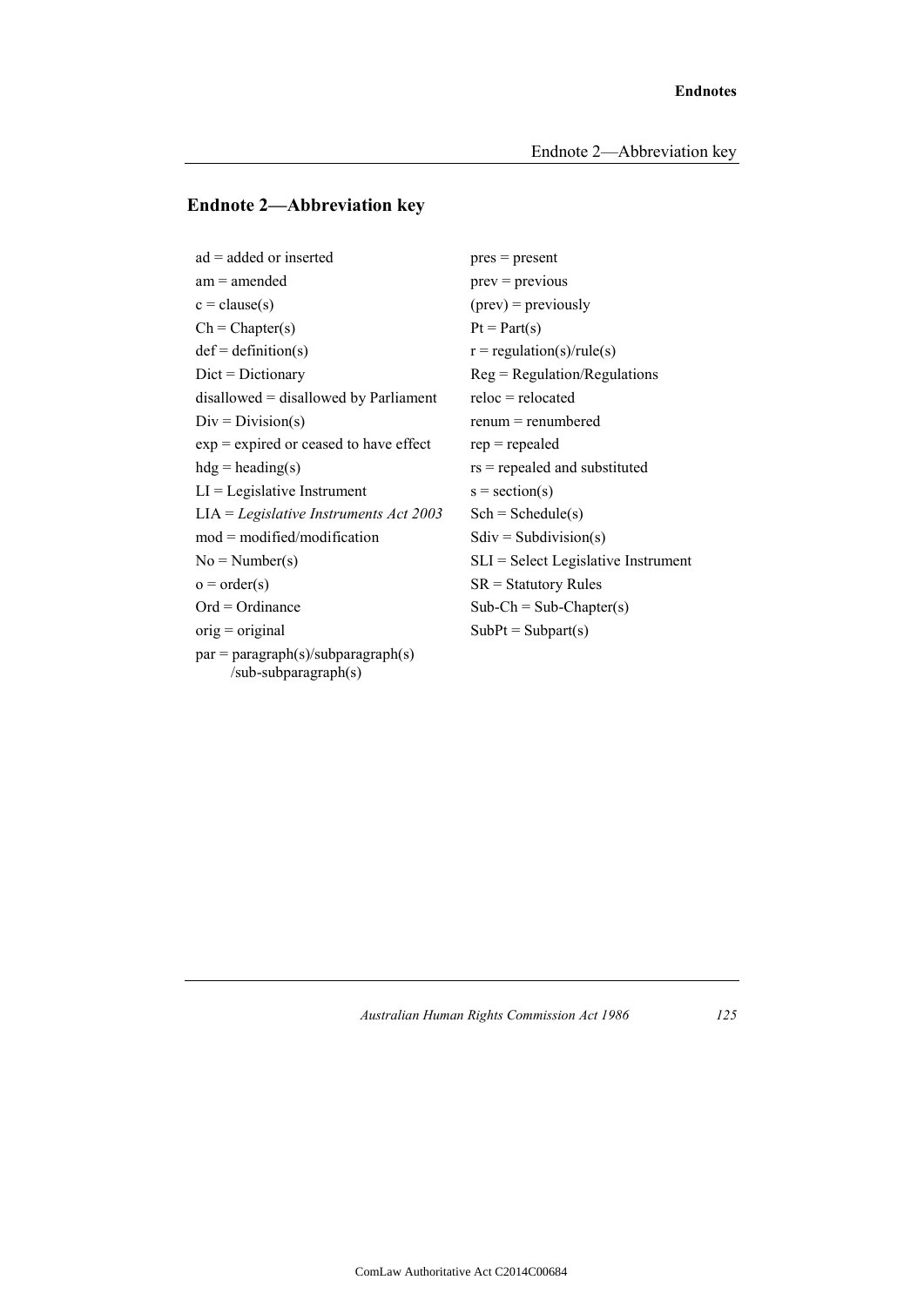| Act                                                                                             | <b>Number</b><br>and year | <b>Assent</b>   | Commencement                                                                                                                                                                                                      | Application,<br>saving and<br>transitional<br>provisions |
|-------------------------------------------------------------------------------------------------|---------------------------|-----------------|-------------------------------------------------------------------------------------------------------------------------------------------------------------------------------------------------------------------|----------------------------------------------------------|
| Human Rights and Equal<br><b>Opportunity Commission</b><br>Act 1986                             | 125, 1986                 | 6 Dec 1986      | 10 Dec 1986 (see Gazette<br>1986, No. S631)                                                                                                                                                                       |                                                          |
| <b>Statute Law</b><br>(Miscellaneous<br>Provisions) Act 1987                                    | 141, 1987                 | 18 Dec<br>1987  | s. 3: 1 Feb 1987 (a)                                                                                                                                                                                              | s. $5(1)$                                                |
| Statute Law<br>(Miscellaneous<br>Provisions) Act 1988                                           | 38, 1988                  | 3 June 1988     | s. 3: Royal Assent $(b)$                                                                                                                                                                                          | s. $5(1)$                                                |
| <b>Statutory Instruments</b><br>(Tabling and<br>Disallowance) Legislation<br>Amendment Act 1988 | 99, 1988                  | 2 Dec 1988      | 2 Dec 1988                                                                                                                                                                                                        |                                                          |
| Privacy Act 1988                                                                                | 119, 1988                 | 14 Dec<br>1988  | 1 Jan 1989 (see Gazette<br>1988, No. S399)                                                                                                                                                                        |                                                          |
| Defence Legislation<br>Amendment Act 1990                                                       | 75, 1990                  | 22 Oct<br>1990  | s. 5: Royal Assent $(c)$                                                                                                                                                                                          |                                                          |
| Law and Justice<br><b>Legislation Amendment</b><br>Act 1990                                     | 115, 1990                 | 21 Dec<br>1990  | Part 1 (ss. 1, 2), Parts 3<br>and 4 (ss. 40-49): 21 Dec<br>1990<br>ss. 3, 5, 6, 8, 9, 16, 17,<br>20-23, 28, 30, 32, 33, 38<br>and 39: 4 Feb 1991 (see<br>Gazette 1991, GN3, p.<br>278)<br>Remainder: 21 June 1991 |                                                          |
| <b>Industrial Relations</b><br><b>Legislation Amendment</b><br>Act 1991                         | 122, 1991                 | 27 June<br>1991 | ss. 4(1), 10(b) and 15-20:<br>1 Dec 1988<br>ss. $28(b)$ –(e), 30 and 31:<br>10 Dec 1991 (see Gazette<br>1991, No. S332)<br>Remainder: Royal Assent                                                                | s. $31(2)$                                               |

## **Endnote 3—Legislation history**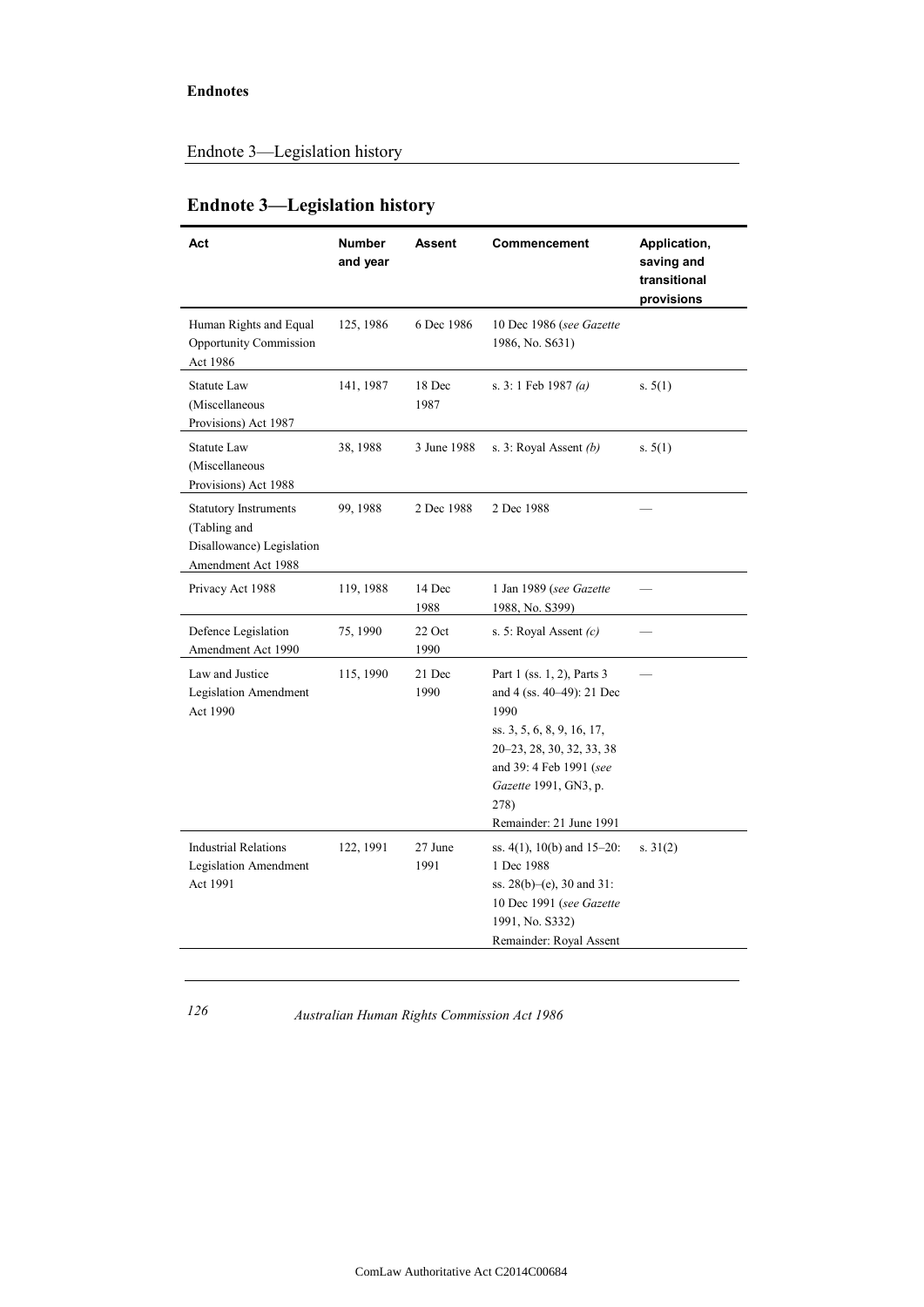| Act                                                                                | <b>Number</b><br>and year | <b>Assent</b>   | Commencement                                                                                                                                             | Application,<br>saving and<br>transitional<br>provisions |
|------------------------------------------------------------------------------------|---------------------------|-----------------|----------------------------------------------------------------------------------------------------------------------------------------------------------|----------------------------------------------------------|
| Human Rights and Equal<br>Opportunity Legislation<br>Amendment Act 1992            | 132, 1992                 | 30 Oct<br>1992  | 26 Nov 1992 (see s. 2 and<br>Gazette 1992, No. S346)                                                                                                     |                                                          |
| as amended by                                                                      |                           |                 |                                                                                                                                                          |                                                          |
| Human Rights<br>Legislation<br>Amendment Act 1995                                  | 59, 1995                  | 28 June<br>1995 | (see 59, 1995 below)                                                                                                                                     |                                                          |
| Sex Discrimination and<br>other Legislation<br>Amendment Act 1992                  | 179, 1992                 | 16 Dec<br>1992  | 13 Jan 1993                                                                                                                                              | ss. $2(2)$ and 4                                         |
| Human Rights and Equal<br>Opportunity Legislation<br>Amendment Act (No. 2)<br>1992 | 180, 1992                 | 16 Dec<br>1992  | 13 Jan 1993                                                                                                                                              |                                                          |
| Oantas Sale Act 1992                                                               | 196, 1992                 | 21 Dec<br>1992  | Schedule (Parts 3, 6): $(d)$                                                                                                                             | s. 2(6) (am. by 60,<br>1993, s. 4; 168,<br>1994, s. 3)   |
| as amended by                                                                      |                           |                 |                                                                                                                                                          |                                                          |
| Qantas Sale<br>Amendment Act 1993                                                  | 60, 1993                  | 3 Nov 1993      | 10 Mar 1993                                                                                                                                              |                                                          |
| Qantas Sale<br>Amendment Act 1994                                                  | 168, 1994                 | 16 Dec<br>1994  | Schedule (item 17):<br>Royal Assent (e)                                                                                                                  |                                                          |
| Human Rights Legislation<br>Amendment Act 1995                                     | 59, 1995                  | 28 June<br>1995 | Schedule (item 25): 30<br>Oct 1992<br>Remainder: Royal Assent                                                                                            | ss. 4 and 5                                              |
| Human Rights Legislation<br>Amendment Act (No. 1)<br>1999                          | 133, 1999                 | 13 Oct<br>1999  | ss. $1-3$ and $21$ : Royal<br>Assent<br>s. 22 and Schedule 1<br>(items 53, 60): 10 Dec<br>1999 (see Gazette 1999,<br>No. S598)<br>Remainder: 13 Apr 2000 | $ss. 4 - 22$                                             |

Endnote 3—Legislation history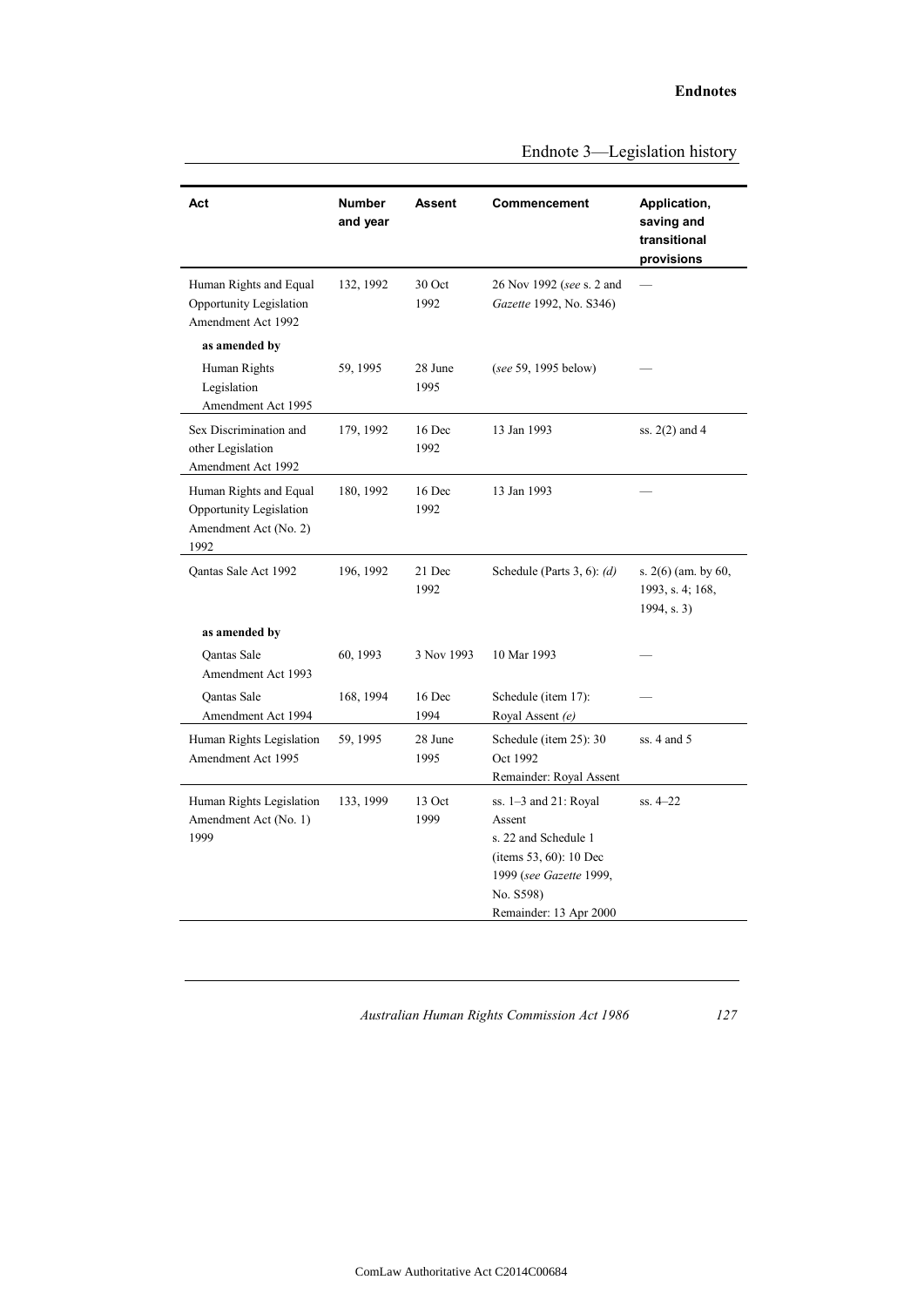## **Endnotes**

|  | Endnote 3—Legislation history |  |  |  |  |
|--|-------------------------------|--|--|--|--|
|--|-------------------------------|--|--|--|--|

| Act                                                                                                                                                       | <b>Number</b><br>and year | <b>Assent</b>    | Commencement                                                                                        | Application,<br>saving and<br>transitional<br>provisions |
|-----------------------------------------------------------------------------------------------------------------------------------------------------------|---------------------------|------------------|-----------------------------------------------------------------------------------------------------|----------------------------------------------------------|
| Public Employment<br>(Consequential and<br>Transitional) Amendment<br>Act 1999                                                                            | 146, 1999                 | $11$ Nov<br>1999 | Schedule 1 (items 520-<br>523): 5 Dec 1999 (see<br>Gazette 1999, No. S584)<br>(f)                   |                                                          |
| Australian Security<br>Intelligence Organisation<br>Legislation Amendment<br>Act 1999                                                                     | 161, 1999                 | 10 Dec<br>1999   | Schedule 3 (items 1, 29):<br>$\left( \mathbf{g} \right)$                                            |                                                          |
| <b>Federal Magistrates</b><br>(Consequential)<br>Amendments) Act 1999                                                                                     | 194, 1999                 | 23 Dec<br>1999   | Schedule 16: (h)                                                                                    |                                                          |
| Privacy Amendment<br>(Office of the Privacy<br>Commissioner) Act 2000                                                                                     | 2,2000                    | 29 Feb<br>2000   | 1 July 2000 (see Gazette<br>2000, No. S229)                                                         |                                                          |
| Criminal Code<br>Amendment (Theft,<br>Fraud, Bribery and<br>Related Offences) Act<br>2000                                                                 | 137, 2000                 | 24 Nov<br>2000   | ss. $1-3$ and Schedule 1<br>(items 1, 4, 6, 7, 9–11,<br>32): Royal Assent<br>Remainder: 24 May 2001 | Sch. 2 (items 418,<br>419)                               |
| Law and Justice<br>Legislation Amendment<br>(Application of Criminal<br>Code) Act 2001                                                                    | 24, 2001                  | 6 Apr 2001       | s. $4(1)$ , $(2)$ and<br>Schedule 32: (i)                                                           | s. $4(1)$ , $(2)$                                        |
| Human Rights and Equal<br><b>Opportunity Commission</b><br>Amendment Act 2002                                                                             | 22, 2002                  | 4 Apr 2002       | 13 Apr 2000                                                                                         |                                                          |
| <b>Statute Law Revision Act</b><br>2002                                                                                                                   | 63, 2002                  | 3 July 2002      | Schedule 1 (item 21): $(i)$                                                                         |                                                          |
| <b>Workplace Relations</b><br>Legislation Amendment<br>(Registration and<br>Accountability of<br>Organisations)<br>(Consequential<br>Provisions) Act 2002 | 105, 2002                 | 14 Nov<br>2002   | Schedule 3 (item 50):<br>12 May 2003 (see s. 2<br>and Gazette 2002, No.<br>GN49)                    |                                                          |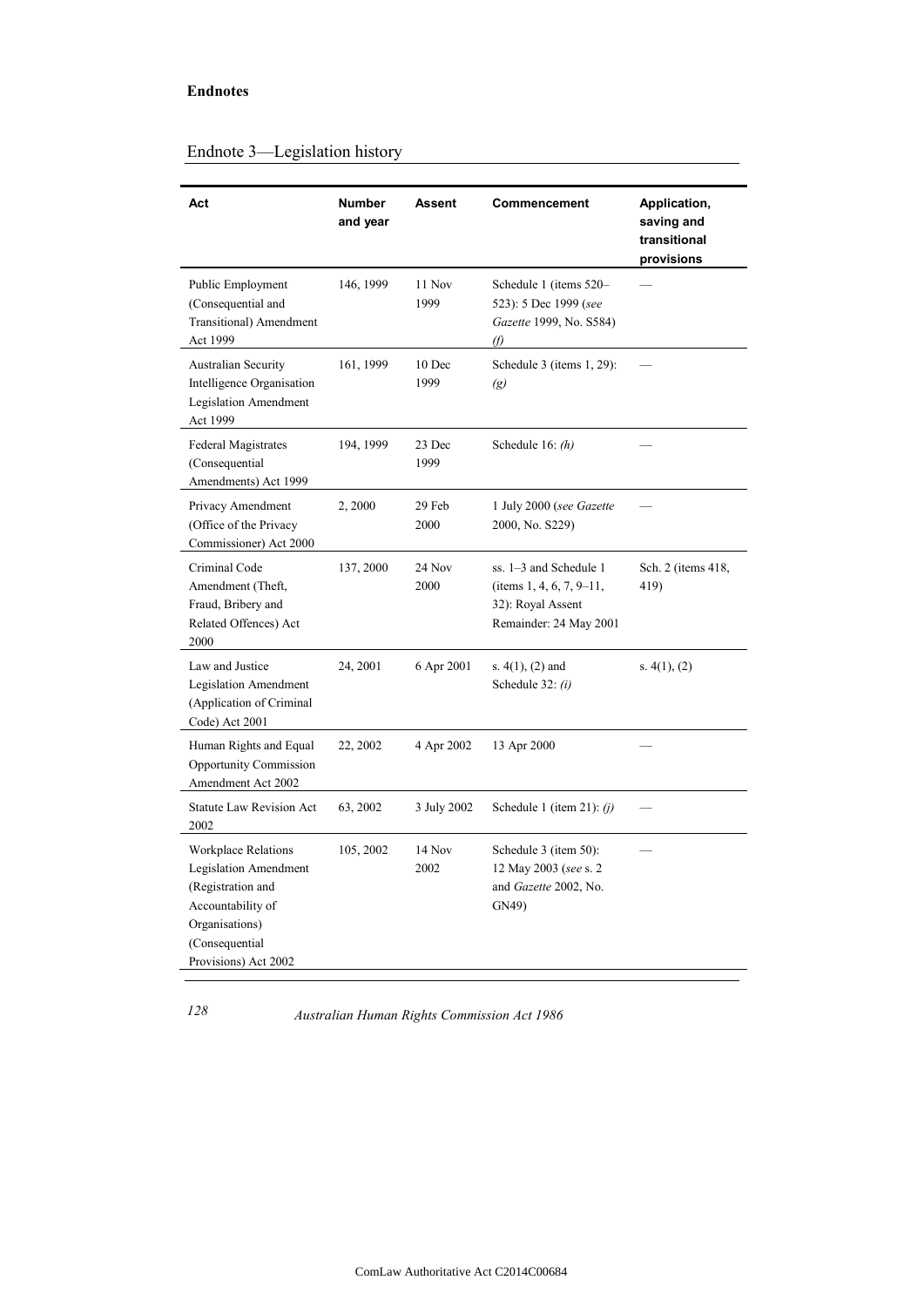| Act                                                                                      | <b>Number</b><br>and year | <b>Assent</b>   | Commencement                                                                                     | Application,<br>saving and<br>transitional<br>provisions |
|------------------------------------------------------------------------------------------|---------------------------|-----------------|--------------------------------------------------------------------------------------------------|----------------------------------------------------------|
| Australian Crime<br>Commission<br>Establishment Act 2002                                 | 125, 2002                 | 10 Dec<br>2002  | Schedule 2 (item 77): 1<br>Jan 2003                                                              |                                                          |
| Age Discrimination<br>(Consequential<br>Provisions) Act 2004                             | 40, 2004                  | 21 Apr<br>2004  | Schedule 1 (items $1-8$ ):<br>23 June 2004 (see s. 2)<br>Schedule 2 (items 22-<br>$(25)$ : $(k)$ |                                                          |
| Law and Justice<br>Legislation Amendment<br>Act 2004                                     | 62, 2004                  | 26 May<br>2004  | Schedule 1 (item 38):<br>27 May 2004                                                             |                                                          |
| Aboriginal and Torres<br>Strait Islander<br><b>Commission Amendment</b><br>Act 2005      | 32, 2005                  | 22 Mar<br>2005  | Schedule 4 (item 24): 24<br>Mar 2005                                                             |                                                          |
| <b>Statute Law Revision Act</b><br>2005                                                  | 100, 2005                 | 6 July 2005     | Schedule 1 (item 26):<br>Royal Assent                                                            |                                                          |
| <b>Intelligence Services</b><br>Legislation Amendment<br>Act 2005                        | 128, 2005                 | 4 Nov 2005      | Schedule 8 (items 13,14):<br>2 Dec 2005                                                          |                                                          |
| Fair Work (State Referral<br>and Consequential and<br>Other Amendments) Act<br>2009      | 54, 2009                  | 25 June<br>2009 | Schedule 5 (items 32, 73-<br>75): 1 July 2009 (s 2(1)<br>items 13, 17)                           |                                                          |
| Disability Discrimination<br>and Other Human Rights<br>Legislation Amendment<br>Act 2009 | 70, 2009                  | 8 July 2009     | Schedule 2 (items 91, 92)<br>and Schedule 3<br>(items $34-38$ , $119-166$ ):<br>5 Aug 2009       | Sch. 3 (items 130,<br>148, 153, 155, 158)                |
| Fair Work Amendment<br>(State Referrals and Other)<br>Measures) Act 2009                 | 124, 2009                 | 9 Dec 2009      | Schedule 2 (item 123):<br>1 Jan 2010                                                             |                                                          |
| Freedom of Information<br>Amendment (Reform) Act<br>2010                                 | 51, 2010                  | 31 May<br>2010  | Sch 5 (items 4–8) and<br>Sch 7: 1 Nov 2010 (s 2(1)<br>item 7)                                    | Sch. 7                                                   |

Endnote 3—Legislation history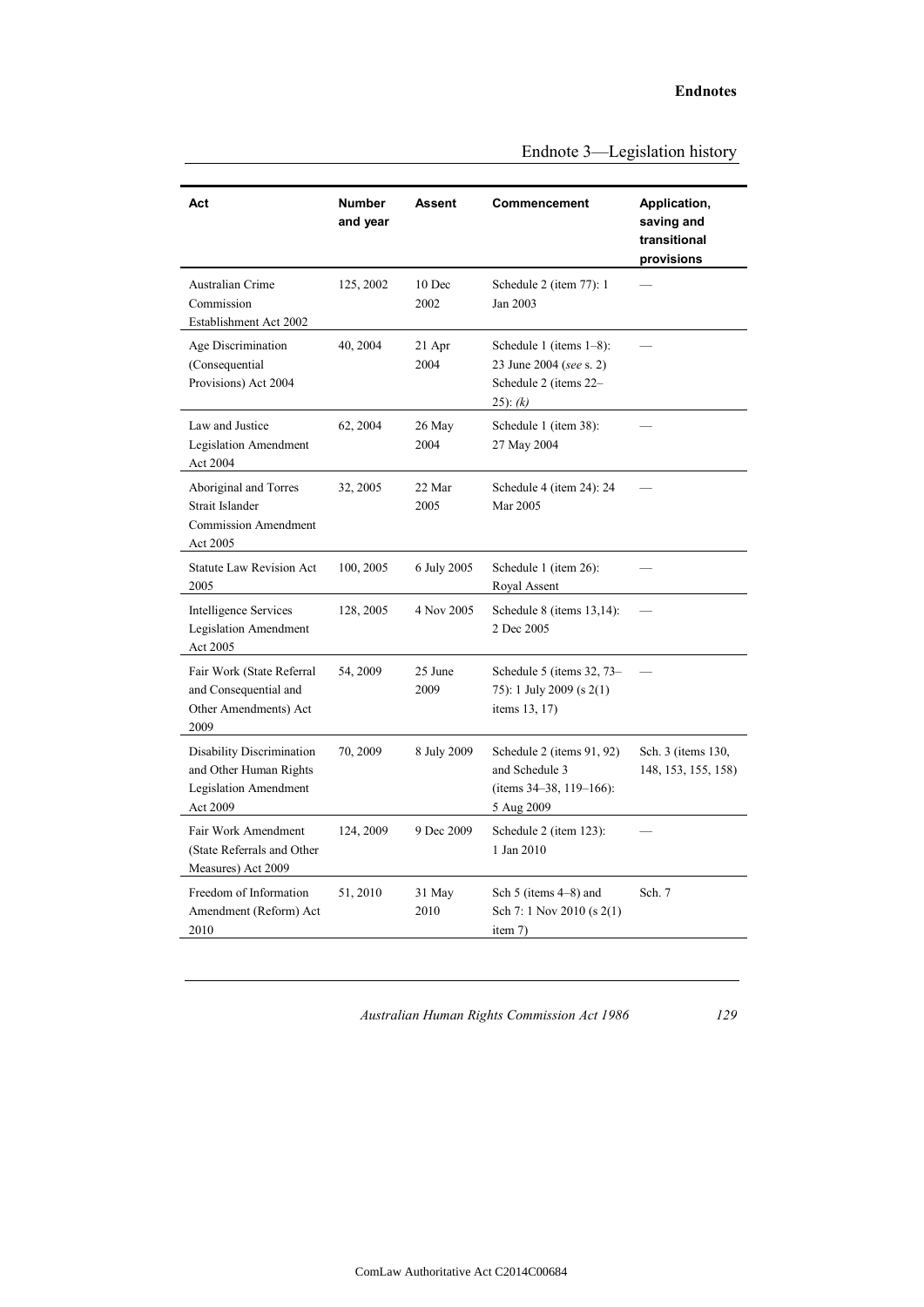## **Endnotes**

| Act                                                                                                                          | <b>Number</b><br>and year | <b>Assent</b>   | Commencement                                                                                         | Application,<br>saving and<br>transitional<br>provisions |
|------------------------------------------------------------------------------------------------------------------------------|---------------------------|-----------------|------------------------------------------------------------------------------------------------------|----------------------------------------------------------|
| <b>Financial Framework</b><br>Legislation Amendment<br>Act 2010                                                              | 148, 2010                 | 17 Dec<br>2010  | Sch 1: 18 Dec 2010                                                                                   | Sch. 1                                                   |
| <b>Statute Law Revision Act</b><br>2011                                                                                      | 5, 2011                   | 22 Mar<br>2011  | Sch 6 (items 7–9): 19 Apr<br>2011                                                                    |                                                          |
| Sex and Age<br>Discrimination<br>Legislation Amendment<br>Act 2011                                                           | 40, 2011                  | 20 June<br>2011 | Sch 2 (items 7-10, 14):<br>29 July 2011<br>(F2011L01552)                                             | Sch 2 (item 14)                                          |
| Acts Interpretation<br>Amendment Act 2011                                                                                    | 46, 2011                  | 27 June<br>2011 | Sch 2 (items 163–167)<br>and Schedule 3 (items 10,<br>11): 27 Dec 2011                               | Sch $3$ (items 10,<br>11)                                |
| Australian Human Rights<br><b>Commission Amendment</b><br>(National Children's<br>Commissioner) Act 2012                     | 89, 2012                  | 28 June<br>2012 | Sch 1: 1 July 2012<br>Remainder: 28 June 2012<br>$(s 2(1)$ item 1)                                   | Sch 1 (items $7, 8$ )                                    |
| <b>Statute Law Revision Act</b><br>2012                                                                                      | 136, 2012                 | 22 Sept<br>2012 | Sch 1 (items 15, 16): 22<br>Sept 2012 (s 2(1) item 1)                                                |                                                          |
| Fair Work Amendment<br>Act 2012                                                                                              | 174, 2012                 | 4 Dec 2012      | Sch 9 (items 1260, 1261):<br>1 Jan 2013                                                              |                                                          |
| Privacy Amendment<br>(Enhancing Privacy)<br>Protection) Act 2012                                                             | 197, 2012                 | 12 Dec<br>2012  | Sch 5 (item 147): 12 Mar<br>2014                                                                     |                                                          |
| Federal Circuit Court of<br>Australia (Consequential<br>Amendments) Act 2013                                                 | 13, 2013                  | 14 Mar<br>2013  | Sch 1 (items 48–50):<br>12 Apr 2013<br>Schedule 2 (item 1):<br>12 Apr 2013 (s $2(1)$ )<br>items 2 3) |                                                          |
| Public Governance,<br>Performance and<br>Accountability<br>(Consequential and<br><b>Transitional Provisions)</b><br>Act 2014 | 62, 2014                  | 30 June<br>2014 | Sch 5 (items $67-69$ ) and<br>Sch 7 (items 257–262):<br>1 July 2014 (s $2(1)$ items<br>(5, 6)        |                                                          |

## Endnote 3—Legislation history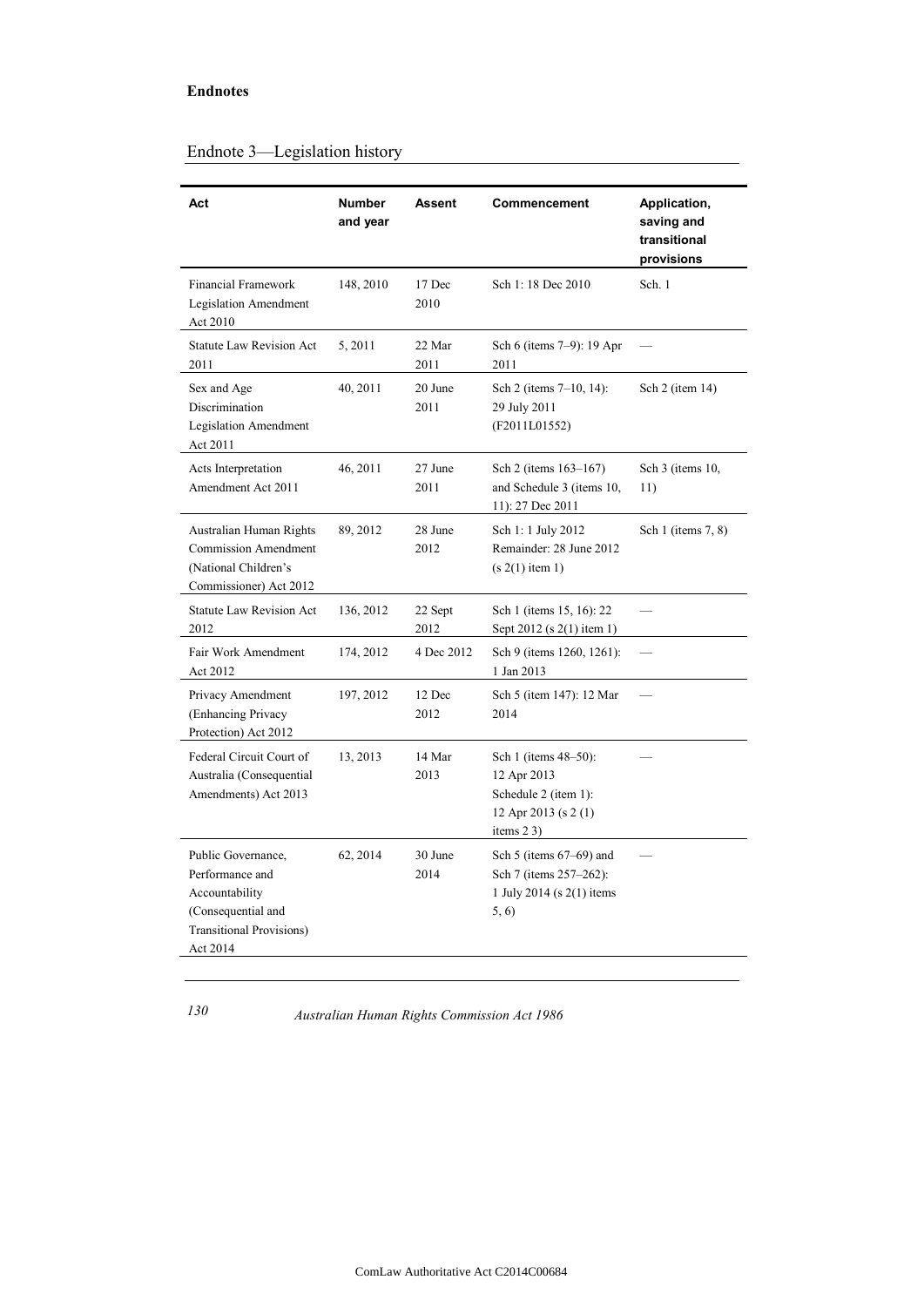|             |                                                               | <b>Number</b><br>and year                        | <b>Assent</b> | Commencement                                                                                                                                                                                               | Application,<br>saving and<br>transitional<br>provisions |
|-------------|---------------------------------------------------------------|--------------------------------------------------|---------------|------------------------------------------------------------------------------------------------------------------------------------------------------------------------------------------------------------|----------------------------------------------------------|
|             | National Security<br>Legislation Amendment<br>Act (No 1) 2014 | 108, 2014                                        | 2 Oct 2014    | Sch 7 (items 68-71, 144,<br>145): 3 Oct 2014 (s $2(1)$ )<br>items $3, 5$ )                                                                                                                                 | Sch 7 (items 144,<br>145)                                |
|             |                                                               |                                                  |               |                                                                                                                                                                                                            |                                                          |
|             | Number and year                                               | <b>FRLI registration</b>                         |               | Commencement                                                                                                                                                                                               | Application, saving<br>and transitional<br>provisions    |
| 2006 No. 50 |                                                               | 17 Mar 2006                                      |               | Schedule 37: 27 Mar<br>$2006$ (r. 2(b))                                                                                                                                                                    |                                                          |
|             | Intelligence and Security Act 1986.                           | subsection $2(17)$ of which provides as follows: |               | (17) The amendment of the Human Rights and Equal Opportunity<br>Commission Act 1986 made by this Act shall be deemed to have come<br>into operation on the commencement of the <i>Inspector-General of</i> |                                                          |

Endnote 3—Legislation history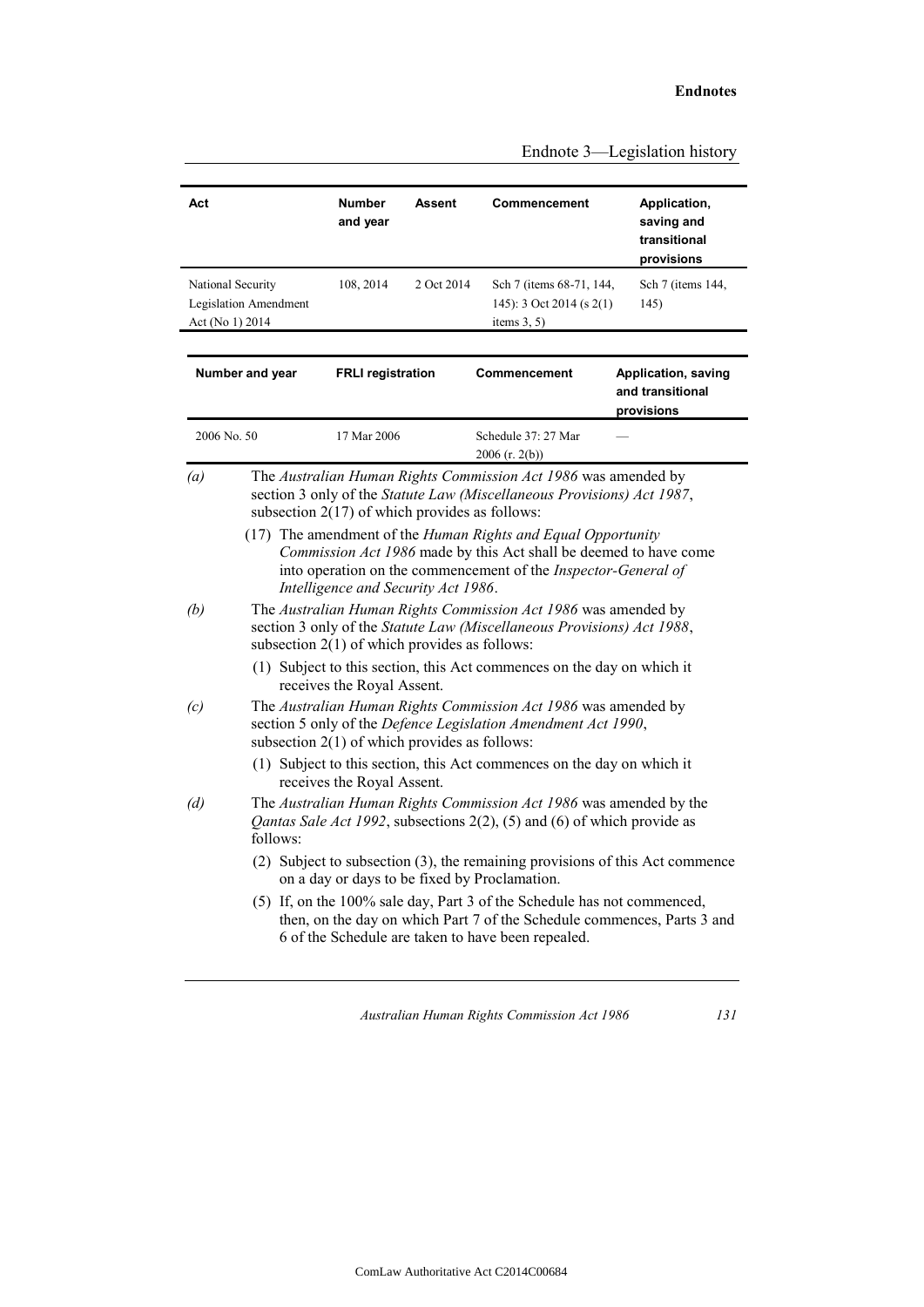Endnote 3—Legislation history

(6) If a provision of this Act has not commenced before 31 August 1995, the provision is taken to have been repealed on that day.

The Schedule (Parts 3 and 6) are taken to have been repealed on 31 August 1995.

- *(e)* The *Qantas Sale Act 1992* was amended by the Schedule (item 17) only of the *Qantas Sale Amendment Act 1994*, subsection 2(1) of which provides as follows:
	- (1) Subject to this section, this Act commences on the day on which it receives the Royal Assent.
- *(f)* The *Australian Human Rights Commission Act 1986* was amended by Schedule 1 (items 520–523) only of the *Public Employment (Consequential and Transitional) Amendment Act 1999*, subsections 2(1) and (2) of which provide as follows:
	- (1) In this Act, *commencing time* means the time when the *Public Service Act 1999* commences.
	- (2) Subject to this section, this Act commences at the commencing time.
- *(g)* The *Australian Human Rights Commission Act 1986* was amended by Schedule 3 (item 29) only of the *Australian Security Intelligence Organisation Legislation Amendment Act 1999*, subsection 2(2) of which provides as follows:
	- (2) Subject to subsections (3) to (6), Schedule 3 commences immediately after the commencement of the other Schedules to this Act.

The other Schedules to this Act commenced on Royal Assent.

- *(h)* The *Australian Human Rights Commission Act 1986* was amended by Schedule 16 only of the *Federal Magistrates (Consequential Amendments) Act 1999*, subsection 2(3) of which provides as follows:
	- (3) If Schedule 1 to the *Human Rights Legislation Amendment Act (No. 1) 1999* commences after the commencement of section 1 of this Act, Schedule 16 to this Act commences immediately after the commencement of Schedule 1 to the *Human Rights Legislation Amendment Act (No. 1) 1999*.

Schedule 1 to the *Human Rights Legislation Amendment Act (No. 1) 1999* commenced on 13 April 2000.

- *(i)* The *Australian Human Rights Commission Act 1986* was amended by Schedule 32 only of the *Law and Justice Legislation Amendment (Application of Criminal Code) Act 2001*, subsection 2(1)(a) of which provides as follows:
	- (1) Subject to this section, this Act commences at the later of the following times: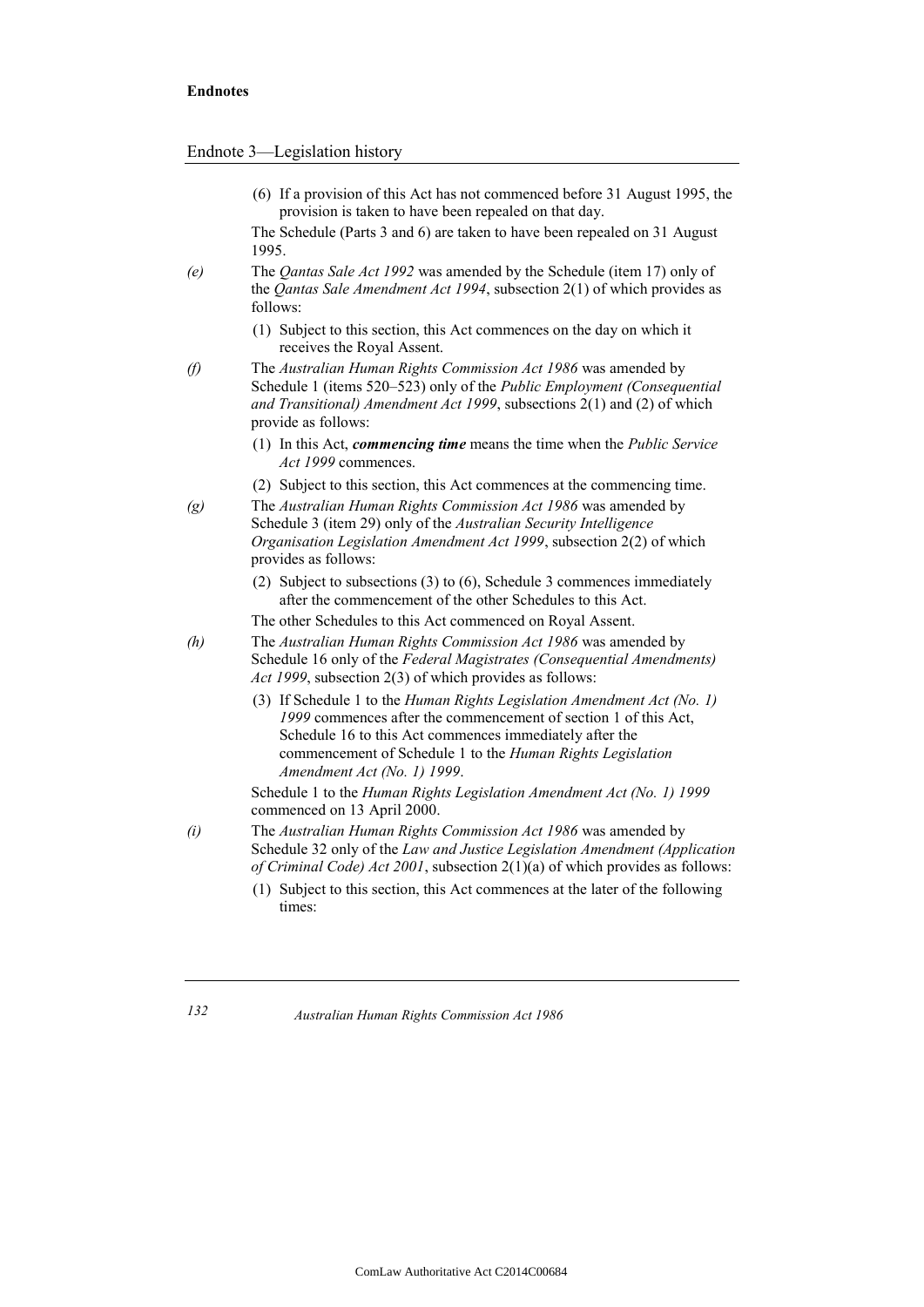(a) immediately after the commencement of item 15 of Schedule 1 to the *Criminal Code Amendment (Theft, Fraud, Bribery and Related Offences) Act 2000*;

Item 15 commenced on 24 May 2001.

- *(j)* The *Australian Human Rights Commission Act 1986* was amended by Schedule 1 (item 21) only of the *Statute Law Revision Act 2002*, subsection  $2(1)$  (item 16) of which provides as follows:
	- (1) Each provision of this Act specified in column 1 of the table commences, or is taken to have commenced, on the day or at the time specified in column 2 of the table.

| <b>Commencement information</b>  |                                                                                                                                                                                                                                                       |                     |
|----------------------------------|-------------------------------------------------------------------------------------------------------------------------------------------------------------------------------------------------------------------------------------------------------|---------------------|
| Column <sub>1</sub>              | Column <sub>2</sub>                                                                                                                                                                                                                                   | Column <sub>3</sub> |
| <b>Provision(s)</b>              | Commencement                                                                                                                                                                                                                                          | <b>Date/Details</b> |
| 16. Schedule 1,<br>item 21       | Immediately after item 15 of Schedule 16 to the<br><b>Federal Magistrates (Consequential Amendments)</b><br>Act 1999 commenced                                                                                                                        | 13 April 2000       |
| (k)                              | Subsection $2(1)$ (items 6 and 7) and (4) of the Age Discrimination<br>(Consequential Provisions) Act 2004 provides as follows:                                                                                                                       |                     |
|                                  | (1) Each provision of this Act specified in column 1 of the table commences,<br>or is taken to have commenced, on the day or at the time specified in<br>column 2 of the table.                                                                       |                     |
| <b>Provision(s)</b>              | Commencement                                                                                                                                                                                                                                          | <b>Date/Details</b> |
| 6. Schedule 2.<br>item 22        | Immediately after the commencement of<br>Schedule 1 to the Australian Human Rights<br>Commission Legislation Act 2004, subject to<br>subsection (4)                                                                                                   |                     |
| 7. Schedule 2,<br>items 23 to 28 | The later of:<br>(a) immediately after the commencement of the<br>Age Discrimination Act 2004; and<br>(b) immediately after the commencement of<br>Schedule 1 to the Australian Human Rights<br>Commission Legislation Act 2004                       |                     |
|                                  | (4) If the <i>Age Discrimination Act 2004</i> does not commence before the<br>commencement of item 21 of Schedule 1 to the Australian Human Rights<br>Commission Legislation Act 2004, item 22 of Schedule 2 to this Act does<br>not commence at all. |                     |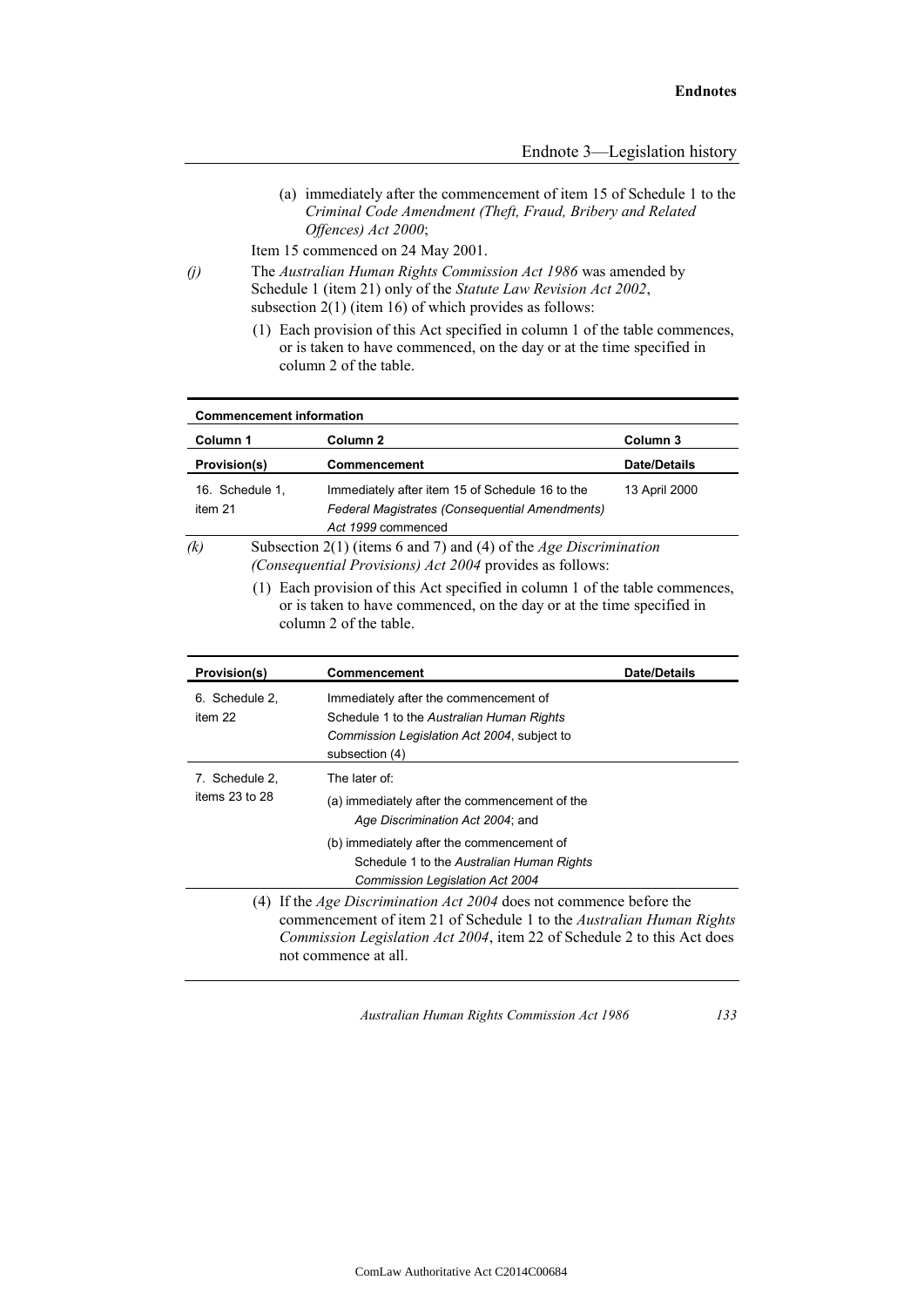#### **Endnotes**

## Endnote 3—Legislation history

*The Australian Human Rights Commission Legislation Bill 2004* was not enacted. Therefore the amendments made by Schedule 1 (items 22–25) did not commence.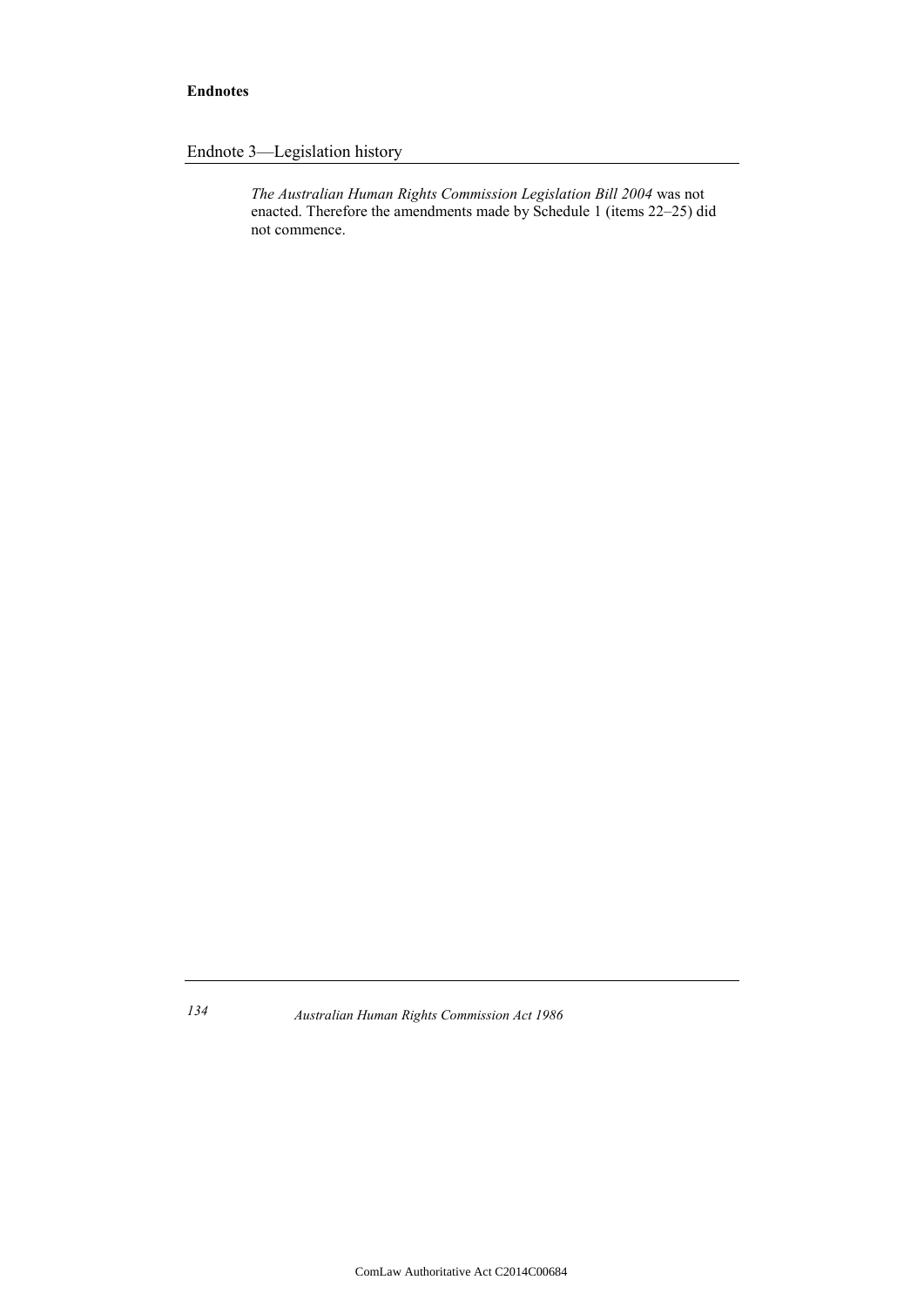| <b>Provision affected</b>                      | <b>How affected</b>                                                                                                                                      |
|------------------------------------------------|----------------------------------------------------------------------------------------------------------------------------------------------------------|
|                                                |                                                                                                                                                          |
| Part I                                         |                                                                                                                                                          |
|                                                |                                                                                                                                                          |
|                                                | 194, 1999; No. 105, 2002; No. 40, 2004; SLI 2006 No. 50; No. 54, 2009;<br>No. 70, 2009; No. 51, 2010; Nos. 5 and 40, 2011; No. 89, 2012; No. 13,<br>2013 |
|                                                |                                                                                                                                                          |
|                                                |                                                                                                                                                          |
|                                                |                                                                                                                                                          |
| Part II                                        |                                                                                                                                                          |
|                                                |                                                                                                                                                          |
| <b>Division 1</b>                              |                                                                                                                                                          |
|                                                |                                                                                                                                                          |
|                                                |                                                                                                                                                          |
|                                                | No. 2, 2000; No. 40, 2011; No. 89, 2012                                                                                                                  |
|                                                |                                                                                                                                                          |
|                                                | am. No. 133, 1999; No 62, 2014                                                                                                                           |
|                                                |                                                                                                                                                          |
|                                                | am. No. 70, 2009                                                                                                                                         |
| <b>Division 2</b>                              |                                                                                                                                                          |
| Heading to Div. 2 of Part II  rs. No. 59, 1995 |                                                                                                                                                          |
|                                                |                                                                                                                                                          |
|                                                | No. 40, 2004; No. 128, 2005; No. 70, 2009; No. 5, 2011; No 108, 2014                                                                                     |
|                                                |                                                                                                                                                          |
|                                                |                                                                                                                                                          |
|                                                |                                                                                                                                                          |
|                                                |                                                                                                                                                          |
|                                                |                                                                                                                                                          |

## **Endnote 4—Amendment history**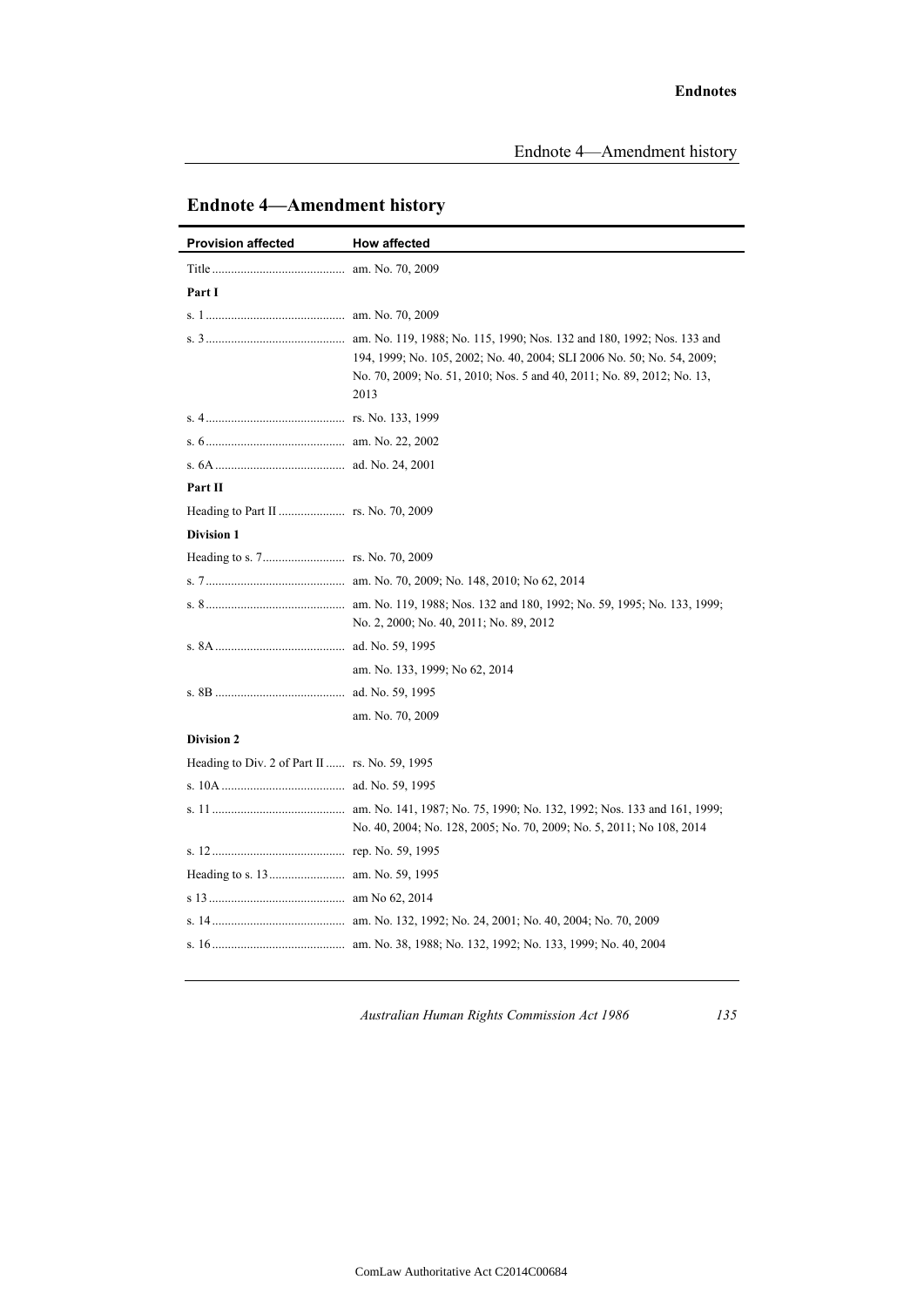## **Endnotes**

## Endnote 4—Amendment history

| No. 133, 1999; No. 40, 2004<br>Division 3<br><b>Division 4</b><br>Division 5<br>am. No. 2, 2000; No. 51, 2010 | <b>Provision affected</b> | How affected |
|---------------------------------------------------------------------------------------------------------------|---------------------------|--------------|
|                                                                                                               |                           |              |
|                                                                                                               |                           |              |
|                                                                                                               |                           |              |
|                                                                                                               |                           |              |
|                                                                                                               |                           |              |
|                                                                                                               |                           |              |
|                                                                                                               |                           |              |
|                                                                                                               |                           |              |
|                                                                                                               |                           |              |
|                                                                                                               |                           |              |
|                                                                                                               |                           |              |
|                                                                                                               |                           |              |
|                                                                                                               |                           |              |
|                                                                                                               |                           |              |
|                                                                                                               |                           |              |
|                                                                                                               |                           |              |
|                                                                                                               |                           |              |
|                                                                                                               |                           |              |
|                                                                                                               |                           |              |
|                                                                                                               |                           |              |
|                                                                                                               |                           |              |
|                                                                                                               |                           |              |
|                                                                                                               |                           |              |
|                                                                                                               |                           |              |
|                                                                                                               |                           |              |
|                                                                                                               |                           |              |
|                                                                                                               |                           |              |
|                                                                                                               |                           |              |
|                                                                                                               |                           |              |
|                                                                                                               |                           |              |
|                                                                                                               |                           |              |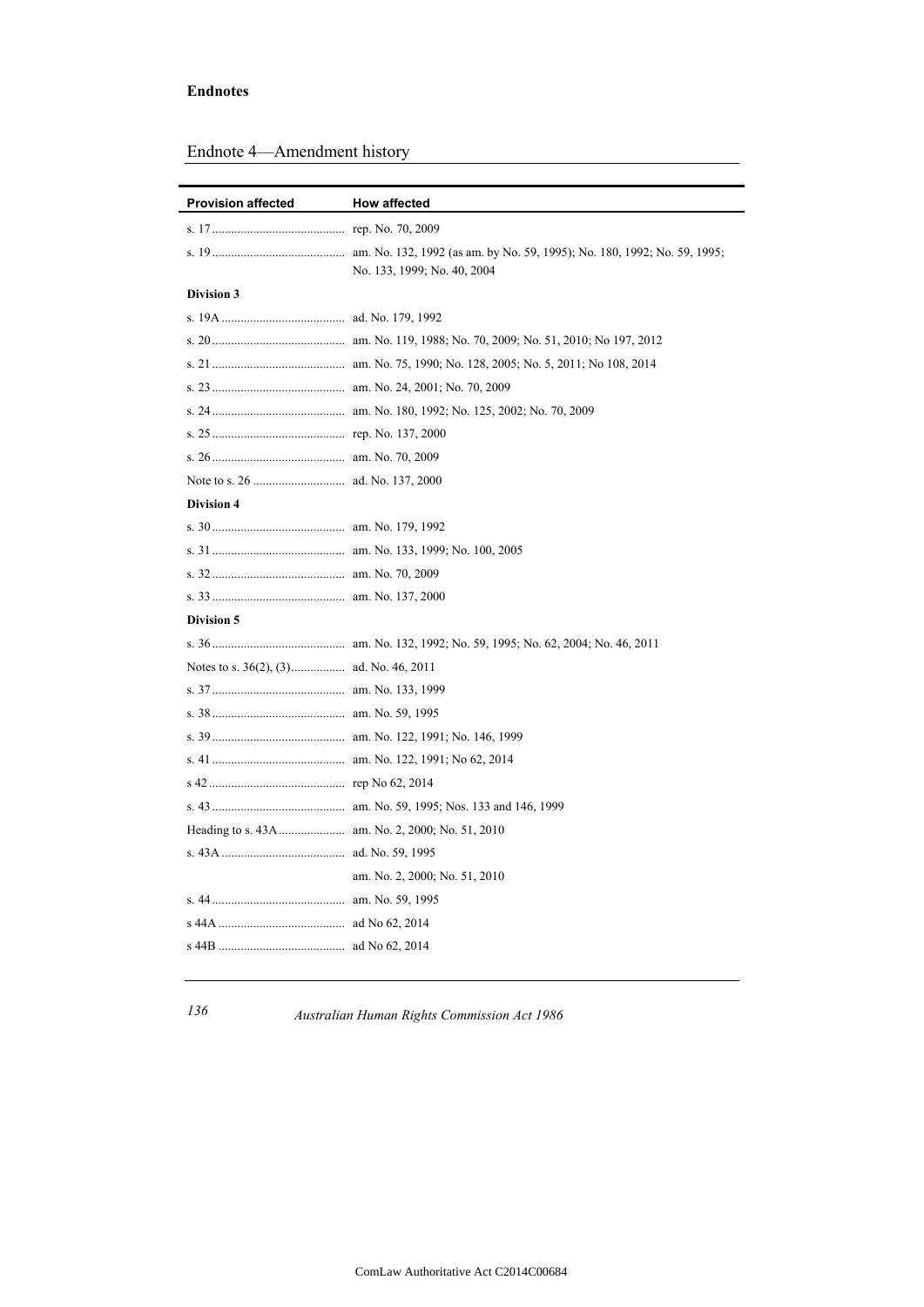Endnote 4—Amendment history

| <b>Provision affected</b> | <b>How affected</b> |
|---------------------------|---------------------|
|                           |                     |
|                           |                     |
| Division 6                |                     |
|                           |                     |
|                           | rs No 62, 2014      |
|                           |                     |
|                           | rs No 62, 2014      |
|                           |                     |
|                           | rep No 62, 2014     |
|                           |                     |
|                           | rep No 62, 2014     |
| Part IIA                  |                     |
|                           |                     |
| <b>Division 1</b>         |                     |
|                           |                     |
|                           |                     |
|                           | am. No. 70, 2009    |
|                           |                     |
|                           | am. No. 32, 2005    |
|                           |                     |
| <b>Division 2</b>         |                     |
|                           |                     |
|                           |                     |
|                           | am. No. 146, 1999   |
|                           |                     |
|                           |                     |
|                           | am. No. 46, 2011    |
|                           |                     |
| <b>Division 3</b>         |                     |
|                           |                     |
| Part IIAA                 |                     |
|                           |                     |
|                           |                     |

*Australian Human Rights Commission Act 1986 137*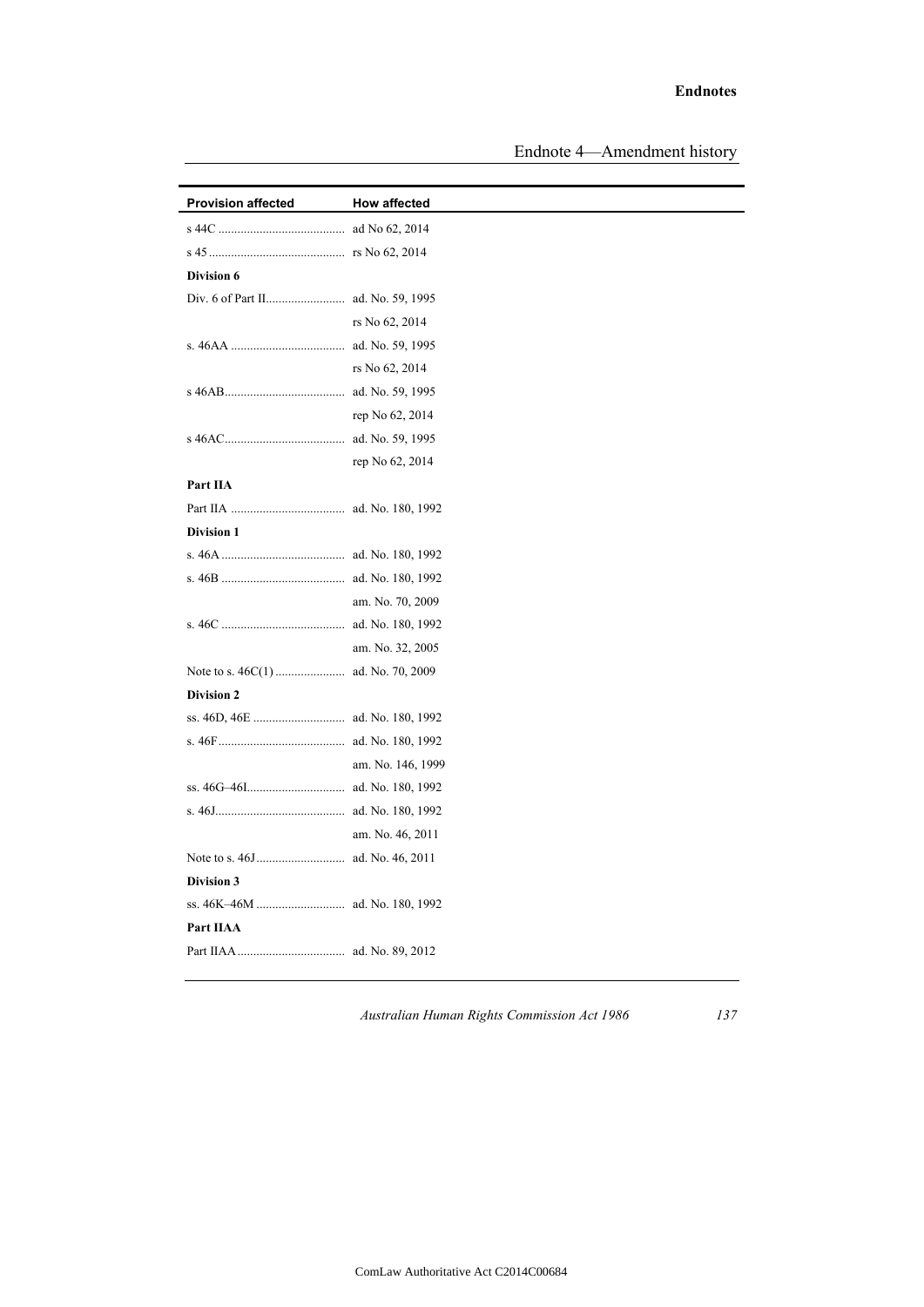# Endnote 4—Amendment history

| <b>Division 1</b><br><b>Division 2</b><br>Division 3<br><b>Division 4</b><br>Part IIB<br><b>Division 1</b><br>am. No. 70, 2009<br>am. No. 194, 1999; No. 13, 2013<br>am. No. 24, 2001 | <b>Provision affected</b> | <b>How affected</b> |
|---------------------------------------------------------------------------------------------------------------------------------------------------------------------------------------|---------------------------|---------------------|
|                                                                                                                                                                                       |                           |                     |
|                                                                                                                                                                                       |                           |                     |
|                                                                                                                                                                                       |                           |                     |
|                                                                                                                                                                                       |                           |                     |
|                                                                                                                                                                                       |                           |                     |
|                                                                                                                                                                                       |                           |                     |
|                                                                                                                                                                                       |                           |                     |
|                                                                                                                                                                                       |                           |                     |
|                                                                                                                                                                                       |                           |                     |
|                                                                                                                                                                                       |                           |                     |
|                                                                                                                                                                                       |                           |                     |
|                                                                                                                                                                                       |                           |                     |
|                                                                                                                                                                                       |                           |                     |
|                                                                                                                                                                                       |                           |                     |
|                                                                                                                                                                                       |                           |                     |
|                                                                                                                                                                                       |                           |                     |
|                                                                                                                                                                                       |                           |                     |
|                                                                                                                                                                                       |                           |                     |
|                                                                                                                                                                                       |                           |                     |
|                                                                                                                                                                                       |                           |                     |
|                                                                                                                                                                                       |                           |                     |
|                                                                                                                                                                                       |                           |                     |
|                                                                                                                                                                                       |                           |                     |
|                                                                                                                                                                                       |                           |                     |
|                                                                                                                                                                                       |                           |                     |
|                                                                                                                                                                                       |                           |                     |
|                                                                                                                                                                                       |                           |                     |
|                                                                                                                                                                                       |                           |                     |
|                                                                                                                                                                                       |                           |                     |
|                                                                                                                                                                                       |                           |                     |
|                                                                                                                                                                                       |                           |                     |
|                                                                                                                                                                                       |                           |                     |

*138 Australian Human Rights Commission Act 1986*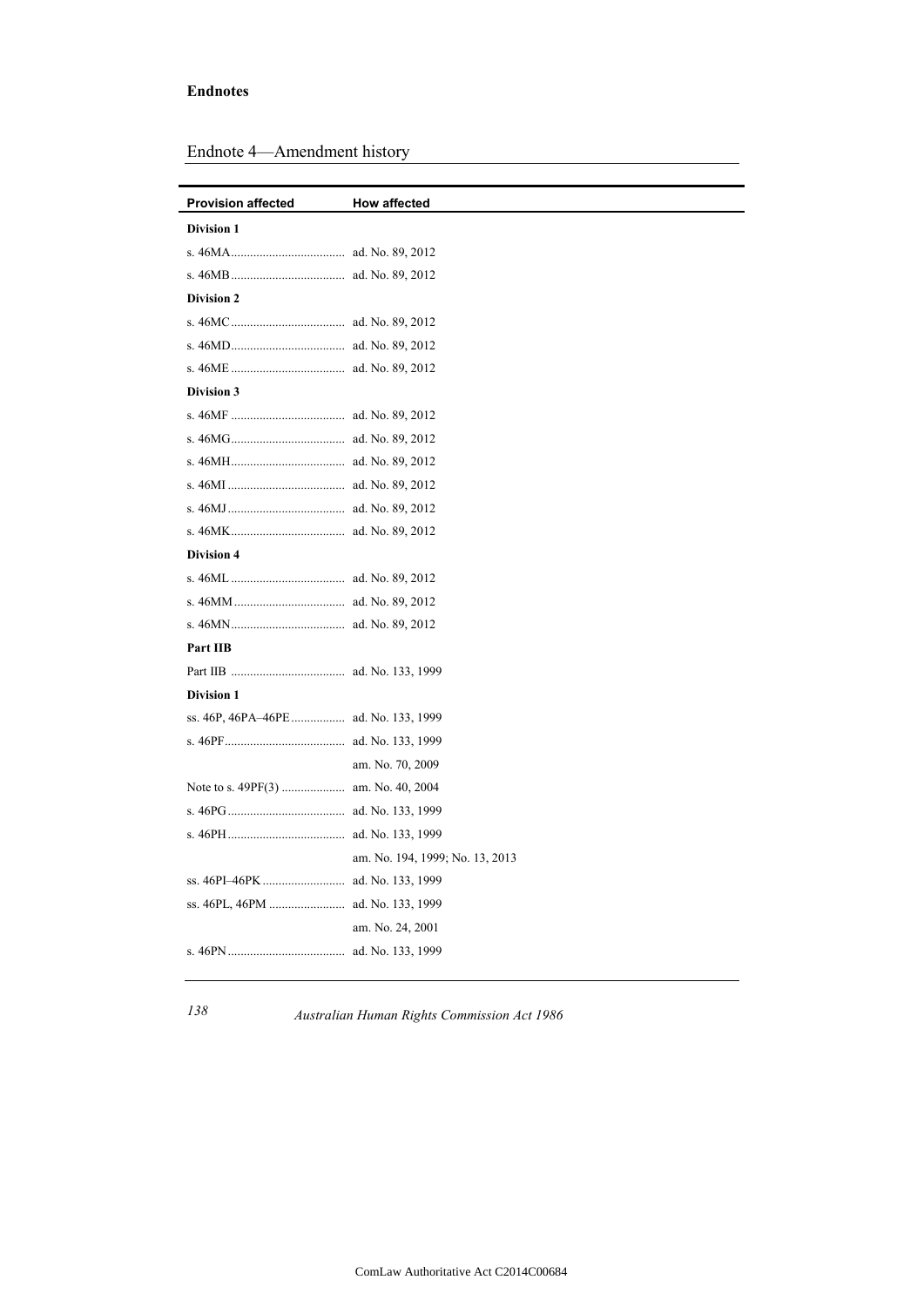Endnote 4—Amendment history

| <b>Provision affected</b> | <b>How affected</b>                                           |
|---------------------------|---------------------------------------------------------------|
| <b>Division 2</b>         |                                                               |
|                           | Heading to Div. 2 of Part IIB rs. No. 194, 1999; No. 13, 2013 |
|                           |                                                               |
|                           |                                                               |
|                           | am. No. 194, 1999; No. 70, 2009; No. 13, 2013                 |
|                           |                                                               |
|                           |                                                               |
|                           | am. No. 194, 1999; No. 13, 2013                               |
|                           |                                                               |
|                           | am. No. 194, 1999                                             |
|                           |                                                               |
|                           | am. No. 194, 1999; No. 63, 2002; No. 13, 2013                 |
|                           |                                                               |
|                           |                                                               |
|                           | am. No. 194, 1999; No. 13, 2013                               |
|                           |                                                               |
|                           |                                                               |
|                           |                                                               |
|                           | am. No. 194, 1999; No. 13, 2013                               |
|                           |                                                               |
|                           | am. No. 194, 1999; No. 40, 2011; No. 89, 2012; No. 13, 2013   |
| Part IIC                  |                                                               |
|                           |                                                               |
|                           |                                                               |
|                           | rs. No. 136, 2012                                             |
|                           | am. No. 174, 2012                                             |
|                           |                                                               |
|                           | rs. SLI 2006 No. 50                                           |
|                           | am. Nos. 54 and 124, 2009; Nos. 136 and 174, 2012             |
|                           |                                                               |
| Part III                  |                                                               |
|                           |                                                               |

*Australian Human Rights Commission Act 1986 139*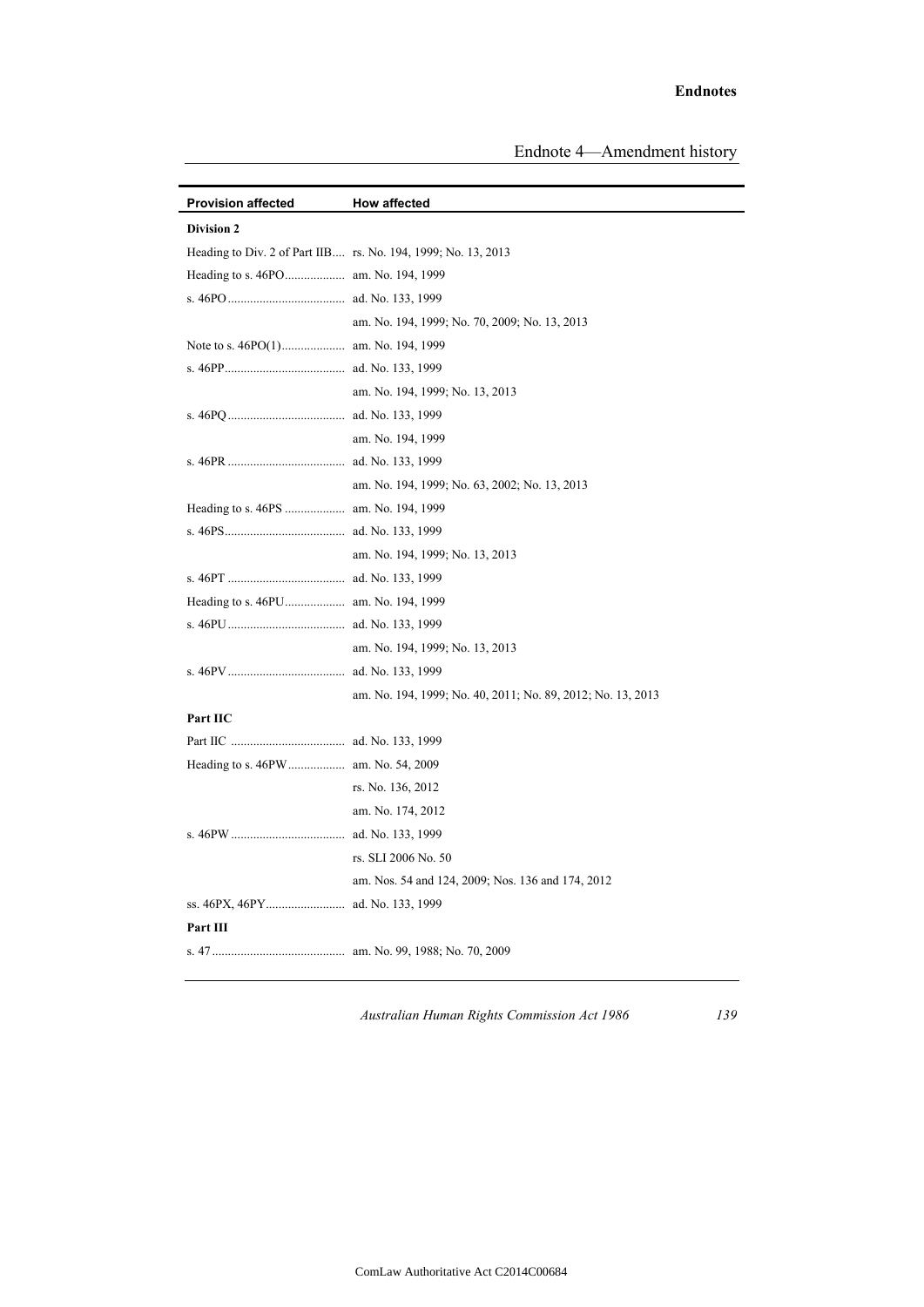| <b>Provision affected</b> | <b>How affected</b>             |
|---------------------------|---------------------------------|
|                           |                                 |
|                           |                                 |
|                           |                                 |
|                           |                                 |
|                           |                                 |
|                           |                                 |
|                           | rs. No. 13, 2013                |
|                           |                                 |
|                           | am. No. 194, 1999; No. 13, 2013 |
|                           |                                 |
|                           | am. No. 194, 1999; No. 13, 2013 |

*140 Australian Human Rights Commission Act 1986*